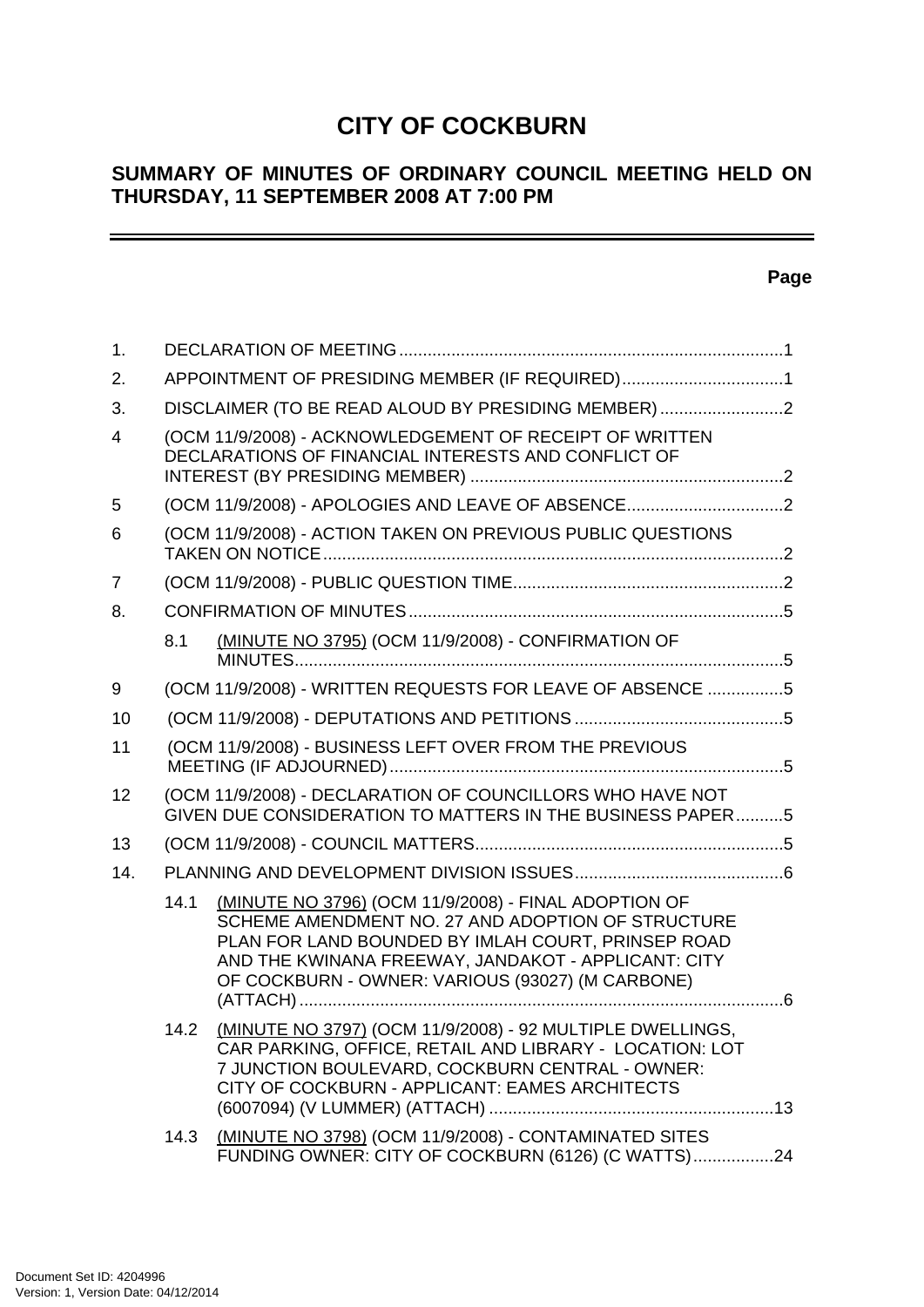|     |                                                    | 14.4 (MINUTE NO 3799) (OCM 11/9/2008) - PORT COOGEE<br>STRUCTURE PLAN - PROPOSED AMENDMENT - PREPARED BY:<br>TAYLOR BURRELL BARNETT (TOWN PLANNERS) ON BEHALF<br>OF AUSTRALAND (OWNERS) (9662) (T WATSON) (ATTACH)26                                                                                             |     |
|-----|----------------------------------------------------|------------------------------------------------------------------------------------------------------------------------------------------------------------------------------------------------------------------------------------------------------------------------------------------------------------------|-----|
|     | 14.5                                               | (MINUTE NO 3800) (OCM 11/9/2008) - DETAILED AREA PLAN AND<br>DESIGN GUIDELINES FOR STAGE 4C PORT COOGEE, NORTH<br>COOGEE - PREPARED BY: TAYLOR BURRELL BARNETT -<br>PROPONENT: AUSTRALAND (125410) (T WATSON) (ATTACH) 36                                                                                        |     |
|     | 14.6                                               | (MINUTE NO 3801) (OCM 11/9/2008) - DETAILED AREA PLAN FOR<br>STAGE 3A AND PORTION STAGES 4B AND 6A PORT COOGEE,<br>NORTH COOGEE - PREPARED BY: TAYLOR BURRELL BARNETT<br>- PROPONENT: AUSTRALAND (9022) (T WATSON) (ATTACH) 40                                                                                   |     |
|     | 14.7                                               | (MINUTE NO 3802) (OCM 11/9/2008) - COCKBURN COAST DRAFT<br>DISTRICT STRUCTURE PLAN - LOCATION: NORTH COOGEE -                                                                                                                                                                                                    |     |
|     | 14.8                                               | (MINUTE NO 3803) (OCM 11/9/2008) - FINAL ADOPTION OF<br>PROPOSED SCHEME AMENDMENT NO. 65 TO TOWN PLANNING<br>SCHEME NO. 3 - LOCATION: LOTS 453 & 454 MACQUARIE<br>BOULEVARD, HAMMOND PARK OWNER: AUSTRALAND<br>HOLDINGS - APPLICANT: BURGESS DESIGN GROUP ON<br>BEHALF OF CCI GROUP (93065) (R DONG) (ATTACH) 48 |     |
| 15. |                                                    | FINANCE AND CORPORATE SERVICES DIVISION ISSUES51                                                                                                                                                                                                                                                                 |     |
|     | 15.1                                               | (MINUTE NO 3804) (OCM 11/9/2008) - LIST OF CREDITORS PAID -                                                                                                                                                                                                                                                      |     |
|     | 15.2                                               | (MINUTE NO 3805) (OCM 11/9/2008) - STATEMENT OF FINANCIAL<br>ACTIVITY - JULY 2008 (5505) (N MAURICIO) (ATTACH) 53                                                                                                                                                                                                |     |
| 16. |                                                    |                                                                                                                                                                                                                                                                                                                  |     |
|     | 16.1                                               | (MINUTE NO 3806) (OCM 11/9/2008) - PETITION - FOR<br>DEVELOPMENT OF PUBLIC OPEN SPACE - LOCATION:<br>RESERVE 48575 SPINNAKER HEIGHTS, YANGEBUP (1714) (J<br>SMITH) (ATTACH)                                                                                                                                      | .55 |
| 17. |                                                    |                                                                                                                                                                                                                                                                                                                  |     |
|     | 17.1                                               | (MINUTE NO 3807) (OCM 11/9/2008) - SALE OF LAND - LOT 14<br>AND LOT 22 PROGRESS DRIVE, BIBRA LAKE (1117891) (R                                                                                                                                                                                                   |     |
|     |                                                    | 17.2 (MINUTE NO 3808) (OCM 11/9/2008) - COUNCIL OWNED<br>PROPERTY - 83 HAMILTON ROAD, SPEARWOOD - LEASE                                                                                                                                                                                                          |     |
|     | 17.3                                               | (MINUTE NO 3809) (OCM 11/9/2008) - COCKBURN YOUTH<br>CENTRE - FEES AND CHARGES - 2008/09 FINANCIAL YEAR                                                                                                                                                                                                          |     |
| 18. |                                                    |                                                                                                                                                                                                                                                                                                                  |     |
| 19. | MOTIONS OF WHICH PREVIOUS NOTICE HAS BEEN GIVEN 79 |                                                                                                                                                                                                                                                                                                                  |     |
| 20  |                                                    | (OCM 11/9/2008) - NOTICES OF MOTION GIVEN AT THE MEETING FOR                                                                                                                                                                                                                                                     |     |
| 21. |                                                    | NEW BUSINESS OF AN URGENT NATURE INTRODUCED BY                                                                                                                                                                                                                                                                   |     |
|     |                                                    |                                                                                                                                                                                                                                                                                                                  |     |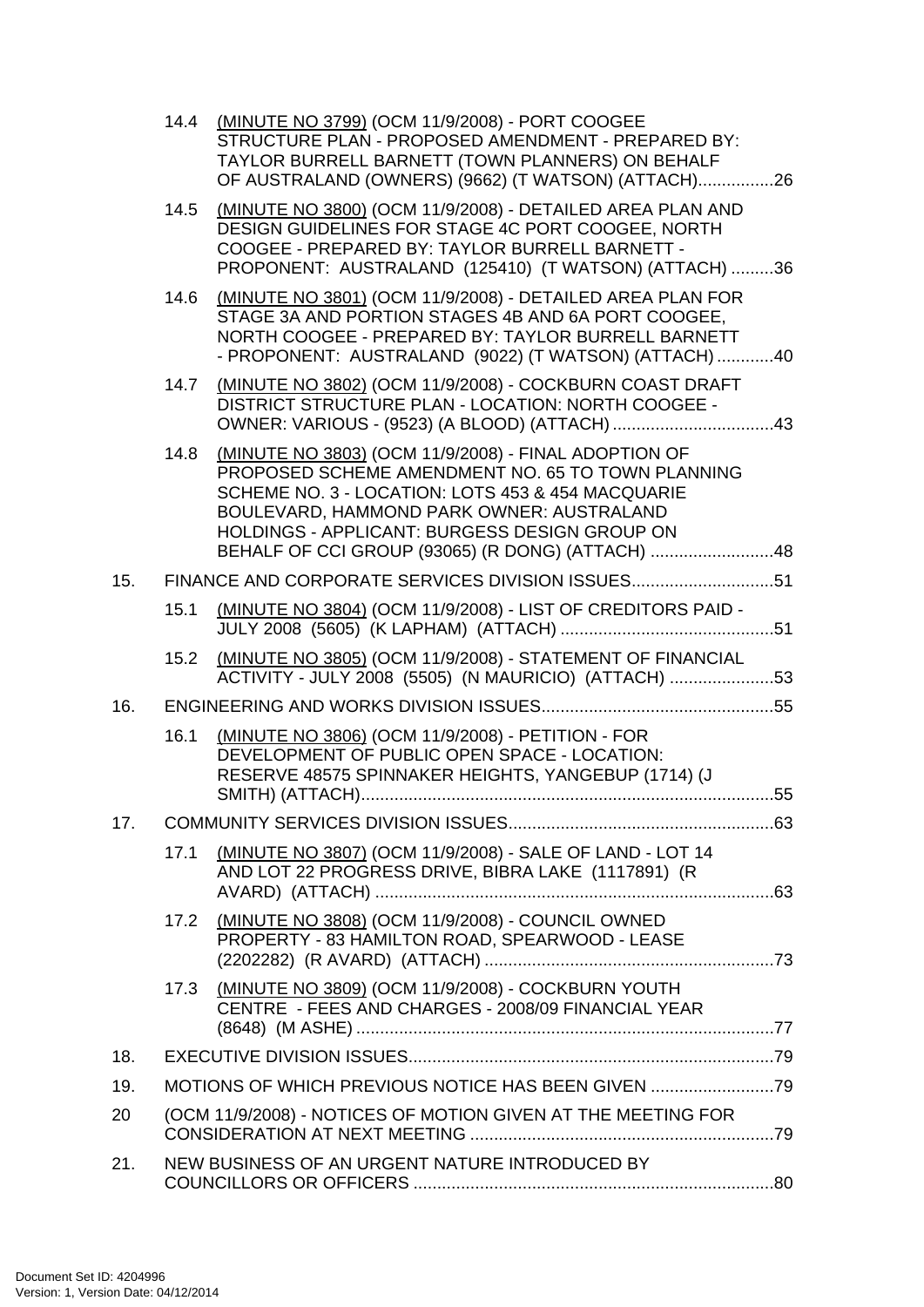| 22. MATTERS TO BE NOTED FOR INVESTIGATION, WITHOUT DEBATE80   |  |
|---------------------------------------------------------------|--|
|                                                               |  |
| 24 OCM 11/9/2008 - RESOLUTION OF COMPLIANCE (SECTION 3.18(3), |  |
|                                                               |  |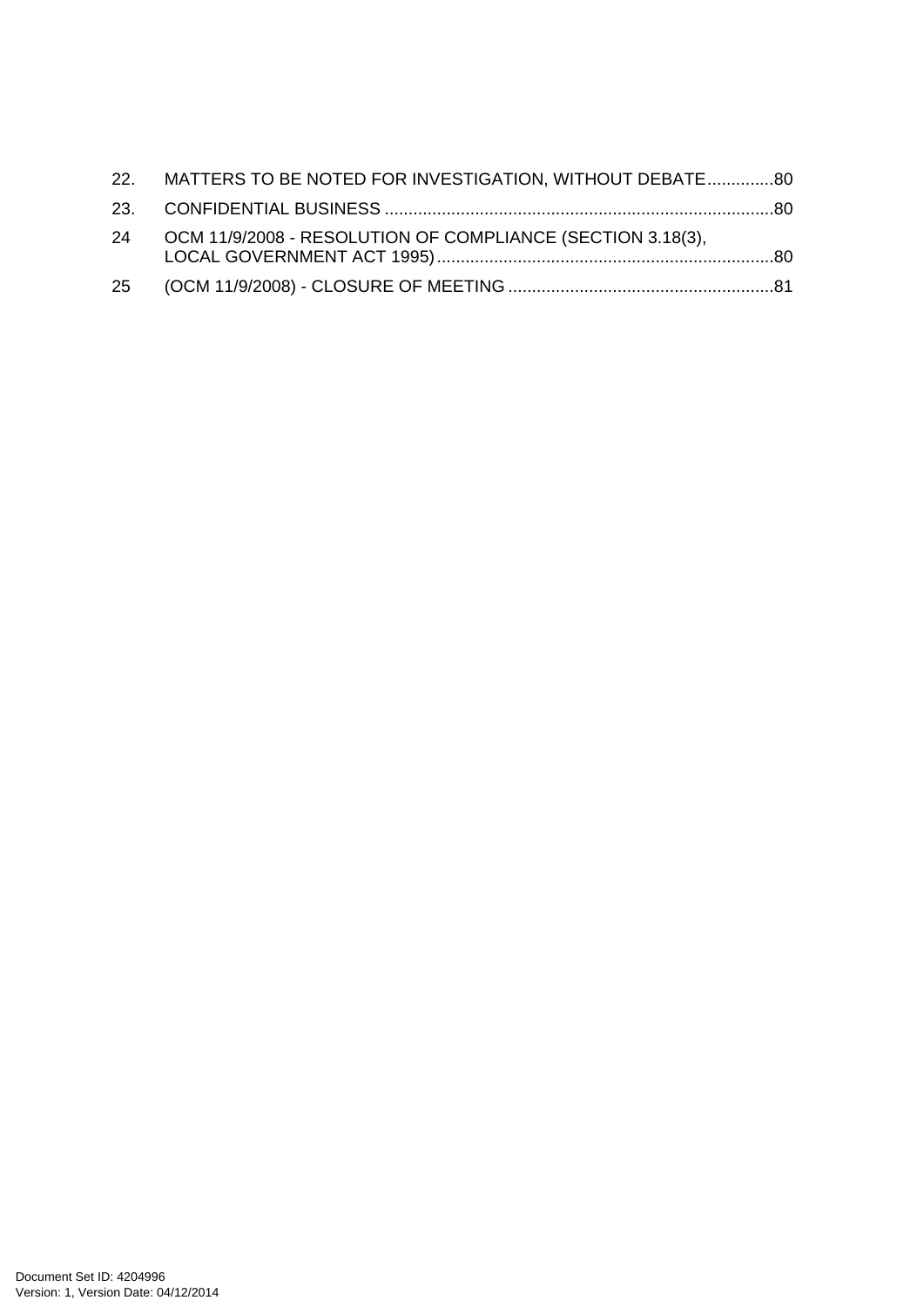Document Set ID: 4204996<br>Version: 1, Version Date: 04/12/2014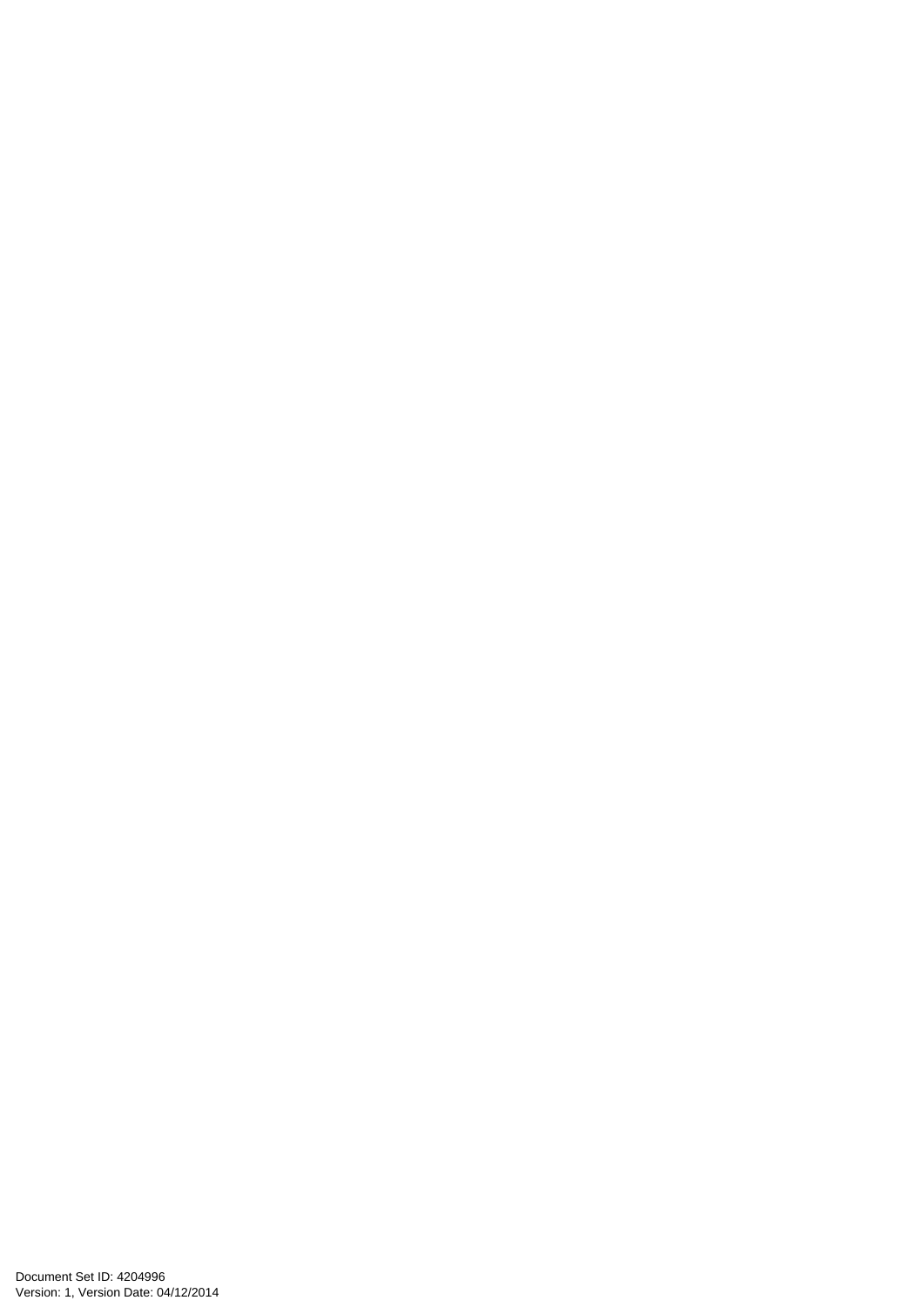# **CITY OF COCKBURN**

# **MINUTES OF ORDINARY COUNCIL MEETING HELD ON THURSDAY, 11 SEPTEMBER 2008 AT 7:00 PM**

### **PRESENT:**

### **ELECTED MEMBERS**

| Mr S Lee            | Mayor        |
|---------------------|--------------|
| Mr K Allen          | Deputy Mayor |
| Mr R Graham         | Councillor   |
| <b>Ms H Attrill</b> | Councillor   |
| Mr I Whitfield      | Councillor   |
| Mrs C Reeve-Fowkes  | Councillor   |
| Mr T Romano         | Councillor   |
| Mrs J Baker         | Councillor   |
| Mrs S Limbert       | Councillor   |

### **IN ATTENDANCE**

| Mr D. Green      |                          | <b>Acting Chief Executive Officer</b>                  |
|------------------|--------------------------|--------------------------------------------------------|
| Mr R. Avard      | $\sim$                   | Acting Director Administration & Community             |
|                  |                          | <b>Services</b>                                        |
| Mr S. Downing    | $\overline{\phantom{a}}$ | Director, Finance & Corporate Services                 |
| Mr D. Vickery    | $\blacksquare$           | Acting Director, Engineering & Works                   |
| Mr D. Arndt      | $\overline{\phantom{a}}$ | Director, Planning & Development                       |
| Ms C. O'Sullivan | $\blacksquare$           | <b>Media Liaison Officer</b>                           |
| Mrs L. Jakovich  | $\blacksquare$           | PA to Directors Planning & Development /               |
|                  |                          | <b>Engineering &amp; Works</b>                         |
| Ms M Waerea      | $\overline{\phantom{a}}$ | <b>Executive Assistant, Executive Support Services</b> |

# <span id="page-4-0"></span>**1. DECLARATION OF MEETING**

The Presiding Member declared the meeting open at 7.00 p.m.

### <span id="page-4-1"></span>**2. APPOINTMENT OF PRESIDING MEMBER (If required)**

Nil.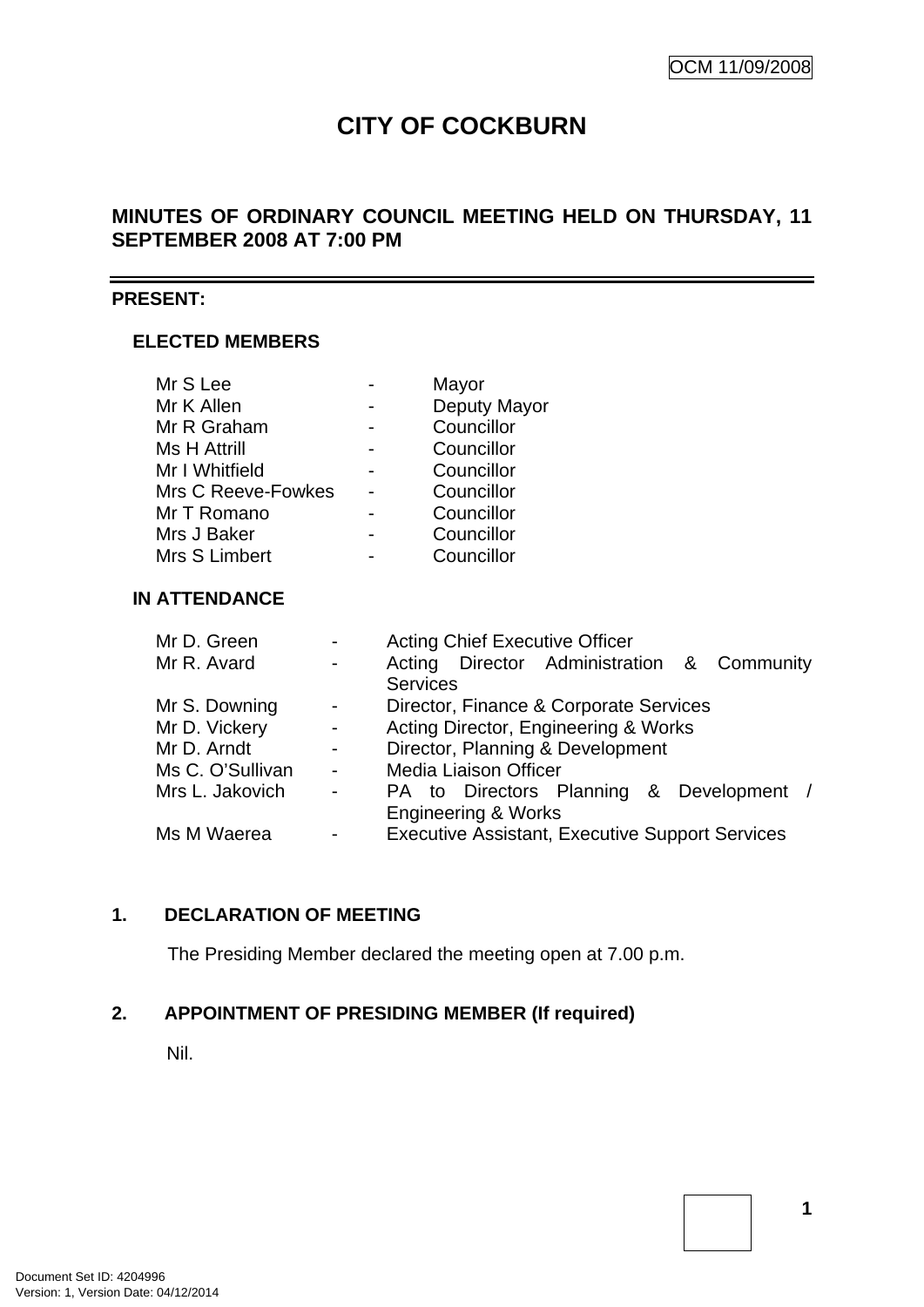# **3. DISCLAIMER (To be read aloud by Presiding Member)**

Members of the public, who attend Council Meetings, should not act immediately on anything they hear at the Meetings, without first seeking clarification of Council's position. Persons are advised to wait for written advice from the Council prior to taking action on any matter that they may have before Council.

# <span id="page-5-1"></span>**4 (OCM 11/9/2008) - ACKNOWLEDGEMENT OF RECEIPT OF WRITTEN DECLARATIONS OF FINANCIAL INTERESTS AND CONFLICT OF INTEREST (BY PRESIDING MEMBER)**

The Acting Chief Executive Officer advised the meeting that he had received declarations of interest from the Mayor for Items 14.2, 14.4, 14.5, 14.6, 14.7, 14.8, and 17.1; from Clr Graham for Items 14.4, 14.5 and 14.6 and from Clr Reeve-Fowkes for Item 15.1 which would be read at the appropriate time.

# <span id="page-5-2"></span>**5 (OCM 11/9/2008) - APOLOGIES AND LEAVE OF ABSENCE**

Clr Val Oliver **Apology** Stephen Cain, Chief Executive Officer Apology

# <span id="page-5-3"></span>**6 (OCM 11/9/2008) - ACTION TAKEN ON PREVIOUS PUBLIC QUESTIONS TAKEN ON NOTICE**

Written questions submitted by Mr Crook in relation to Item 15.2 – Statement of Financial Activity – June 2008 to the Ordinary Council Meeting held on 14 August 2008, have been responded to in writing.

# <span id="page-5-4"></span>**7 (OCM 11/9/2008) - PUBLIC QUESTION TIME**

### *Items Not on the Agenda*

### **Colin Crook, Spearwood**

<span id="page-5-0"></span>Q1. Can Council request that Australand remove the fence from the northern end of 'Coogee Beach'? The fence is 25m inside the boundary and is unnecessarily restricting the free use of the beach. Also on about the same alignment, the fence continues to block off the D.U.P. 25m inside the boundary. Can this fence be removed and the D.U.P. swept clear of sand up to the boundary.

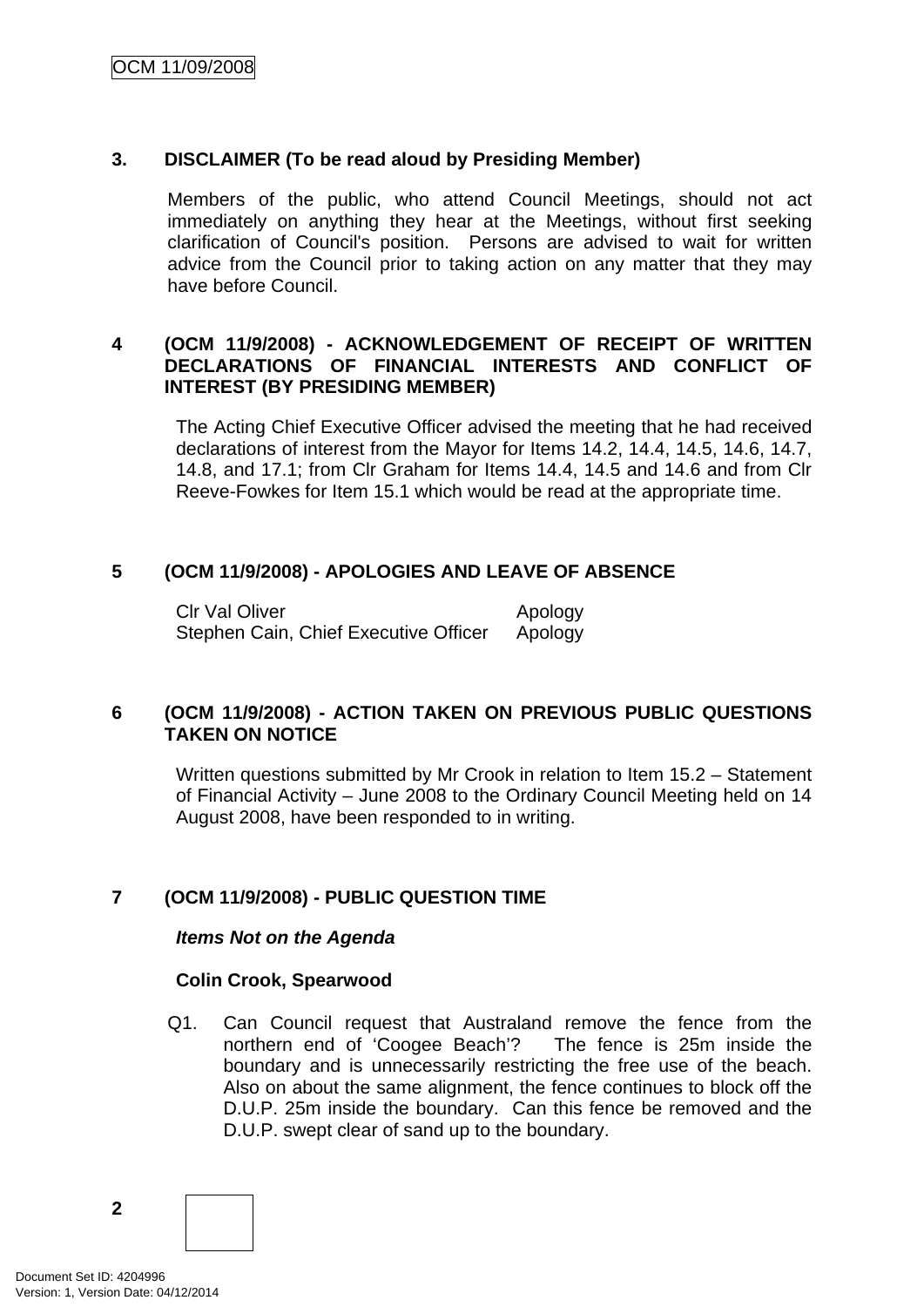A1. The fence at the northern end of 'Coogee Beach' was constructed in order to protect the seawall and return during its construction. The fence will be removed once the dune area around the seawall and the seawall return is stabilised and rehabilitated by Australand to Council's satisfaction. The fence ensures that not only is the dune area protected but the public do not potentially injure themselves on the exposed seawall until the rehabilitation has been completed.

The dual use path, which runs parallel to the coast, is actually located within private property, owned by Australand. The subject land is part of the former rail reserve which was transferred from the Crown to Australand. Currently Council's responsibility in respect to the dual use path ends on the northern end of the 'Coogee Beach' car park.

Australand have indicated that they intend to remove the fence at the northern end of the dual use path in order to provide a connection through to the southern stage of their subdivision. This connection will be re-established upon the completion of subdivision works in that area which are currently being undertaken.

### **Mr Dan Sherr, Coogee**

### *Items on the Agenda*

**Item 14.1 – Port Coogee Structure Plan – Proposed Amendment Item 14.5 – Detailed Area Plan and Design Guidelines for Stage 4C Port Coogee, North Coogee Item 14.6 – Detailed area Plan for Stage 3A and Portion Stages 4B and 6C Port Coogee, North Coogee** 

Q1. How much of the ratepayers funds have been expended to defend private individuals against issues raised by the CCC in relation to the lead teams election funds received from the developers of Port Coogee.

THE PRESIDING MEMBER ASKED MR SHERR TO RESUME HIS SEAT, THE TIME BEING 7.04 PM, AS IT WAS DEEMED THE QUESTION WAS NOT RELEVANT TO ITEMS ON THE AGENDA.

Q2. How much money has this Council spent on your defence and the defence of your team for funds that you should not have received in the first place that were deemed to be illegal in the public mind. What is your answer Mr Mayor?

THE PRESIDING MEMBER ASKED MR SHERR TO RESUME HIS SEAT AGAIN, THE TIME BEING 7.06PM.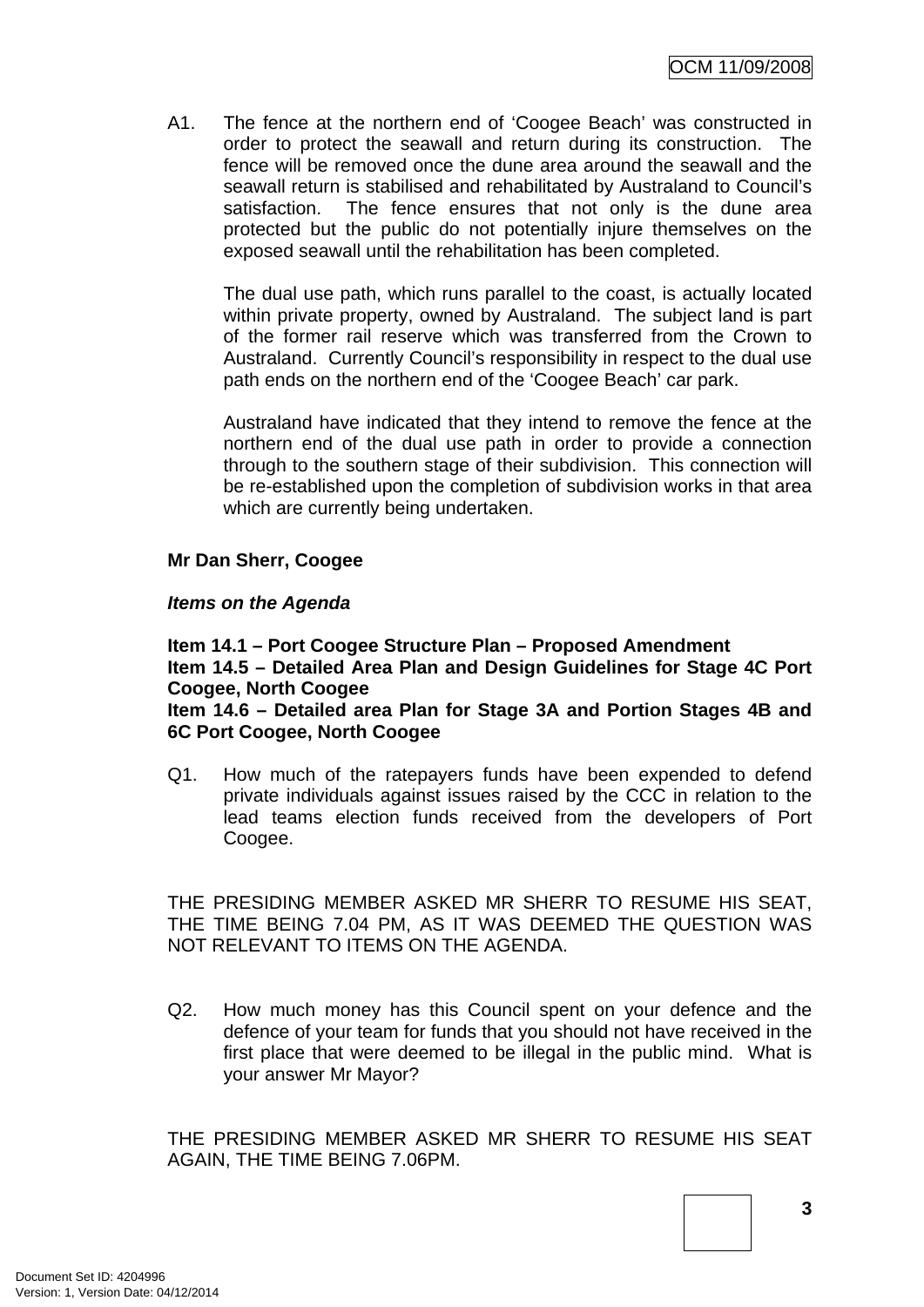# **Mrs Mary Jenkins, Spearwood**

# **Item 14.7 – Cockburn Coast Draft District Structure Plan – North Coogee**

Q1 I would like on behalf of the public for the Council to ask for the WA Planning Commission for the closing date to be extended for the North Coogee mess. Where are the Council's green credentials? Where are the Council's designs for future homes? Requirements in urban design and building there is nothing, and what about water, energy and saving devices in any of the new developments.

### **Item 14.4 – Port Coogee Structure Plan – Proposed Amendment**

Q2. It seems that Australand can change and have amendments put to their plans where public visitors parking is going to be reduced and the decrease in lot sizes is recommended on 3A and 3B of Item 14.4 and there are no cycle paths in this development which we did have in Cockburn and now we don't. Where are the Council's green credentials for the acceptance of this plan when they put in this submission. You have not thought of the public, neither the future nor urban design nor building.

The Mayor asked the Director of Planning & Development to please respond to Ms Jenkins in writing.

### *Items not on the Agenda*

### **Logan Howlett, North Lake**

Q1. How many current employees of the City of Cockburn are members of any arm of the Defence Force of Australia in any capacity?

The Acting Chief Executive Officer informed Mr Howlett that he would seek advice prior to responding in writing.

### **Mrs Dorothy Hopkins, Coogee**

Q1. This question is regarding the Surf Club. I was told that up to date we have spent \$96,994 of taxpayer's money on the Surf Club. I was also told in writing that there was \$550,000 budgeted in the 2007/2008 budget. I notice here on the budget for 2008/2009 we have three separate items – Surf Life Saving Club design and document of \$78,122; Surf Life Saving Club of \$25,290; Coogee Beach Surf Life Saving Club and Community Facilities \$360,000. Could you please give me a detail please of the Surf Life Saving Club \$25,290 in the 2008/2009 cash reserve and the Coogee Beach Surf Life Saving Club and Community Facility \$360,000 cash reserves please.

The Acting Chief Executive Officer informed Mrs Hopkins that this question would be responded to in writing.

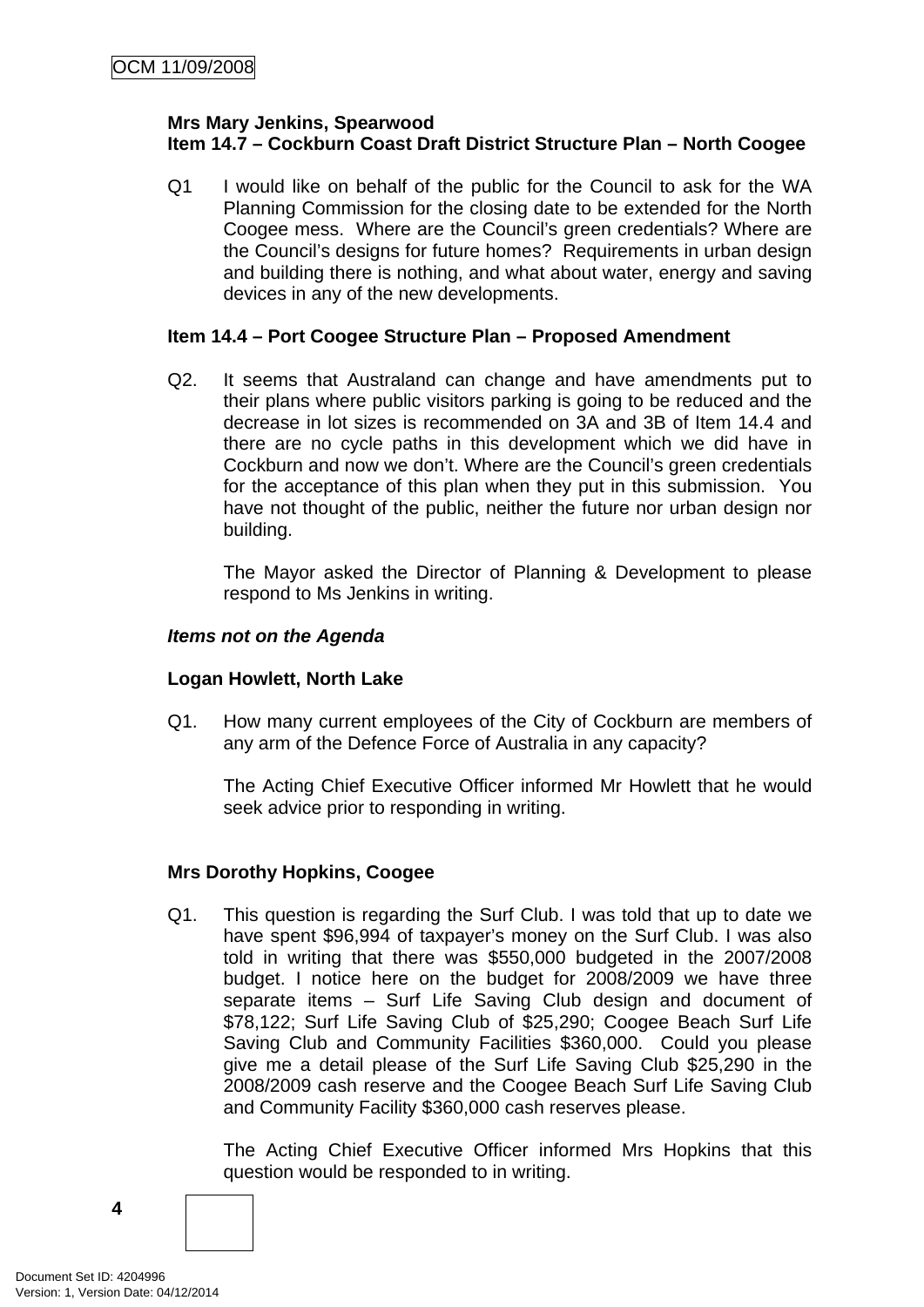### <span id="page-8-1"></span><span id="page-8-0"></span>**8. CONFIRMATION OF MINUTES**

# **8.1 (MINUTE NO 3795) (OCM 11/9/2008) - CONFIRMATION OF MINUTES**

#### **RECOMMENDATION**

That the Minutes of the Ordinary Council Meeting held on Thursday 14 August 2008, be adopted as a true and accurate record.

### **COUNCIL DECISION**

MOVED Clr I Whitfield SECONDED Clr S Limbert that that the recommendation be adopted.

**CARRIED 9/0**

### <span id="page-8-2"></span>**9 (OCM 11/9/2008) - WRITTEN REQUESTS FOR LEAVE OF ABSENCE**

Nil

### <span id="page-8-3"></span>**10 (OCM 11/9/2008) - DEPUTATIONS AND PETITIONS**

Nil.

### <span id="page-8-4"></span>**11 (OCM 11/9/2008) - BUSINESS LEFT OVER FROM THE PREVIOUS MEETING (IF ADJOURNED)**

Nil.

# <span id="page-8-5"></span>**12 (OCM 11/9/2008) - DECLARATION OF COUNCILLORS WHO HAVE NOT GIVEN DUE CONSIDERATION TO MATTERS IN THE BUSINESS PAPER**

Nil.

### <span id="page-8-6"></span>**13 (OCM 11/9/2008) - COUNCIL MATTERS**

Nil.

NOTE: AT THIS POINT IN THE MEETING, THE TIME BEING 7.19 P.M. THE FOLLOWING ITEMS WERE CARRIED BY AN "EN BLOC" RESOLUTION OF COUNCIL:- 15.2 AND 17.2.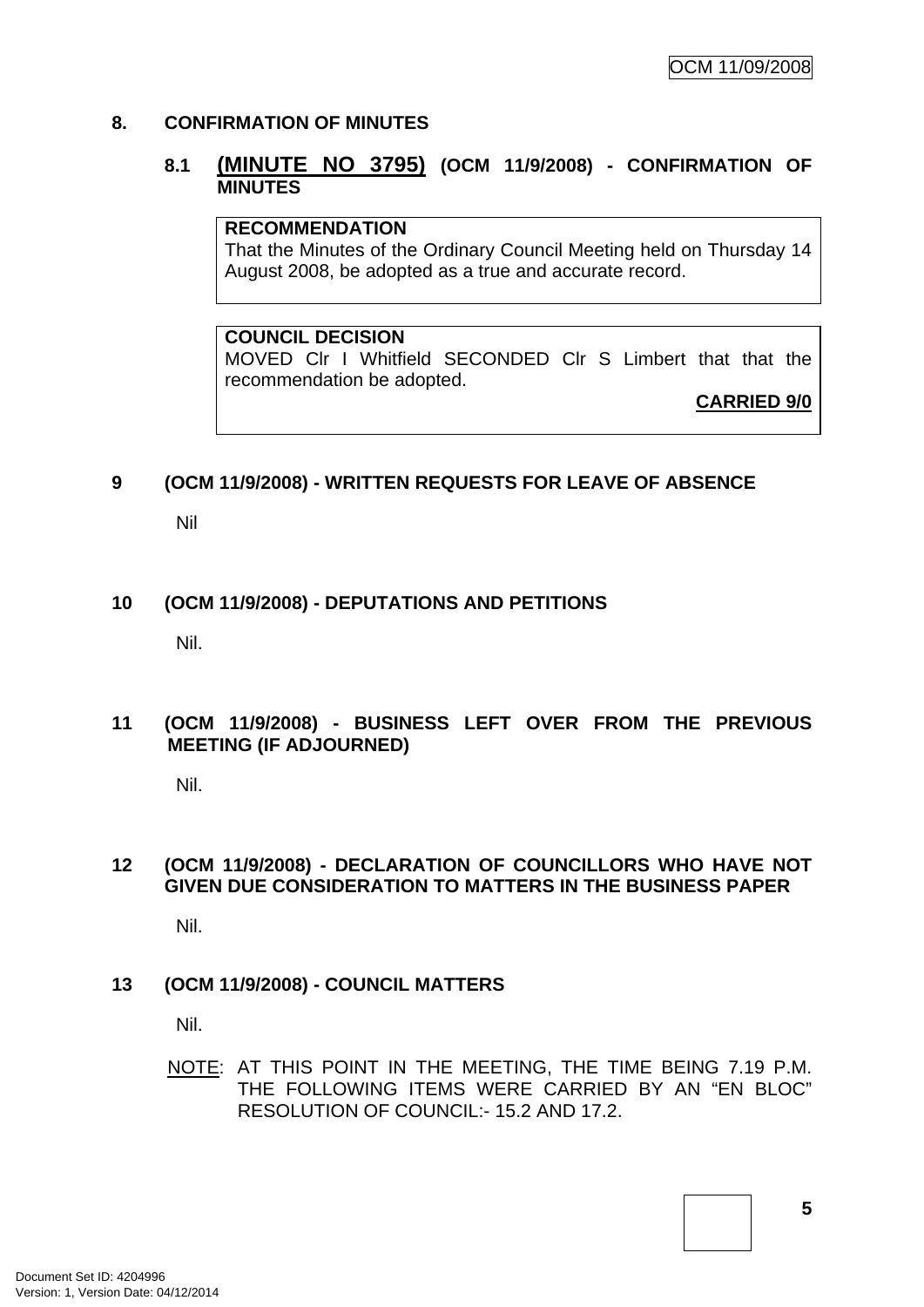# <span id="page-9-1"></span>**14. PLANNING AND DEVELOPMENT DIVISION ISSUES**

**14.1 (MINUTE NO 3796) (OCM 11/9/2008) - FINAL ADOPTION OF SCHEME AMENDMENT NO. 27 AND ADOPTION OF STRUCTURE PLAN FOR LAND BOUNDED BY IMLAH COURT, PRINSEP ROAD AND THE KWINANA FREEWAY, JANDAKOT - APPLICANT: CITY OF COCKBURN - OWNER: VARIOUS (93027) (M CARBONE) (ATTACH)** 

**RECOMMENDATION** That Council:

- (1) adopt the Schedule of Submissions;
- (2) amend the Scheme Amendment map to reduce the extent of the residential area as shown on the revised Scheme Amendment map included in the Agenda attachments and to designate that area as R25;
- <span id="page-9-0"></span>(3) amend Schedule 11 Development Area 25 to include the following new provisions:
	- 3. Industrial buildings in the mixed business lots which abut residential lots should not be higher than 3.0m in height at the residential boundary. The wall can increase in height by 1m for every 1m it is setback from the residential boundary.
	- 4. Prior to subdivision approval or development approval, the applicant is to prepare and submit to the local government an acoustic noise report which demonstrates that the mixed business development will not adversely impact the amenity of the residential development and that noise issues associated with the Kwinana Freeway and Perth to Mandurah railway has been addressed or can be addressed for the residential development.
	- 5. Single house, grouped dwelling, multiple dwelling, lodging houses and residential building uses shall not be permitted in the mixed business zone.
	- 6. No development in the mixed business zone shall have access to Imlah Court.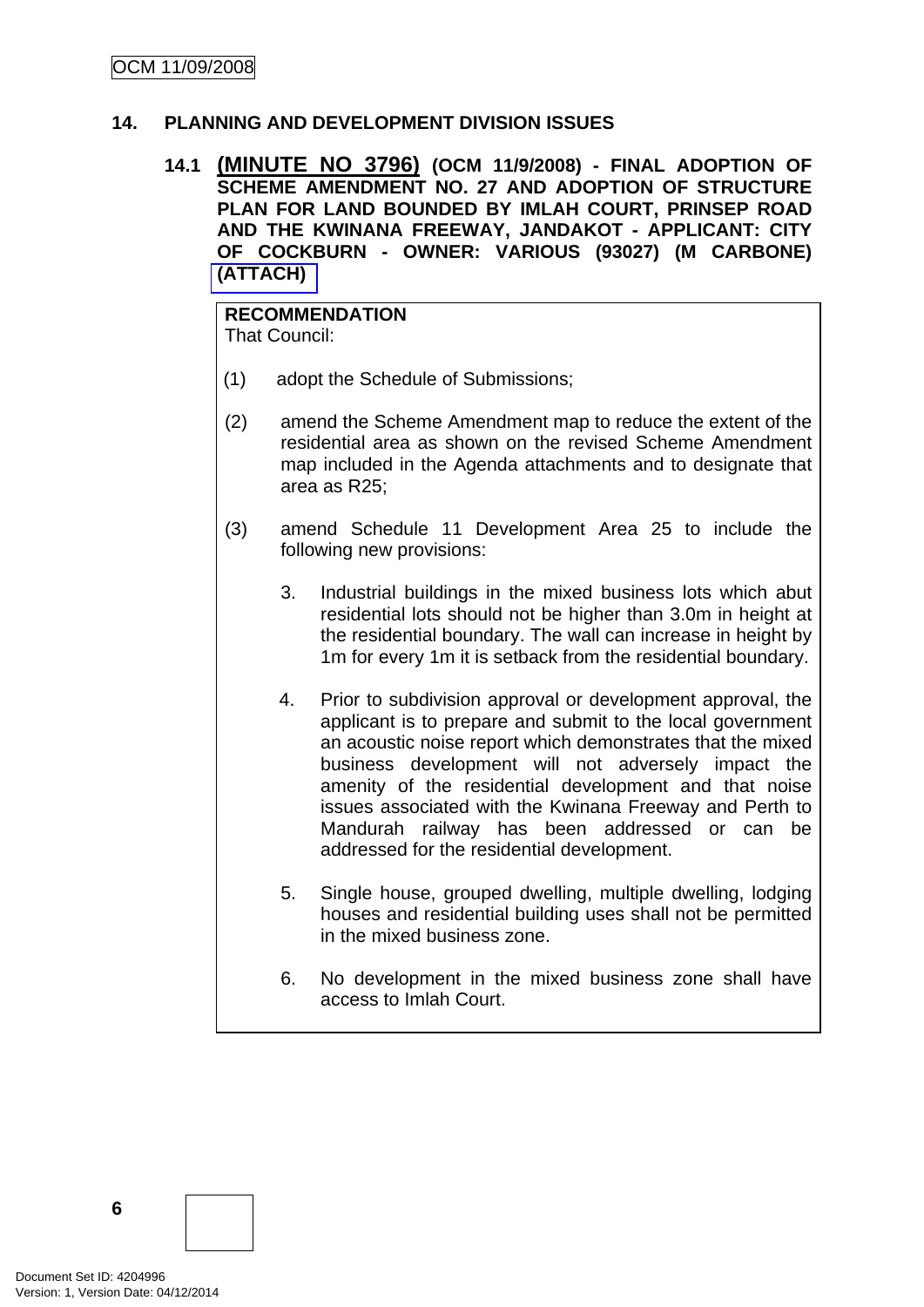- 7. The owners of Lots 19, 69, 21 and 22 Imlah Court shall pay in proportion of their land zoned mixed business the full cost of providing Road A shown on the Structure Plan for Development Area 25 including land, construction, drainage and all other associated costs with no contribution or reimbursement from the owner of Lot 303 Prinsep Road.
- (4) adopt the revised structure plan for Development Area 25;
- (5) adopt the modified scheme amendment map and text as per points (2) and (3) above, and in anticipation of the Hon. Minister's advice that final approval will be granted, the documents be signed, sealed and forwarded to the Western Australian Planning Commission;
- (6) advise the submissioners of Council's decision; and
- (7) request the Western Australian Planning Commission to lift the "Urban Deferred" zoning for the subject area under the Metropolitan Region Scheme and replace with an Urban Zone.

### **COUNCIL DECISION**

MOVED Clr H Attrill SECONDED Deputy Mayor K Allen that Council defer consideration of the submissions on Amendment No. 27 and for the City's Planning Services to formally re-advertise the Amendment and associated Structure Plan, as set out in the attachments to the Agenda report, with the owners and relevant governement agencies.

# **CARRIED 9/0**

### **Reason for Decision**

Several land owners have requested further time to consider the proposed modifications to Amendment No. 27 given that they are reasonably substantial. To ensure that the processing of the amendment is not delayed by the Department of Planning and Infrastructure, it is also considered appropriate to consult with the various governments referral agencies.

### **Background**

Council at its meeting held on 11 August 2005 resolved to initiate Amendment 27 to Town Planning Scheme No. 3 and advertise a structure plan for the subject area. The purpose of the proposal was to allow existing residences to be contained wholly within the residential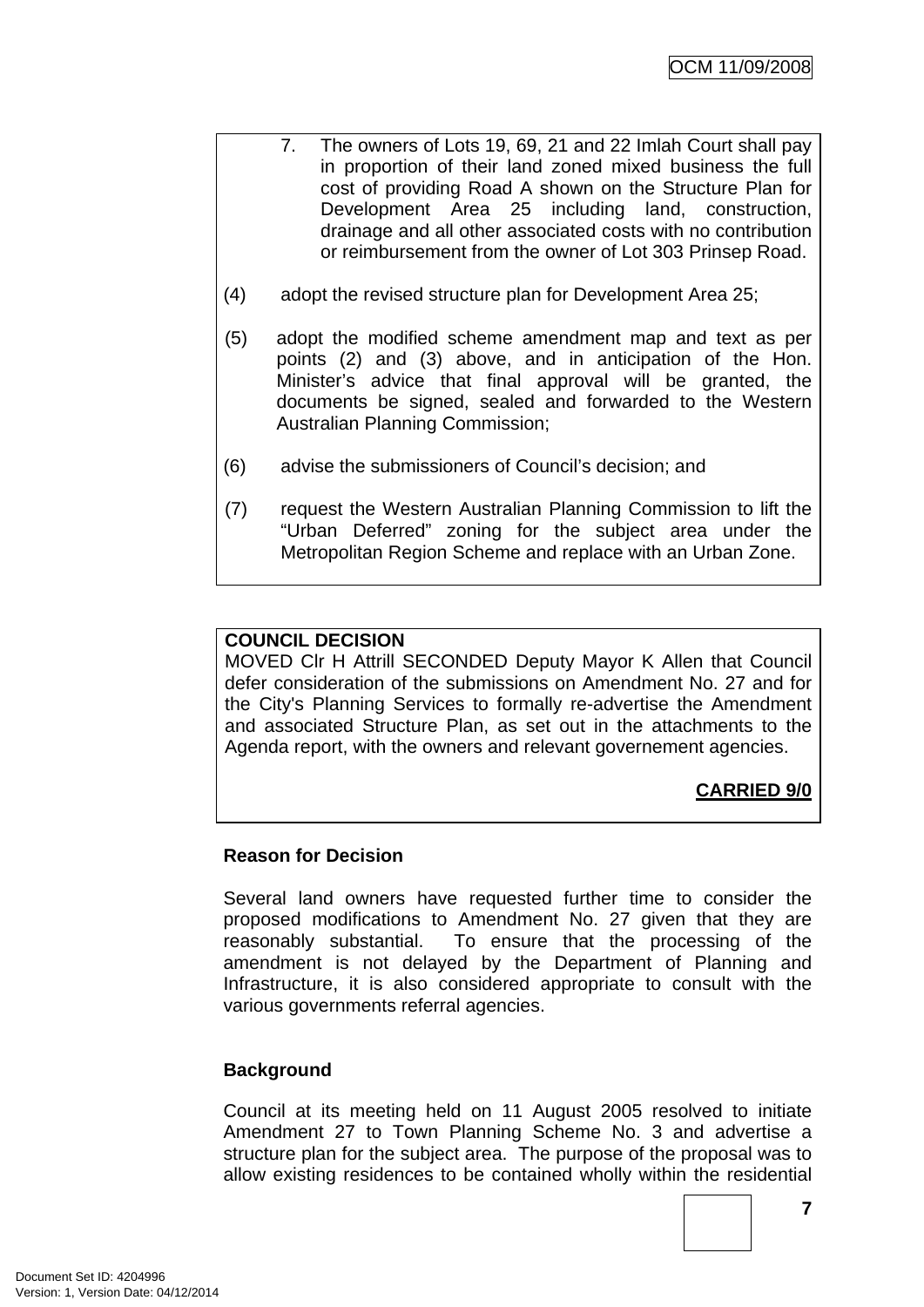zone, facilitate redevelopment of the residential section and coordinate mixed business development.

The subject area is partly affected by a generic buffer from the soil blending facility at Lot 502 Cutler Road, Jandakot. The City has been required to resolve the buffer prior to finalising the amendment.

The advertised scheme amendment proposed to increase the depth of the residential zone to approximately 83m (and include the entire area of Lots 23 and 24) and increase the coding from R20 to R40 (refer Attachment 1). The structure plan proposed a cul-de-sac entering the mixed business area from Prinsep Road.

### **Submission**

Nil.

### **Report**

The Scheme Amendment was referred to the Environmental Protection Authority ("EPA") in accordance with Section 7A(1) of the Act.

The EPA advised that the overall environmental impact of the amendment would not be severe enough to warrant formal assessment under the Environmental Protection Act. However, the EPA raised issues regarding industrial buffers and noise which are discussed in detail later in this report. The amendment was subsequently advertised seeking public comment in accordance with the regulations for not less than 42 days. The structure plan for the mixed business section was also advertised as part of the amendment. Nine submissions were received; six from service authorities/government agencies providing comment and three from landowners requesting changes.

Most submissions do not require explanation over and above that outlined in the Schedule of Submissions contained within the Agenda attachments. Those that require further explanation are discussed below.

### Industrial Buffers

The EPA in their submission advised that generic separation distances should be maintained unless adequate site-specific studies have been carried out that demonstrate that a lesser distance will not cause any unreasonable amenity impacts. The EPA has imposed this requirement due to the location of a Composting Facility at Lot 502 Cutler Road. A generic 1000m buffer has been previously applied to this facility which affects the subject area as well as existing residences on The Lakes Boulevard, the Cockburn Central Town Centre and the Muriel Court area. A detailed assessment of this facility was prepared by Koltasz Smith Town Planning Consultants as part of the planning for DA19 –

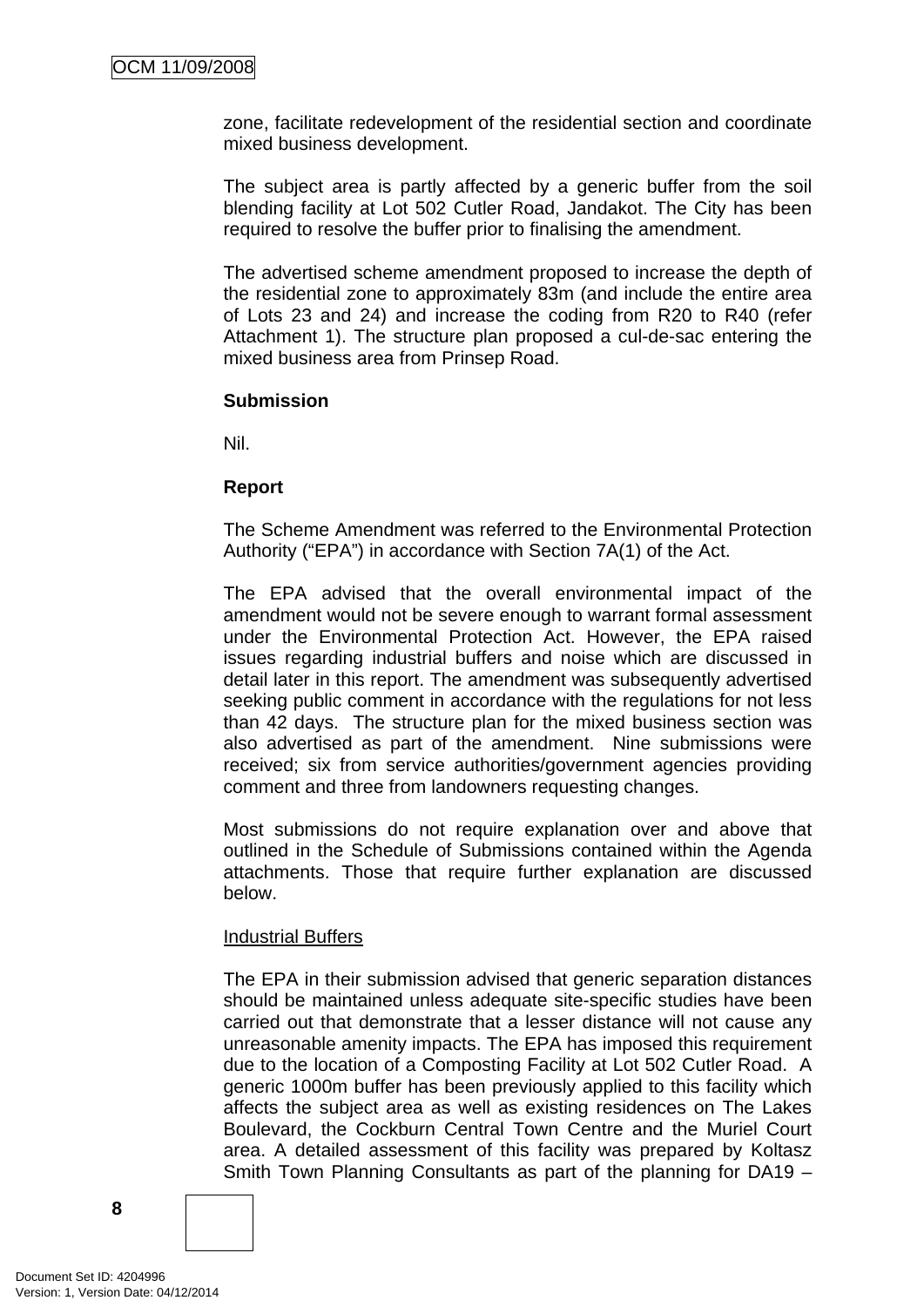Muriel Court (West of the Kwinana Freeway). The assessment indicated that the operation does not include composting and could be considered a soil blending facility, however under the EPA Guidance statement on separation distances no specific buffer applies to a soil blending facility. The City's Health Department has reviewed the assessment and have concluded that a 200m separation between the soil blending facility and residential is adequate given the following:

- The 1000m buffer is designed to be applied to outdoor composting of green waste and manures which have a high propensity to generate odours.
- The soil blending facility on Lot 502 Cutler Road does not compost manures and green waste on site and therefore the propensity to create nuisance odours is minimal.
- All bulk manures are stored and blended within the main shed on site. All blended products located outside the main shed are bagged and palletised.
- The premises are assessed annually by the City's Environmental Health Officers as part of the Offensive Trade licence which applies to the business. At no time have offensive odours been detected.
- Clause 117(c) of the City's Local Laws requires the owners of licenced premises to keep them free from any unwholesome or offensive odour arising from their activities. Hence the City has adequate legislative control over the activities on the site so that they do not cause a problem to adjoining areas.
- The City's Environmental Health Services has not received any complaints from residents or businesses located in close proximity to the site.

The 200m setback partly encroached into the proposed residential area as advertised. To comply with the 200m soil blending buffer the residential zone is proposed to be extended from 35m to 45m in depth, rather than 83m as originally proposed.

Additionally, industrial zoned land is located on the eastern side of Prinsep Road, in close proximity of the proposal. It is not appropriate to significantly increase the depth of the residential zone or the residential density as it is close to Industrial zoned land. A suitable compromise is to increase the depth of the residential zone to 45m (approximately 10m deeper than what currently exists) and to increase the density to only R25. The 45m depth will ensure all existing dwellings on Imlah Court can be contained in the residential zone as currently some residences straddle the zoning boundary and allow modest redevelopment potential. Lots 23 and 24 are suitable to be entirely zoned residential as;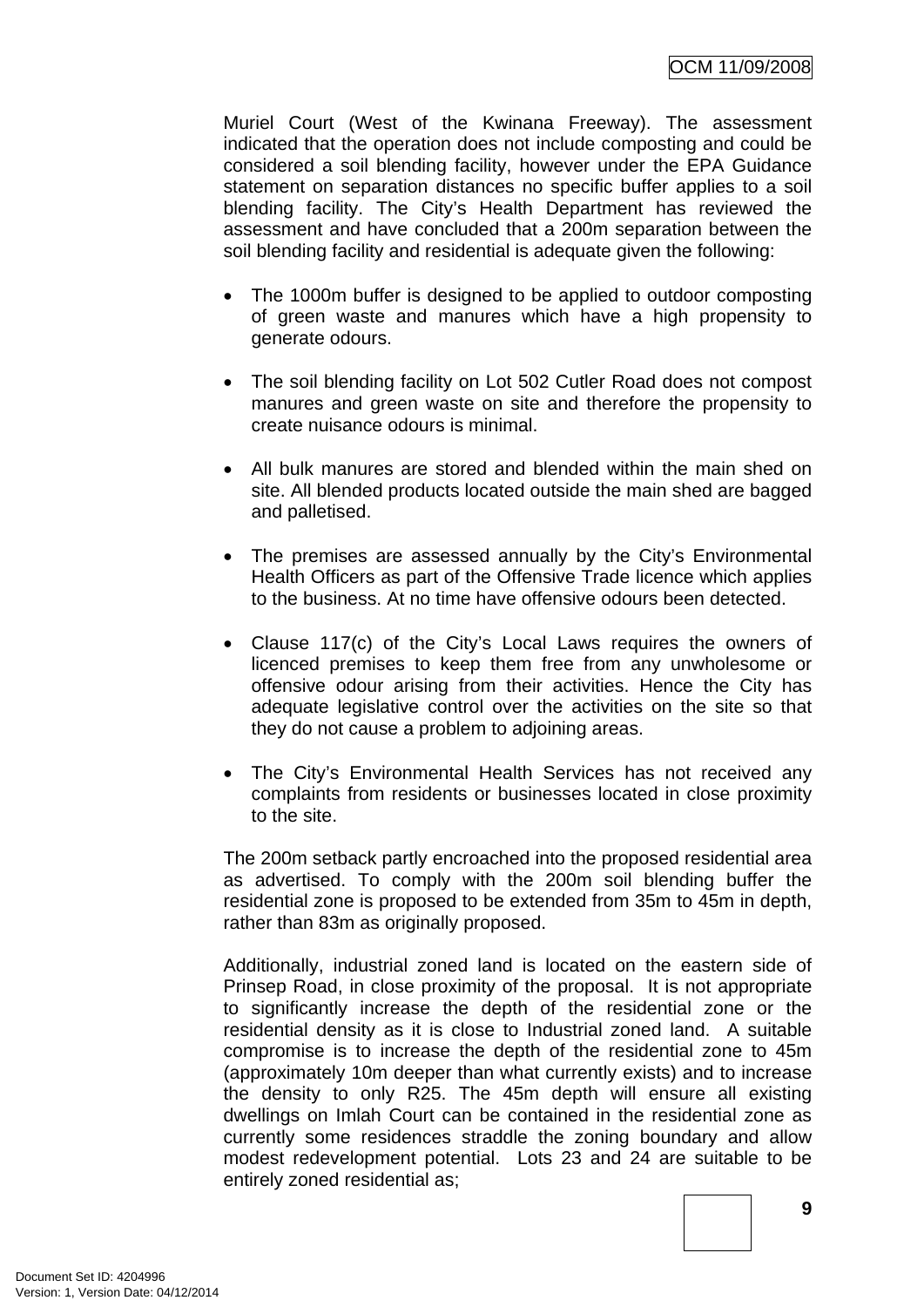- They are located away from the general Industrial zoned land.
- Their configuration and location means that they would not be easily or economically subdivided for mixed business.

### Mixed Business and Residential Interface

The mixed business zone provides a suitable interface between the Industrial and Residential zones. However the City will need to ensure that development on the lots do not adversely impact the abutting residential land. This should include requirements that boundary walls on the mixed business lots which abut the residential lots be no higher than 3.0m in height. The wall can increase in height 1m for every 1m it is setback from the boundary. This requirement should be included in Development Area 25 of the Scheme which applies to this subject land.

Developers will also be required to submit an acoustic noise report demonstrating that the mixed business development will not adversely affect the residential development and that noise issues associated with the Kwinana Freeway and the railway have been addressed for the residential development.

### Road access from Prinsep Road

The original advertised structure plan (attachment 3) showed a cul-desac entering the mixed business area from Prinsep Road through Lot 18. Despite numerous discussions between the owners of Lot 18 and the balance land, no agreement could be reached on the provision and/or construction of the proposed cul de sac and accordingly there was no certainty as to the subdivision and or development of the western portion of the mixed business zone.

To resolve this issue the road access has been relocated to the south on Lot 303 Prinsep Road which is owned by the City. This will allow the road access from Prinsep Road to be developed once satisfactory arrangements have been made. It is also noted that the City owns Lot 19 Imlah Court which benefits from the arrangement. It is also proposed to create a loop road which is preferred in industrial areas to allow for truck movement. The north south links have been located on the common boundary between lots to ensure their equitable provision. The owners will need to fully cooperate to provide this road.

To ensure an equitable arrangement is achieved, the landowners benefiting from the proposed access road off Prinsep Road will need to make a contribution towards it. A clause will therefore be included into Development Area 25 which states that the owners of Lots 19, 69, 21 and 22 Imlah Court shall make a proportional contribution to the cost of providing Road "A", including land, construction, drainage and all associated costs with no contribution from the owner of the subject land (Lot 303) as they receive no benefit from Road A.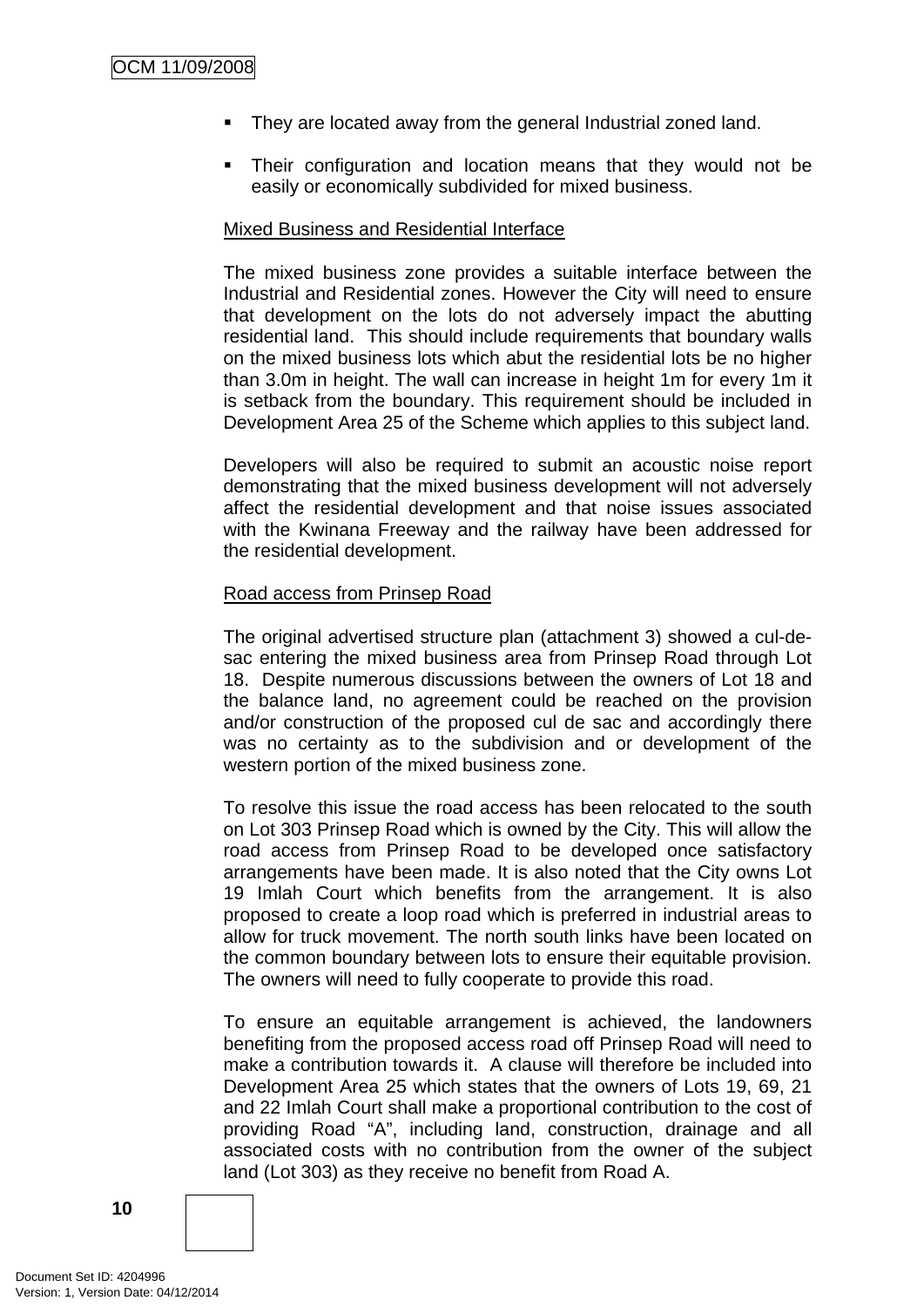## Restricted Uses

Ordinarily under the Council's Town Planning Scheme No. 3, residential development is permitted within the mixed business zone. However, it is not desirable to permit residential development within this mixed business area given its proximity to Industrial zoned land and that it is partially affected by the 200m buffer to the soil blending facility. Accordingly, Development Area 25 should be amended to prohibit single house, grouped dwellings, multiple dwelling, lodging house and Residential Building uses from the mixed business zone.

### Lifting of the Urban Deferment in the Metropolitan Region Scheme.

The land is zoned Urban Deferred in the MRS. Given the resolution of all outstanding issues through this amendment it is recommended that the City request the Western Australian Planning Commission to transfer the land to the Urban Zone to allow for its subdivision and development.

### **Conclusion**

It is therefore recommended that Amendment No. 27 be modified to provide for a Residential Density of R25 rather than R40 and limit residential development to the northern 45m of Lots 18, 19, 69, 21, 22 and all of Lots 23 and 24 Imlah Court. Development Area 25 provisions should also be modified to address the mixed business and Residential Interface including the requirement for an Acoustic Report, and contributions to Road "A" and to prohibit residential uses in the mixed business zone.

The modified Amendment and structure plan are to be forwarded to the WA Planning Commission for final approval.

### **Strategic Plan/Policy Implications**

#### **Demographic Planning**

To ensure development will enhance the levels of amenity currently enjoyed by the community.

#### **Employment and Economic Development**

• To plan and promote economic development that encourages business opportunities within the City.

### **Budget/Financial Implications**

N/A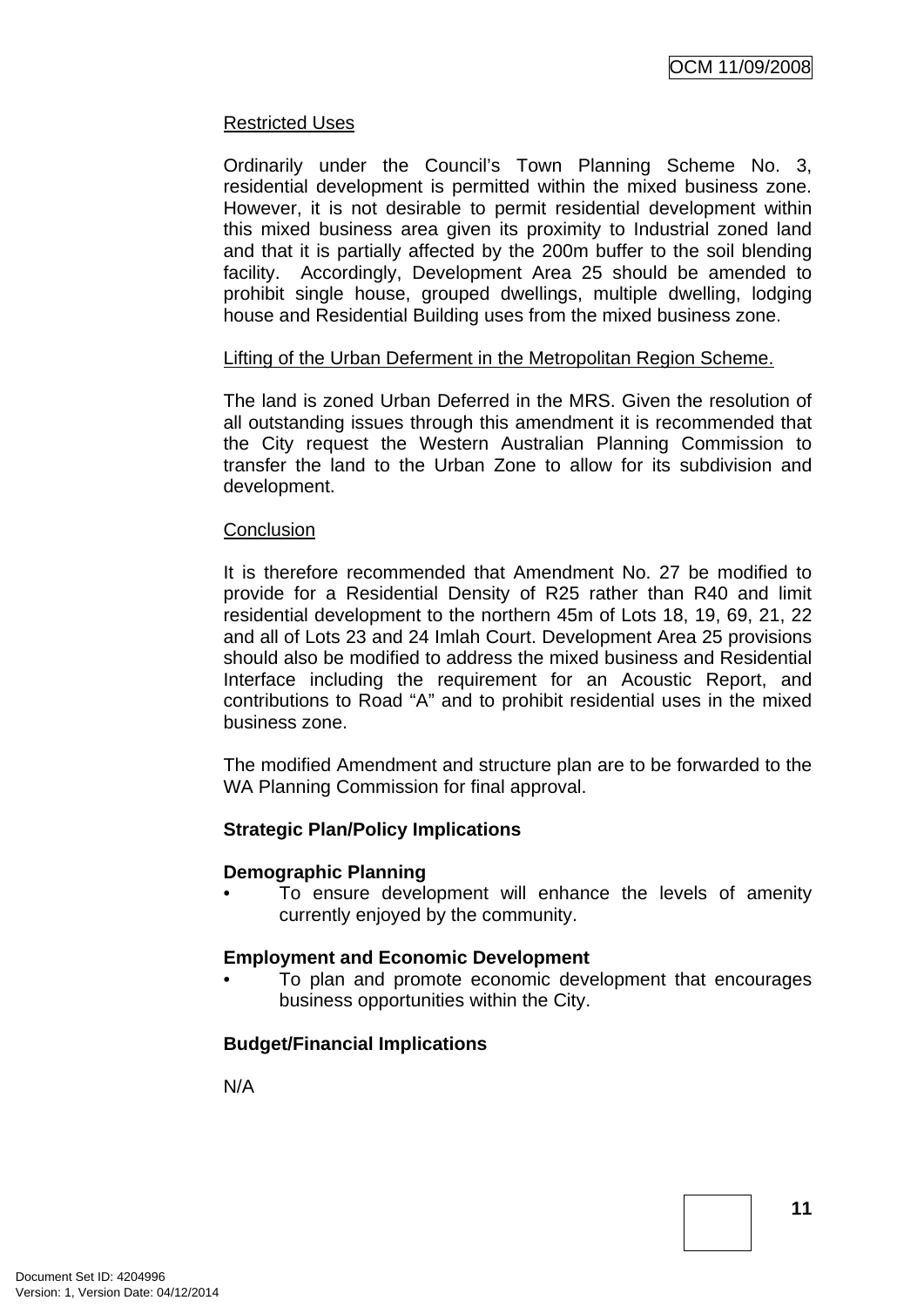# **Legal Implications**

Planning and Development Act 2005 Town Planning Scheme No. 3 Town Planning Regulations 1967

### **Community Consultation**

Following receipt of advice from the EPA, the amendment was advertised for a 42 day period. The 42 day public consultation period for Amendment No. 27 concluded on 28 July 2006. At the close of the advertising period nine submissions were received from government agencies/service authorities and affected landowners.

### **Attachment(s)**

- 1. Advertised rezoning plan
- 2. Proposed modified rezoning plan
- 3. Advertised structure plan
- 4. Modified structure plan
- 5. Schedule of submissions

### **Advice to Proponent(s)/Submissioners**

Those who lodged a submission on the proposal have been advised that this matter is to be considered at 11 September 2008 Council Meeting.

#### **Implications of Section 3.18(3) Local Government Act, 1995**

Nil.

THE PRESIDING MEMBER LEFT THE MEETING AT THIS POINT, THE TIME BEING 7.20 PM.

DEPUTY MAYOR ALLEN ASSUMED THE ROLE OF THE PRESIDING MEMBER.

## **DECLARATION OF INTEREST**

The Presiding Member advised the meeting that he had received a declaration of interest as follows: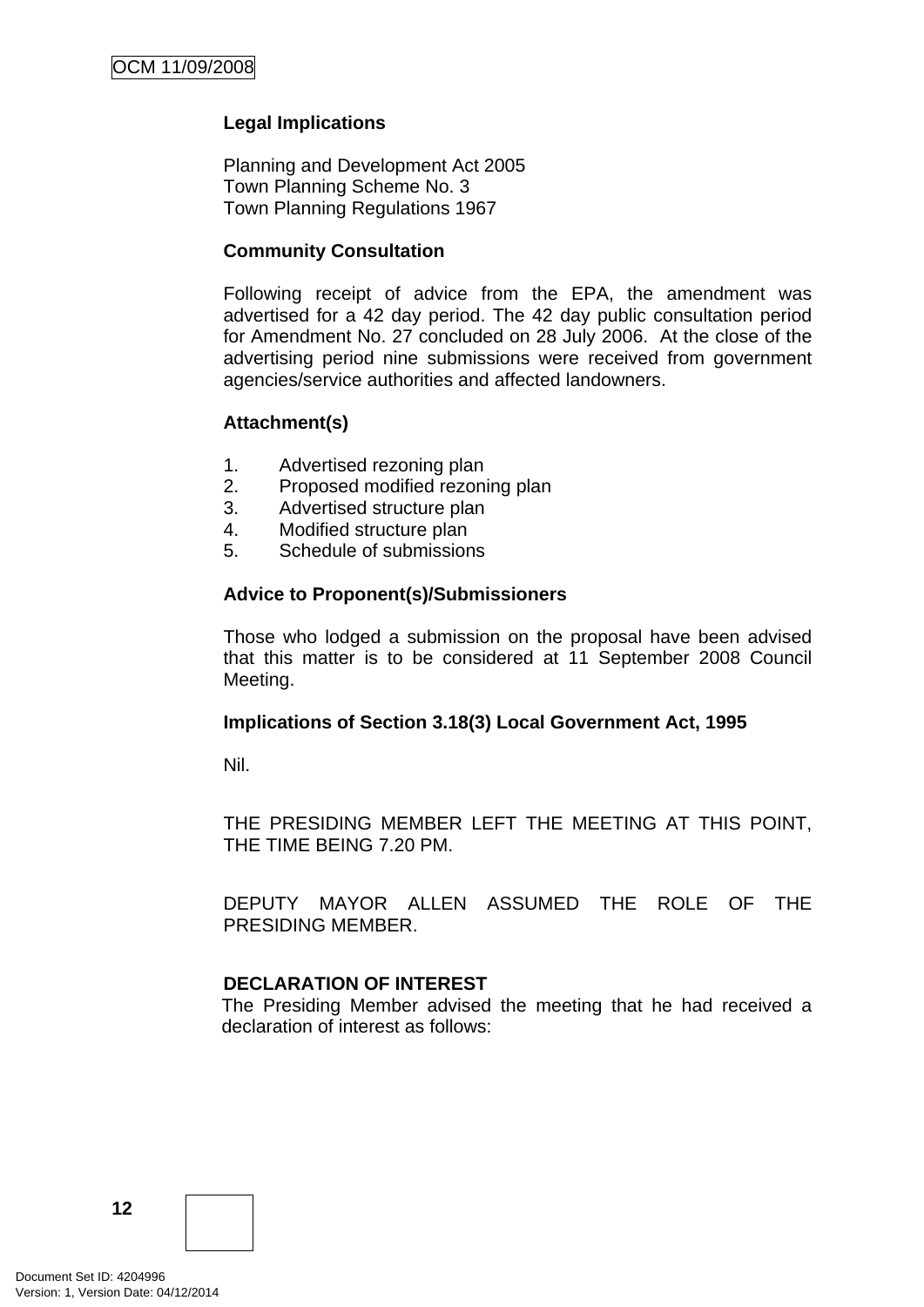OCM 11/09/2008

### **MAYOR STEPHEN LEE**

Declared a financial interest in Item 14.2 - "92 Multiple Dwellings, Car Parking, Office, Retail and Library – Lot 7 Junction Boulevard, Cockburn Central", pursuant to Section 5.63 (3)(c)(ea) of the Local Government Act, 1995. The nature of his interest is that it appears that he was the recipient of a notifiable gift from the owner of land adjacent to Lot 7, Australand, in relation to the 2005 election at which he was elected, and he is therefore deemed to be a closely associated person.

## <span id="page-16-0"></span>**14.2 (MINUTE NO 3797) (OCM 11/9/2008) - 92 MULTIPLE DWELLINGS, CAR PARKING, OFFICE, RETAIL AND LIBRARY - LOCATION: LOT 7 JUNCTION BOULEVARD, COCKBURN CENTRAL - OWNER: CITY OF COCKBURN - APPLICANT: EAMES ARCHITECTS (6007094) (V LUMMER) (ATTACH)**

**RECOMMENDATION** That Council:-

- (1) approve the application for 92 Multiple Units, Car Parking, Office, Retail and Library at Lot 7 Junction Boulevard, Cockburn Central, in accordance with the approved plans subject to the following conditions:
	- 1. A construction waste management strategy, which includes the matters listed at Item 3.4 of the Cockburn Central Detailed Area Plan, is to be developed and submitted to the satisfaction of the City, prior to the issue of the building licence.
	- 2. Development can only be undertaken in accordance with the details of the application as approved herein and any approved plans.
	- 3. Nothing in the approval or these conditions shall excuse compliance with all other relevant written laws in the commencement and carrying out of the development.
	- 4. Notification in the form of a memorial to be lodged against the title and incorporated into the strata management plan advising of the potential impacts of noise associated with the operation of a vibrant town centre surrounding the site. Details of the memorial are to be provided to the City's satisfaction prior to the issue of a building licence for any building on the subject property. The memorial(s) are to be lodged against the title prior to any subdivision or strata titling of the subject property.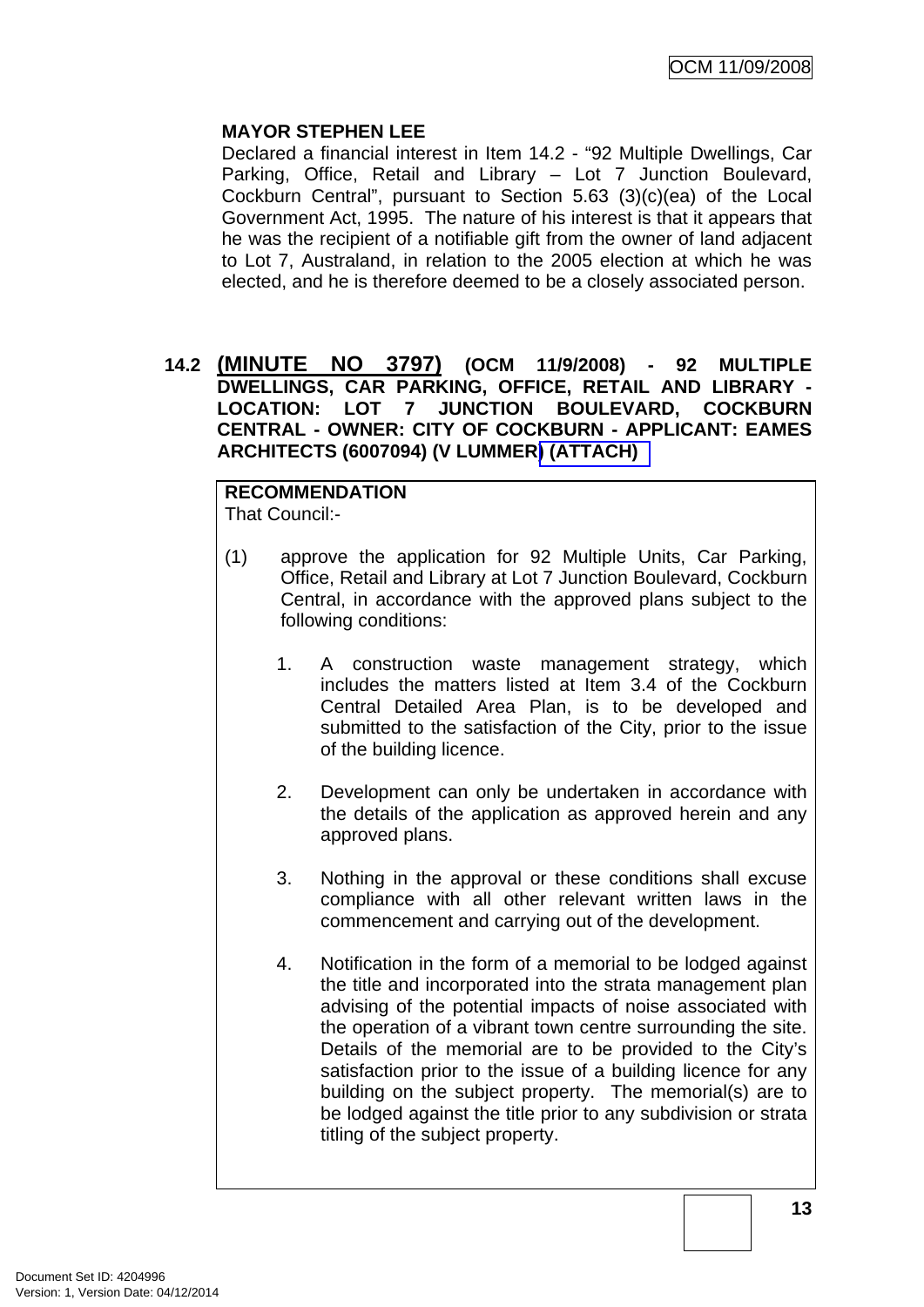- 5. All landscaping is to be undertaken and completed in accordance with the approved landscape plan prior to the occupation of any dwellings on the subject property.
- 6. The landscaping installed in accordance with the approved landscape plan is to be reticulated/irrigated and maintained to the City's satisfaction.
- 7. Walls, fences and landscape areas are to be truncated within 1.5 metres of where they adjoin vehicle access points where a driveway and/or parking bay meets a public street or limited in height to 0.75 metres.
- 8. Any retaining wall(s) are to be constructed in accordance with a qualified structural engineer's design.
- 9. All sealed areas must be drained so that no stormwater discharges onto the road reserve or adjacent properties. Acceptable treatments are on-site, disposal structures designed for a 1 in 100 year, 24 hour storm, with contingency for flooding. All stormwater drainage shall be designed in accordance with the document entitled "Australian Rainfall and Runoff" 1987 (where amended) produced by the Institute of Engineers, Australia, and the design is to be certified by a suitably qualified practicing engineer or hydraulic consultant, to the satisfaction of the City.
- 10. All car parking and access complying with the minimum requirements of the applicable Australian Standards and the Building Code of Australia (including disabled parking).
- 11. The location and allocation of car parking bays to specific dwellings is to be provided prior to the issue of a building licence for any dwellings on the subject property and are to be reflected on any strata plan for the subject property to the City's satisfaction.
- 12. All visitor car parking bays are to be clearly delineated (marked/signed), available for use in perpetuity and reflected as such on the strata plan for the development/property.
- 13. All service areas and service related hardware, including antennae, satellite dishes and air- conditioning units, being suitably located from public view and/or screened, the details of which are to be provided to the satisfaction of the City prior to the issue of a building licence for any dwellings on the subject property.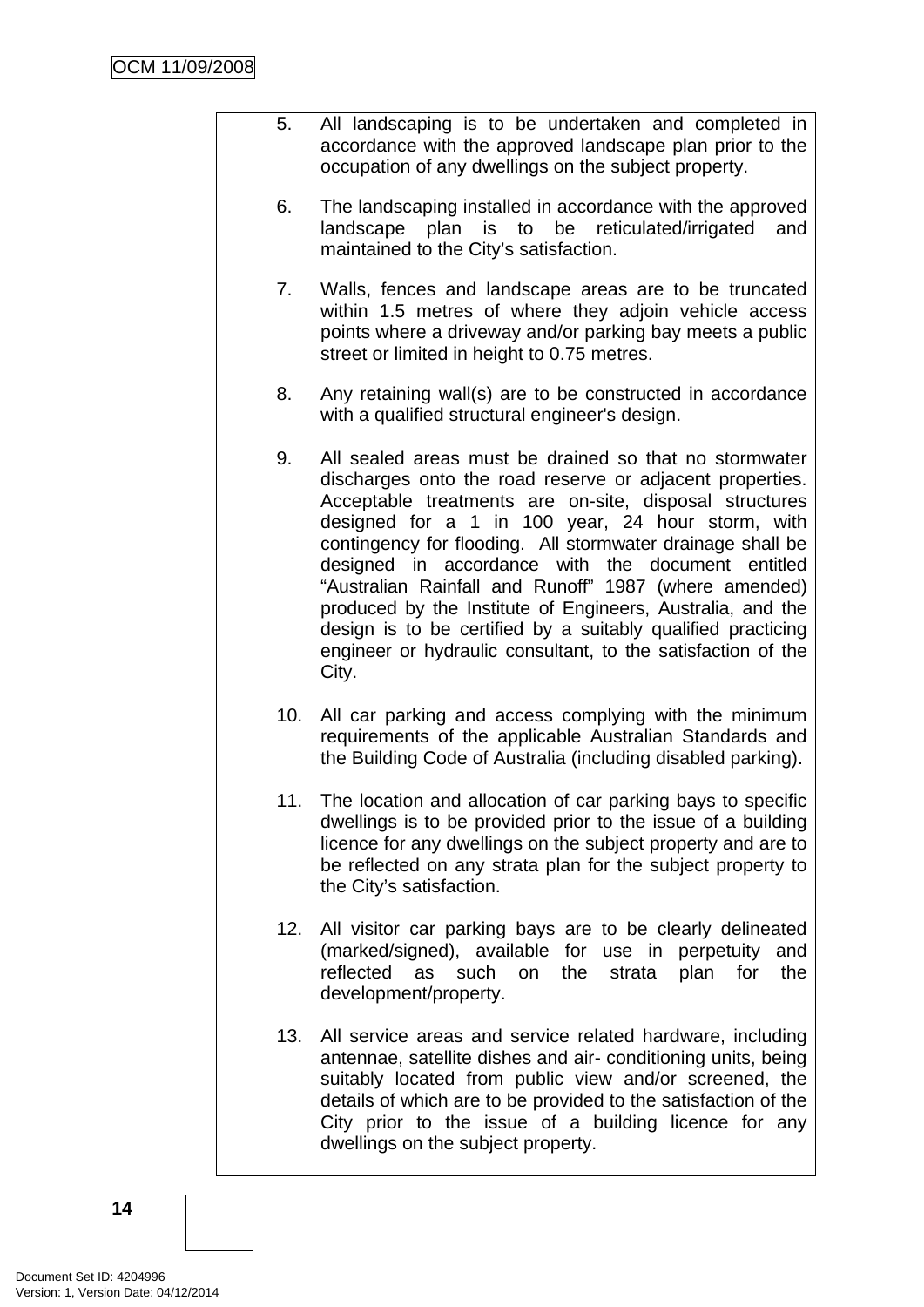- 14. Car park ventilation grills and/or panels are to be suitably located relative to the surrounding public domain taking into account the prominence of the subject property. The details are to be provided to the City's satisfaction prior to the issue of a building licence for any dwellings on the subject property.
	- 15. The Waste Management Plan prepared by GHD dated August 2008 is to be amended to meet the requirements of the City, prior to the issue of a building licence. "The development must comply with the approved waste management plan".
	- 16. The plans are to be amended to provide sufficient bin enclosure areas to meet the requirements of the City. The amended plans are to be presented for a building licence approval.
	- 17. Outdoor lighting is required, particularly illuminating ground floor entries and must be in accordance with the requirements of Australian Standard AS 4282-1997: 'Control of the Obtrusive of Outdoor Lighting'.
	- 18. The submission of a construction management plan, to the satisfaction of the City prior to the issue of a building licence for the subject property, detailing how it is proposed to be managed:
		- a) access to and from the site;
		- b) the delivery of materials and equipment to the site;
		- c) the storage of materials and equipment on the site;
		- d) the parking arrangements for contractors and subcontractors; and
		- e) other matters likely to impact on the surrounding properties.
	- 19. No building (or related) activities associated with this approval causing noise and/or inconvenience to neighbours being carried out after 7.00pm or before 7.00am, Monday to Saturday, and not at all on Sunday or Public Holidays.
- 20. A plan or description of all signs for the proposed development (including signs painted on a building) shall be submitted to and approved by the City as a separate application. The application (including detailed plans) and appropriate fee for a sign licence must be submitted to the City prior to the erection of any signage on the site/building.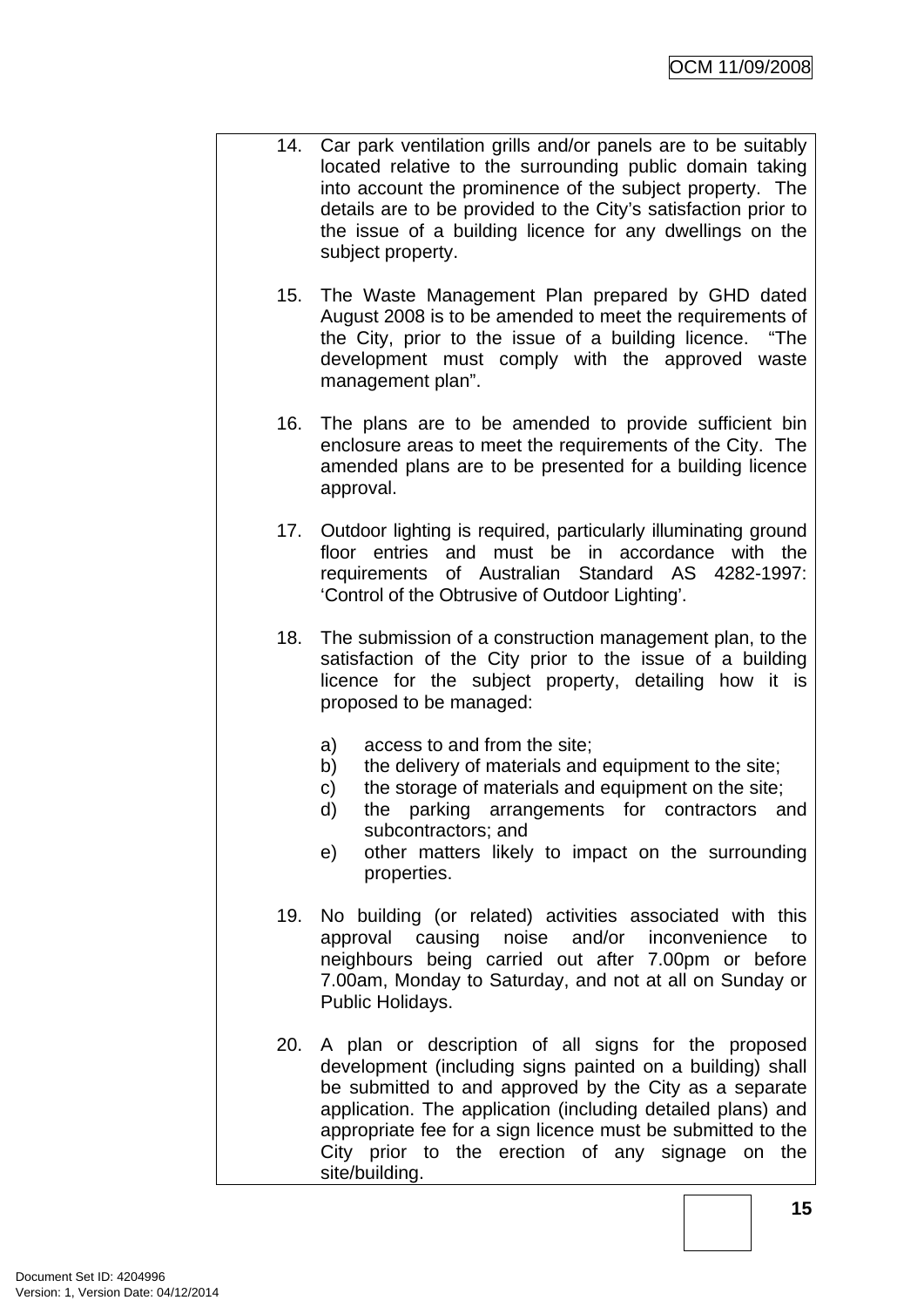- 21 The development is to comply with the noise pollution provisions of the *Environmental Protection Act 1986*, and more particularly with the requirements of the *Environmental Protection (Noise) Regulations 1997*.
	- 22. All washing machines for the residential units are to be AAA rated and are to be installed by the developer, prior to occupation.

# FOOTNOTES

- 1. The application has been determined on the basis of the plans and information provided to Council for assessment.
- 2. In the event there are any questions regarding the requirements of this approval, or the planning controls applicable to the land and/or location, Council's Planning Services should be consulted.
- 3. With respect to condition 4 the Memorial should state as follows: "This lot and dwelling is in the vicinity of a vibrant town centre and associated land uses. Residential amenity, therefore, may be affected by noise and other impacts from late night or early morning operations".
- 4. With respect to condition 14, given the prominent location of the subject land, the placement of services and related hardware will require specific attention at working drawings stage. With respect to air conditioning condenser units, a generic approach to screening such units may be necessary (through a consistent screening element in balustrades for example).
- 5. With respect to conditions 15 and 16, the applicant is to liaise with the City's Waste Manager.
- 6. Detailed plans and specifications of the kitchen, dry storerooms, cool rooms, bar and liquor facilities, staff change rooms, patron and staff sanitary conveniences and garbage room, are to be submitted to and approved by the City's Health Service prior to the occupation of the premises. The plans to include details of:
	- (a) the structural finishes of all floors, walls and ceilings;
	- (b) the position, type and construction of all fixtures, fittings and equipment (including cross-sectional drawings of benches, shelving, cupboards, stoves, tables, cabinets, counters, display refrigeration, freezers etc); and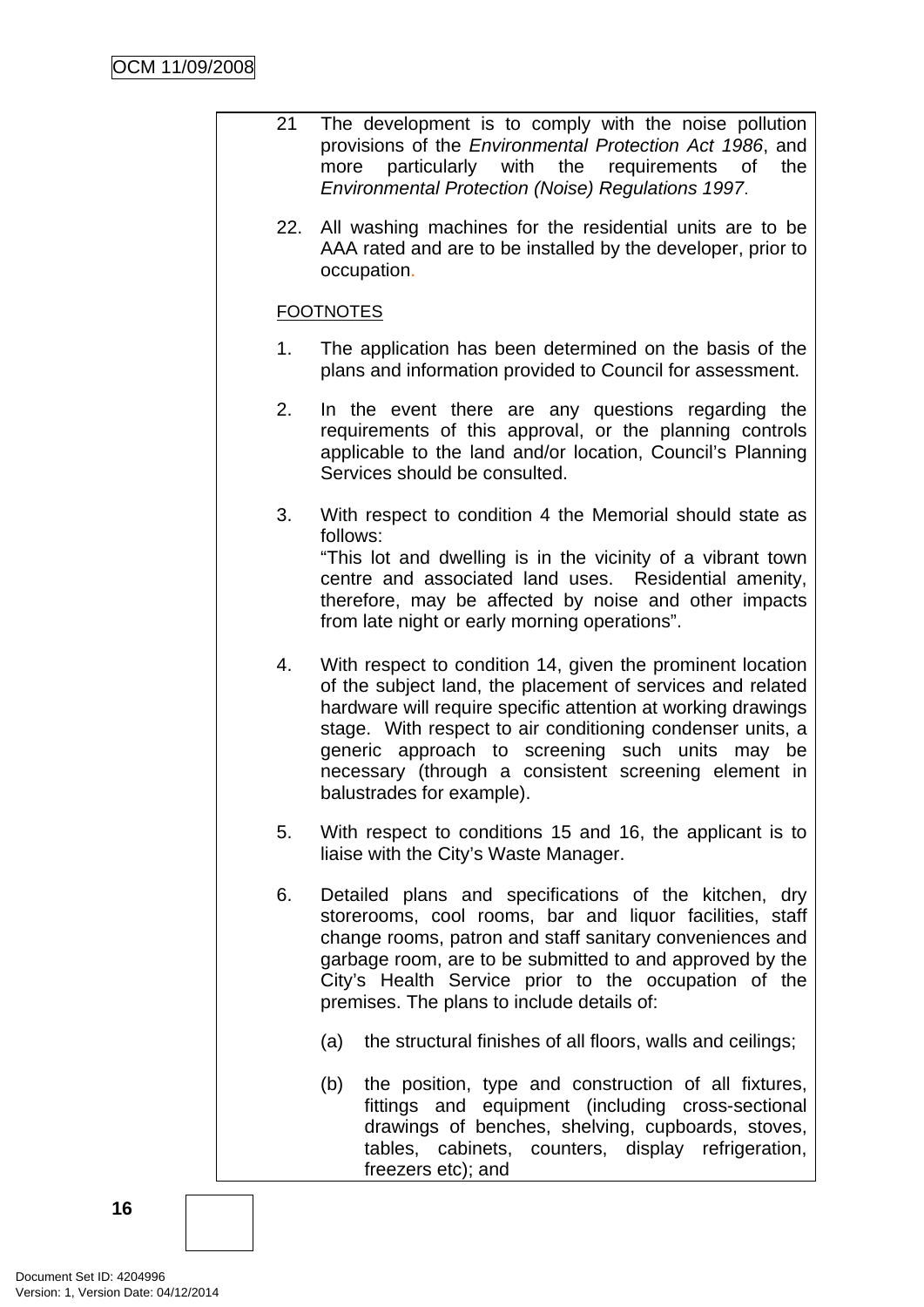(c) all kitchen exhaust hoods and mechanical ventilating systems over cooking ranges, sanitary conveniences, exhaust ventilation systems, mechanical services, hydraulic services, drains, grease traps and provisions for waste disposal.

These plans are to be submitted separately to those submitted to obtain a Building Licence.

The application must be in accordance with the Health (Food Hygiene) Regulations 1993 and Chapter 3 of the Australian New Zealand Food Standards Code (Australia Only) and also include any information about the existing facilities to be retained and used.

- 7. This development has been defined as a public building and shall comply with the provisions of the Health Act 1911 relating to a public building, and the Public Building Regulations 1992. An application to construct, extend or alter a public building is to be submitted with the Building Licence application.
- 8. The development is to comply with the requirements of the Building Code of Australia.
- 9. If the development the subject of this approval is not substantially commenced within a period of 2 years, or such other period as specified in the approval after the date of the decision, the approval shall lapse and be of no further effect.
- 10. Where an approval has so lapsed, no development shall be carried out without the further approval of the City having first been sought and obtained.
- (2) advise the applicant of (1) above.

# **COUNCIL DECISION**  MOVED Clr S Limbert SECONDED Clr H Attrill that the recommendation be adopted.

Document Set ID: 4204996<br>Version: 1, Version Date: 04/12/2014

**CARRIED 8/0**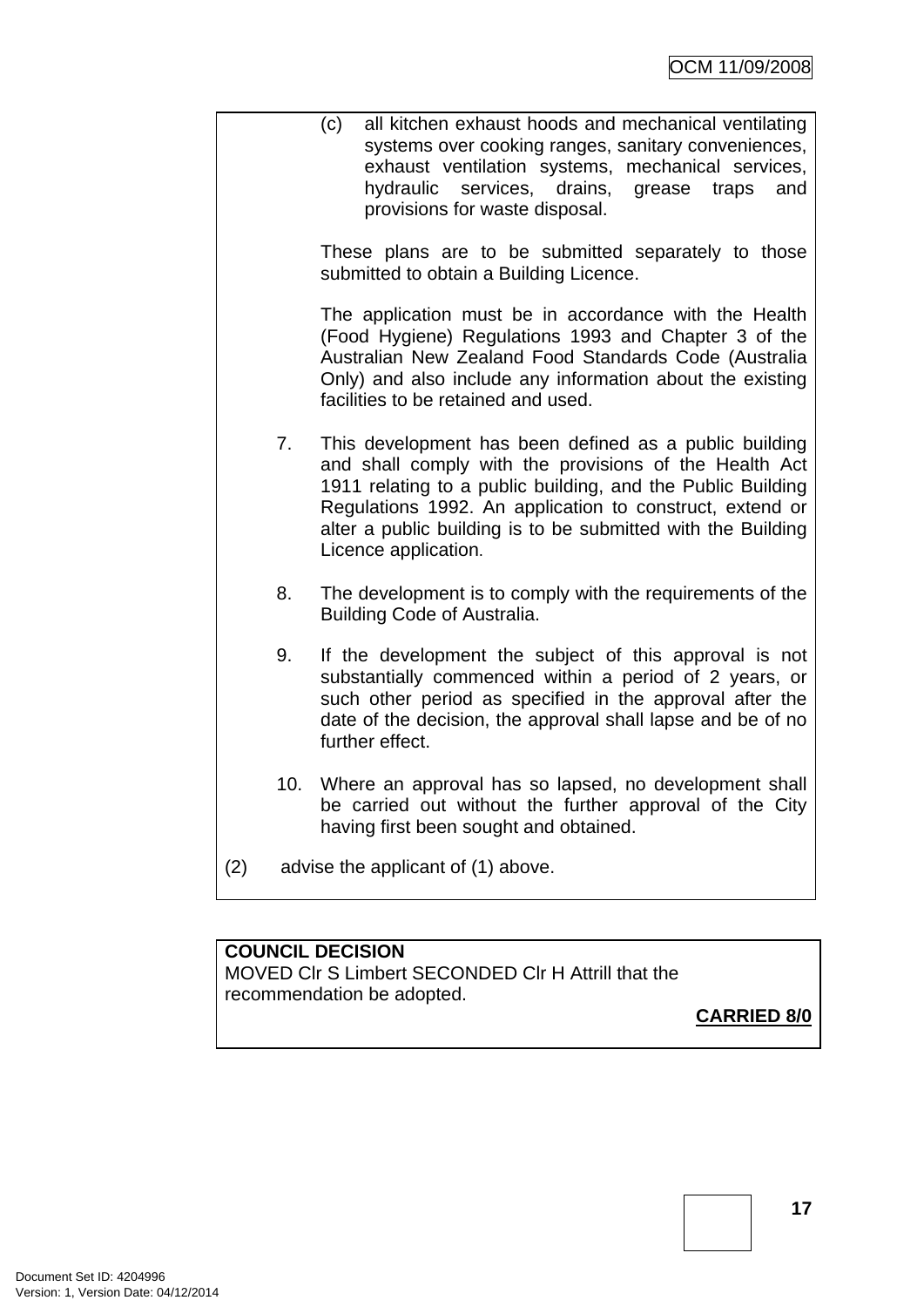# **Background**

| Zoning:                              | MRS:                      | Urban                                               |
|--------------------------------------|---------------------------|-----------------------------------------------------|
|                                      | TPS3                      | <b>Regional Centre</b>                              |
| Multiple Dwelling - "D"<br>Land Use: |                           |                                                     |
|                                      | Office - "P"              |                                                     |
|                                      | Retail (shop)"P"          |                                                     |
|                                      |                           | Library - use not listed (dealt with as an "A" use) |
| Lot Size:                            | $4646m^2$                 |                                                     |
| Use Class:                           | "D", "P" and "A" as above |                                                     |

The subject site is located adjacent to the landscaped public park at the entrance to Cockburn Central railway station. The site is vacant and cleared.

The lot is bounded to the east by the landscaped public park, to the west by Linkage Avenue, to the south by Signal Terrace and to the north by Junction Boulevard.

The history of previous resolutions relevant to this property are:

Minute No. 3269 (OCM 14/09/2006) Minute No. 3364 (OCM 11/01/2007) Minute No. 3496(OCM 14/06/2007)

These resolutions relate to the purchase and financial arrangements for the development of the lot and are not directly relevant to the subject of this report, however are included for information.

# **Submission**

Nil

# **Report**

The purpose of this report is for Council to consider those aspects of the proposed development that seek variations to the Cockburn Central Detailed Area Plan.

### **Statutory Context**

The site is zoned Regional Centre and the structure plan for the area provides for the preparation of a Detailed Area Plan which will control the built form in lieu of the Residential Design Codes.

The Cockburn Central Detailed Area Plan (CCDAP) aims to achieve two main objectives:

• The creation of a walkable town centre with active ground floor frontages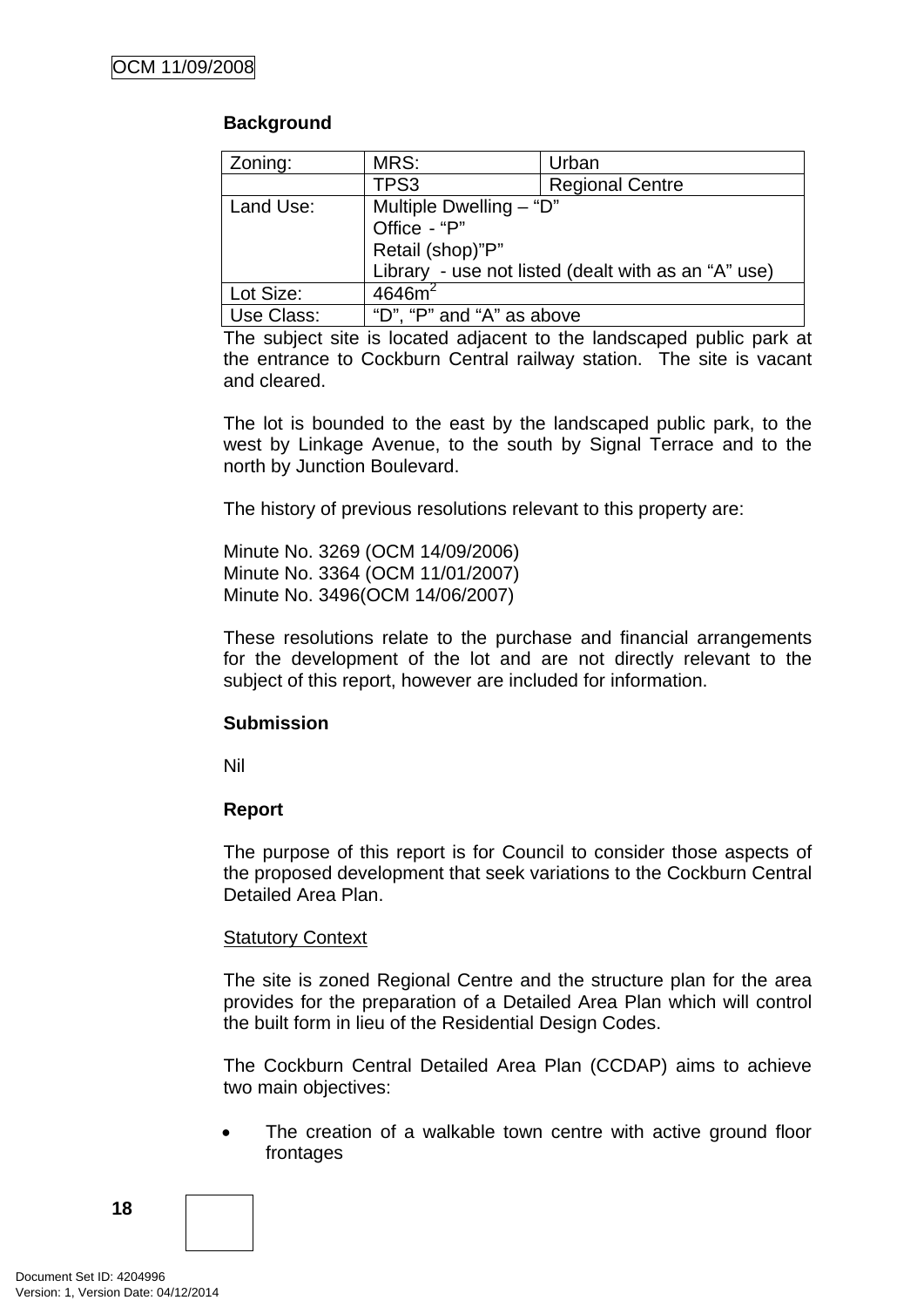• The development of a sustainable town centre from both a built form and community perspective

The assessment process as set out in the CCDAP includes an assessment of the proposal by Landcorp. This has taken place and Landcorp has approved the plans.

The application complies with the majority of the requirements of the CCDAP, including the following:

- Car and bicycle parking ratios
- Building Character
- Landscaping

The following requirements of the CCDAP are not fully compiled with and require Council's consideration:

### Façade Types

"This section essentially controls the height, setbacks and pedestrian level treatment of the building.

Façade Type 6 for western elevation.

Maximum permitted height at street - 11m, however 14 m is proposed. Minimum required setback above 3 storeys – 3 m; however, the face of the residential balconies are set back 1.2 metres and the balcony walls are approximately 300mm from the boundary. The remainder of the upper areas are setback greater than 3m.

Façade Type 2 for eastern, northern and southern elevation.

Maximum permitted height at street – 12m, however 14 m is proposed. Minimum required setback above 3 storeys – 3m. The majority complies, other than a very small portion of balcony wall at 2.8 m.

Frontage Requirements (Consistent building frontage).

Eastern facade – required 90%, provided 73% Northern façade – required 90%, provided 85% Western façade – required 90%, provided 27% (Southern Façade complies)

The applicant has submitted the following justification for these variations to the CCDAP: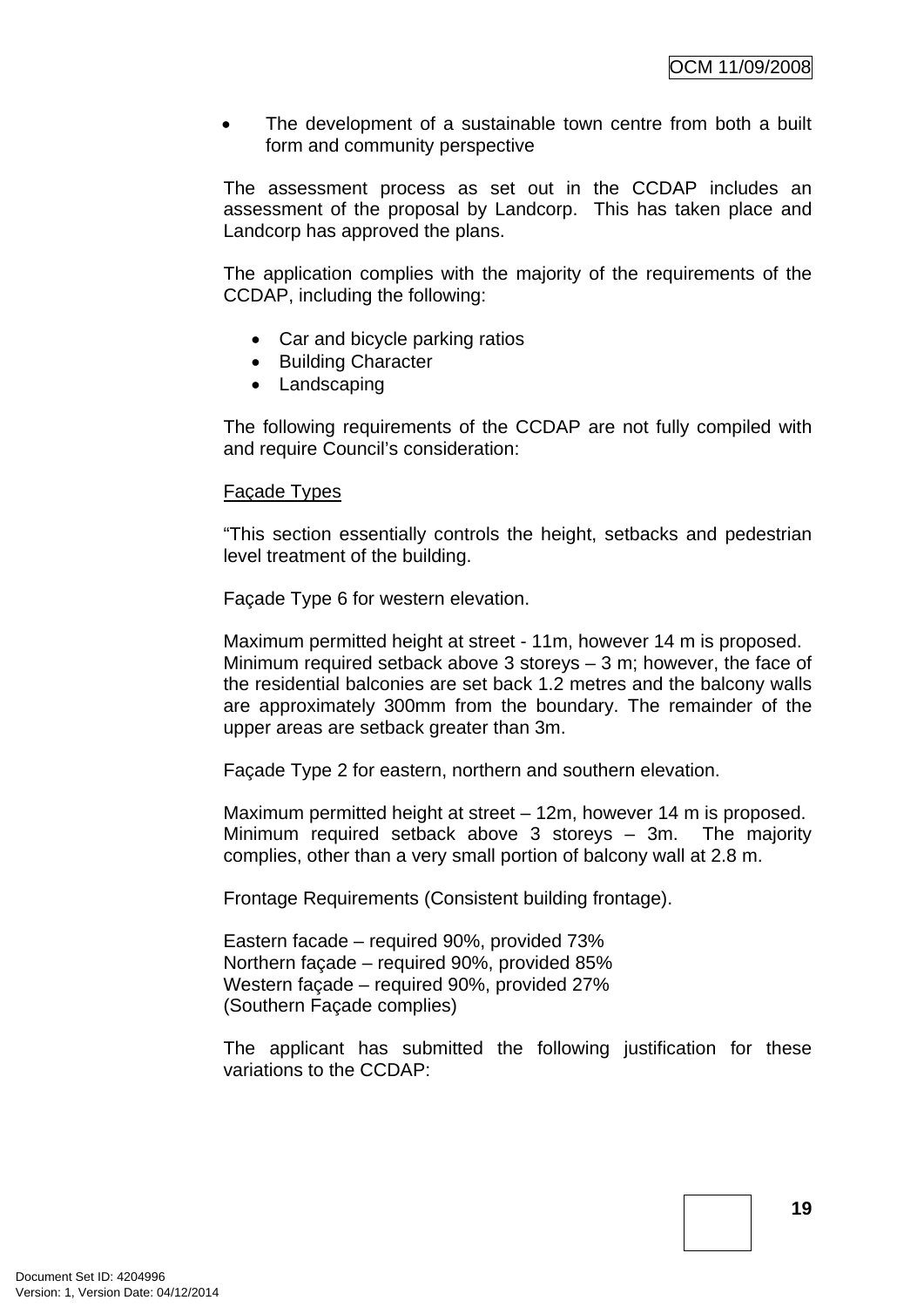### *Façade Type 6 for Western Elevation*

*"The floor height of the top deck of the carpark is on average approximately 12m above the street level. A further 2m is created by the need for the crash barrier and screening of the carpark. An important principle of the design of the elevation is to breakaway from the suggestion that the base of the tower is a single monolithic box. This, in part, is achieved by a combination of variety and 'broken lines. The parapet is not a continuous line but is rather broken with screens at various heights. This variety has contributed to the height of the elevation exceeding the prescribed 11.0m. In addition, we note that these screens will be lightweight, perforated and attached to the building in a manner that doesn't appear to be a solid wall but instead soft screening permitting light and visual penetration.* 

*The theme of the sliding boxes forming the tower is paramount to the design of the building. A challenge of the design process was to connect the tower to the ground and provide it with an identifiable entrance. After much review a simple solution was found: continue the theme at ground level and provide a box of contrasting colour directly above the entrance of the tower. The residential tower now has an identifiable entrance and presence at street level due to their visual connection. If the tower was set back further from the street than the entrance the tower would lose its visual connection at street level. The added benefit is that the balconies will provide passive surveillance of the public domain.* 

*In addition, the Balconies of the tower over the entrance are set back 1.2m and not 0.0m. This set back occurs for a width of approximately 17m. The glazing on the balconies is also set back 3.2m from the boundary which is in excess of the requirement. Either side of the west elevation, the tower is set back approximately 12.4m which is significantly in excess of the requirement. Beyond this point for 17m on the northern end there is no building and on the southern end for 2.4m there is no building. Therefore the average setback along the street is far in excess of the required 3m.* 

#### *Façade Type 2 for Eastern, Southern and Northern Elevations*

*The car park portion of the elevation to the north and south side was developed with the same principles as described above. The soft screening extends beyond the prescribed 12m as opposed to a solid wall and can be viewed as surface decoration.* 

*The height of the commercial portion of the elevations particularly on the eastern side overlooking the town square is important. Firstly, and as described earlier, it is imperative that we move away from the notion of a monolithic box. Therefore we have added interest by introducing a variety of form, material, colour and height to the building. A variation in height allows us to break the line of the parapet with feature elements*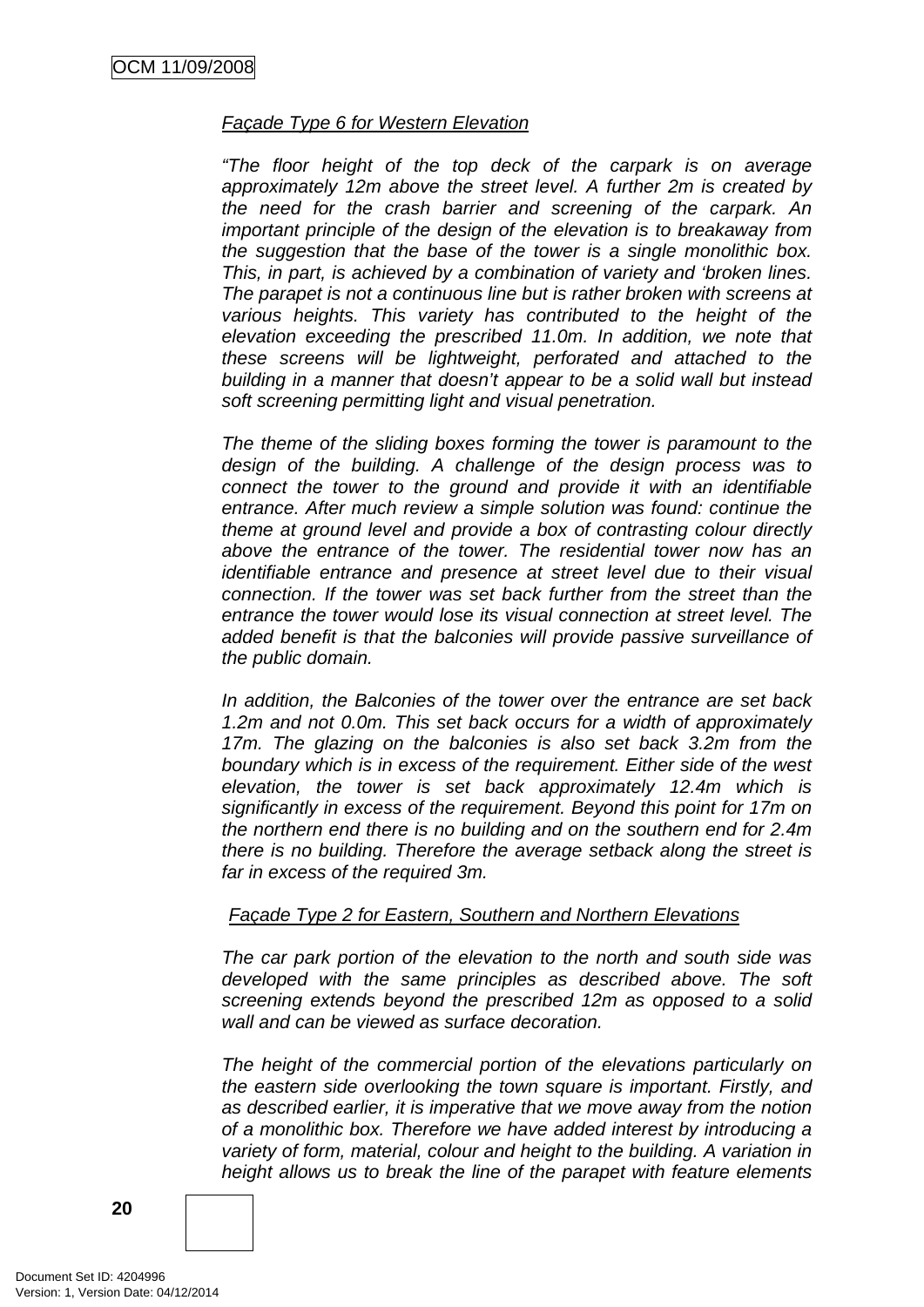*and reduce the elevation into a series of components to activate the streetscape and provide a more human scale. This is also a landmark site and therefore calls for a landmark building that has a presence*  reinforcing the town square location. The building will be the *centrepiece of the square providing a visual cue and reference for people as they arrive at the train station and look across the square. Therefore the building needs to have prominence, which is achieved in its design and aided by the additional height.* 

### *Frontage requirement for Eastern Façade*

*The frontage requirement to the library is to ensure that the foyer has the dominant presence on the square. The presence of the entry foyer is not just measured by its width on the street. Its sense of presence is also determined by colour, form, material and height. The entry of the library is flanked by a large vertical stone wall. This wall feature only occurs in this location. In addition to the wall the perforated screening is reduced to reveal the large glass walls of the foyer. The glass entry wall is set back breaking the line of the elevation and creates a gathering point outside the entrance. Furthermore, a large projecting glass crystal that hangs off the feature wall, cantilevers approximately 6m, and will be the tallest element on the elevation will announce the library from any direction within the town square. Therefore the design of the entrance will ensure that it is predominant in the town square, and representative of the civic function and the role of the building.* 

### *Frontage requirement for Northern Façade*

*There is a minor reduction of the frontage along the Northern elevation due to the need of the vehicle access ramp. Access to the carpark must be provided and therefore a cross over on the street is unavoidable. The difference in levels across the site is significant, and therefore, the options for the appropriate location of a ramp are restricted. The location currently indicated is the most appropriate for the levels of the site and it also allows back of house servicing for the retail, library and office floors in the most efficient manner without impacting on the public.* 

### *Frontage requirement for Western Façade*

*The extent of frontage to the western elevation is reduced due to the requirement of specific services. A fire stair required by the building code takes up part of the elevation. In addition an existing western power transformer that our client would prefer not to have takes up nearly 10% of the frontage. Crossovers are also required to provide residential access to the carpark. However, the entrance foyer of the residential tower does provide approximately 23% of glass frontage to the street in addition to the 27% of retail frontage. The structure above the entrance fronting onto the street contains a gymnasium that provides further interest and passive surveillance of the street. The*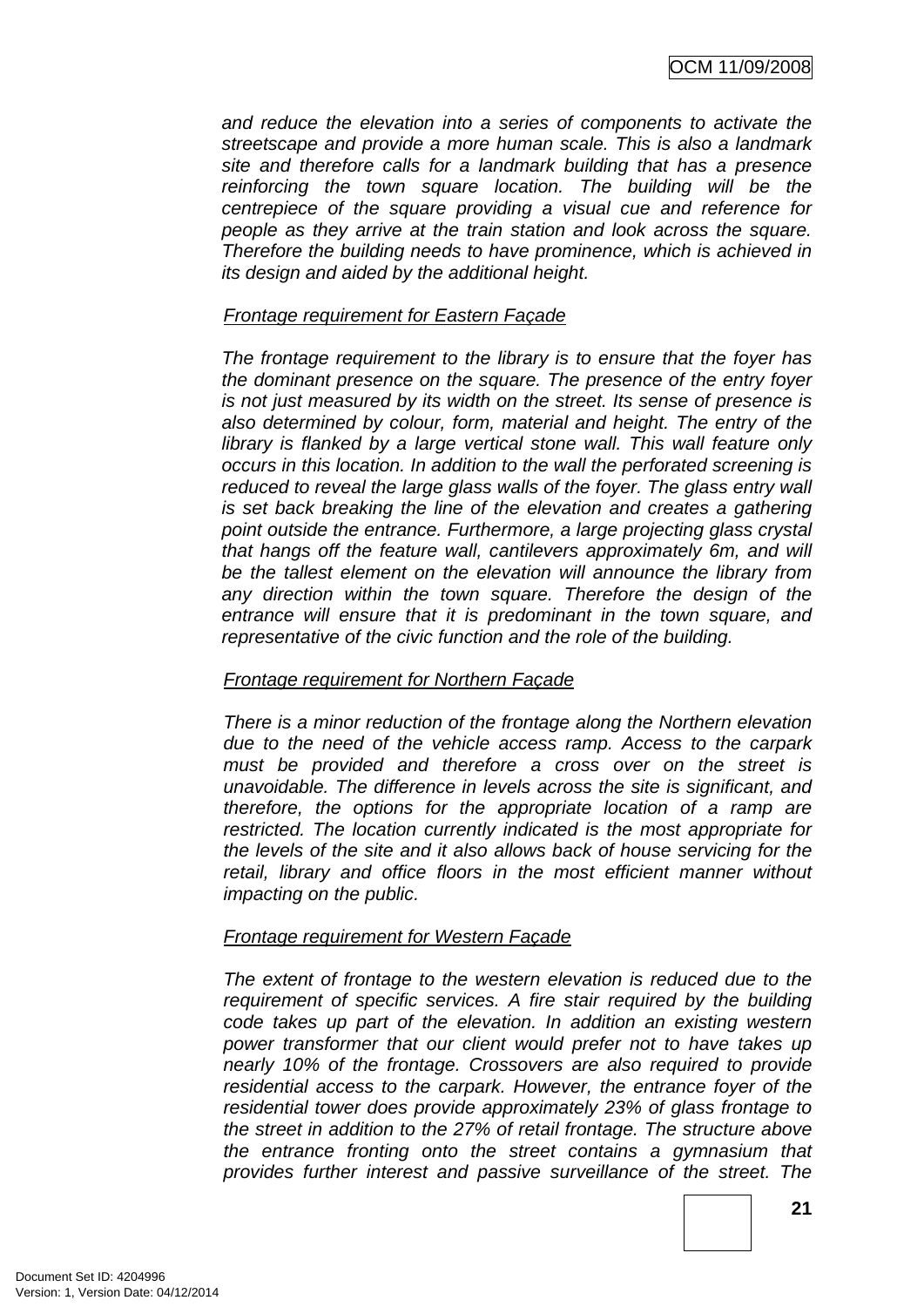*combination of the retail, residential entry foyer and gymnasium frontage along with landscape areas will provide a variety of interest and activations for the street at varying times throughout the day."* 

It is noted that Landcorp has supported these variations to the CCDAP on the basis that the development is generally consistent with the scale and built form intended to be created by the guidelines. It is recommended that Council support these variations.

### Servicing – Rubbish Collection (Item 10.1 of CCDAP)

The plans indicate that the proposed management of waste will partially meet the requirements of the CCDAP and the City, however, further refinement of the Waste Management Strategy and additional bin enclosure space is required to completely meet the City's requirements. Conditions 15 and 16 are recommended to satisfy this.

### **Sustainability**

Part 3 of the CCDAP requires the buildings in Cockburn Central to conserve energy, minimise water use, contribute to a reduction in the total construction waste going to landfill and be robust and durable in design.

These requirements are generally met within the design and described in the sustainability schedule which was submitted as part of the development application. Conditions 1 and 22 are recommended to ensure compliance with water use and resource management requirements.

### **Strategic Plan/Policy Implications**

### **Demographic Planning**

- To ensure the planning of the City is based on an approach that has the potential to achieve high levels of convenience and prosperity for its citizens.
- To ensure development will enhance the levels of amenity currently enjoyed by the community.

#### **Infrastructure Development**

• To construct and maintain community facilities that meet community needs.

### **Budget/Financial Implications**

This report relates to a planning decision which has no financial implications. However, the financial implications of Council's involvement in the project are set out in previous resolutions.

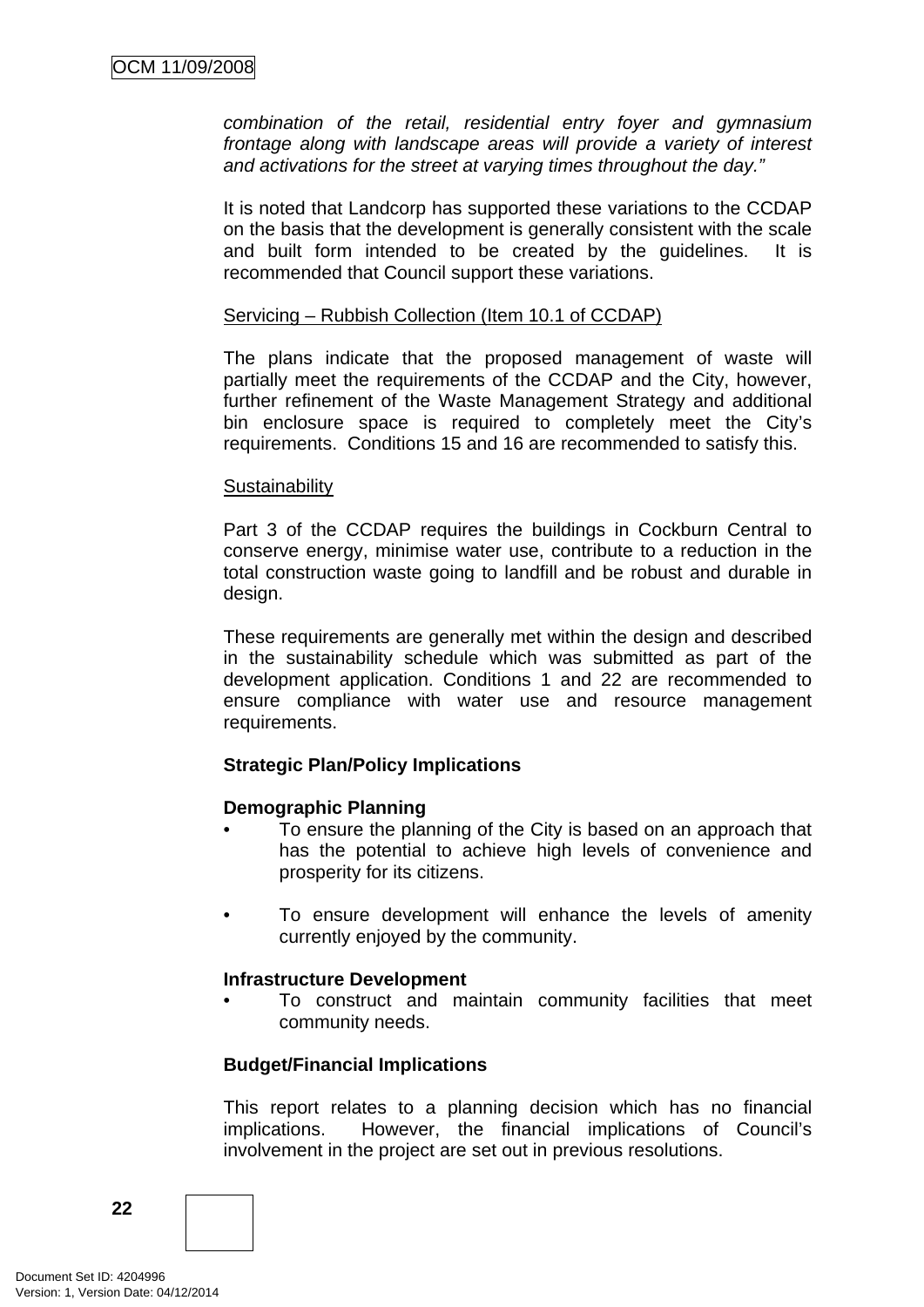# **Legal Implications**

Nil

# **Community Consultation**

The application has not been advertised for public comment. Under the Town Planning Scheme "Library" as a Use Not Listed is the only use which requires notification, however as there is not a resident community that will be affected by the development the use was not advertised.

# **Attachment(s)**

- 1. Location plan
- 2. Site plan, floor plans and elevations
- 3. Perspectives

# **Advice to Proponent(s)/Submissioners**

The Proponent(s) and those who lodged a submission on the proposal have been advised that this matter is to be considered at the 11 September 2008 Council Meeting.

### **Implications of Section 3.18(3) Local Government Act, 1995**

Council has entered into a Joint Venture agreement to provide residential accommodation. The ratepayers of the City will benefit in the form of financial return on the City's investment.

MAYOR LEE RETURNED TO THE MEETING AT THIS POINT, THE TIME BEING 7.24 P.M. AND RESUMED THE ROLE OF PRESIDING MEMBER.

DEPUTY MAYOR ALLEN INFORMED MAYOR LEE OF THE DECISION OF COUNCIL MADE IN HIS ABSENCE.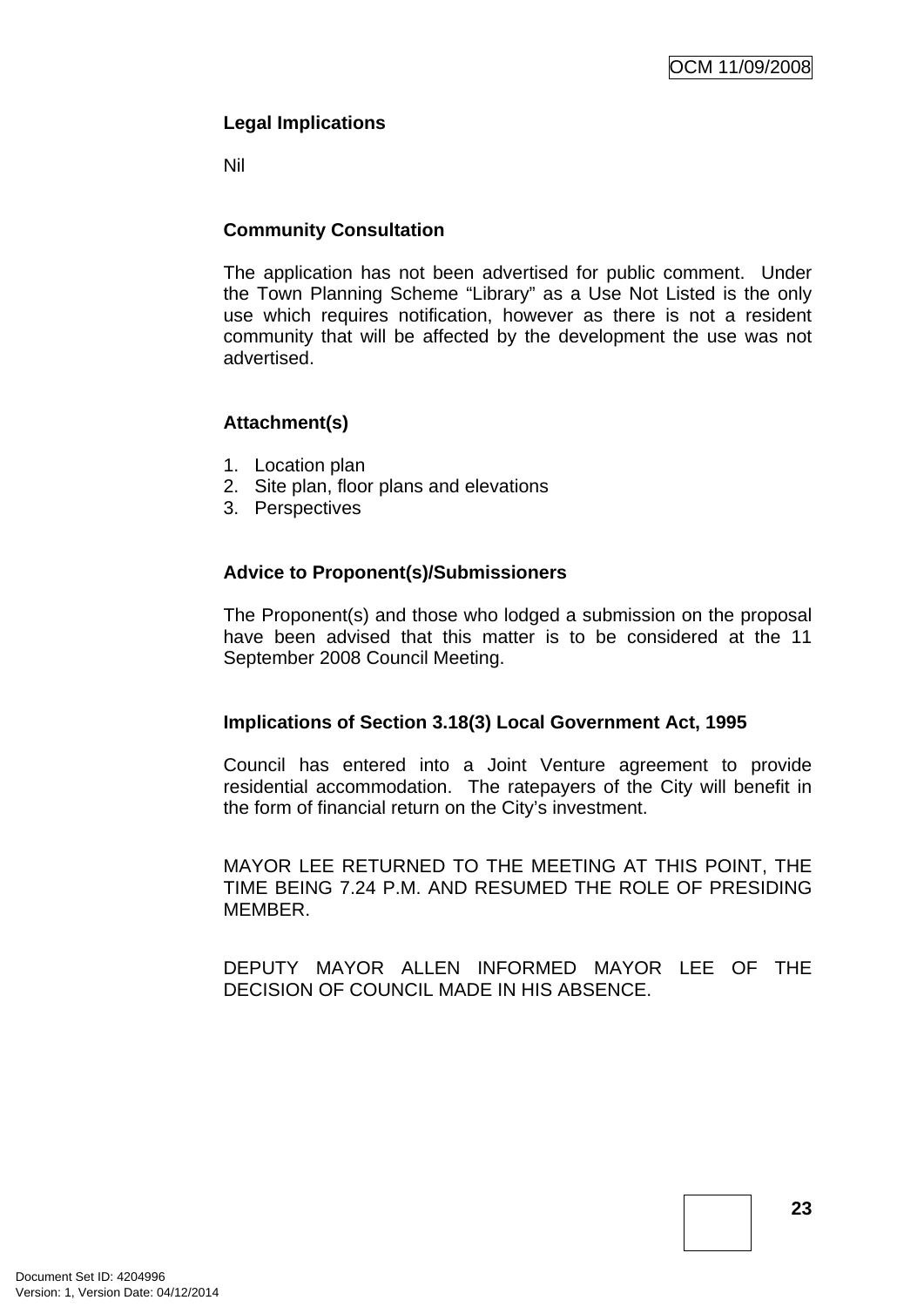# <span id="page-27-0"></span>**14.3 (MINUTE NO 3798) (OCM 11/9/2008) - CONTAMINATED SITES FUNDING OWNER: CITY OF COCKBURN (6126) (C WATTS)**

#### **RECOMMENDATION**

That Council approve \$150,000 in funds to be taken from the reserves accounts to be allocated to the City's Contaminated Sites Program.

# **TO BE CARRIED BY AN ABSOLUTE MAJORITY OF COUNCIL**

### **COUNCIL DECISION**

MOVED Clr T Romano SECONDED Clr I Whitfield that the recommendation be adopted.

# **CARRIED BY ABSOLUTE MAJORITY OF COUNCIL 9/0**

### **Background**

At its February 2008 meeting, Council adopted the Contaminated Sites Strategy which included the investigation of sites detailed in the Strategy. The City's Health Service is seeking funds from the Reserve Account to enable further investigation of selected sites to commence.

#### **Submission**

N/A

### **Report**

The City's Health Service has reported the sites listed in the Contaminated Sites Strategy to the Department of Environment and Conservation for assessment by the Contaminated Sites Branch. The majority of these sites were classed as being "potentially contaminated – investigation required"; however, investigation and risk assessment was not deemed necessary unless the use of the site was modified to a more sensitive land use.

The City's Environmental Health Services will progress through the list of contaminated sites commencing with preliminary site investigations (PSI) of the following ex landfill sites:-

Malabar Way Reserve 30997 (BMX track) Poole Reserve 41306, Hamilton Road Dixon Reserve 24550, Starling Street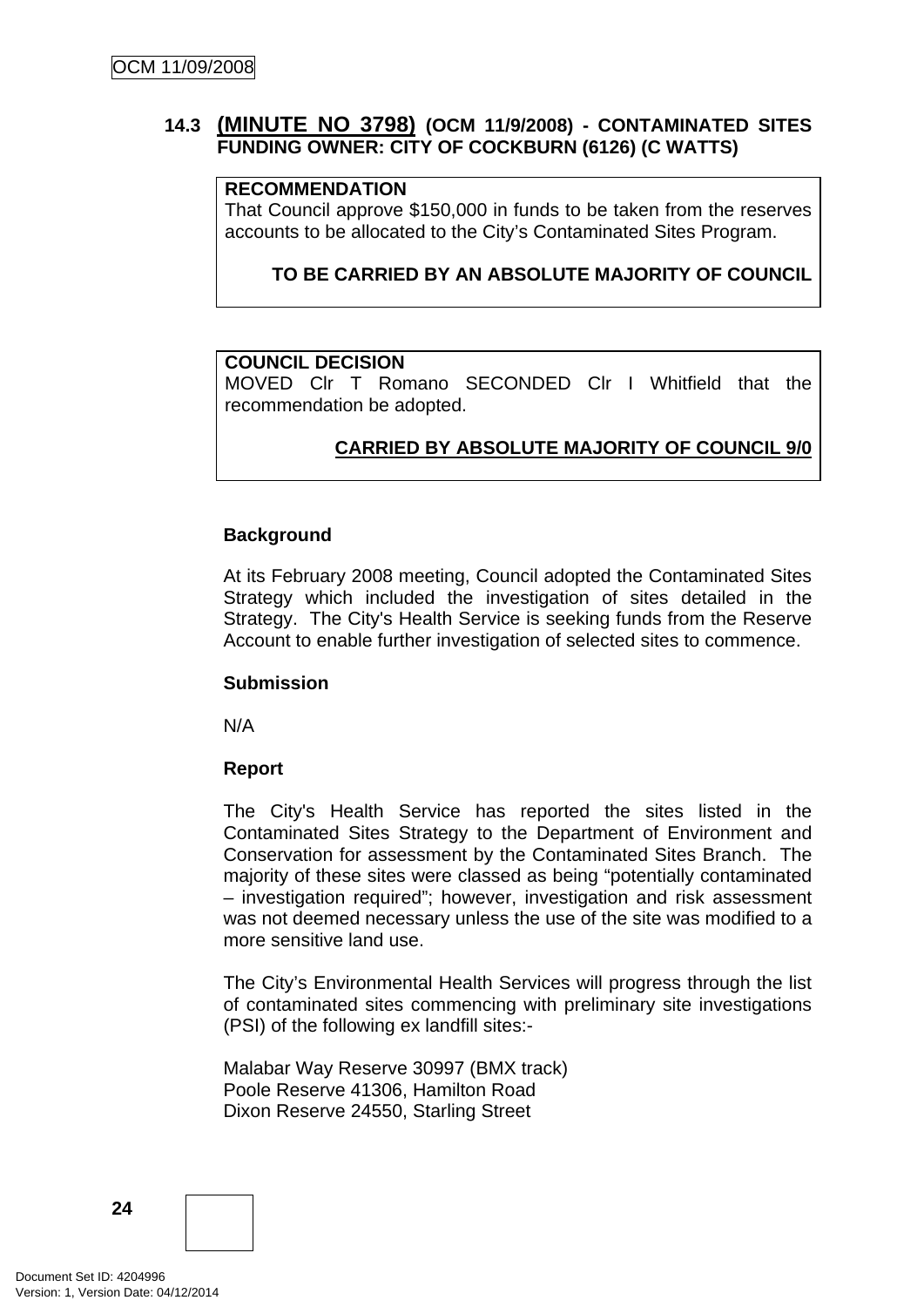# **Strategic Plan/Policy Implications**

### **Demographic Planning**

To ensure development will enhance the levels of amenity currently enjoyed by the community.

### **Lifestyle and Aspiration Achievement**

• To deliver our services and to manage resources in a way that is cost effective without compromising quality.

### **Budget/Financial Implications**

Transfer \$150,000 from the City's Reserve fund for Contaminated Sites which currently holds \$731,000.

### **Legal Implications**

Compliance with the Contaminated Sites Act 2003

### **Community Consultation**

N/A

### **Attachment(s)**

N/A

### **Advice to Proponent(s)/Submissioners**

N/A

### **Implications of Section 3.18(3) Local Government Act, 1995**

Nil

MAYOR LEE AND CLR GRAHAM LEFT THE MEETING AT THIS POINT, THE TIME BEING 7.24 P.M.

DEPUTY MAYOR ALLEN ASSUMED THE ROLE OF PRESIDING MEMBER.

### **DECLARATION OF INTEREST**

The Presiding Member advised the meeting that he had received declarations of interest as follows: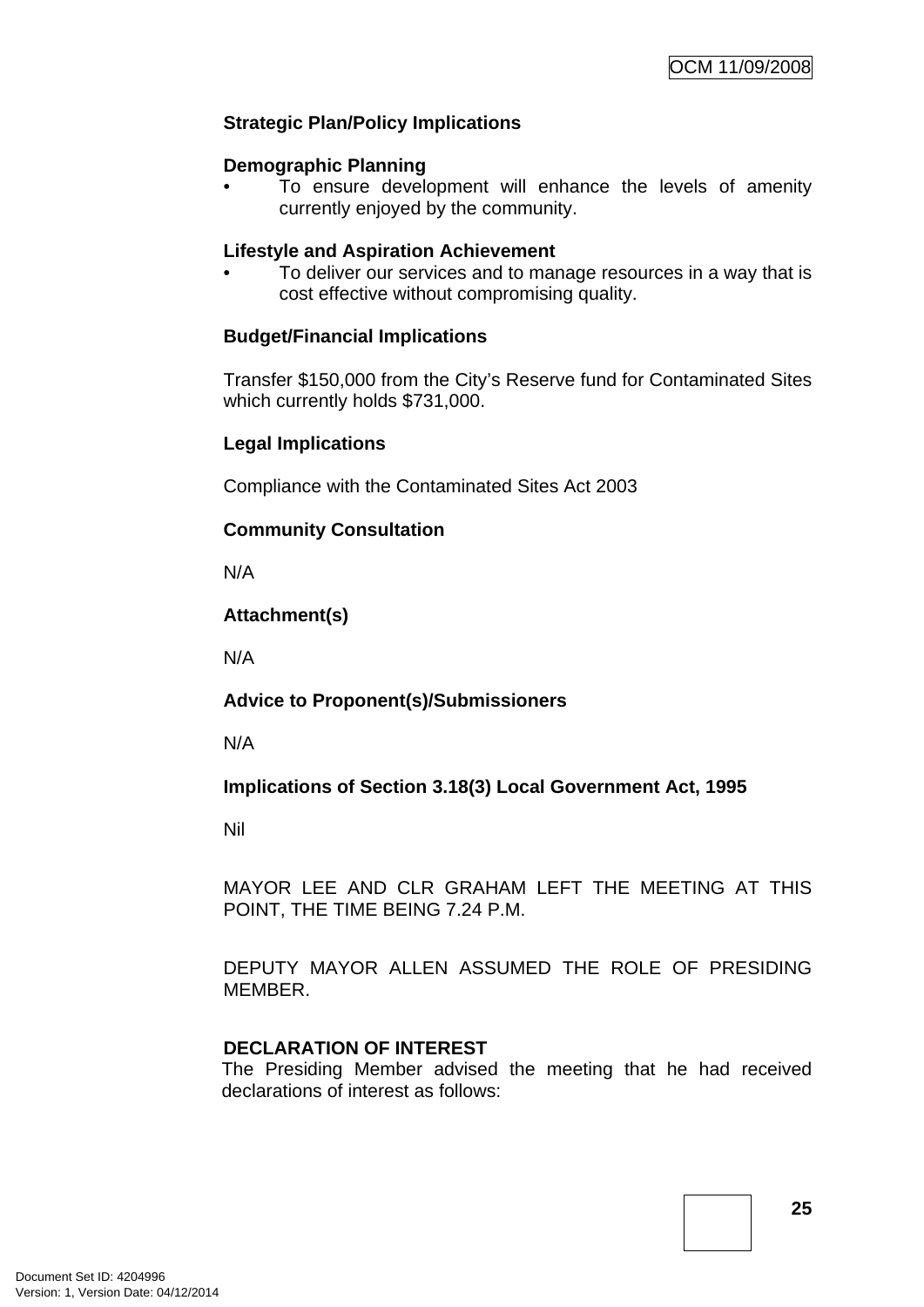### **MAYOR STEPHEN LEE**

Declared a financial interest in Item 14.4 - "Port Coogee Structure Plan – Proposed Amendment", pursuant to Section 5.62(1)(ea) of the Local Government Act, 1995. The nature of his interest is that it appears that he was the recipient of a notifiable gift from the developer, Australand, in relation to the 2005 election at which I was elected, and he is therefore deemed to be a closely associated person.

### **CLR RICHARD GRAHAM**

Declared a conflict of interest, pursuant to Part 21 of Council's Standing Orders in Item 14.4 - "Port Coogee Structure Plan – Proposed Amendment".

The nature of his interest is that he had given evidence at the Corruption and Crime Commission ("CCC") which, by implication, was critical of Australand Limited's conduct in relation to the Port Coogee development. He believes his participation in decision-making in relation to the Port Coogee development gives rise to a perception of a conflict of interest until the CCC makes findings in relation to the matters that were the subject of his evidence.

# <span id="page-29-0"></span>**14.4 (MINUTE NO 3799) (OCM 11/9/2008) - PORT COOGEE STRUCTURE PLAN - PROPOSED AMENDMENT - PREPARED BY: TAYLOR BURRELL BARNETT (TOWN PLANNERS) ON BEHALF OF AUSTRALAND (OWNERS) (9662) (T WATSON) (ATTACH)**

## **RECOMMENDATION**

That Council resolve:

- (1) to approve the amended Port Coogee Structure Plan prepared by Taylor Burrell Barnett Town Planners on behalf of Australand pursuant to the provisions contained under Clause 6.2.14.1 of the City of Cockburn Town Planning Scheme No. 3, subject to the following items being addressed at or before subdivision stage:
	- 1. The future development of the multiple dwelling site in Stages 3A and 3B is to occur in a manner that is responsive to all four (4) lot frontages. The details of the development of this site are to be included in a Detailed Area Plan submitted to the Council for approval.
	- 2. The Pedestrian Access Way (PAW) dividing the multiple dwelling site and R50 lots at the southern end of Stages 3A and 3B (connecting with the adjoining Public Open Space (POS)) is to be no less than ten (10) metres wide.
	- 3. The narrower section of the relocated road in Stages 3A and 3B being reviewed to ensure the road reserve width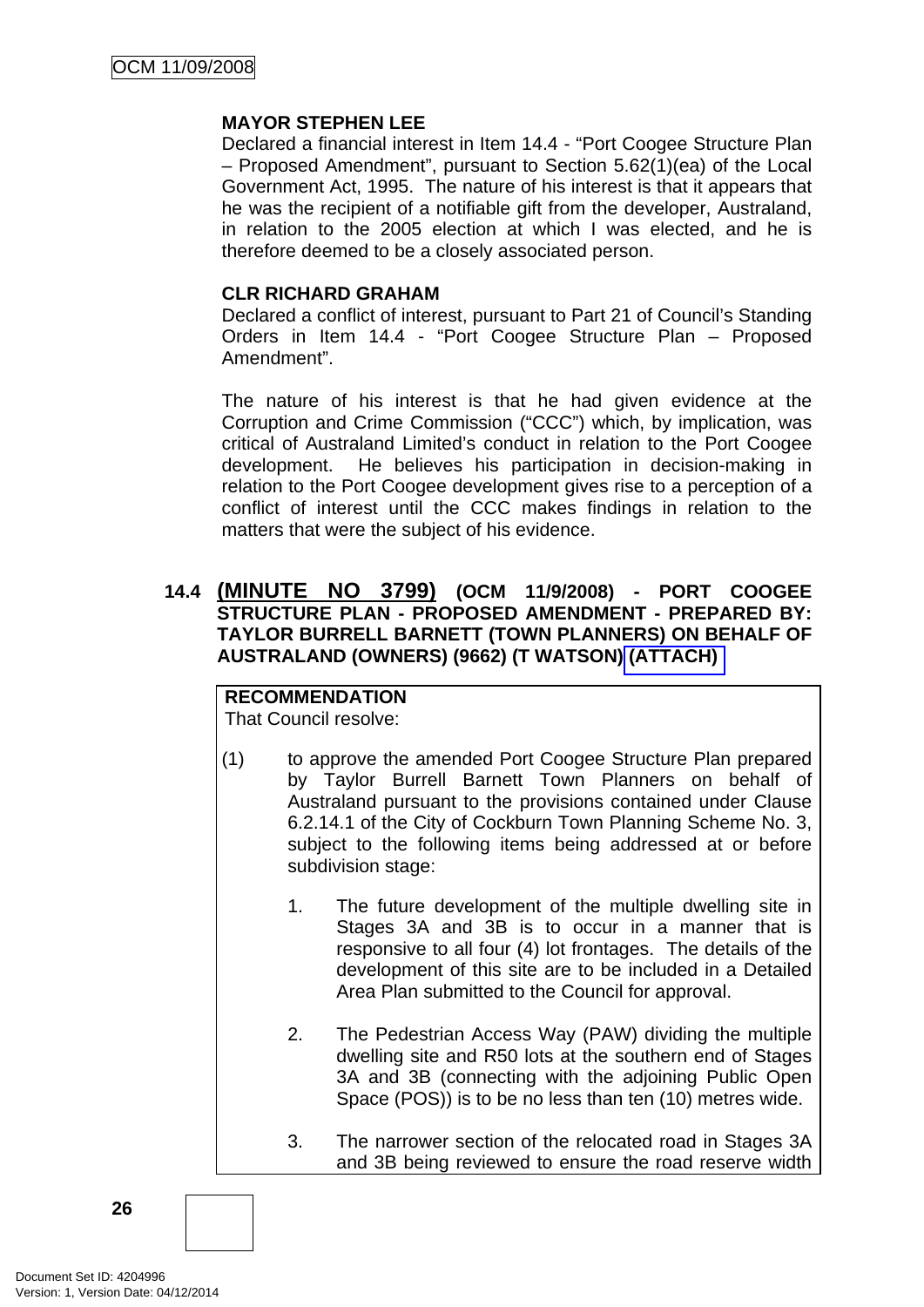|     |    | is sufficient for the purpose of fulfilling the functions of<br>this road. The functions of the road include: servicing,<br>vehicular access, and visitor parking - and may include<br>pedestrian movement given the connection with the POS<br>via the PAW and the public beach west of Stages 3A and<br>3B.                                                                                                                                                                                                                                                                                               |  |  |
|-----|----|-------------------------------------------------------------------------------------------------------------------------------------------------------------------------------------------------------------------------------------------------------------------------------------------------------------------------------------------------------------------------------------------------------------------------------------------------------------------------------------------------------------------------------------------------------------------------------------------------------------|--|--|
|     | 4. | A public/visitor parking analysis taking place to determine<br>parking demand and the necessary supply of bays taking<br>into account factors including:                                                                                                                                                                                                                                                                                                                                                                                                                                                    |  |  |
|     |    | i.<br>Any increase in dwelling numbers across the<br>Stages, including single residential and multiple<br>dwellings;<br>ii.<br>The visitor parking demand generated by single<br>residential dwellings, but not technically provided<br>for (as a requirement) in the R-Codes;<br>iii.<br>The accepted practice to date of multiple dwelling<br>visitor parking being provided off-site i.e. in<br>adjoining road reserves;<br>iv.<br>General visitor demand to the Port Coogee project<br>area; and<br>The demand generated by waterside activity within<br>٧.<br>the project area, such as boat pens etc. |  |  |
|     | 5. | The submission of a revised POS schedule, detailing in<br>particular any changes to the POS within Stages 3A. 3B,<br>4B, 5, 6A and 6B;                                                                                                                                                                                                                                                                                                                                                                                                                                                                      |  |  |
|     | 6. | The submission of a Waste Management Strategy,<br>addressing in particular the eastern half of the realigned<br>carriageway in Stages 3A and 3B and the layout for the<br>north-east corner of Stage 5.                                                                                                                                                                                                                                                                                                                                                                                                     |  |  |
| (2) |    | to forward the amended Port Coogee Structure Plan to the<br>Western Australian Planning Commission for endorsement on<br>the basis of sub recommendation (1) above;                                                                                                                                                                                                                                                                                                                                                                                                                                         |  |  |
| (3) |    | to advise the applicant:                                                                                                                                                                                                                                                                                                                                                                                                                                                                                                                                                                                    |  |  |
|     | 1. | Of $(1)$ and $(2)$ above.                                                                                                                                                                                                                                                                                                                                                                                                                                                                                                                                                                                   |  |  |
|     | 2. | The public/visitor parking analysis is the responsibility of<br>Australand and is to be undertaken by a suitably qualified<br>traffic related professional.                                                                                                                                                                                                                                                                                                                                                                                                                                                 |  |  |
|     | 3. | With respect to sub recommendation (1) 4 above, the                                                                                                                                                                                                                                                                                                                                                                                                                                                                                                                                                         |  |  |

City is particularly concerned about public/visitor parking

provision in Stages 3A, 3B and 5.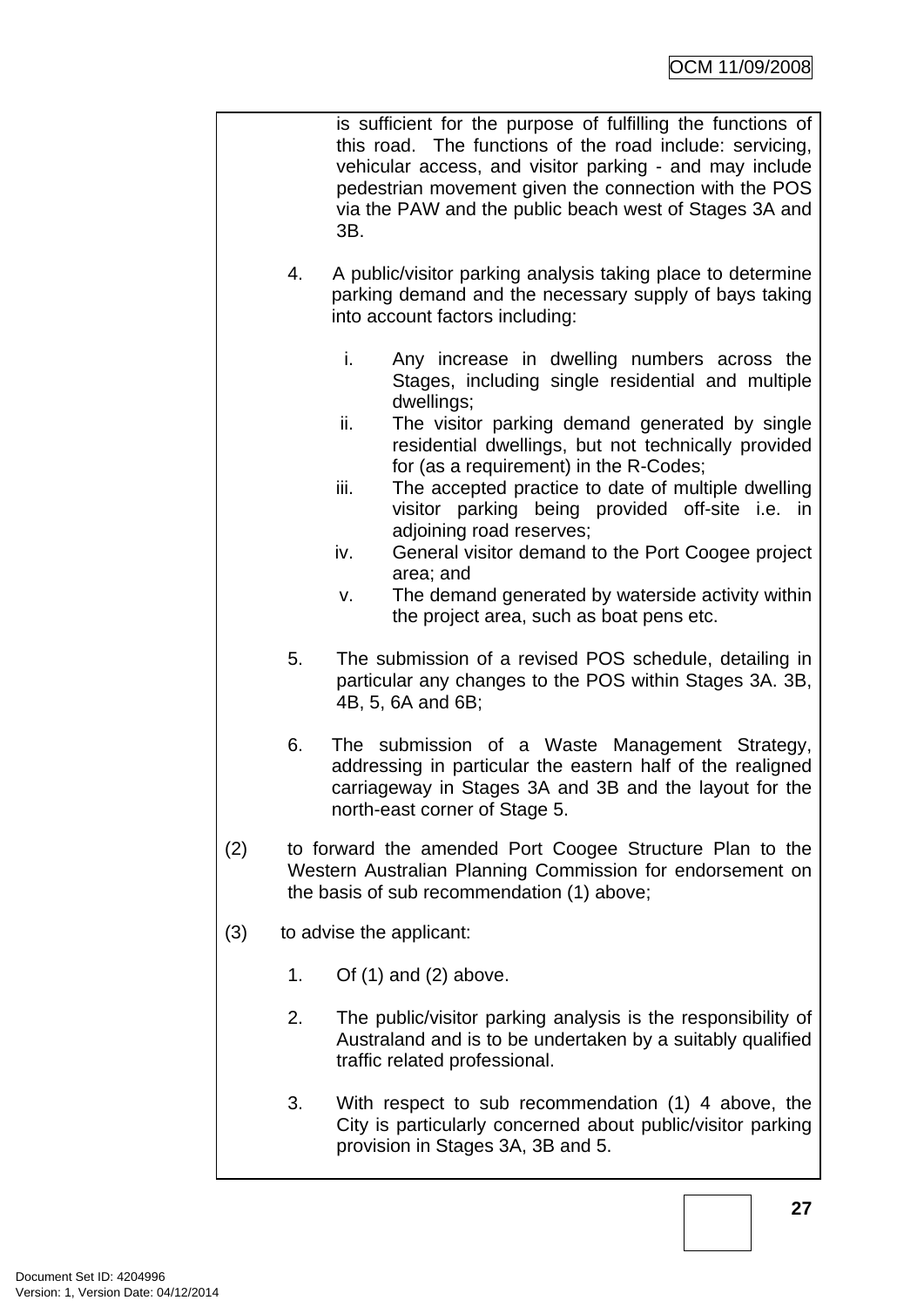4. The City will not approve any Deposited Plans for Lots within the Stages the subject of the Structure Plan amendment prior to all items in sub recommendation (1) above relevant to a particular stage being resolved to the City's satisfaction.

### **COUNCIL DECISION**  MOVED Clr S Limbert SECONDED Clr C Reeve-Fowkes that the recommendation be adopted.

# **CARRIED 7/0**

# **Background**

In March 2004 the Council adopted the Port Coogee Structure Plan in conjunction with the local Scheme Amendment providing for Development Area 22. DA22 includes the Port Coogee development. Subsequent to the initial adoption of the Structure Plan, the Plan has been amended on a number of occasions. The Structure Plan was amended in June and August 2005, and most recently following support for changes adopted by Council in July 2006.

The amendments currently proposed are as follows. They are listed within Stage Areas for ease of reference.

- Stages 3A and 3B. The shift in a southerly direction of the R80 zoned multiple dwelling sites (brown on the plan) and the R50 terrace housing lots (red on the plan) to the edge of the Public Open Space (POS) at the southern end of the Stage. Relocation of the road previously on the northern side of the POS to the northern side of the R80 and R50 sites mentioned above (in a deviating alignment with some reduction in width where it extends in an easterly direction to Orsino Boulevard). The change in density of lots currently zoned R30 to R35 (to the north of the R50 zoned lots).
- Stages 4B, 6A and 6B. The change in density of lots currently zoned R25 and R30 to R35. Changes to road layouts and lot orientation, including an east-west primary road and the revised orientation of lots from east-west to north-south. An increase in the size of the northern east-west open space connection.
- Stage 5. The shifting of the east-west orientated lots on the eastern side of this stage toward the waterway (currently separated from the waterway by a road). Density remaining the same.

It is also noted that the top (northern most) part of Stage 6B is notated on the amended Structure Plan as being subject to future review for possible higher density/aged person's use/development.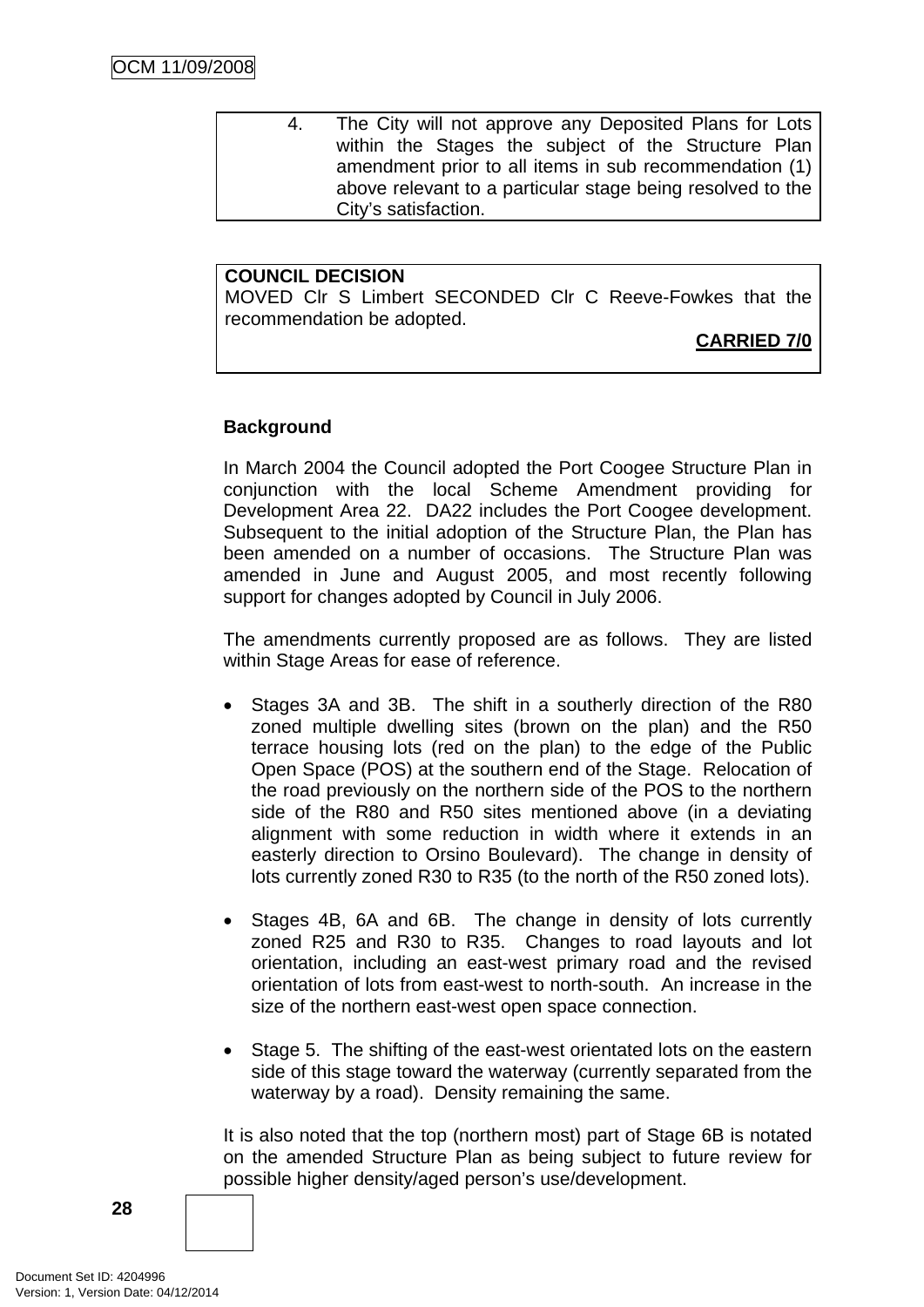# **Submission**

In support of the proposed changes, the project planning consultant, Taylor Burrell Barnett (TBB), provides the following.

### *(Stages 3A and 3B)*

*A slightly greater density is proposed for the east-west facing lots on the eastern boundary of this section. Whilst the intended lot sizes in this area have not changed significantly from the existing LSP, it was noticed that the proposed lot sizes under the existing LSP may not have met the average lot size requirements of the existing R30 code. Accordingly, the density has been increased slightly to R35 to ensure compliance.* 

*A slightly modified road layout is proposed to reduce intersections and improve the local road system.* 

*There will be no loss of POS area; and the proposed changes show an additional seven lots compared to the layout indicatively shown on the existing LSP.* 

### *(Stages 4B, 6A and 6B)*

*An additional 260m² (approximately) of public open space (POS) is provided within this section of the LSP, providing further amenity and recreational space for residents.* 

*A greater number of local roads are proposed providing better eastwest permeability, and which also results in a reduced developable area.* 

*Slightly greater densities (from R30 to R35 and from R25 to R35) are proposed (applying to approximately half the site).* 

*The proposed Cockburn Coast District Structure Plan (CCDSP) located immediately to the north of the Port Coogee LSP area intends relatively high density development. Accordingly, it is proposed to slightly increase density in the northern section of the Port Coogee LSP to better integrate with the CCDSP and provide a transition between the intended higher density area to the north and the primarily single residential Port Coogee Development.* 

*The proposed density will allow for the inclusion of smaller lots within the precinct contributing to a greater variety in lot sizes offered within the overall development. This responds to market demand, which has changed substantially since the LSP was originally adopted. There is now a greater demand for smaller lots due to a range of issues including; affordability, household sizes, lifestyle benefits associated*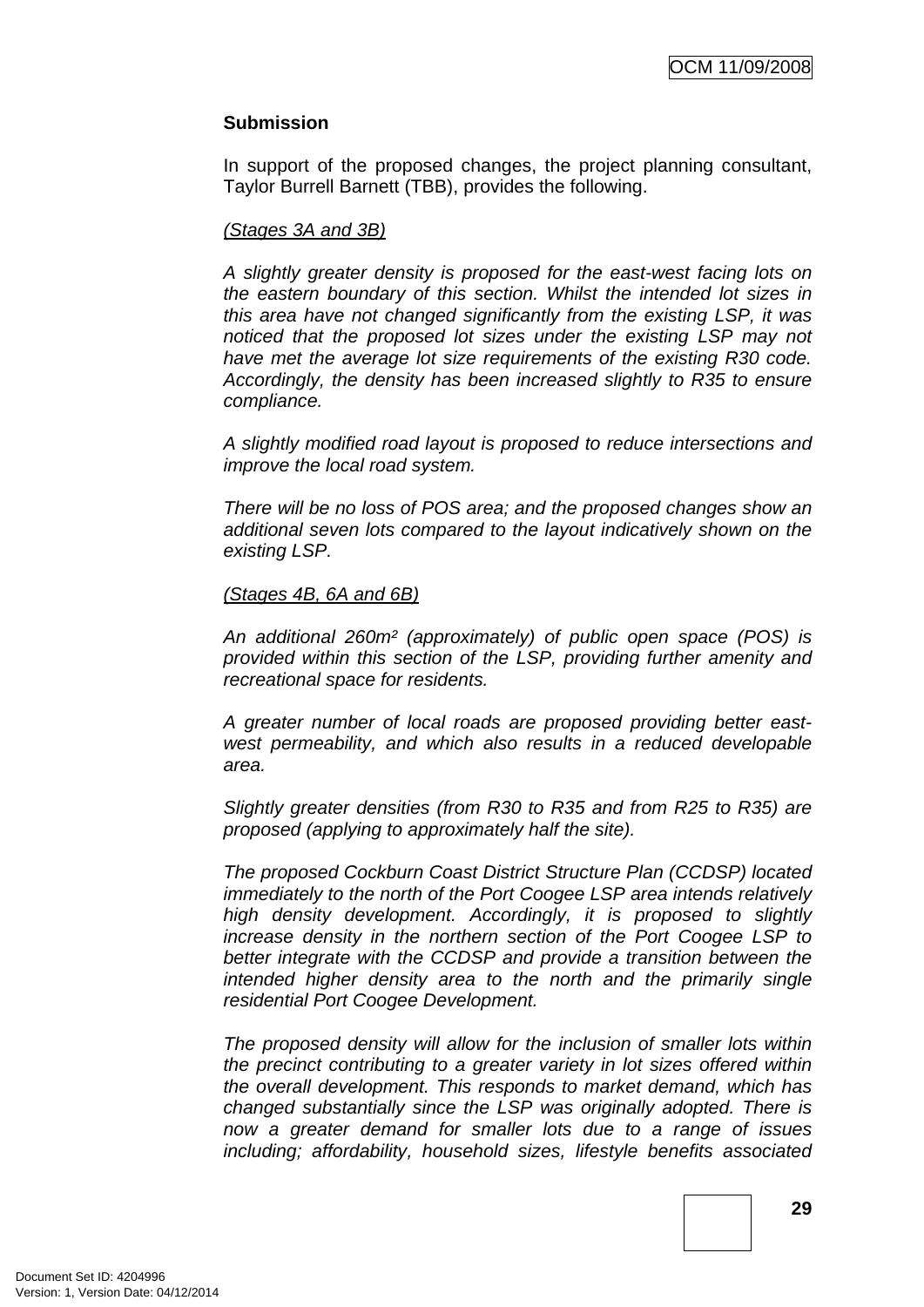*with less garden maintenance and demand for smaller gardens due to water scarcity.* 

### *(Stage 5)*

*The easternmost local road as depicted on the existing LSP has been relocated from the front of the lots to the rear of the lots. The relocation of this road improves the road intersection with the bridge road on the south east corner. The proposed relocation does not impact on vehicular access around the site.* 

*Public ownership and pedestrian access will be maintained along the front of the eastern facing lots. Access will also be designed to be trafficable by emergency vehicles.* 

*The proposed changes show an additional two lots compared to the layout indicatively shown on the existing LSP. This is a result of review in accordance with the existing RD Code and is not gained through the proposed change to the road layout.* 

In support of the changes to the road layouts, the project engineer *Sinclair Knight Merz (SKM), provides the following.* 

*The road layouts in this area of the Port Coogee Development have varied from the original structure plan proposal as various elements of the plan , such as the reduction of the peninsula's and the inclusion of a beach has affected the overall layout. The road layout, as far as spacing of intersections, has also varied and been the subject of discussions with Council over the design geometrics since early 2006.* 

*The general position can be summarised as;* 

- *1. Structure plan mid 2006. Attachment A shows the general proposal and road geometry developed for this plan. There is a multiplicity of intersections with staggered tees at close centres with a consequence of high turning movements in short spaces. This applied to both the waterfront road and the north south spine road. It also included some tight corners in the central*  zone. The waterfront road also has a narrow median providing *little refuge for turning vehicles.*
- *2. Interim Plan early 2007. Attachment B shows this layout which modified the connection to the southern island. This created a 4 way intersection at the island connection and Council was concerned at the traffic management for this intersection. Either a small roundabout or priority controlled signage was required. The north-south road remained with the close tees and this could manage some turning movements due to the wider median*
- *3. Current proposal. Attachment C shows the current proposal. It reduces the intersections by removing the proposed road on the*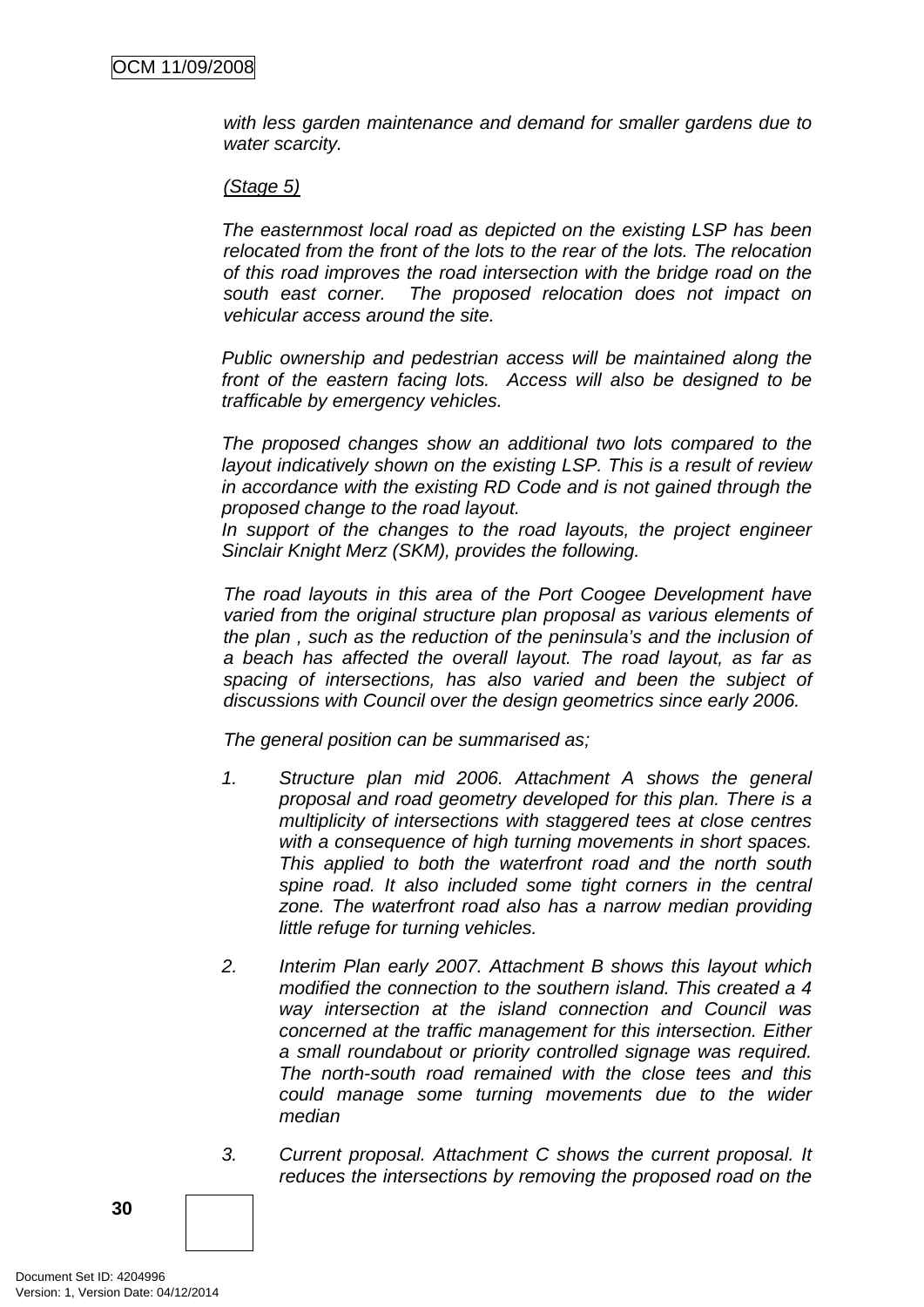*north side of the POS which has an improvement on both the waterway road and north south road. The curving alignment around the POS also down grades the connection to the promenade road across the front of the village itself, highlighting the proposed mixed use of this access way. The plan retains the accessibility of the residential nodes and highlights the preferred main access route. There is a reduced number of tee intersections which have improved spacing.* 

*It is our opinion that the current proposal creates a better road network while retaining the intent of the structure plan.* 

### **Report**

The proposed amendments to the current Structure Plan are considered minor in the context of the broader Port Coogee development, providing for on balance more appropriate local planning outcomes. Planning Services responses to the proposed changes are covered below, again dealt with on a respective Stage(s) basis. Stage 3A and 3B

The primary benefit arising out of the changes proposed to this Stage is the improved relationship between future residential development and the POS at the southern end of the Stage. This interface will benefit from the strong connection between the private and public domain, including the substantial gain of passive surveillance of the POS. This opportunity should provide for a safer POS environment, contributing to increased community use and enjoyment of this amenity.

The changes to the road layout are considered acceptable on the basis that access to residential lots within, and connectivity through the Stage is not diminished. With respect to density, the changes are also considered minor and acceptable on the basis of proximity to the Marina Village precinct, and to a lesser extent the Cockburn Coast District Structure Plan Area (CCDSP) to the north.

The main concerns and/or qualifications of support for the changes are as follows.

- The future development of the multiple dwelling site is to occur in a manner that is responsive to all four (4) lot frontages. This is fundamental given the prominence of the site. It is also important given the relationship of the site to the Pedestrian Access Way (PAW) that will maintain the connection of the remainder of the Stage with the POS.
- The PAW is to be no less than ten (10) metres wide. This is considered necessary for the purpose of maintaining a strong visual connection between dwellings within the Stage and the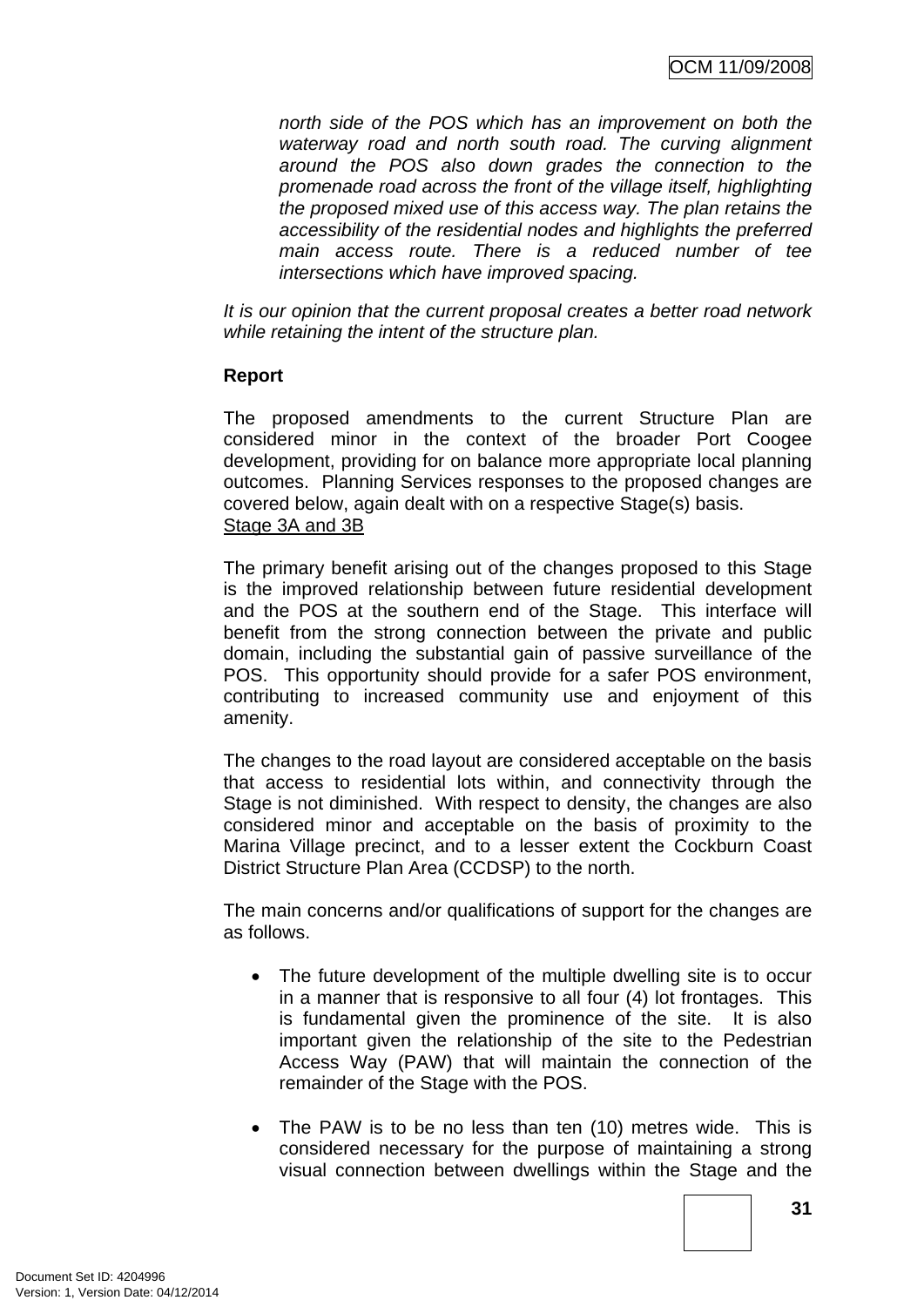POS. It is equally important for the purpose of providing a generous pedestrian environment between what will be development 10+ metres in height. A 10 metre dimension will also provide a meaningful break in the extent of builtform when viewed from the POS.

• The narrower section of the relocated road being reviewed to ensure the road reserve width is sufficient for the purpose or meeting the functions of this road. The functions of the road include: servicing, vehicular access, and visitor parking - and may include pedestrian movement given the connection with the POS via the PAW and the public beach west of Stages 3A and 3B.

The above matters are to be dealt with at the subdivision stage of development, one of the requirements of which will include the preparation of Detailed Area Plans (DAP's) for future builtform.

### Stages 4B, 6A and 6B

The changes proposed within these Stages relate primarily to the proximity of the northern part of Port Coogee to the CCDSP area. At present, the development proposed within 4B, 6A and 6B is low density in nature, whereas that proposed within the southern part of the District Structure Plan is medium to high density. The increases proposed represent a direct and meaningful response to the planning intentions for the broader locality.

In addition to responding to the changing context, the amendments to these Stages are considered to result in improved lot orientation. Importantly, and commensurate with the increase in development density, additional POS is proposed for the amenity of local residents. Further, the identified review of the northern part of the stage for Aged Persons Accommodation is seen as positive for the purpose of achieving a broad range of accommodation types within the locality.

In terms of the immediate setting i.e. adjacent property within Port Coogee, the density changes do not impact on other Stages or lots given the location of the subject land at the northern tip of the project area.

#### Stage 5

The main change to this Stage, the shifting of the eastern side lots toward the Marina water way, is considered positive for a number of reasons. Similar to the shift of development toward the POS in Stage 3A and 3B, the shift in Stage 5 will assist in activating the waters edge. This will provide the same surveillance and security benefits to the strip of public land between the rear of the lots and the waterway, as well as the landside public beach to the east. The support for this change,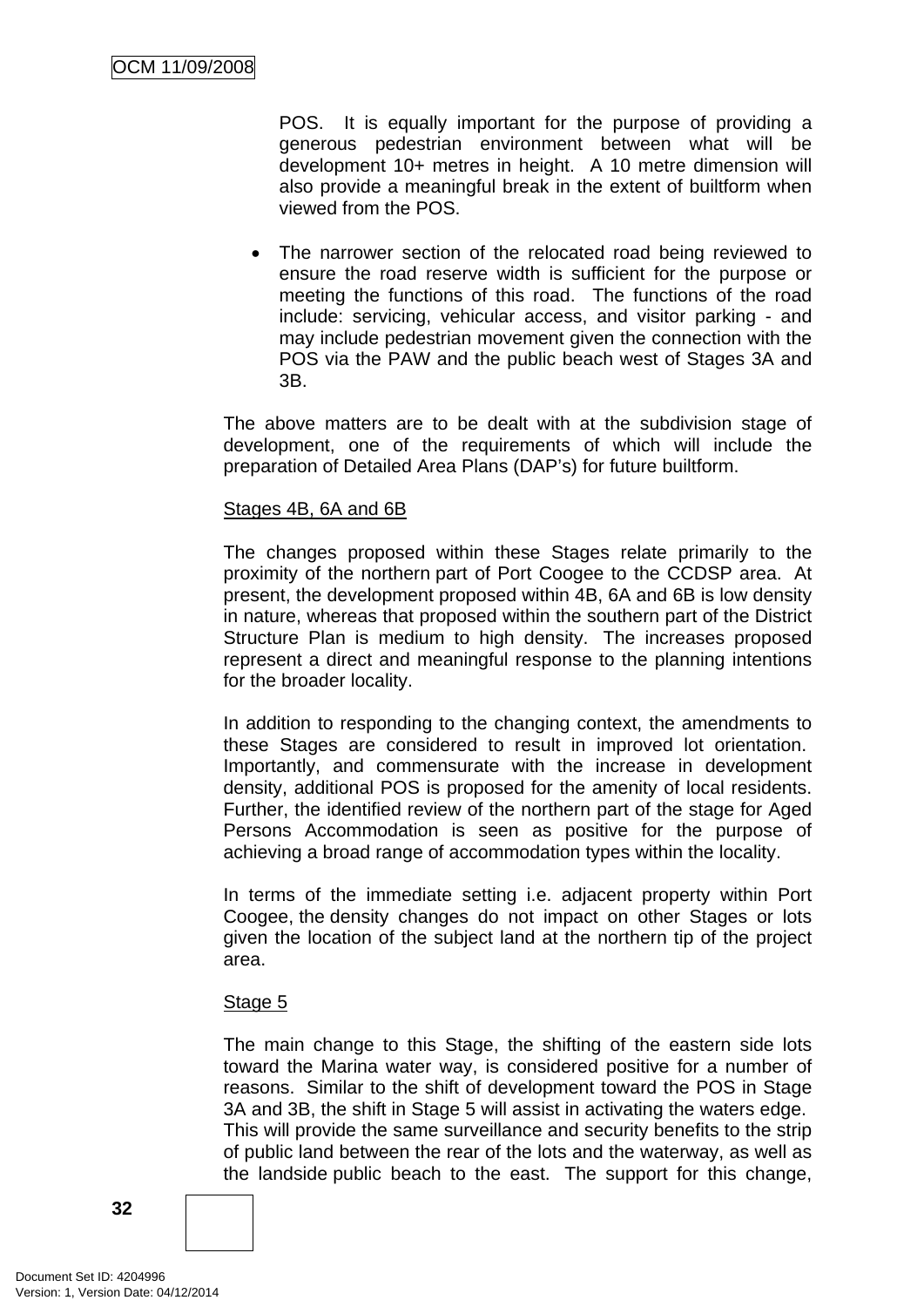however, is based unequivocally on the design, establishment and permanent use of the land between the lots and waterway for public purposes.

Support is also on the understanding that support will never be provided by the City for additional boat pens, jetties or moorings in front of the lots in question (should such a proposal be made).

The other main change arising from the shift in lots towards the water is the street access that will be required to these lots. Currently in the Structure Plan the same lots are served by a rear laneway, providing for a streetscape void of vehicular access and parking related structures. This change, however, is manageable through appropriate provisions in the DAP required to be prepared and adopted for the Stage.

#### **Other**

In addition to the specific concerns mentioned above, a number of general considerations need to be addressed in conjunction with support for changes to the Structure Plan.

#### Public/Visitor Parking

Whilst it is acknowledged that changes to the Structure Plan are more 'broad brushed' than focussed on detail, a cursory review of the detail does raise some concerns, particularly in the area of public/visitor parking provision. In this regard, a considerable loss of parking bays is noted for Stage 5. A loss is also apparent for Stages 3A and 3B and the public beach area.

The main concern relates to the potential for a significant disparity between what is proposed and that required in terms of demand. To this end, support for the Structure Plan changes is on the basis that a detailed parking analysis be provided. This analysis is the responsibility of Australand and is to be undertaken by a suitably qualified traffic related professional to determine parking demand and the necessary supply of bays taking into account factors including:

- Any increase in dwelling numbers across the Stages, including single residential and multiple dwellings;
- The visitor parking demand to be generated by single residential dwellings, but not technically provided for in the R-Codes;
- The accepted practice to date of multiple dwelling visitor parking being provide off-site i.e. in adjoining road reserves;
- General visitor demand to the Port Coogee project area; and
- The demand generated by destinations within the project area, such as boat pens etc.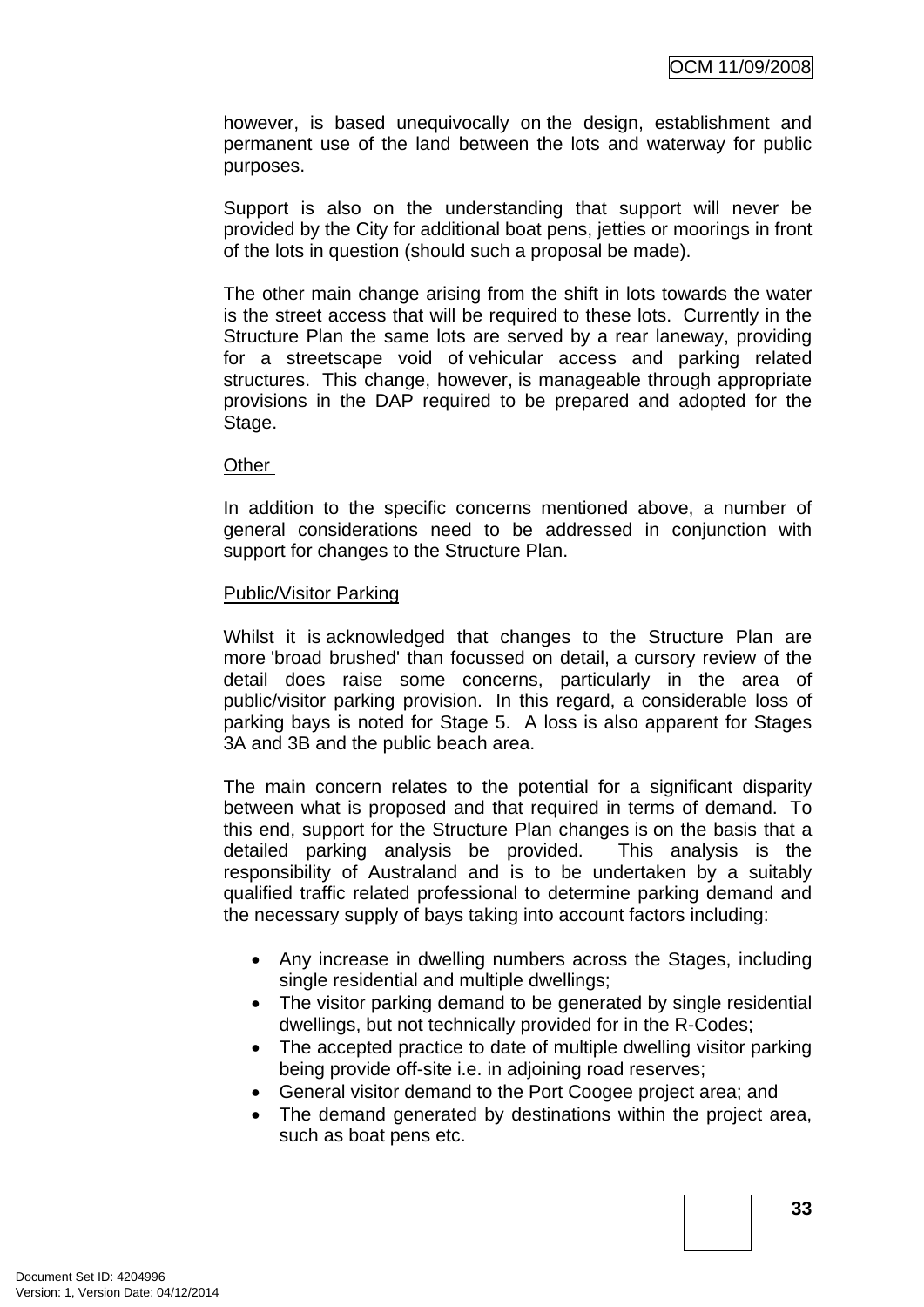The last point above relates specifically to Stage 5 and other similar locations where a direct correlation between pen numbers and public/visitor parking will occur.

#### Revised POS Schedule

As changes are proposed to POS within the Stages, the submission of a revised POS schedule is considered necessary.

#### Waste Management

The revised road layouts, particularly within Stages 3A, 3B and 5, are considered to warrant the submission of a Waste Management Strategy. In this regard, consideration in particular needs to be given to waste vehicle access. Equally, where access is not available, suitable strategies for servicing locations need to be determined. The areas where changes to the Structure Plan necessitate special consideration include: the eastern half of the realigned carriageway in Stages 3A and 3B and the layout for the north-east corner of Stage 5. In the event waste vehicle access cannot be achieved in these areas (or is difficult to achieve), alternative arrangements (bin stand areas etc) that sit appropriately within the public domain need to be identified and implemented.

#### **Conclusion**

The proposed amendments to the Port Coogee Structure Plan are supported subject to the matters covered above. With respect to the various requirements, it is considered the resolution of these can take place subsequent to the referral of the approved Structure Plan to the Western Australian Planning Commission for endorsement. This approach is considered reasonable as a function of subdivision. At subdivision stage, DAP's guiding builtform are required to be prepared and approved prior to the clearance of Deposited Plans (Titles). Similarly, public/visitor parking provision and the design of PAW's is a function of subdivision.

The approval of the amended Structure Plan is in accordance with the provisions of 6.2.14.1 of Town Planning Scheme No. 3 (in the view the proposed amendment does not materially alter the intent of the Structure Plan).

### **Strategic Plan/Policy Implications**

### **Demographic Planning**

• To ensure the planning of the City is based on an approach that has the potential to achieve high levels of convenience and prosperity for its citizens.

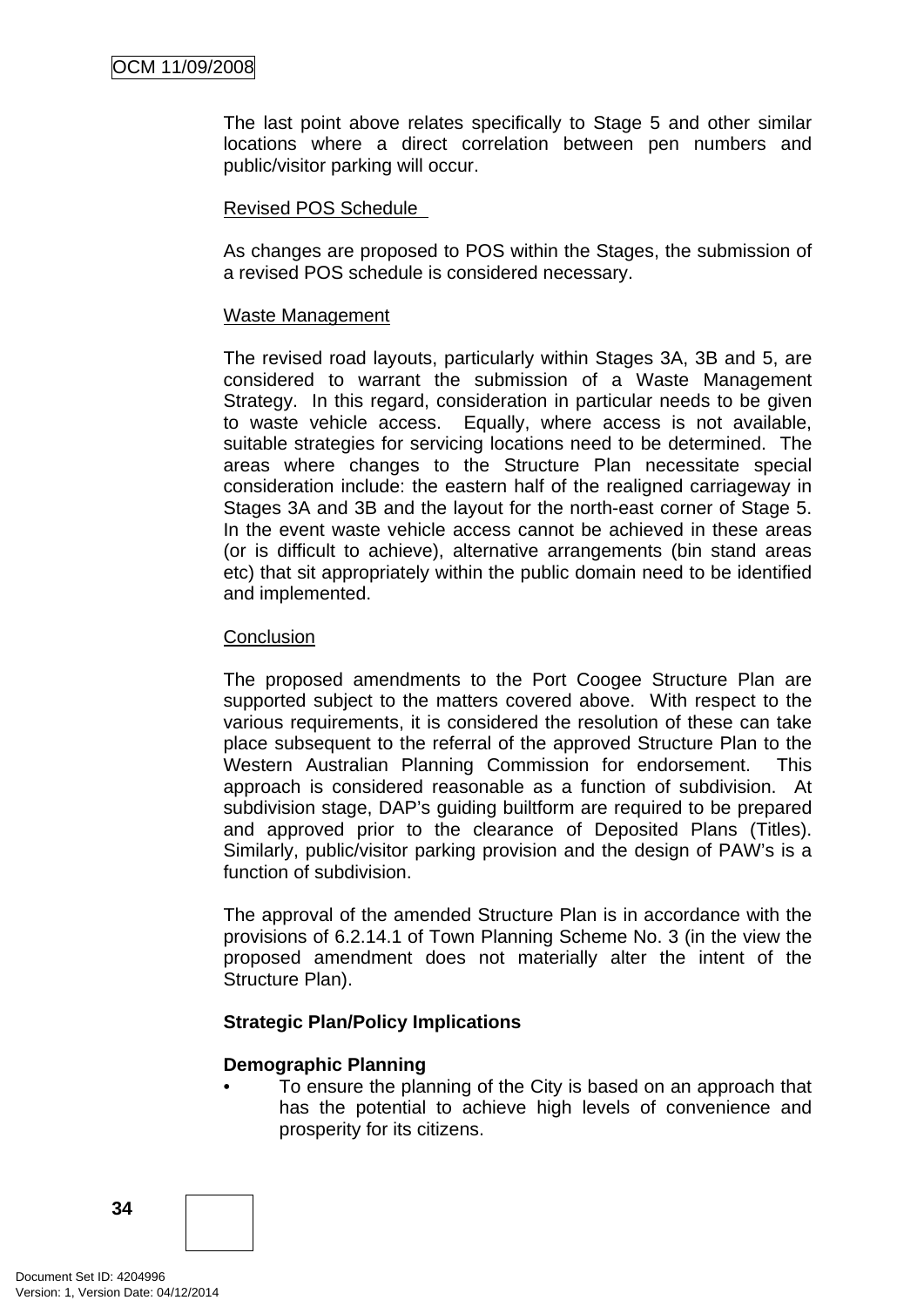To ensure development will enhance the levels of amenity currently enjoyed by the community.

### **Infrastructure Development**

• To construct and maintain community facilities that meet community needs.

Council Policies that apply are:-

| APD <sub>4</sub> | <b>Public Open Space</b> |
|------------------|--------------------------|
|------------------|--------------------------|

APD 31 Detailed Area Plans (to be prepared).

#### **Budget/Financial Implications**

N/A

#### **Legal Implications**

Town Planning Scheme No. 3 Planning and Development Act

### **Community Consultation**

The amended Structure Plan has not been the subject of consultation. The amendments are considered to represent logical changes to the existing Structure Plan and take into account planning proposals in the vicinity of Port Coogee (notably those within the Cockburn Coast District Structure Planning area). Additionally, they are proposed in locations removed from where previous public land sales have taken place.

### **Attachment(s)**

- 1. Current Structure Plan
- 2. Amended Structure Plan
- 3. Revised Traffic Layout

### **Advice to Proponent(s)/Submissioners**

The proponent has been advised that this matter is to be considered at the 11 September 2008 Council Meeting

### **Implications of Section 3.18(3) Local Government Act, 1995**

Nil.

#### **DECLARATION OF INTEREST**

The Presiding Member advised the meeting that he had received declarations of interest as follows: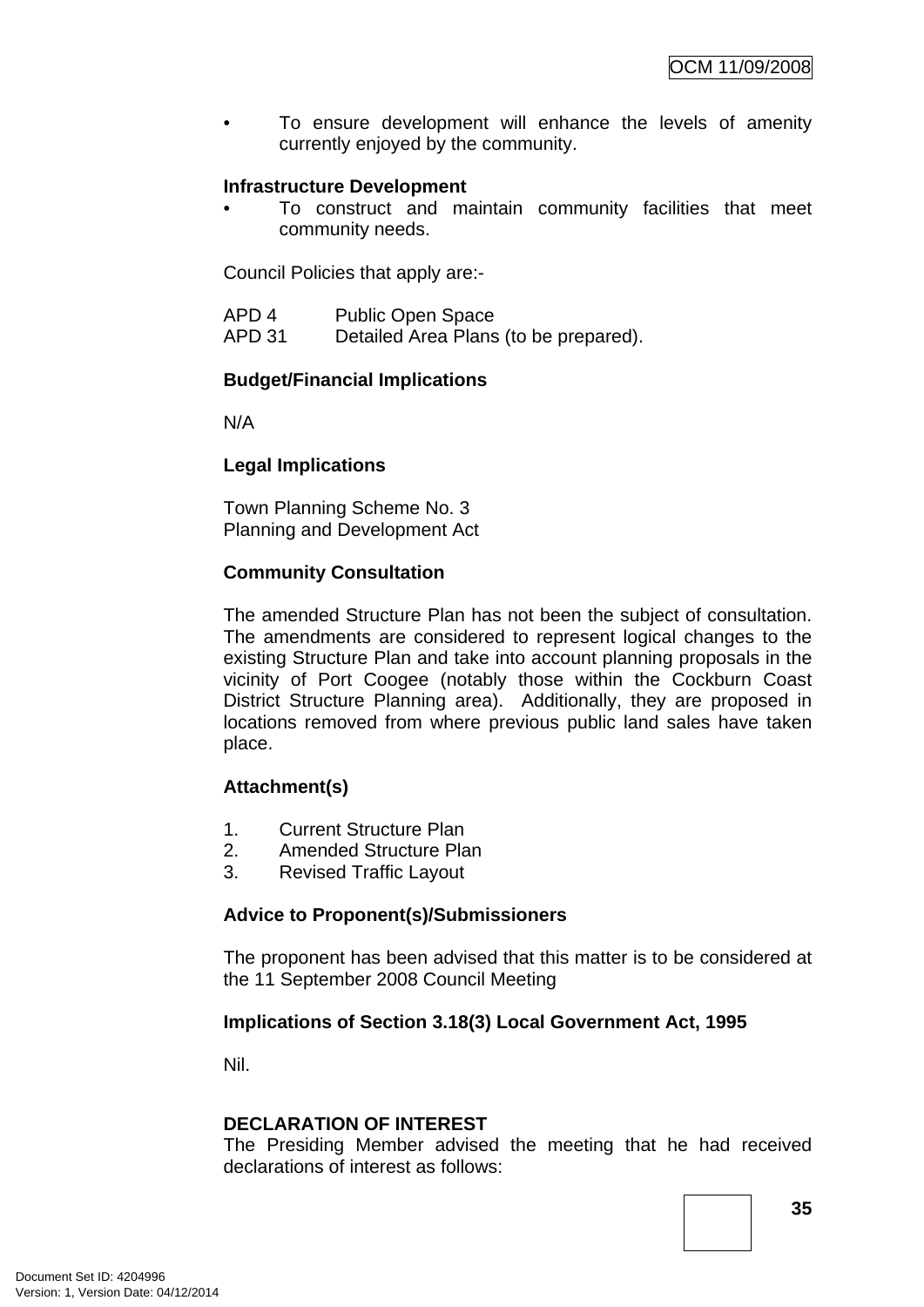#### **MAYOR STEPHEN LEE**

Declared a financial interest in Item 14.5 - "Detailed Area Plan and Design Guidelines for Stage 4C Port Coogee, North Coogee", pursuant to Section 5.62 (1) (ea) of the Local Government Act, 1995. The nature of his interest is that as it appears he was the recipient of a notifiable gift from the developer, Australand, in relation to the 2005 election at which he was elected; he is therefore deemed to be a closely associated person.

#### **CLR RICHARD GRAHAM**

Declared a conflict of interest, pursuant, pursuant to part 21 of Council's Standing Orders, in Item 14.5 - "Detailed Area Plan and Design Guidelines for Stage 4C Port Coogee, North Coogee". The nature of his interest is that he has given evidence at the Corruption and Crime Commission (CCC") which, by implication, was critical of Australand Limited's conduct in relation to the Port Coogee development. He believes his participation in decision-making in relation to the Port Coogee development gives rise to a perception of a conflict of interest until the CCC makes findings in relation to the matters that were the subject of his evidence.

### **14.5 (MINUTE NO 3800) (OCM 11/9/2008) - DETAILED AREA PLAN AND DESIGN GUIDELINES FOR STAGE 4C PORT COOGEE, NORTH COOGEE - PREPARED BY: TAYLOR BURRELL BARNETT - PROPONENT: AUSTRALAND (125410) (T WATSON) (ATTACH)**

**RECOMMENDATION** That Council:

- (1) approve the Detailed Area Plan and Design Guidelines presented for Stage 4C Port Coogee, North Coogee, prepared by Taylor Burrell Barnett for Australand, pursuant to the provisions contained under Clause 6.2.15 of the City of Cockburn Town Planning Scheme No. 3; and
- (2) advise the applicant accordingly

### **COUNCIL DECISION**

MOVED Clr H Attrill SECONDED Clr S Limbert that the recommendation be adopted.

**CARRIED 7/0**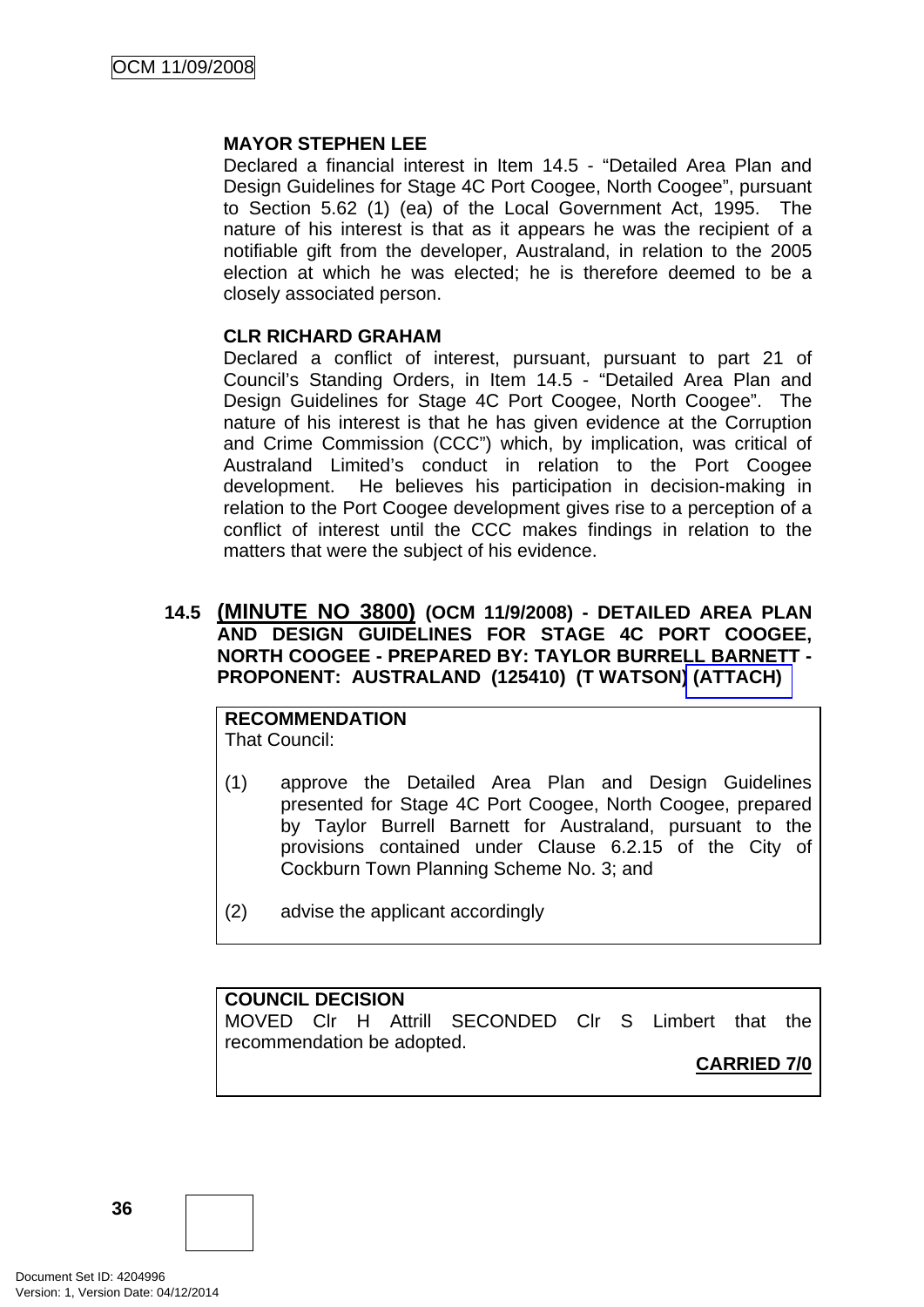# **Background**

The land covered by the subject Detailed Area Plan (DAP) and Design Guidelines is within the Port Coogee development area. Under the Structure Plan, the land represents Stage 4C. The land is identified for low density residential development (R25) and forms one of the 'Water Based Residential' precincts. The DAP and Guidelines provide development direction for 28 single residential waterside lots.

Whilst the DAP is primarily aimed at guiding builtform outcomes on all lots, the guidelines deal with the control and development of jetties and related structures in the mooring envelopes.

### **Submission**

### DAP

The attached DAP and Design Guidelines address amongst matters:

- Key elements to be considered in the design of dwellings.
- Dwelling setback requirements (front and rear), including the extent to which parapet walls can be erected on side boundaries.
- Dwelling levels and height relative to lot levels etc.
- Access and garage requirements.

Where the DAP does not refer to an alternate standard, the applicable standard/s are those prescribed in the Residential Design Codes (R-Codes) and Town Planning Scheme No. 3 (where the R-Codes do not apply).

### **Report**

### DAP

The Stage 4C DAP provides location and site-specific planning information, to be considered in the design and development of the lots in question. The information is to be considered within the framework of the Structure Plan adopted by Council for Port Coogee, as well as the R-Codes and the City's Planning Scheme.

Presentation of the DAP to the City was by the planning consultant for Port Coogee. It is noted that the content of the DAP is very similar to that produced for Stage 4A to the north. The production of the DAP for Stage 4A was a collaborative effort, taking some time to ensure all aspects of future development on the lots are satisfactorily covered in the document.

In addition to standard design elements, both DAP's (4A and 4C) include details of what is possible, in terms of structures and fences,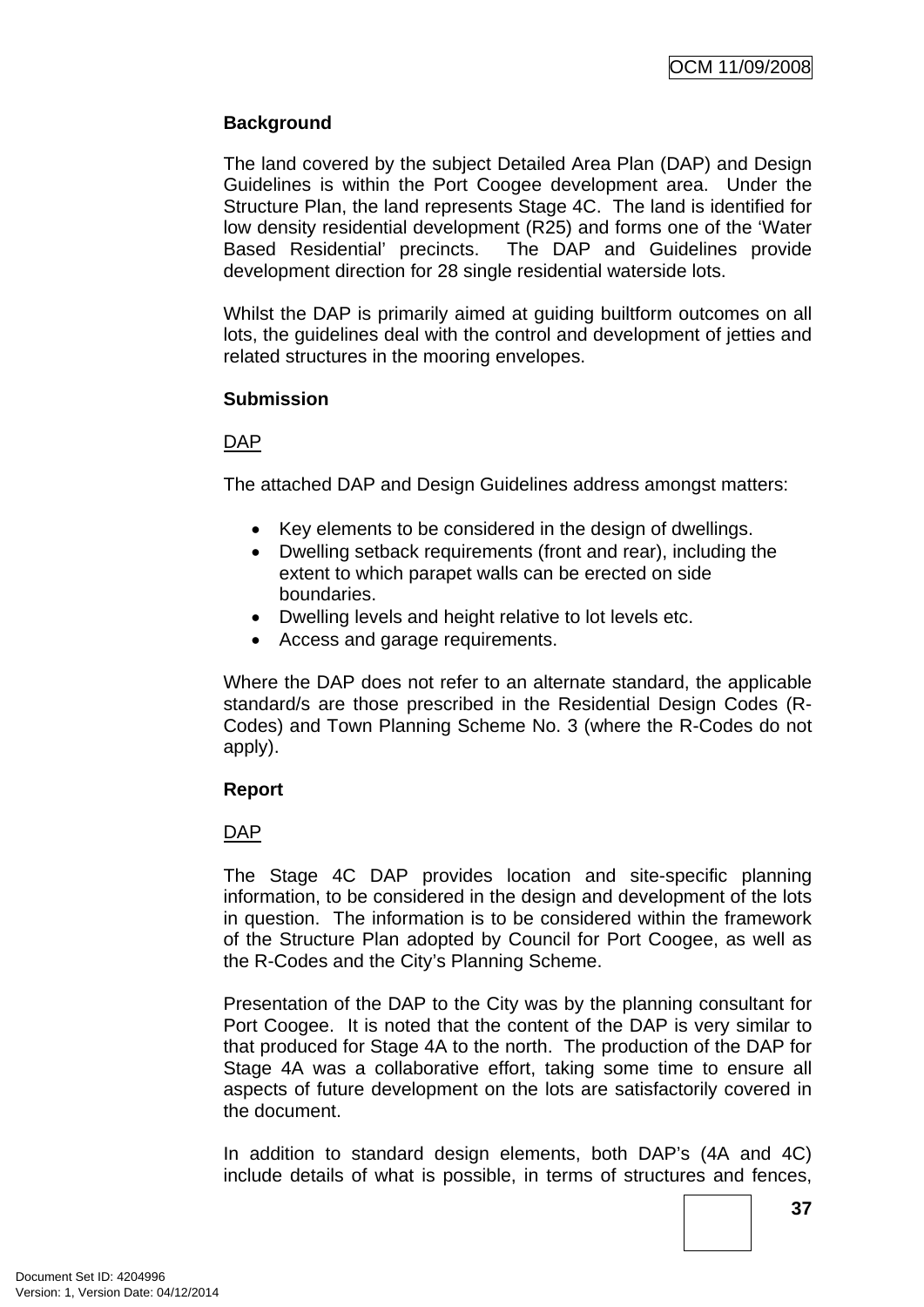within the rear setback areas of respective lots (and side setback areas on corner lots). These considerations are important given the very public 'face' the lots will present to the Marina waterways and adjacent public open space in the case of Lots 301 and 880.

### Design Guidelines

The DAP also includes Jetty and Mooring Design Guidelines that deal with:

- The location and dimensions of the jetty and mooring envelopes for the lots.
- Design parameters for any proposed jetties.
- Construction standards for any proposed jetties, pontoons or mooring piles.

Again, these are similar to those recently approved by the Council for Stage 4A.

#### **Conclusion**

The DAP and Design Guidelines provide detailed controls and direction for development on the subject lots. As mentioned, Planning Services has worked closely with the planning consultant and developer to ensure the documents contain sufficient, well considered requirements to ensure future development takes place in an orderly and proper manner. It is, therefore, recommended that the DAP and Guidelines be approved by Council.

The approval of the DAP and Design Guidelines is in accordance with the provisions of 6.2.15 of the Scheme. The provisions identify planning considerations to be included in a DAP (and Guidelines) and the process for adopting such. Where a DAP/Guidelines may affect landowners other than the owner/s of the subject land, the City may undertake consultation. As Stage 4C represents an island with no immediate neighbours, no consultation has taken place.

Clause 6.2.15.8 of TPS 3 provides scope for a DAP/Guidelines to be amended.

# **Strategic Plan/Policy Implications**

APD 31 – Detailed Area Plans

### **Demographic Planning**

• To ensure the planning of the City is based on an approach that has the potential to achieve high levels of convenience and prosperity for its citizens.

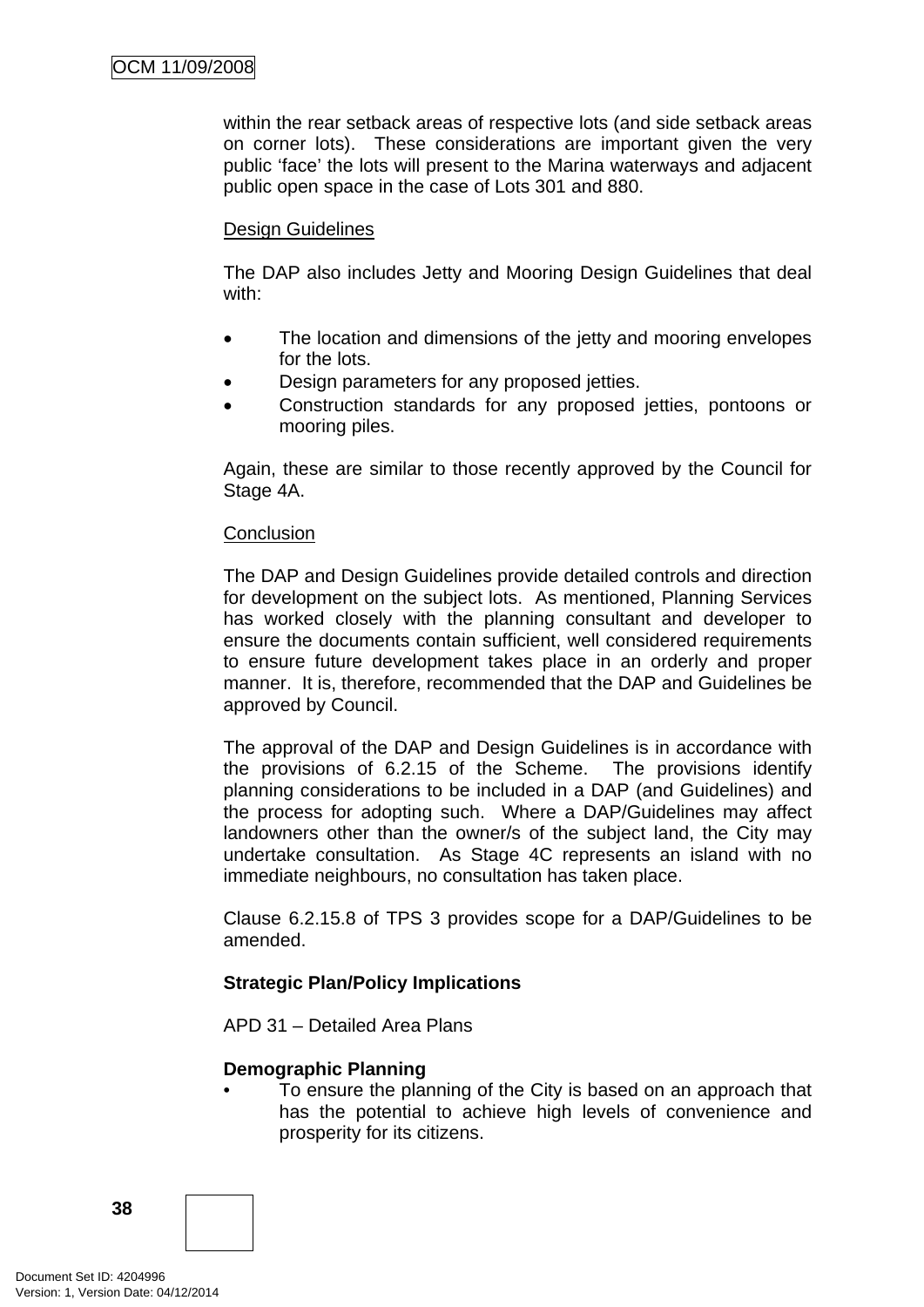To ensure development will enhance the levels of amenity currently enjoyed by the community.

# **Lifestyle and Aspiration Achievement**

• To foster a sense of community spirit within the district generally and neighbourhoods in particular.

# **Budget/Financial Implications**

N/A

### **Legal Implications**

Town Planning Scheme No. 3 Planning and Development Act 2005

### **Community Consultation**

The DAP has not been the subject of consultation. The DAP sits within the framework of the Port Coogee Structure Plan which has been through a comprehensive public consultation program, including workshops. Additionally, Stage 4C sits in isolation to other development Stages within Port Coogee.

### **Attachment(s)**

- 1 Location/Structure Plan
- 2 Detailed Area Plan and Design Guidelines

# **Advice to Proponent(s)/Submissioners**

The Proponent has been advised that this matter is to be considered at the 11 September 2008 Council Meeting.

### **Implications of Section 3.18(3) Local Government Act, 1995**

Nil.

### **DECLARATION OF INTEREST**

The Presiding Member advised the meeting that he had received declarations of interest as follows:

### **MAYOR STEPHEN LEE**

Declared a financial interest in Item 14.6 "Detailed Area Plan for Stage 3A and Portion Stages 4B and 6A Port Coogee, North Coogee", pursuant to Section 5.62 (1) (ea) of the Local Government Act, 1995. The nature of his interest is that as it appears he was the recipient of a notifiable gift from the developer, Australand, in relation to the 2005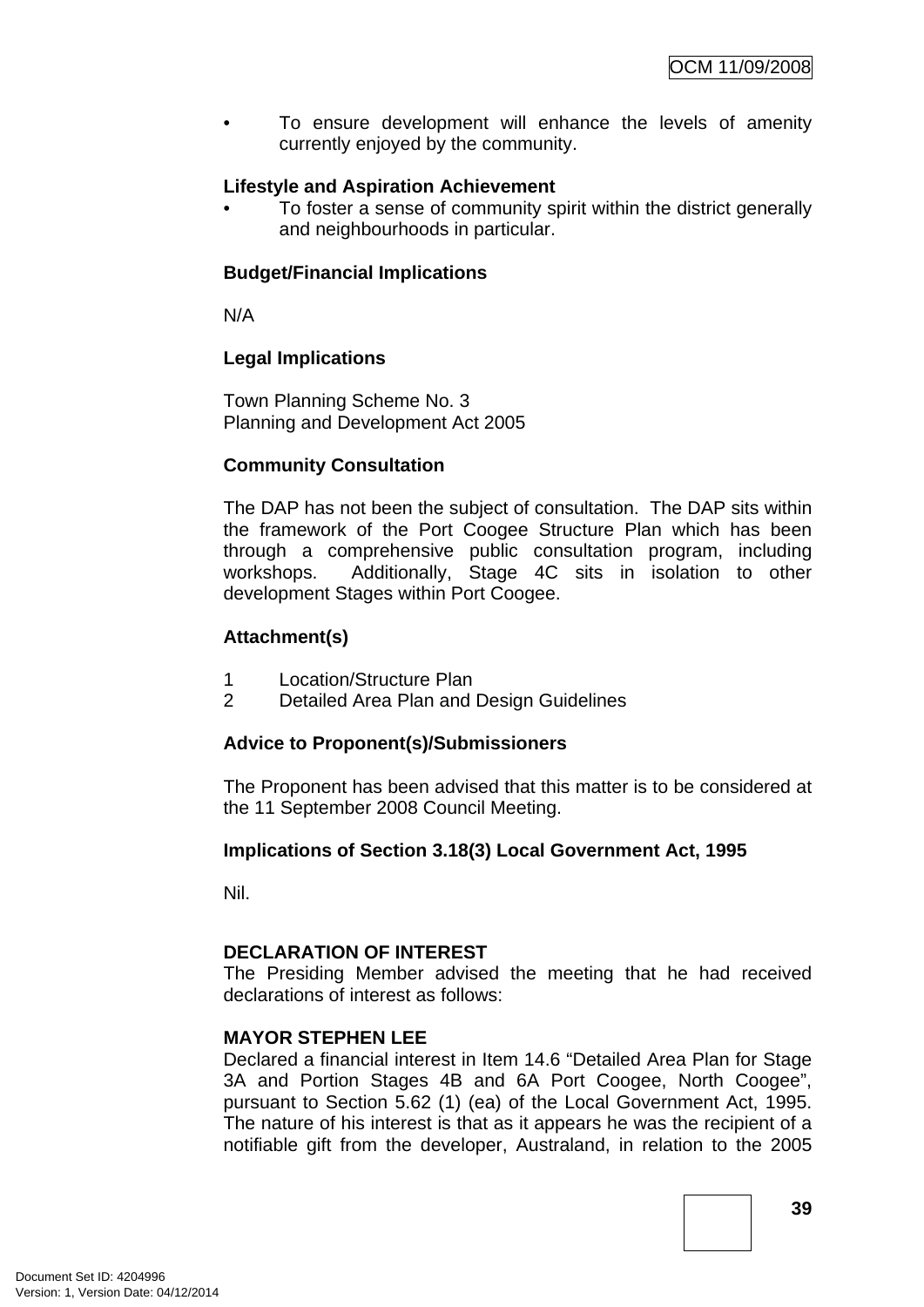election at which he was elected; he is therefore deemed to be a closely associated person.

#### **CLR RICHARD GRAHAM**

Declared a conflict of interest, pursuant, pursuant to Part 21 of Council's Standing Orders, in Item 14.6 "Detailed Area Plan for Stage 3A and Portion Stages 4B and 6A Port Coogee, North Coogee". The nature of the interest is that he has given evidence at the Corruption and Crime Commission (CCC") which, by implication, was critical of Australand Limited's conduct in relation to the Port Coogee development. He believes his participation in decision-making in relation to the Port Coogee development gives rise to a perception of a conflict of interest until the CCC makes findings in relation to the matters that were the subject of his evidence.

### **14.6 (MINUTE NO 3801) (OCM 11/9/2008) - DETAILED AREA PLAN FOR STAGE 3A AND PORTION STAGES 4B AND 6A PORT COOGEE, NORTH COOGEE - PREPARED BY: TAYLOR BURRELL BARNETT - PROPONENT: AUSTRALAND (9022) (T WATSON) (ATTACH)**

# **RECOMMENDATION**

That Council:

- (1) approve the Detailed Area Plan presented for Stage 3A and Portion Stages 4B and 6A Port Coogee, North Coogee, prepared by Taylor Burrell Barnett for Australand, pursuant to the provisions contained under Clause 6.2.15 of the City of Cockburn Town Planning Scheme No. 3; and
- (2) advise the applicant accordingly.

### **COUNCIL DECISION**

MOVED Clr C Reeve-Fowkes SECONDED Clr S Limbert that the recommendation be adopted.

**CARRIED 7/0**

### **Background**

The land covered by the subject Detailed Area Plans (DAP's) is within the Port Coogee development area. Under the Structure Plan, the land represents Stage 3A and parts of Stages 4B and 6A. The land is identified for medium density residential development (R30-35 and R50) and is situated within the northern part of the 'Dry Residential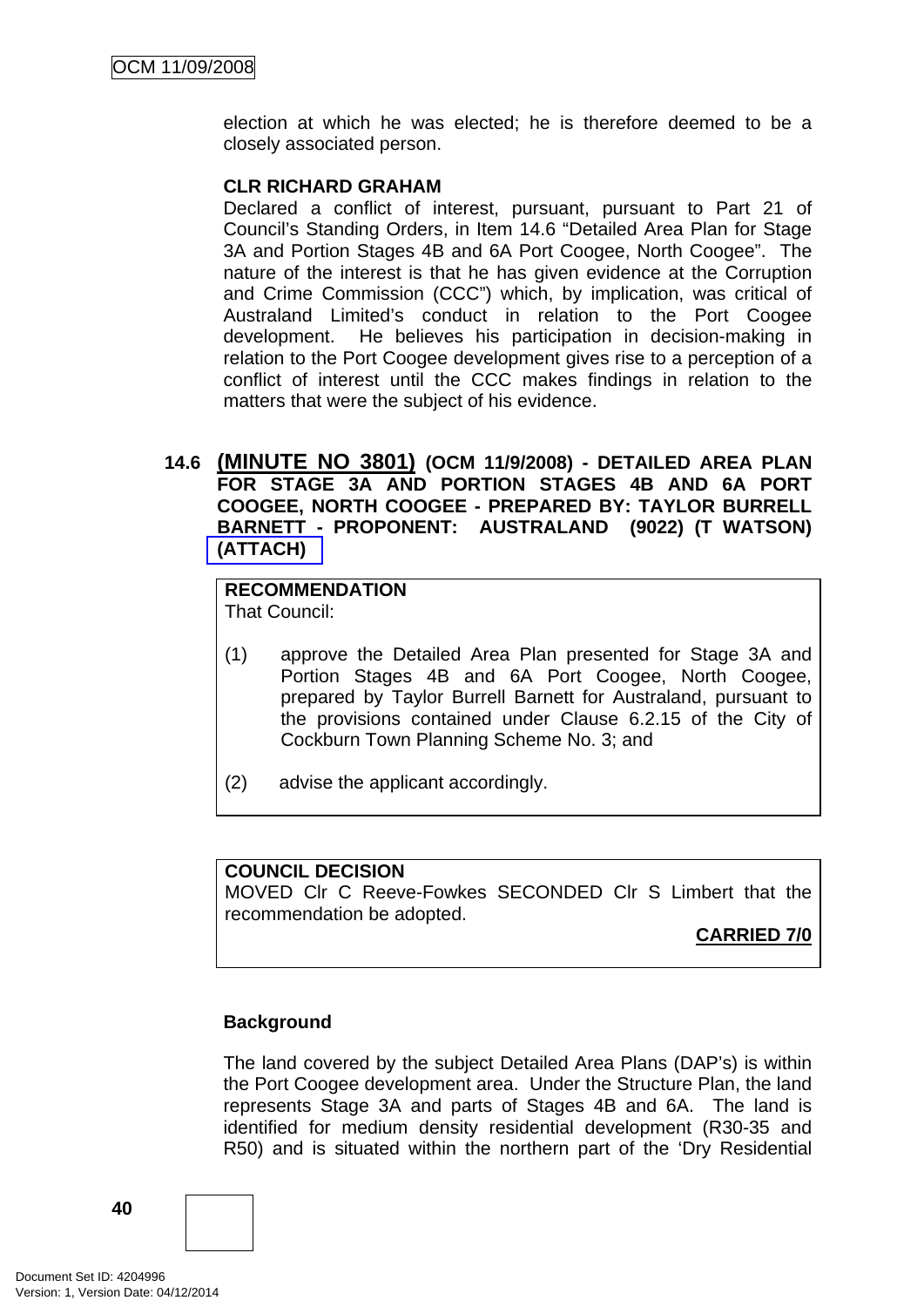Land' precinct. The DAP's provide development direction for 48 single residential lots, to be developed in 'terrace' form.

### **Submission**

The attached DAP's address amongst matters:

- 1. Key elements to be considered in the design of dwellings.
- 2. Dwelling setback requirements, including the extent to which parapet walls can be erected on side boundaries.
- 3. Dwelling height.
- 4. Access and garage requirements.

Where the DAP's don't refer to an alternate standard, the applicable standard/s are those prescribed in the Residential Design Codes (R-Codes) and Town Planning Scheme No. 3 where the R-Codes do not apply.

### **Report**

The Stage 3A and portion Stages 4B and 6A DAP's provide a sitespecific layer of planning information, to be considered in the design and development of the lots in question. The information is to be considered within the framework of the Structure Plan adopted by Council for Port Coogee, as well as the R-Codes and the City's Planning Scheme.

Presentation of the DAP's to the City was by the planning consultant for Port Coogee. Subsequent to an initial assessment, several changes have been made to the documents in consultation with the consultant for the benefit of all stakeholders. These include future purchasers and the City (when application is made for assessment and determination).

### **Conclusion**

The DAP's provide detailed controls for small lot development identified in the Structure Plan for the land in question. It is, therefore, recommended that the DAP's be adopted by Council.

The approval of the DAP's is in accordance with the provisions of 6.2.15 of the Scheme. The provisions identify planning considerations to be included in a DAP and the process for adopting such. Where a DAP may affect landowners other than the owner of the land subject of the plan, the City may undertake consultation.

As Australand owns the majority of surrounding land, this has not occurred. Additionally, whilst adjacent lots (to the west) were sold as part of Stage 4A and are now in private ownership, the proposed DAP's sit within the requirements of the Structure Plan (and future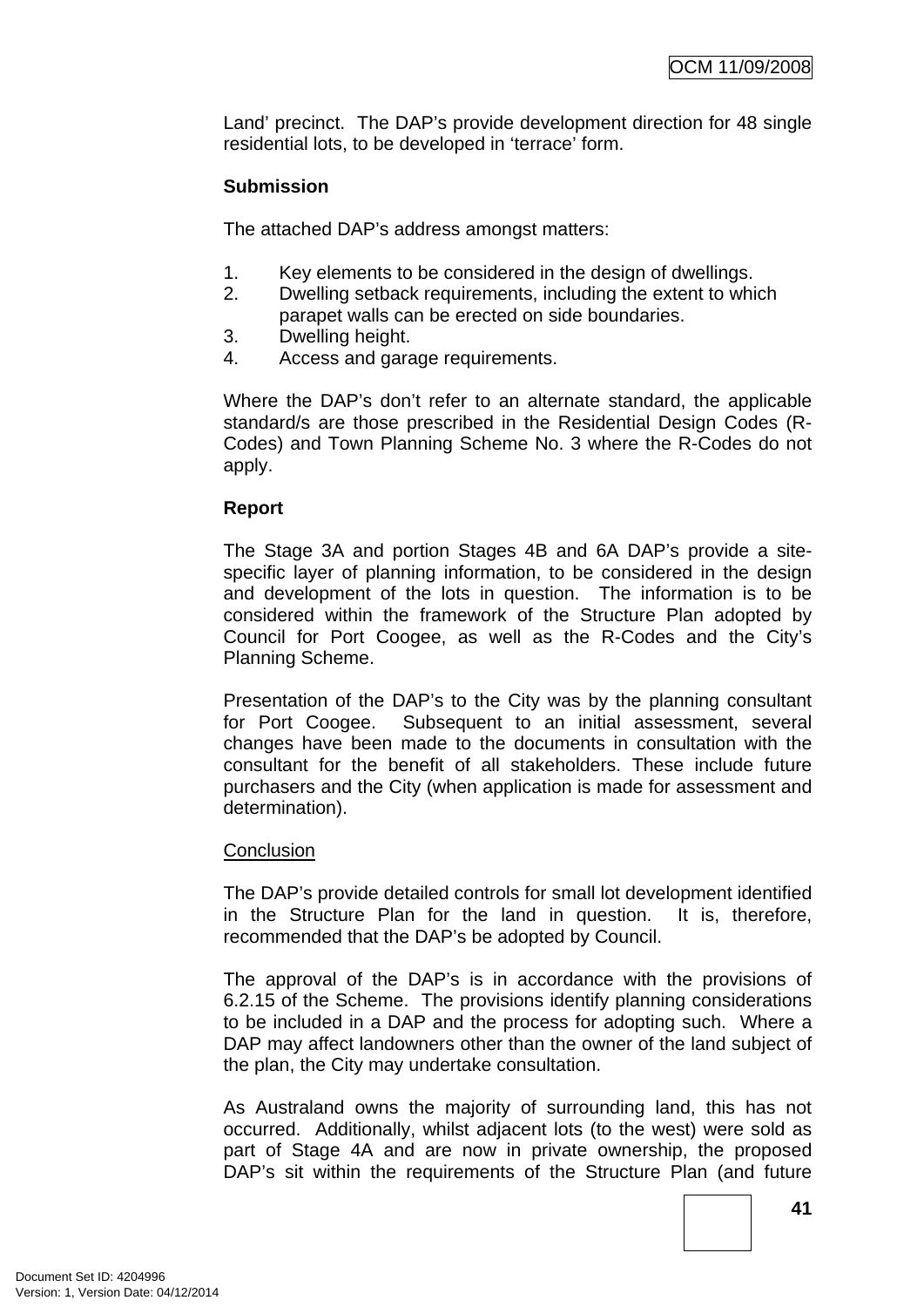development should occur as anticipated, precluding the need for further consultation).

Clause 6.2.15.8 provides scope for a DAP to be amended.

### **Strategic Plan/Policy Implications**

### **Demographic Planning**

- To ensure the planning of the City is based on an approach that has the potential to achieve high levels of convenience and prosperity for its citizens.
- To ensure development will enhance the levels of amenity currently enjoyed by the community.

### **Lifestyle and Aspiration Achievement**

• To foster a sense of community spirit within the district generally and neighbourhoods in particular.

### **Governance Excellence**

• To conduct Council business in open public forums and to manage Council affairs by employing publicly accountable practices.

Council Policy that applies is Policy APD 31 Detailed Area Plans.

### **Budget/Financial Implications**

N/A

### **Legal Implications**

Town Planning Scheme No. 3 Planning and Development Act 2005

### **Community Consultation**

The DAP's have not been the subject of consultation. The DAP's sit within the framework of the Port Coogee Structure Plan which has been through a comprehensive public consultation program, including workshops.

# **Attachment(s)**

- 1. Location/Structure Plan
- 2. Detailed Area Plan

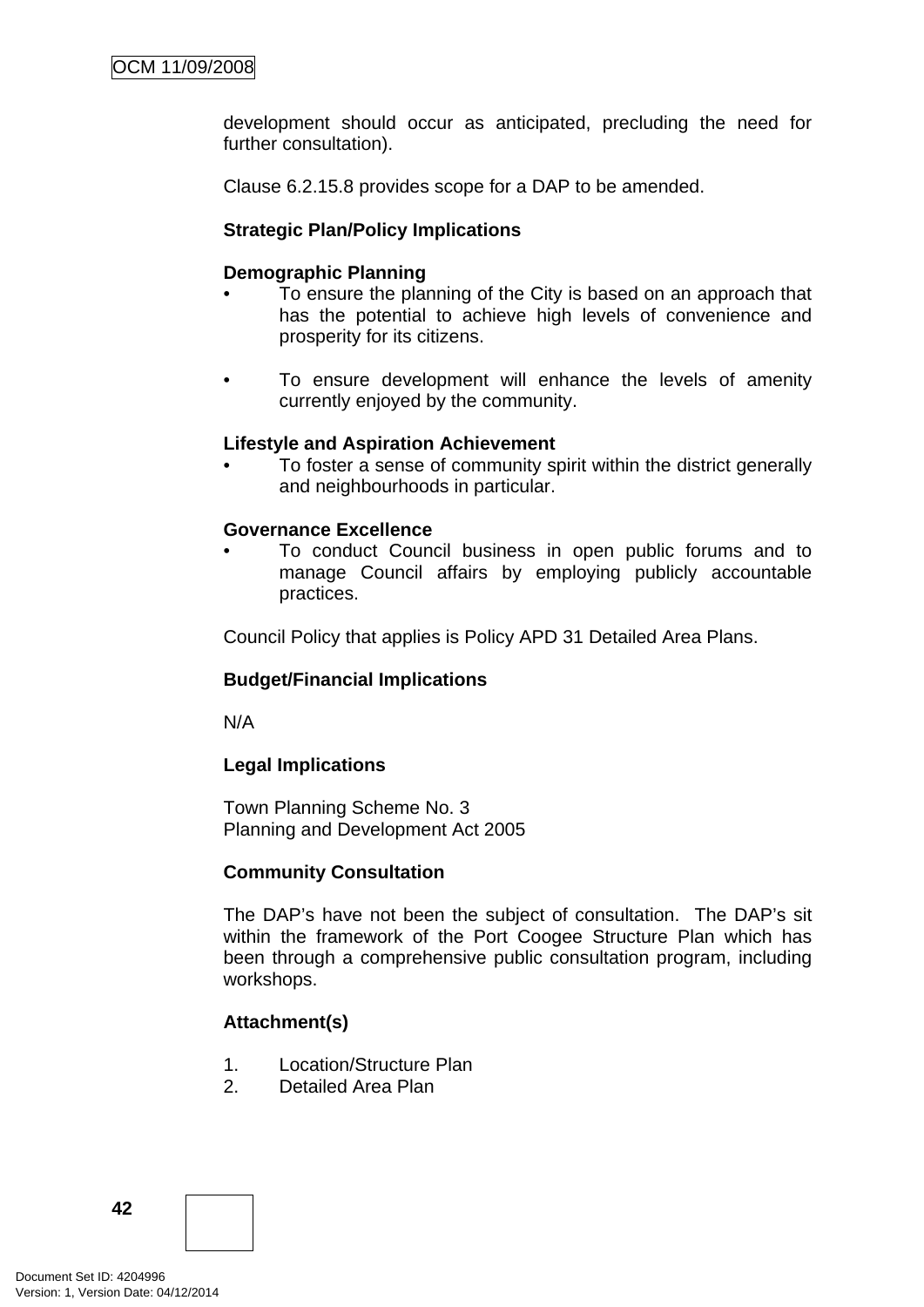### **Advice to Proponent(s)/Submissioners**

The Proponent(s) have been advised that this matter is to be considered at the 11 September 2008 Council Meeting.

### **Implications of Section 3.18(3) Local Government Act, 1995**

Nil.

CLR GRAHAM RETURNED TO THE MEETING AT THIS POINT, THE TIME BEING 7.34 P.M.

THE PRESIDING MEMBER ADVISED CLR GRAHAM OF THE DECISIONS OF COUNCIL MADE IN HIS ABSENCE.

### **DECLARATION OF INTEREST**

The Presiding Member advised the meeting that he had received a declaration of interest as follows:-

### **MAYOR STEPHEN LEE**

Declared a financial interest in Item 14.7 "Cockburn Coast Draft District Structure Plan - North Coogee", pursuant to Section 5.63 (3) (ea) of the Local Government Act, 1995. The nature of the interest is that as it appears he was the recipient of a notifiable gift from the developer, Australand, in relation to the 2005 election at which he was elected; he is therefore deemed to be a closely associated person.

### **14.7 (MINUTE NO 3802) (OCM 11/9/2008) - COCKBURN COAST DRAFT DISTRICT STRUCTURE PLAN - LOCATION: NORTH COOGEE - OWNER: VARIOUS - (9523) (A BLOOD) (ATTACH)**

#### **RECOMMENDATION** That Council:

- (1) receive the report;
- (2) endorse the report contained in the Agenda attachments; and
- (3) lodge a submission on the Cockburn Coast draft district structure plan based on the report in the Agenda attachments.

### **COUNCIL DECISION**

MOVED Clr S Limbert SECONDED Clr C Reeve-Fowkes that the recommendation be adopted.

**CARRIED 8/0**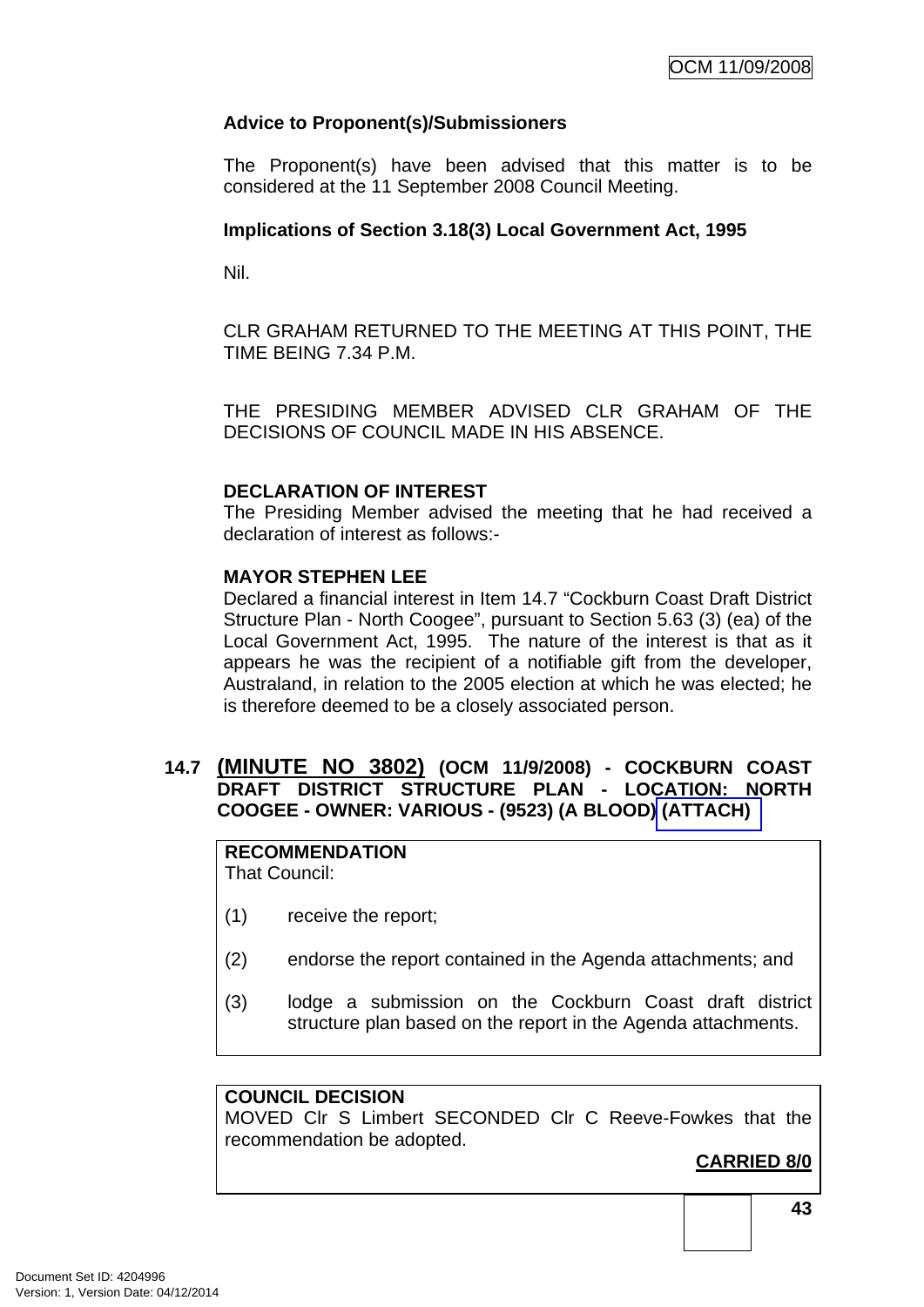# **Background**

Nil.

#### **Submission**

The Western Australian Planning Commission has advertised the Cockburn Coast draft district structure plan and supporting technical reports for public comment. The advertising period closes on 15 September 2008.

### **Report**

The Western Australian Planning Commission (WAPC) has advertised the Cockburn Coast draft district structure plan which covers all of that part of the City of Cockburn between Port Coogee and South Beach and also includes the former land fill site within the City of Fremantle. A copy of the Draft District Structure Plan is included in the Agenda attachments.

The project has a long history. The City had been actively lobbying the state government to redevelop the area for residential purposes since 1997. Finally in 2004 the Minister for Planning and Infrastructure announced the Cockburn Coast project which was to transform the area from an industrial area to a world class residential precinct. In May 2005 the Department of Planning and Infrastructure (DPI) held a Vision workshop for Cockburn Coast bringing together landowners, developers and community members to outline the broad aspirations for a future beyond industrial development. The workshop delved into the community's broad aspirations for the Cockburn coast which included an environmentally sound community, scaled housing and tenure mix and quality public transport and public facilities. Overall, participants of the workshop wanted a bold plan for the Cockburn coast area which creatively planned for a future as a destination that is integrated and provides a mix of beach experiences. A copy of the outcomes of the workshop is available on the WAPC website.

A key recommendation of the Vision process was for the preparation of a district structure plan as a tool to provide the frame work for the proposed regeneration. The Cockburn Coast draft district structure plan has been prepared within that context to guide future land use and development decisions and to form the basis of the required amendments to the Metropolitan Region Scheme.

The Cockburn Coast project has been managed by the Department of Planning and Infrastructure. The preparation of the structure plan has involved consultation with landowners, stakeholders technical data collection and consultation with the local governments. The City was a member of the Cockburn Coast Steering Committee and the project working group. DPI also established a reference group which met on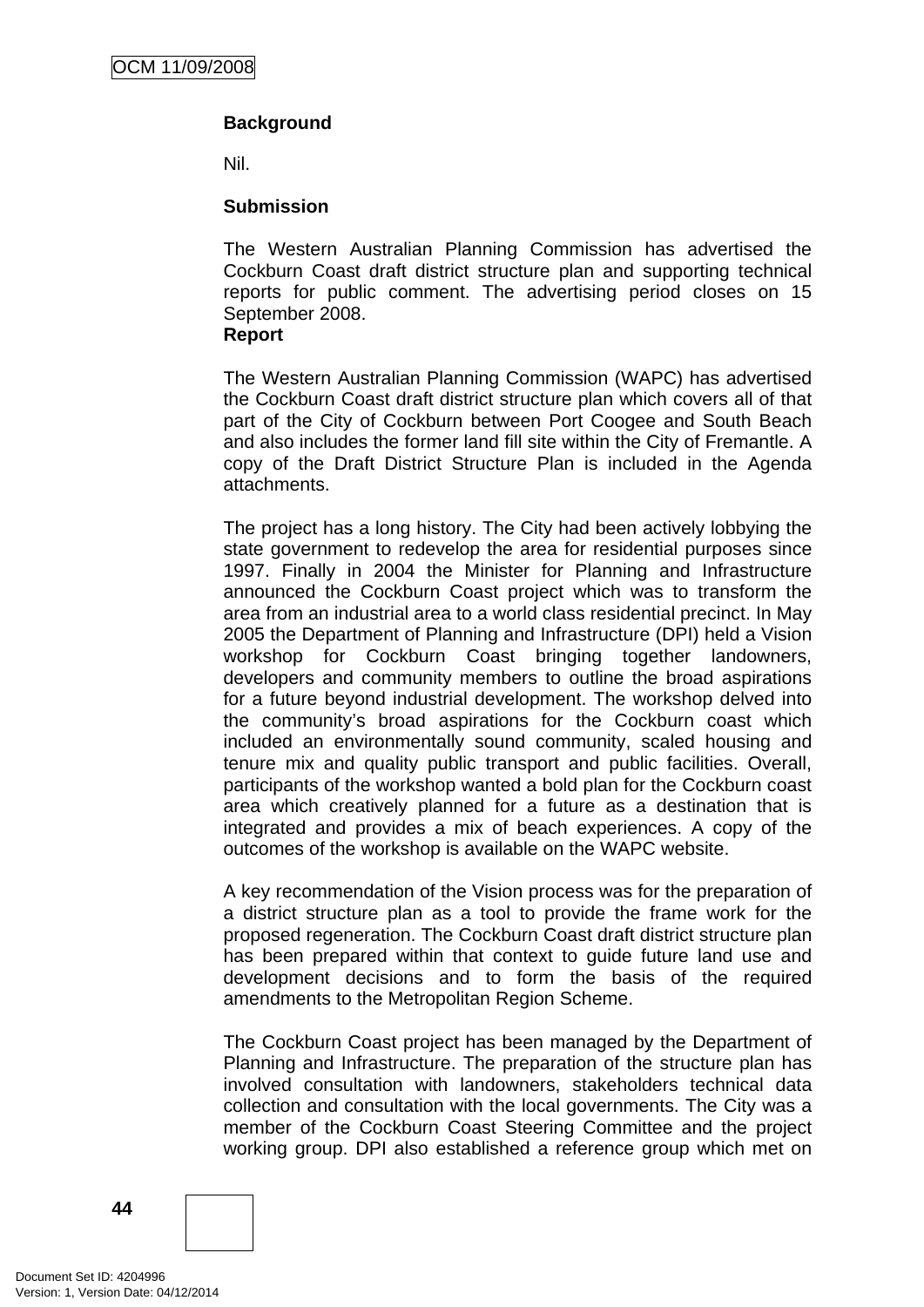six occasions in late 2006 through to mid 2007. The outcomes of the reference group workshops are on the WAPC website.

The Draft Structure Plan has been prepared by an extensive team of consultants appointed and managed by DPI. The consultants made presentations to the reference group workshops, the outcomes of which informed the consultants on the various issues and options. The Draft Structure Plan Report itself is a comprehensive document which is supported by an extensive range of technical appendices covering matters including European and Indigenous heritage, coastal processes, transport analysis, environmental assessment, district water management overview, socio economic analysis and coastal planning strategy. All the above reports are available on the WAPC website.

The Structure Plan covers an area of approximately 92 ha and identifies new urban areas, primary road networks, public transport services, land use distribution, major recreation areas, tourism opportunities, other major infrastructure requirements, future performance targets and measures and a redevelopment framework including implementation initiatives. In addition to the traditional role of a district structure plan this plan is complemented by more detailed objectives for built form, density, height and land use provided through the precinct character statements prepared for the seven precincts within the project area.

The key land use and infrastructure considerations are informed by the project vision which is to create a vibrant, landmark destination that is connected, integrated, diverse and accessible. The plan also reflects and incorporates an extensive suite of sustainability principles and initiatives.

The WAPC has widely advertised the project in the local papers. The City has also sent copies of the summary brochure to landowners in and immediately adjoining the structure plan area. As part of the public consultation DPI held 2 community information sessions with the City of Cockburn and 2 within the City of Fremantle. The questions and answers arising from the presentations are available on the WAPC website.

Reoccurring planning, transport, environmental and social issues raised in the information sessions are as follows;

- **Public transport linkages and options.**
- Vehicle and cycle accessibility with particular reference to the bottlenecks in Hampton Road and lack of east west connections, the need for, the alignment of, crossings and visual impacts of proposed Cockburn Coast Drive.
- The current status, ownership and future of the former power station.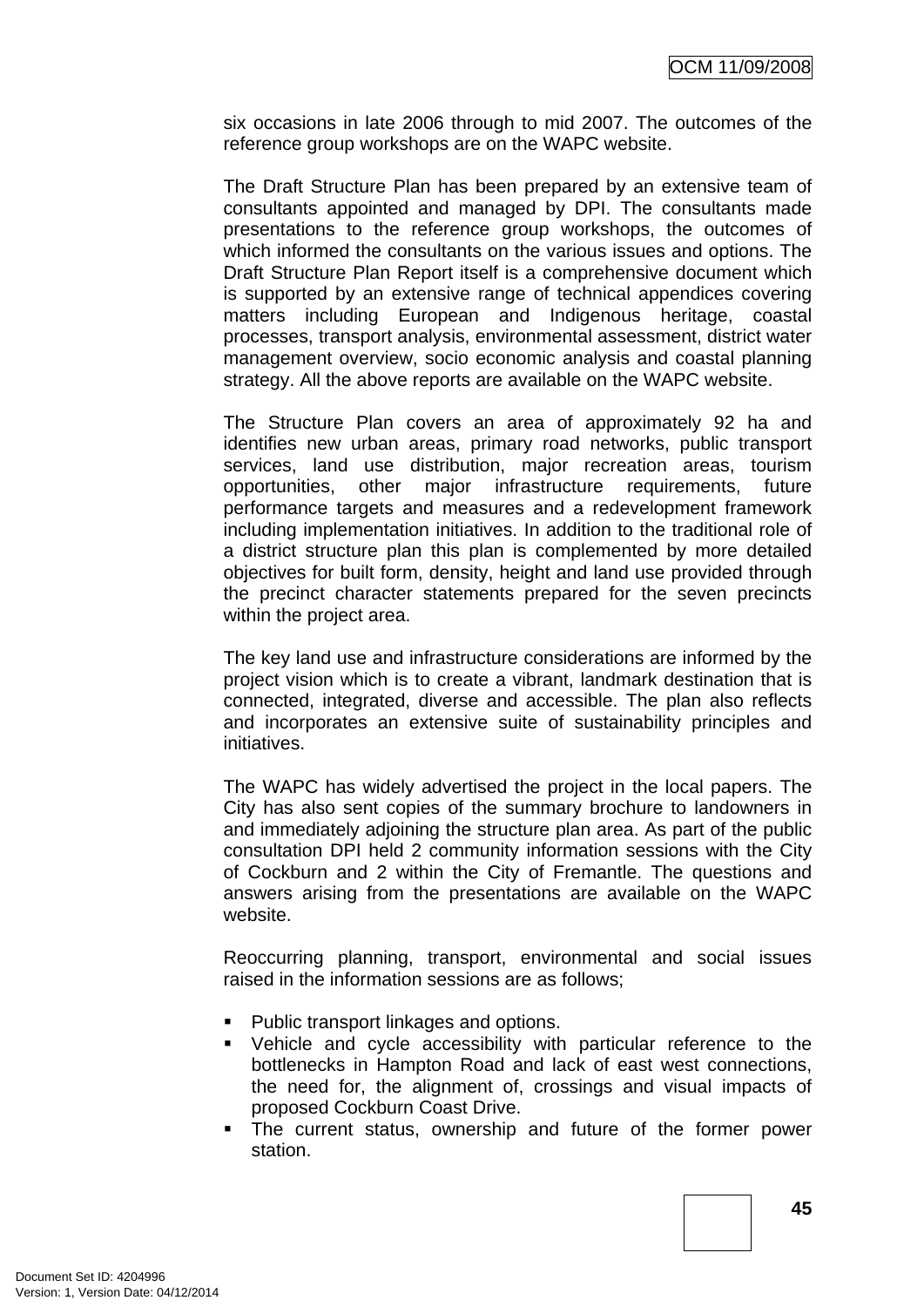- The cost and feasibility of relocating the switchyard and undergrounding the high voltage powerlines.
- Loss of affordable holiday accommodation and affordability generally.
- **Height of buildings.**
- **Environmental impacts on the coastal area and Manning Park.**

Given the enormity of the reports, the vast amount of information provided and that Councillors were provided with copies of the main reports it is not intended to provide a detailed synopsis of the plan and the technical appendices over and above the general information outlined above and the issues outlined in the agenda attachments.

The draft structure plan report and supporting technical reports have been reviewed by officers from the following service units, Strategic Planning, Environmental Management, Parks, Engineering, Environmental Health, Community and Infrastructure Services.

At a joint meeting officers supported the draft structure plan but raised some matters of concern or which require further consideration and or investigation. A consolidated list of issues is contained in the Agenda attachments.

It is recommended that Council lodge a submission on the Cockburn Coast Draft District Structure Plan which generally supports the plan subject to the matters set out in the report included in the Agenda attachments.

# **Strategic Plan/Policy Implications**

# **Demographic Planning**

- To ensure the planning of the City is based on an approach that has the potential to achieve high levels of convenience and prosperity for its citizens.
- To ensure development will enhance the levels of amenity currently enjoyed by the community.

### **Infrastructure Development**

• To provide an appropriate range of recreation areas that meets the needs of all age groups within the community.

# **Natural Environmental Management**

- To conserve, preserve and where required remediate the quality, extent and uniqueness of the natural environment that exists within the district.
- To ensure development of the district is undertaken in such a way that the balance between the natural and human environment is maintained.

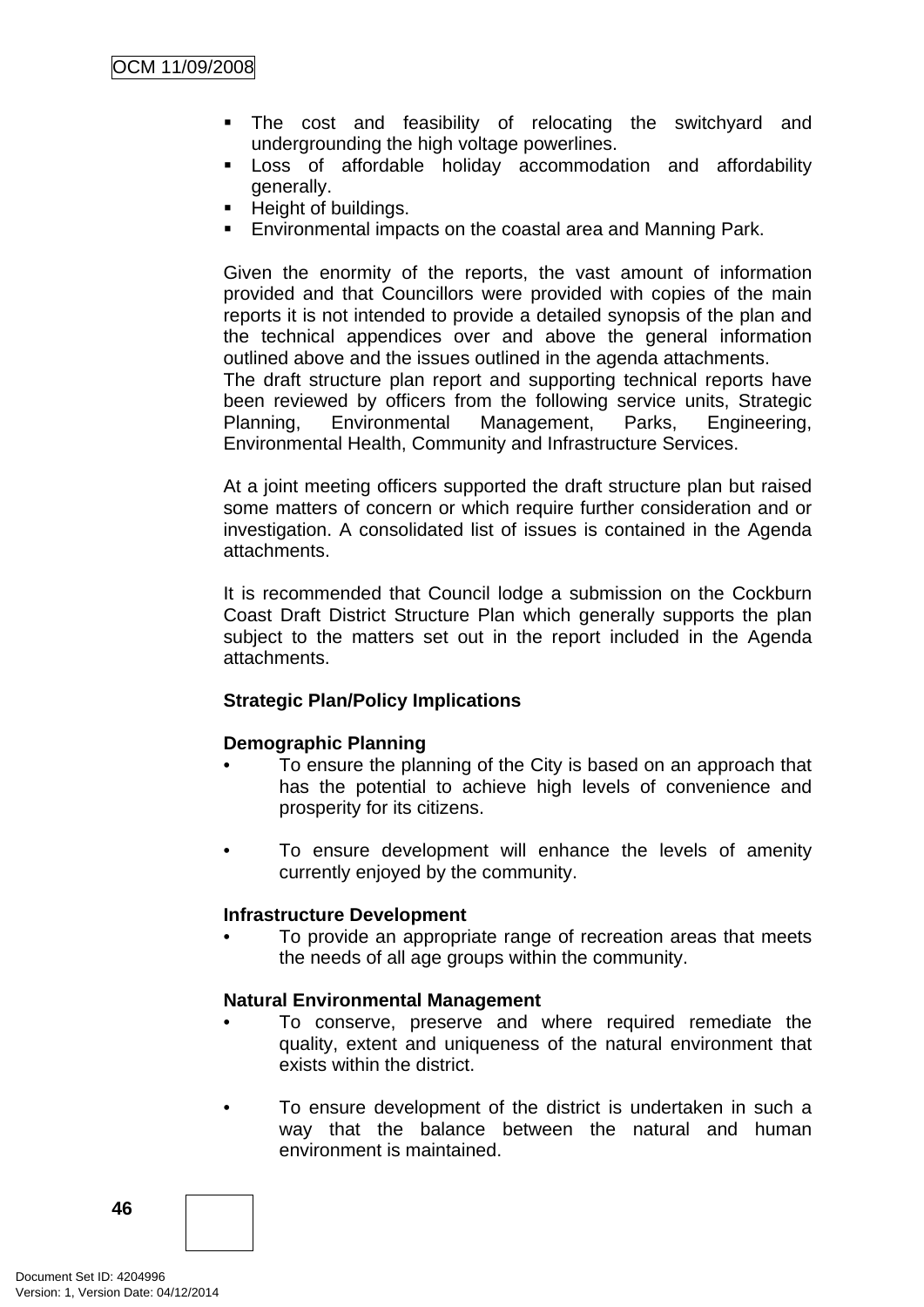# **Transport Optimisation**

- To ensure the City develops a transport network that provides maximum utility for its users, while minimizing environmental and social impacts.
- To achieve provision of an effective public transport system that provides maximum amenity, connectivity and integration for the community.

### **Budget/Financial Implications**

Nil.

# **Legal Implications**

Nil.

### **Community Consultation**

Undertaken by the Western Australian Planning Commission.

# **Attachment(s)**

- 1. Cockburn Coast Draft District Structure Plan.
- 2. Report on the Draft Structure Plan.

# **Advice to Proponent(s)/Submissioners**

N/A

# **Implications of Section 3.18(3) Local Government Act, 1995**

Nil.

### **DECLARATION OF INTEREST**

The Presiding Member advised the meeting that he had received a declaration of interest as follows:-

### **MAYOR STEPHEN LEE**

Declared a financial interest in Item 14.8 - "Final Adoption of Proposed Scheme Amendment No. 65 to Town Planning Scheme No. 3 – Lots 453 and 454 Macquarie Boulevard, Hammond Park", pursuant to Section 5.63 (3) (c) of the Local Government Act, 1995. The nature of the interest is that as it appears he was the recipient of a notifiable gift from the developer, Australand, in relation to the 2005 election at which he was elected; he is therefore deemed to be a closely associated person.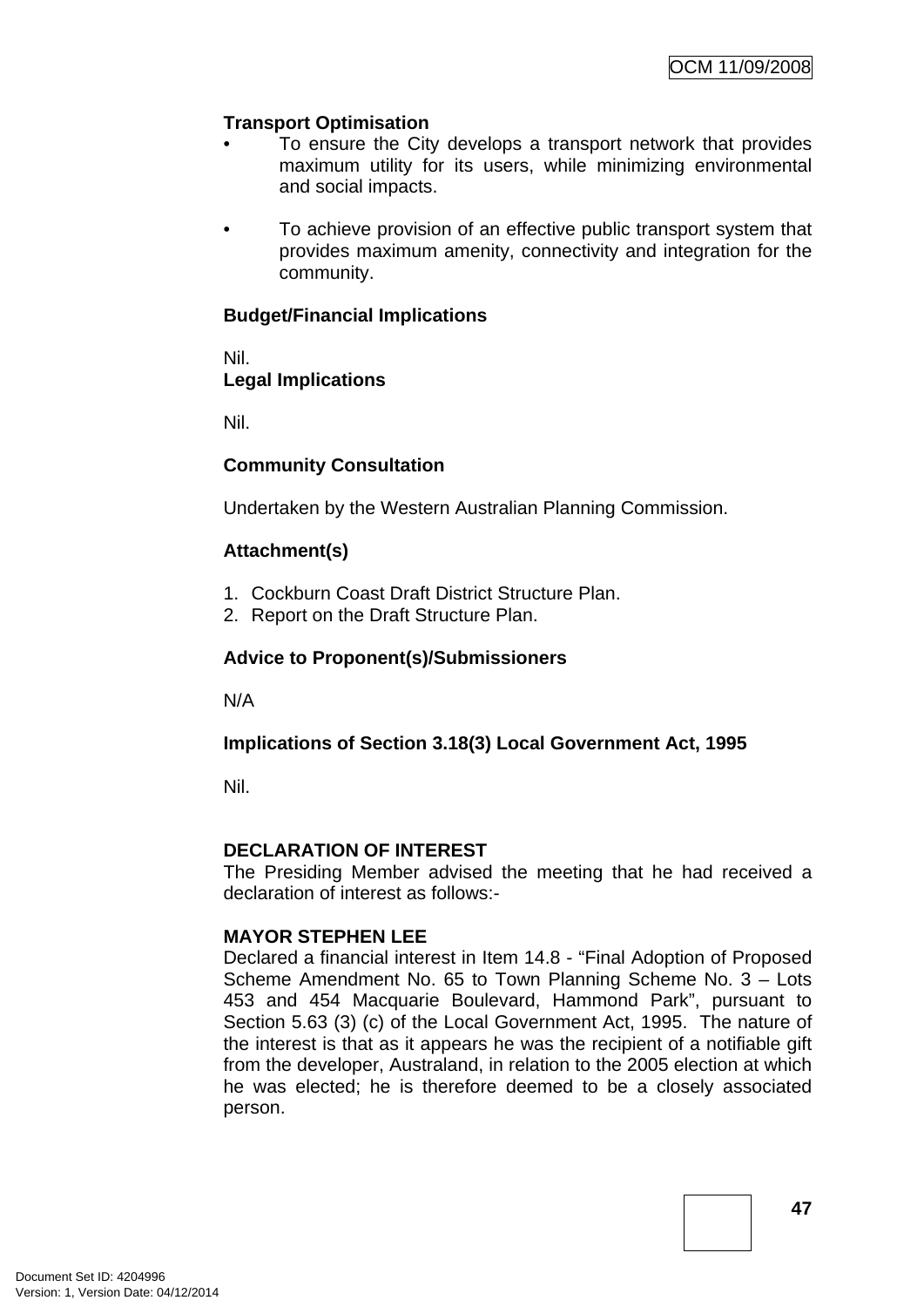**14.8 (MINUTE NO 3803) (OCM 11/9/2008) - FINAL ADOPTION OF PROPOSED SCHEME AMENDMENT NO. 65 TO TOWN PLANNING SCHEME NO. 3 - LOCATION: LOTS 453 & 454 MACQUARIE BOULEVARD, HAMMOND PARK OWNER: AUSTRALAND HOLDINGS - APPLICANT: BURGESS DESIGN GROUP ON BEHALF OF CCI GROUP (93065) (R DONG) (ATTACH)** 

**RECOMMENDATION** That Council:-

- (1) adopt the Schedule of Submissions;
- (2) adopt the amendment for final approval without modification;
- (3) in anticipation of the Hon. Minister's advice that final approval will be granted, the documents be signed, sealed and forwarded to the Western Australian Planning Commission; and
- (4) advise the proponent and persons lodging submissions of Council's decision accordingly.

### **COUNCIL DECISION**

MOVED Clr H Attrill SECONDED Clr S Limbert that the recommendation be adopted.

**CARRIED 8/0**

### **Background**

Council at its meeting held on 13 March 2008 resolved to initiate Scheme Amendment No. 65 to Town Planning Scheme No. 3 for the purposes of public consultation.

The subject land falls within the Frankland Local Structure Plan (Appendix 1 of Attachment 2 refers) area and is located at the junction of Russell Road and Hammond Road / Macquarie Boulevard in the Hammond Park locality. Lots 453 and 454 are located on the western and eastern sides of Macquarie Boulevard with lot areas of  $4.692m<sup>2</sup>$ and  $4,728m^2$  respectively.

The applicant, Burgess Design Group, has been engaged by the contracted land owner (the CCI Group) to prepare an amendment to the City's Town Planning Scheme No. 3 (TPS No. 3) to modify the Scheme Text provisions for the development of the neighbourhood centre in the Gaebler Road Development Area, in order to provide greater flexibility in terms of building location, building frontage and building form requirements.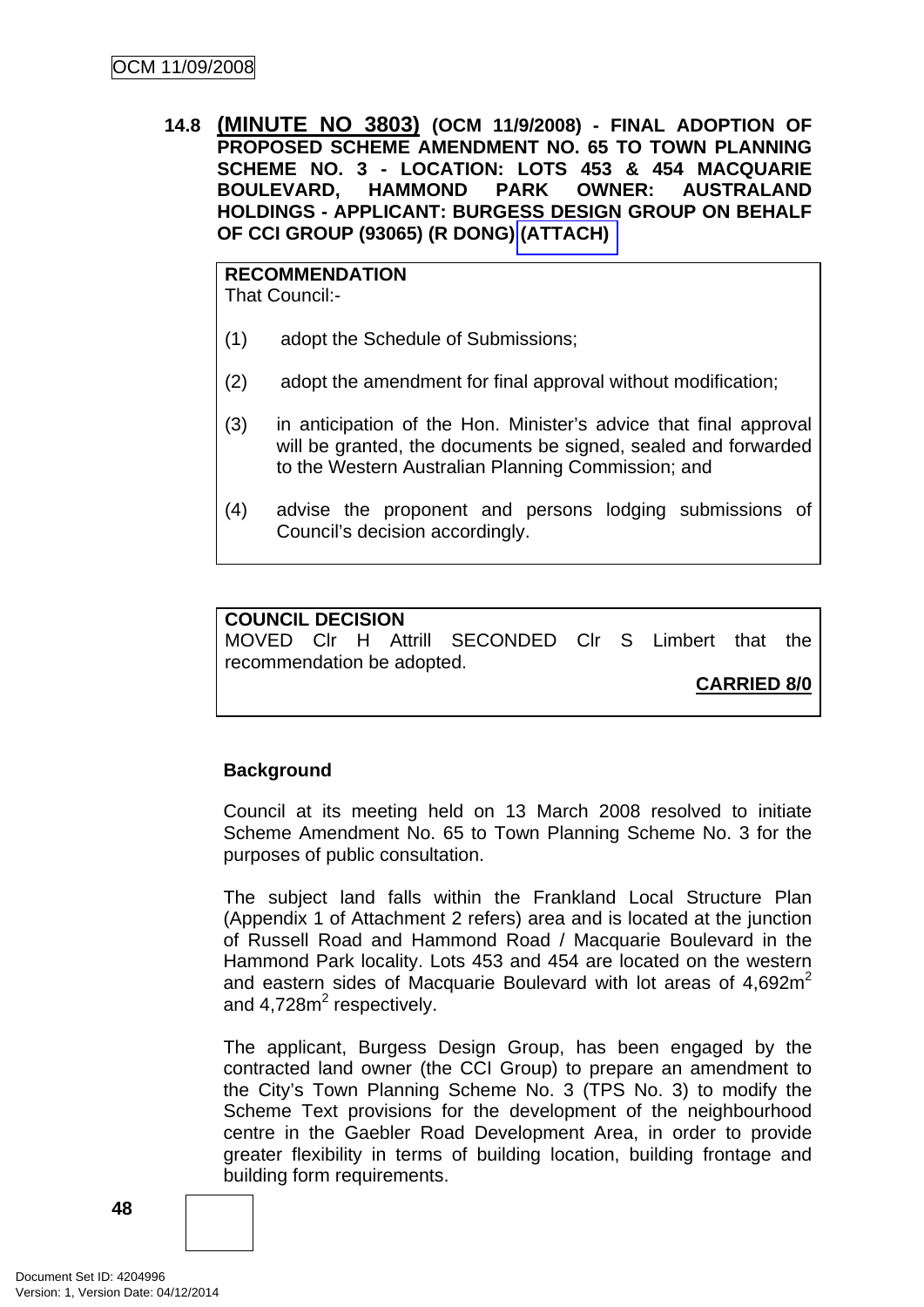### **Submission**

The applicant at the request of the CCI Group has submitted the document for the proposed Scheme Amendment No. 65 (Attachment 2 refers).

#### **Report**

The scheme amendment was referred to the Environmental Protection Authority ("EPA") in accordance with Section 7A(1) of the EPA Act.

The EPA considered that the proposed scheme amendment should not be assessed under Part IV Division 3 of the *Environmental Protection Act 1986* and nevertheless provided some advice and recommendations (Attachment 3 refers). The advice and recommendations have been suitably addressed in the Schedule of Submissions (Attachment 3 refers).

Following clearance from the EPA, the amendment was advertised for public comment for a period of 42 days, concluding on 7 July 2008. The advertising procedure included an advertisement being placed in the Cockburn Gazette newspaper; affected landowners being invited to comment on the proposal, and information made available at Council's Administration Office and on Council's website.

Advertising of the amendment has resulted in the receipt of four (4) submissions of no objection. The issues raised in the submissions are suitably addressed in the Schedule of Submissions (Attachment 3 refers) and further comment in this report regarding the above issues is unnecessary.

As mentioned in Council Item 14.6 (dated 13/03/2008, Minute No. 3691) proposed Scheme Amendment No. 65 is aimed at supporting the Hammond Park Neighbourhood Centre Master Plan (Appendix 2 of Attachment 2 refers) and provide some flexibility in the scheme provisions relating to the subject land. The amended scheme provisions will facilitate the landowner/developer to create a more attractive local centre in accordance with the requirements of the proposed operator and hence achieve a more sustainable planning outcome. It is therefore recommended that the Council adopt Scheme Amendment No. 65 for final approval.

### **Strategic Plan/Policy Implications**

### **Demographic Planning**

• To ensure the planning of the City is based on an approach that has the potential to achieve high levels of convenience and prosperity for its citizens.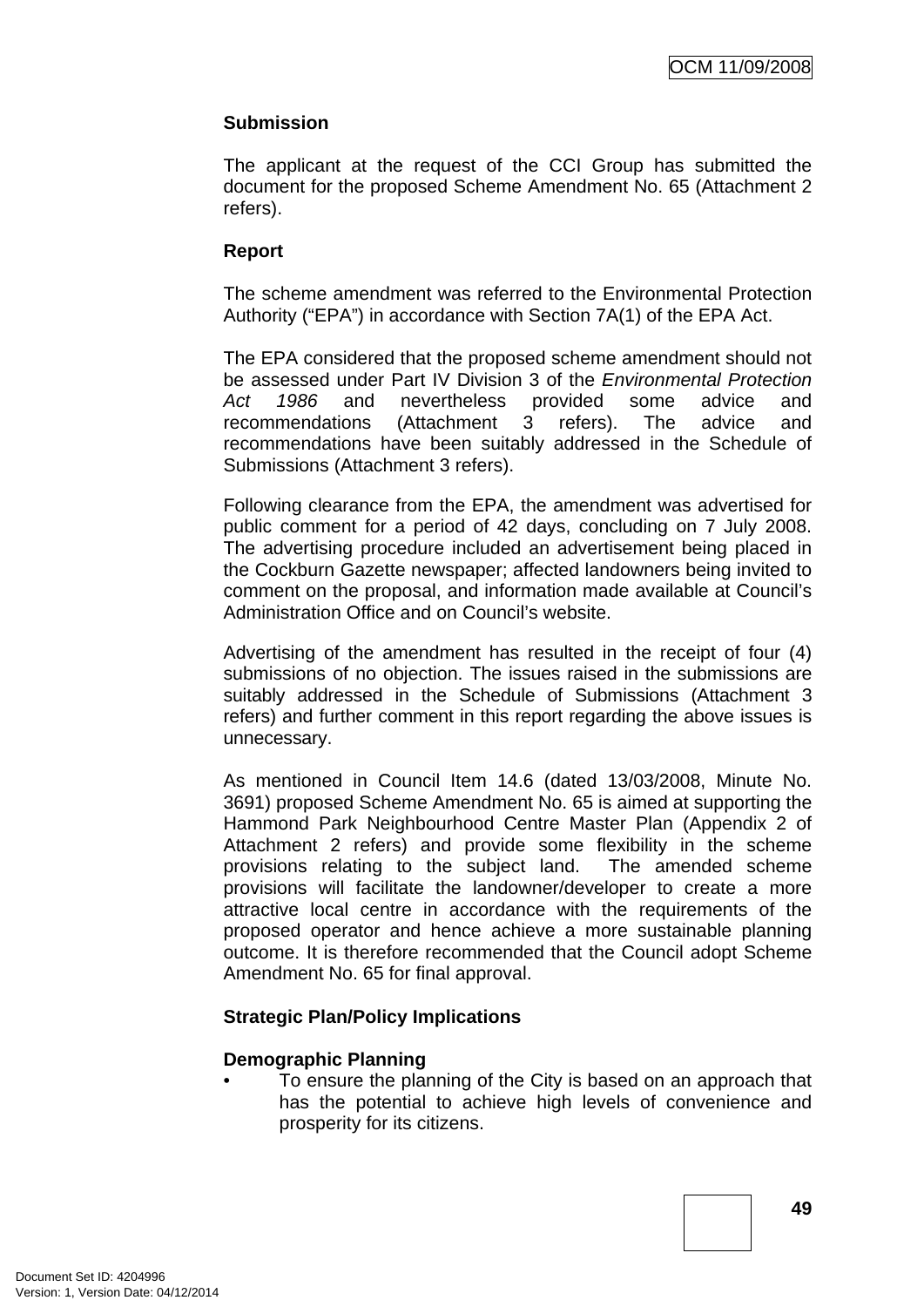To ensure development will enhance the levels of amenity currently enjoyed by the community.

# **Employment and Economic Development**

• To plan and promote economic development that encourages business opportunities within the City.

# **Budget/Financial Implications**

Nil.

### **Legal Implications**

Town Planning Scheme No. 3 Planning and Development Act 2005 Town Planning Regulations 1967 (as amended)

### **Community Consultation**

Following receipt of advice from the EPA, the amendment was advertised for a 42 day period. The 42 day public consultation period for Scheme Amendment No. 65 concluded on 7 July 2008. At the close of advertising, four (4) submissions were received.

### **Attachment(s)**

- (1) Locality Plan
- (2) Scheme Amendment Document
- (3) Schedule of Submissions

# **Advice to Proponent(s)/Submissioners**

The Proponent and those who lodged a submission on the proposal have been advised that this matter is to be considered at the 11 September 2008 Council Meeting.

# **Implications of Section 3.18(3) Local Government Act, 1995**

Nil.

MAYOR LEE RETURNED TO THE MEETING AT THIS POINT, THE TIME BEING 7.37 P.M.

THE PRESIDING MEMBER ADVISED MAYOR LEE OF THE DECISIONS OF COUNCIL MADE IN HIS ABSENCE.

MAYOR LEE RESUMED THE ROLE OF PRESIDING MEMBER.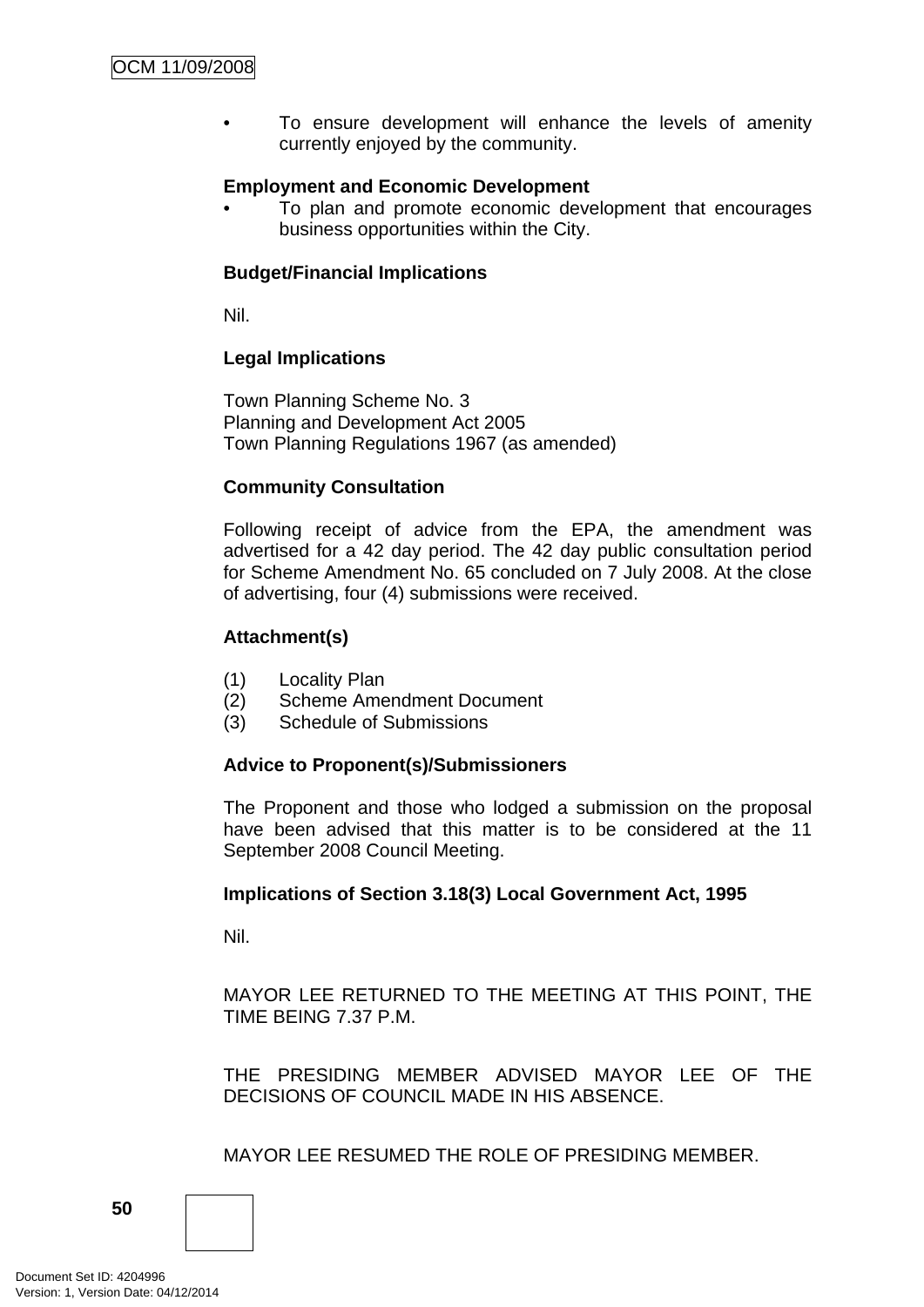CLR REEVE-FOWKES LEFT THE MEETING AT THIS POINT, THE TIME BEING 7. 38 P.M.

### **DECLARATION OF INTEREST**

The Presiding Member advised the meeting that he had received a declaration of interest as follows:

#### **CLR REEVE FOWKES**

Declared a financial interest in Item 15.1 - "List of Creditors Paid July 2008", pursuant to Section 5.62 (1) (b) of the Local Government Act, 1995. The nature of the interest is that she is an employee of the Yangebup Family Centre which is a recipient of funds paid by Council during this period.

# **15. FINANCE AND CORPORATE SERVICES DIVISION ISSUES**

### **15.1 (MINUTE NO 3804) (OCM 11/9/2008) - LIST OF CREDITORS PAID - JULY 2008 (5605) (K LAPHAM) (ATTACH)**

# **RECOMMENDATION**

That Council receive the List of Creditors Paid for July 2008, as attached to the Agenda.

### **COUNCIL DECISION**

MOVED Clr I Whitfield SECONDED Clr S Limbert that the recommendation be adopted.

**CARRIED 8/0**

### **Background**

It is a requirement of the Local Government (Financial Management) Regulations 1996, that a List of Creditors be compiled each month and provided to Council.

#### **Submission**

N/A

### **Report**

The list of accounts for July 2008 is attached to the Agenda for consideration. The list contains details of payments made by the City in relation to goods and services received by the City.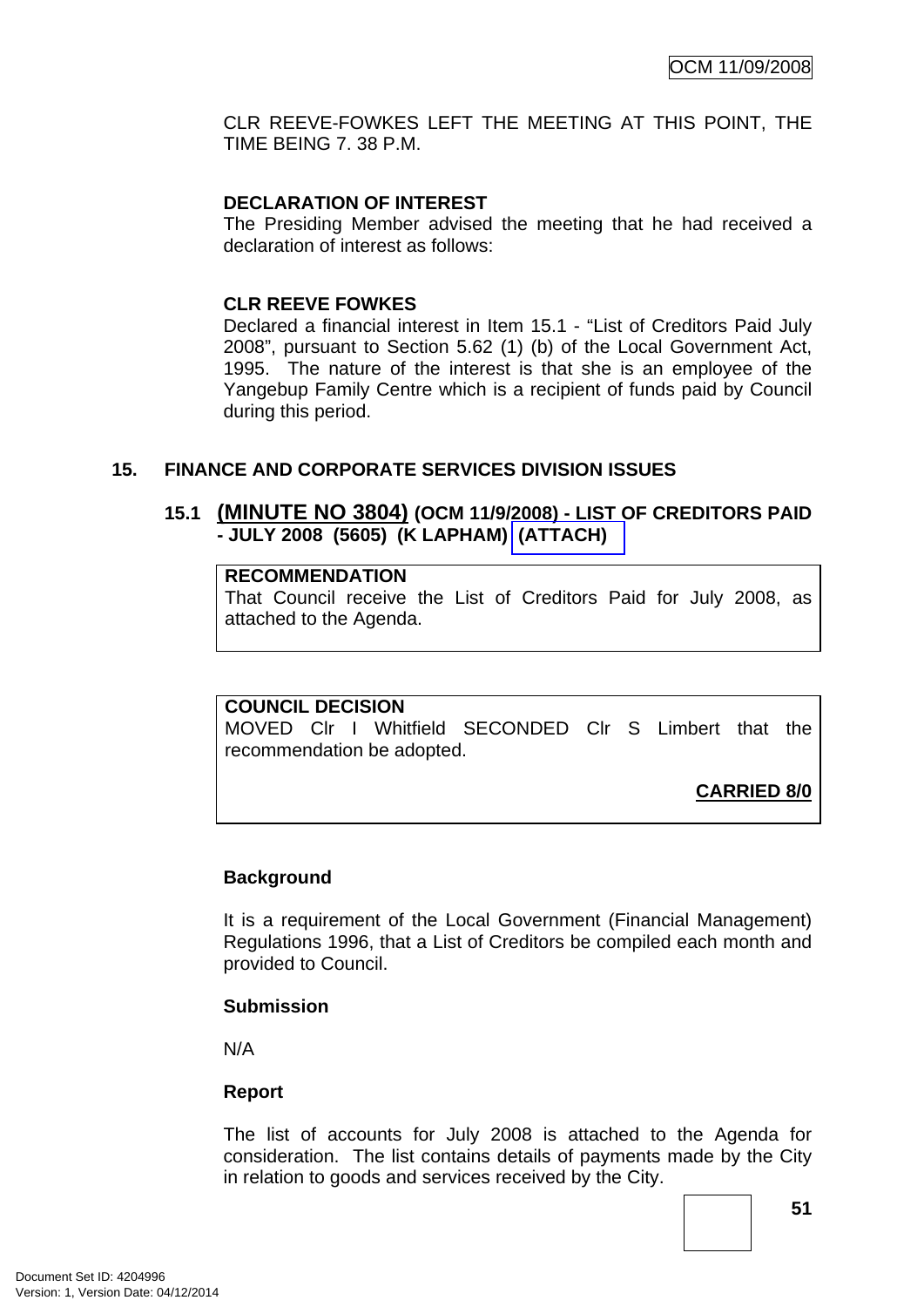# **Strategic Plan/Policy Implications**

#### **Governance Excellence**

• To conduct Council business in open public forums and to manage Council affairs by employing publicly accountable practices.

### **Budget/Financial Implications**

N/A

### **Legal Implications**

N/A

### **Community Consultation**

N/A

# **Attachment(s)**

List of Creditors Paid – July 2008.

# **Advice to Proponent(s)/Submissioners**

N/A

### **Implications of Section 3.18(3) Local Government Act, 1995**

Nil.

CLR REEVE-FOWKES RETURNED TO THE MEETING AT THIS POINT THE TIME BEING 7.40 P.M.

THE PRESIDING MEMBER ADVISED CLR REEVE-FOWKES OF THE DECISION OF COUNCIL MADE IN HER ABSENCE.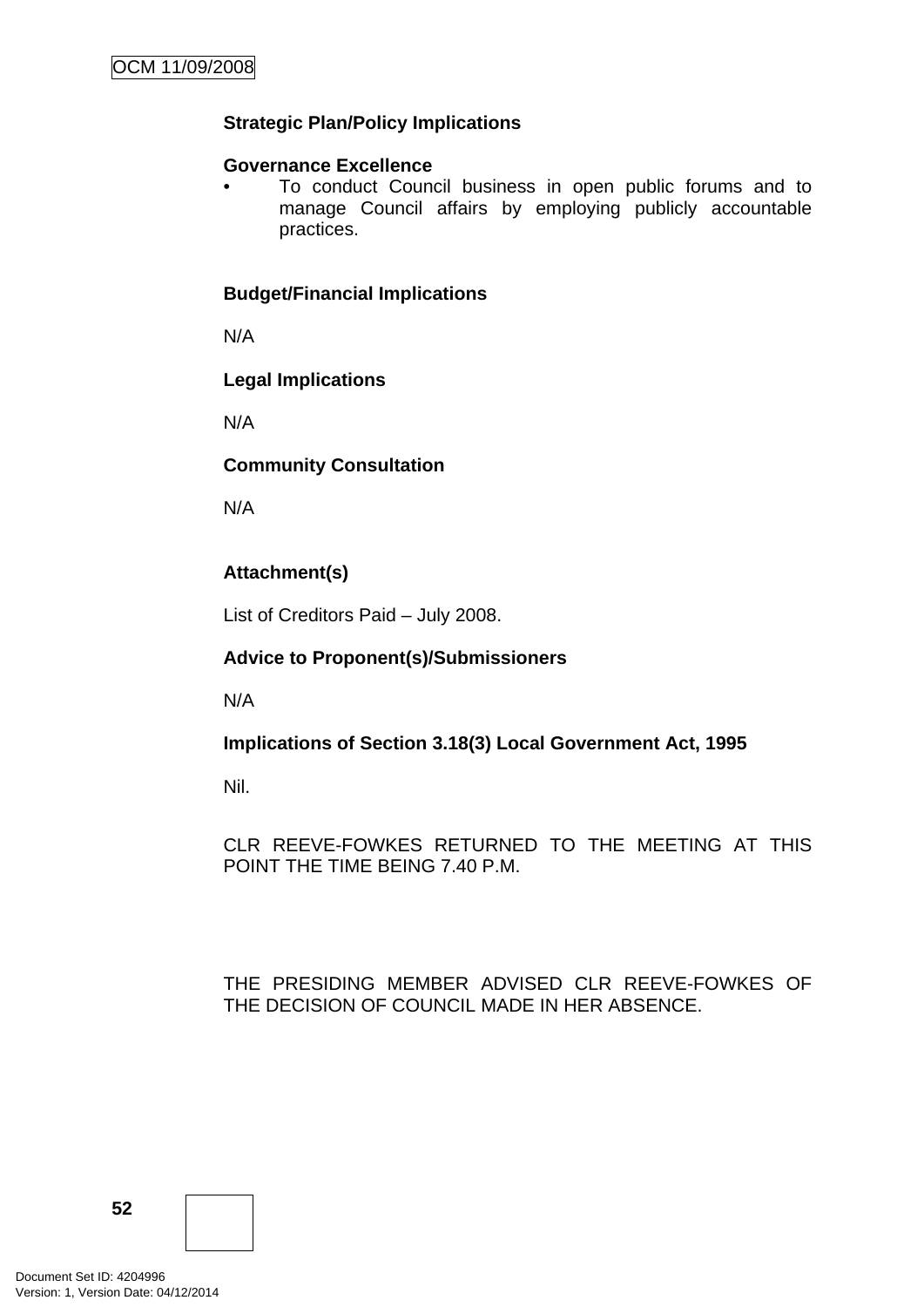### **15.2 (MINUTE NO 3805) (OCM 11/9/2008) - STATEMENT OF FINANCIAL ACTIVITY - JULY 2008 (5505) (N MAURICIO) (ATTACH)**

### **RECOMMENDATION**

That Council receive the Statement of Financial Activity and associated reports for July 2008, as attached to the agenda.

### **COUNCIL DECISION**

MOVED Clr S Limbert SECONDED Clr I Whitfield that the recommendation be adopted.

**CARRIED 9/0**

### **Background**

Regulation 34(1) of the Local Government (Financial Management) Regulations 1996 prescribes that a local government is to prepare each month a Statement of Financial Activity.

Regulation 34(2) requires the Statement of Financial Activity to be accompanied by documents containing:–

- (a) details of the composition of the closing net current assets (less restricted and committed assets),
- (b) explanations for each material variance identified between YTD budgets and actuals; and
- (c) any other supporting information considered relevant by the local government.

Regulation 34(4)(a) prescribes that the Statement of Financial Activity and accompanying documents are to be presented to the Council.

### **Submission**

N/A

### **Report**

Attached to the Agenda is the Statement of Financial Activity for July 2008. This includes explanations for material variances within operating revenue and expenditure, as well as capital expenditure.

Note 1 shows the program split for grants and contributions received towards asset purchase and development.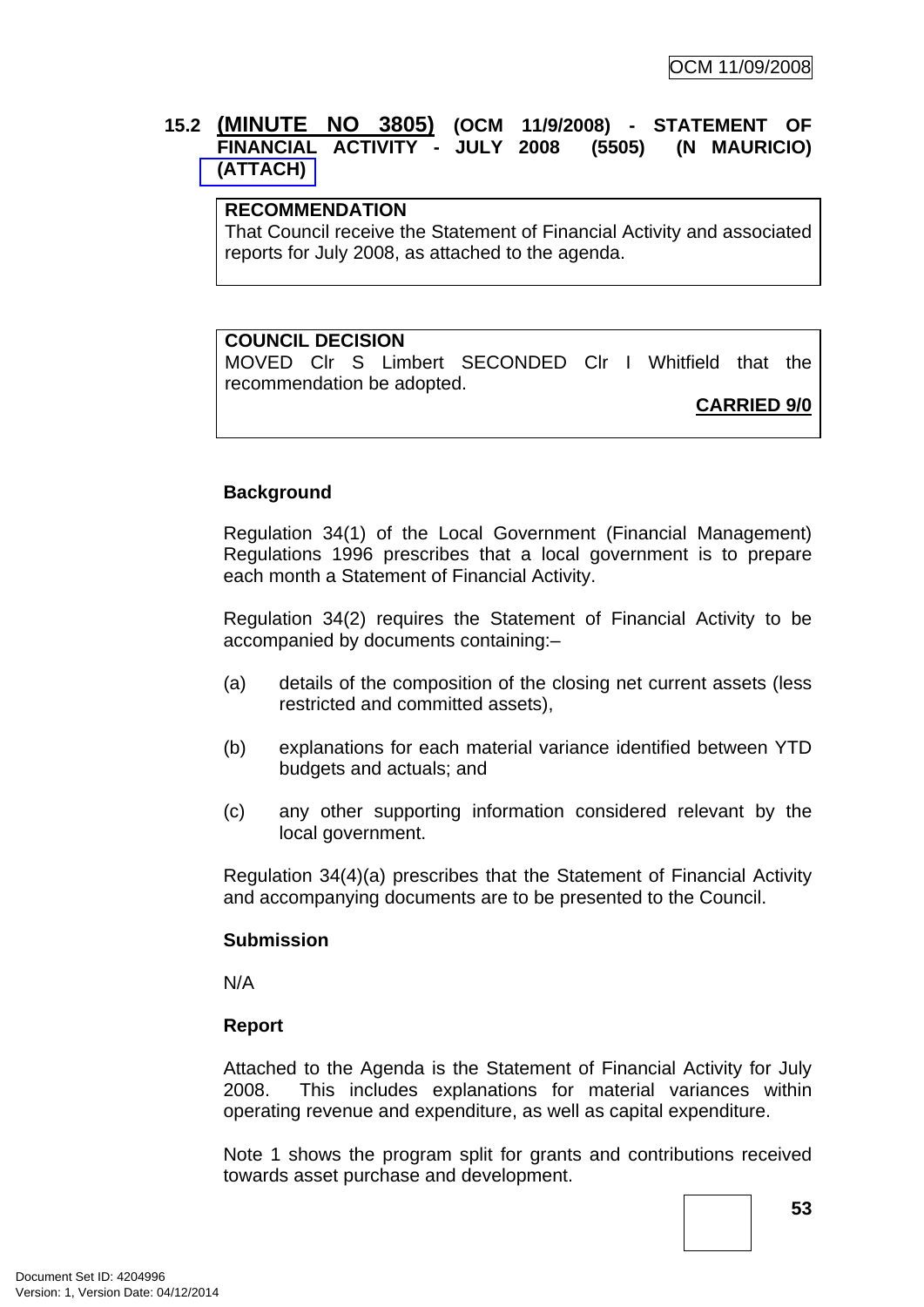Note 2 provides a reconciliation of Council's net current assets (adjusted for restricted assets and cash backed reserves). This provides a financial measure of Council's working capital and an indication of its liquid financial health.

Also provided are Reserve Fund and Restricted Funds Analysis Statements. These assist to substantiate the calculation of Council's net current assets position.

The Reserve Fund Statement reports the budget and actual balances for Council's cash backed reserves, whilst the Restricted Funds Analysis summarises bonds, deposits and infrastructure contributions held by Council. The funds reported in these statements are deemed restricted in accordance with Australian Accounting Standards.

#### Material Variance Threshold

For the purpose of identifying material variances in Statements of Financial Activity, Financial Management Regulation 34(5) requires Council to adopt each financial year, a percentage or value calculated in accordance with Australian Accounting Standard AAS5 - Materiality. This standard defines materiality in financial reporting and states that materiality is a matter for professional judgement. Information is material where its exclusion may impair the usefulness of the information provided. AAS5 does offer some guidance in this regard by stating that an amount that is equal to or greater than 10% of the appropriate base amount may be presumed to be material.

The materiality threshold adopted by Council for the 2008/09 financial year is \$50,000 or 10% (whichever is the greater). In applying the threshold, officers give due regard to the nature of the data and how it is best consolidated (e.g. at an individual project level, specific works program, distinct activity, nature and type level etc).

#### **Strategic Plan/Policy Implications**

#### **Governance Excellence**

• To conduct Council business in open public forums and to manage Council affairs by employing publicly accountable practices.

#### **Budget/Financial Implications**

Where variances reported are of a permanent nature, they will impact Council's end of year surplus/deficit position. These should be addressed at the mid-year Budget Review.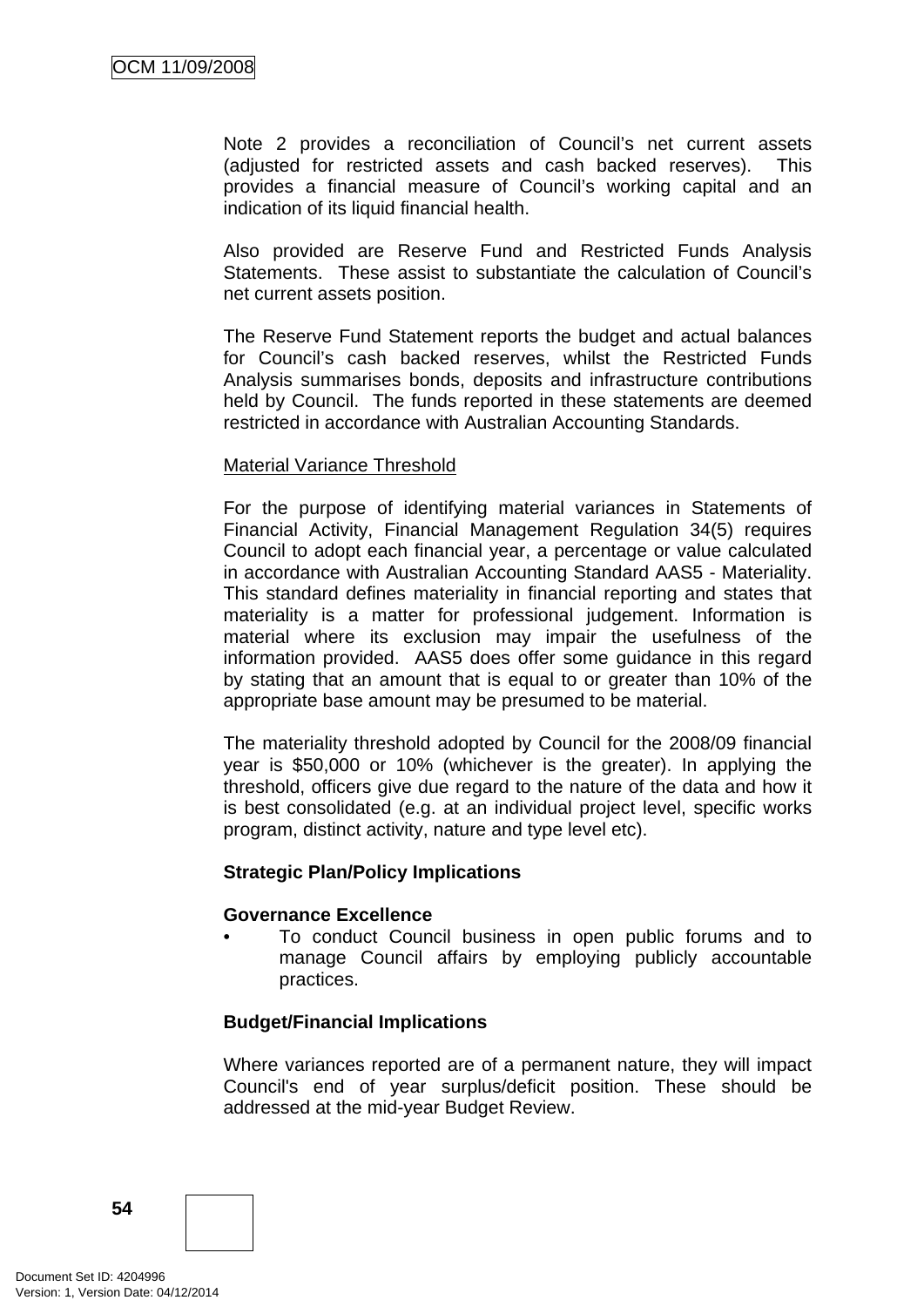# **Legal Implications**

Section 6.4 of the Local Government Act, 1995 and Regulation 34 of the Local Government (Financial management) Regulations 1996, refer.

# **Community Consultation**

N/A

# **Attachment(s)**

Statement of Financial Activity and associated reports - July 2008.

### **Advice to Proponent(s)/Submissioners**

N/A

**Implications of Section 3.18(3) Local Government Act, 1995**

Nil.

# **16. ENGINEERING AND WORKS DIVISION ISSUES**

**16.1 (MINUTE NO 3806) (OCM 11/9/2008) - PETITION - FOR DEVELOPMENT OF PUBLIC OPEN SPACE - LOCATION: RESERVE 48575 SPINNAKER HEIGHTS, YANGEBUP (1714) (J SMITH) (ATTACH)** 

**RECOMMENDATION** That Council:

(1) endorse the schedule and priority of park development as follows:

| No. | <b>Park</b>                                             | <b>Proposal</b>                                                               | <b>Source</b>    | <b>Estimate</b> |
|-----|---------------------------------------------------------|-------------------------------------------------------------------------------|------------------|-----------------|
|     | Lopresti Park,<br>Reserve 47160<br>Belladonna Dr        | Cleared, partial POS<br>lot only.                                             | <b>CW 5184</b>   | \$135,500.00    |
| 2   | Reserve 48568<br>Yangebup Rd                            | Perimeter<br>landscaping,<br>bushland<br>rehabilitation and<br>signage.       | DCA <sub>5</sub> | \$15,460.36     |
| 3   | Reserve<br><b>Reserve 48575</b><br><b>Spinnaker Hts</b> | Irrigated grass.<br>Exotic tree and<br>garden landscaping,<br>park furniture. | DCA <sub>5</sub> | \$145,633.00    |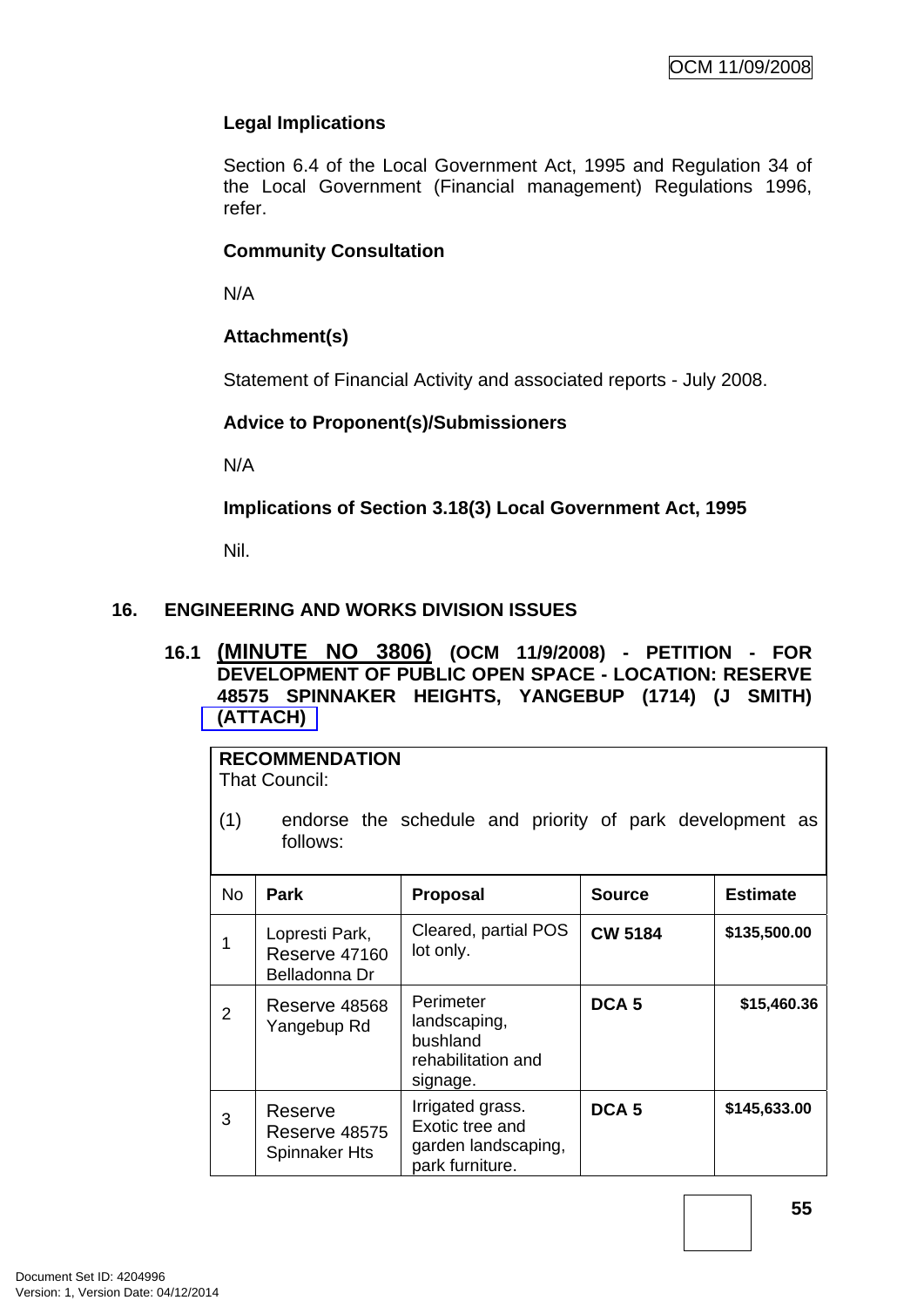| $\overline{4}$ | Macrozamia                                          | Rehabilitate                                                                                                                           | <b>CW 5184</b>                                                                  | \$24,500.00    |
|----------------|-----------------------------------------------------|----------------------------------------------------------------------------------------------------------------------------------------|---------------------------------------------------------------------------------|----------------|
|                | Park, Randazzo<br>Wy                                | bushland and dry<br>grass open areas,<br>landscaping and<br>park furniture in two<br>stages.                                           | 09/10 Budget<br>request                                                         | \$55,467.00    |
|                | Reserve 40263<br>Gazania Gr                         | Enhance bushland,<br>used as an access<br>way                                                                                          | 09/10 Budget<br>request                                                         | \$113,830.00   |
| 6              | Warthwyke<br>Park, Reserve<br>40163 Gazania<br>Gr   | Selected irrigated<br>areas, bushland<br>rehabilitation and<br>upgrade recreational<br>facilities                                      | 10/11 Budget<br>request                                                         | \$150,000.00   |
| $\overline{7}$ | New POS<br>4,000m2 off Lot<br>63 Yangebup<br>Rd     | Recently cleared                                                                                                                       | DCA 4 and<br>future budget<br>consideration                                     | \$320,000.00   |
| 8              | Reserve 4710<br><b>Shallcross St</b>                | Recently cleared,<br>partial POS lot only.<br>Balance to be<br>provided through<br>further land<br>development.                        | DCA 4 and<br>future budget<br>consideration                                     | \$1,100,000.00 |
| 9              | <b>Future POS</b><br>6,000m2 off Lot<br>1 Simper Rd | Not created and<br>subject to further<br>land development.                                                                             | DCA 4 and<br>future budget<br>consideration                                     | \$412,500.00   |
| 10             | Visko Park,<br>Reserve 47278<br><b>Bayview Tce</b>  | Developed with<br>irrigated grass,<br>playground, etc and<br>currently considered<br>for bowling green<br>and clubroom<br>development. | Subject to<br>specific<br>proposal<br>relating to<br>bowling club<br>relocation | \$0.00         |

- (2) amend CW 5184 to \$135,500 for the development of Lopresti Park, Belladonna Drive
- (3) transfer the balance of the funds (\$24,500) from CW 5184 and create a new CW project for the first stage development at Macrozamia Park, Randazzo Way, Yangebup;
- (4) support the proposed expenditure of public open space cash-inlieu money in DCA5 contributions totaling \$161,093.36 to fund the development of Reserves 48568 Yangebup Road and 48575 Spinnaker Heights, Yangebup;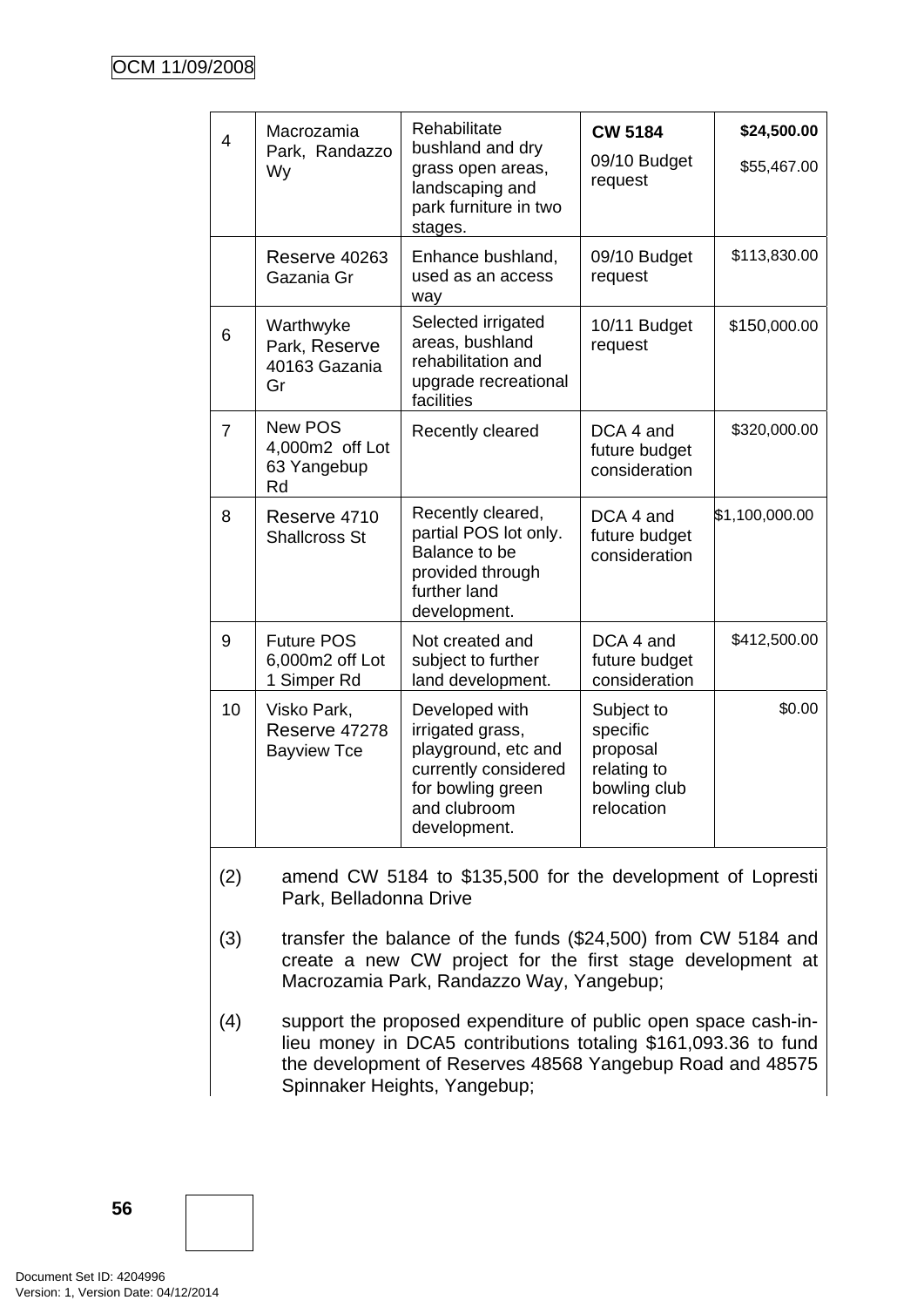- (5) prepare a submission to the Western Australian Planning Commission for consideration and recommendation to the Hon. Minister for Planning and Infrastructure for the use of cash-in-lieu money to fund the development of Reserves 48568 and 48575 Yangebup; and
- (6) advise the petitioners accordingly.

# **TO BE CARRIED BY AN ABSOLUTE MAJORITY OF COUNCIL**

### **COUNCIL DECISION**

MOVED Clr C Reeve-Fowkes SECONDED Deputy Mayor K Allen that the recommendation be adopted.

# **CARRIED BY ABSOLUTE MAJORITY OF COUNCIL 9/0**

### **Background**

At the OCM of 14 August 2008 the City received a petition containing 49 signatures stating:

*"We the residence of the local area, surrounding the above land reserve, hereby petition the City of Cockburn to construct a park on the land Lot 48575 Spinnaker Heights, Yangebup set aside and zoned for "parks" under the town planning scheme.* 

*We the under signed petitioners and residence, believe the area is sufficiently developed with residence and young families to warrant the development of the park now.* 

*We also believe it should be brought to the councils attention that the majority of dwellings currently under construction and or completed are on the land zoned R40 (high density) and as a consequence are the exact dwelling in need of such a park due to their compact living and small land holding.* 

*Council should also be mindful that funding for this park has had contribution made from the private land developer when developing the subdivision some years ago and this cost was passed on to the current residents. Therefore the cost associated with developing this park has been met by the current residence. We request that this parks development be made priority and brought to the top of the agenda for parks being constructed in the City of Cockburn.*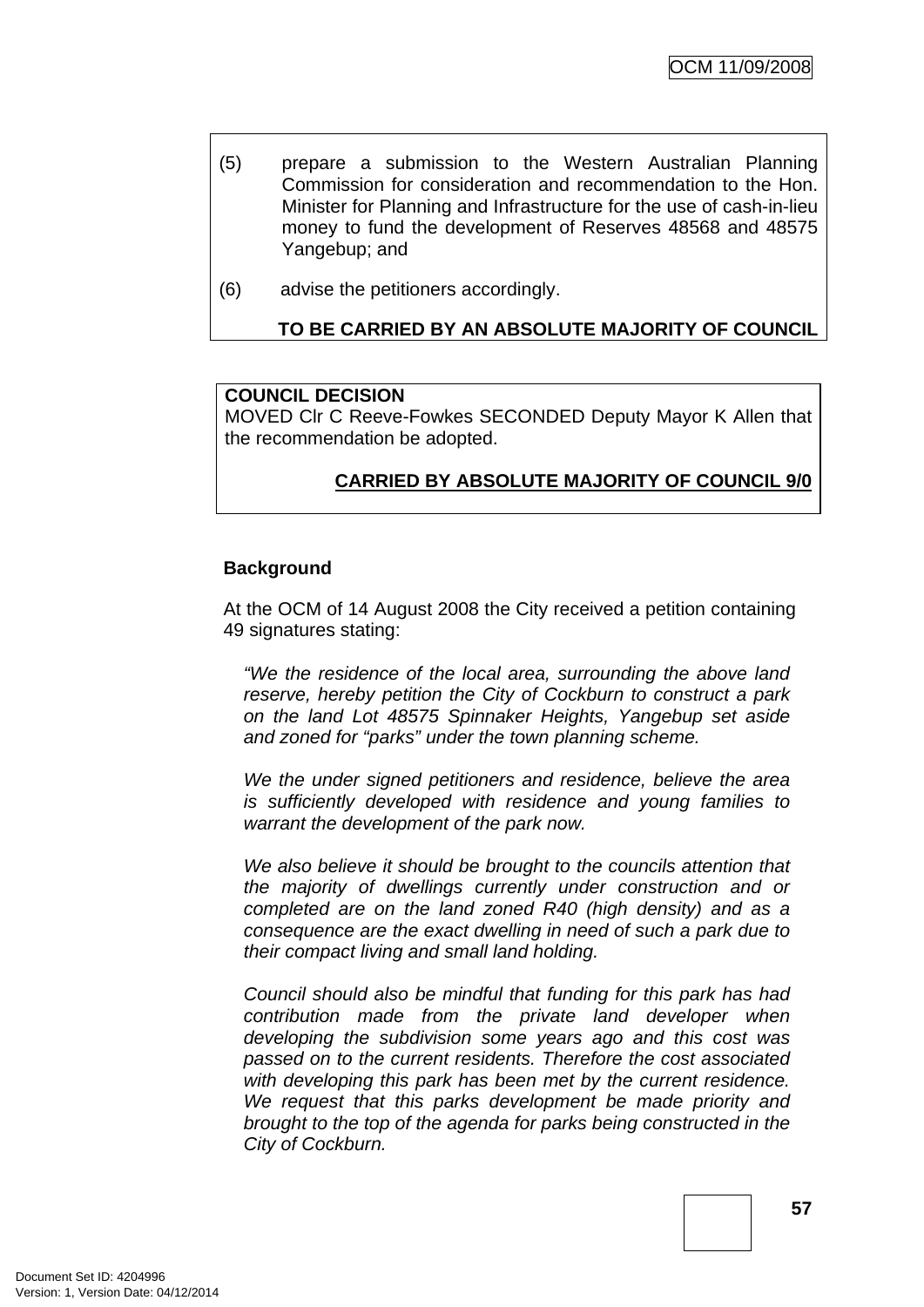*The list below outlines the local residents that support this petition, albeit land owners or tenants but all are rate payers – their names and addresses."* 

The petitioners are requesting that development contribution funds for this Town Planning Scheme area be utilised for the development of the park Reserve 48575 Spinnaker Heights, as soon as is possible.

### **Submission**

Spinnaker Heights Petition CTR 08/35827 File 1714.

### **Report**

### Yangebup Parks

The above undeveloped recreation reserve is within the locality of Yangebup, along with seven (7) other undeveloped whole or portions of public open space (POS) and two (2) developed parks between Stock Road, Spearwood Avenue and Beeliar Drive and the railway reserve boundary against the industrial locality of Bibra Lake:

| Park                                                    | <b>Status</b>                                                                                                                |  |  |
|---------------------------------------------------------|------------------------------------------------------------------------------------------------------------------------------|--|--|
| Warthwyke Park,<br>Reserve<br>40163 Gazania Grove       | Bushland, dry grass, playground and<br>limited park facilities                                                               |  |  |
| Reserve 40263 Gazania Grove                             | Degraded bushland, used<br>as<br>an<br>access way                                                                            |  |  |
| Reserve<br>48568<br>Yangebup<br>Road                    | Bushland lot screening Yangebup Rd                                                                                           |  |  |
| Visko Park, Reserve<br>47278<br><b>Bayview Terrace</b>  | Developed with irrigated<br>grass,<br>playground, etc<br>and<br>currently<br>considered for bowling greens and<br>clubrooms. |  |  |
| Macrozamia<br>Park, Randazzo<br>Way                     | Partial good bushland and dry grass                                                                                          |  |  |
| Reserve<br>48575<br>Spinnaker<br>Heights                | Cleared and slashed dry grass                                                                                                |  |  |
| Lopresti Park, Reserve 47160<br><b>Belladonna Drive</b> | Cleared, partial POS lot only.                                                                                               |  |  |
| Reserve 4710 Shallcross Street                          | Recently cleared, partial POS lot only.                                                                                      |  |  |
| New POS 4,000m2 off Lot 63<br>Yangebup Road             | Recently cleared                                                                                                             |  |  |
| Future POS 6,000m2 off Lot 1<br>Simper Road             | Not created                                                                                                                  |  |  |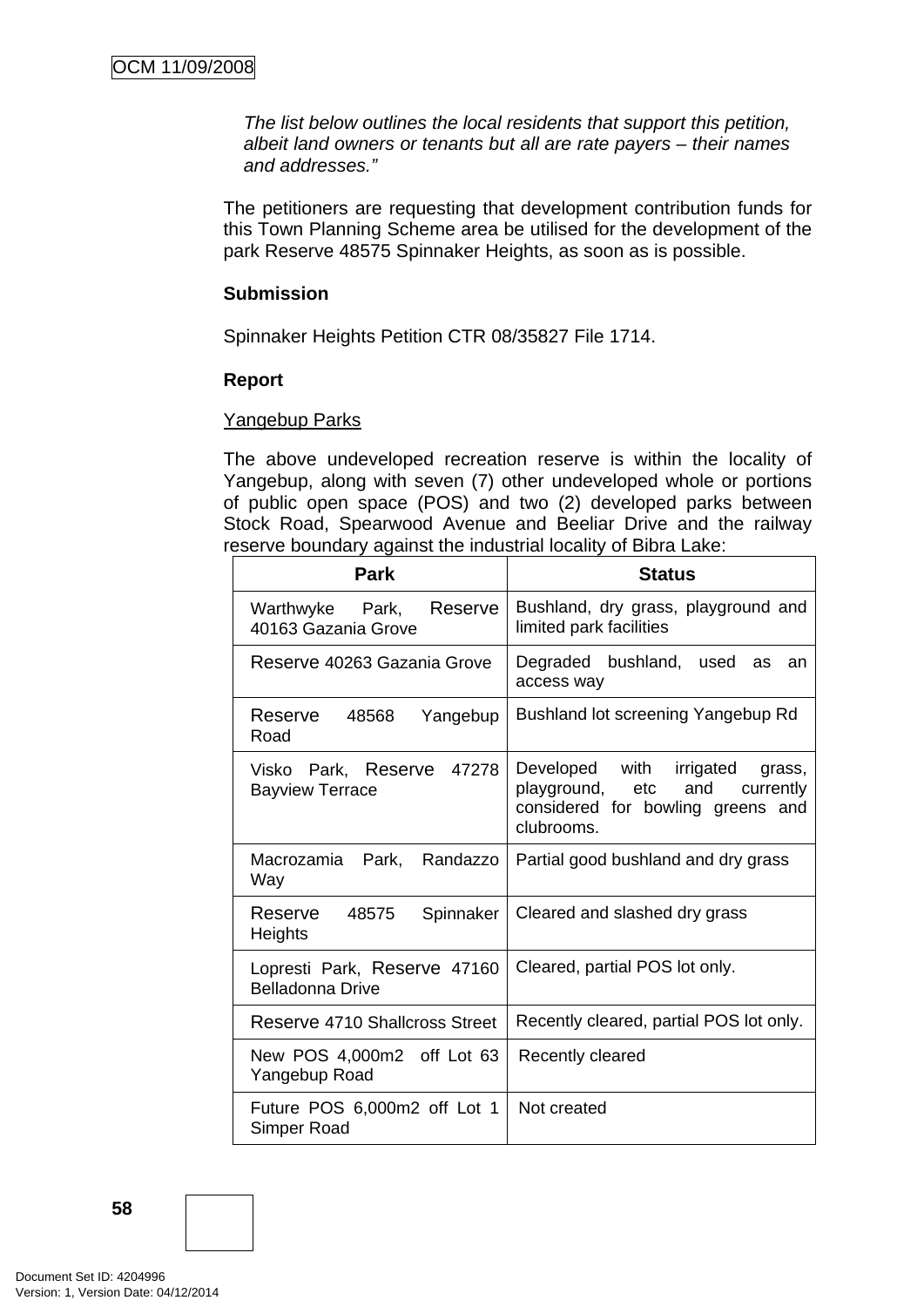A *Park Location Plan* Attachment 1 shows each of the above parks and describes a hierarchy of development opportunities under best practice planning by neighborhood catchment. This is in reference to a review study undertaken in 2006, titled *City of Cockburn Passive Parks.*

#### Cash in Lieu of Public Open Space

Development contribution funds levied for this location are for regional roads only and accordingly can not be applied to POS development. However, POS cash in lieu funds collected in the area can be applied to this purpose.

Under the requirements of the West Australian Planning Commission (WAPC), where in certain circumstances 10% of the gross area of a residential subdivision is not set aside free of cost as a reserve for recreation, a cash-in-lieu payment to Council may be made.

Under Section 154 of the *Planning and Development Act* these monies may be used for only expenditure on specific new park development works, including clearing, irrigation, grassing, some park furniture, paths, signage, fencing and car parks. The expenditure must be directly related to the area it is collected from and approved by the Minister.

The area identified as within that portion of Yangebup north of Beeliar Drive has POS cash in lieu monies received totaling \$161,093.36, which are available for consideration by the WAPC for expenditure over two of the parks:

| <b>Development Source</b>               | <b>Related to Park</b>                                             | <b>Contribution</b> |
|-----------------------------------------|--------------------------------------------------------------------|---------------------|
| Lot 69 Birchley Road                    | Reserve 48568 Yangebup<br>Road Identified as Park 2 on<br>plan     | \$2,250.00          |
| 71<br>70<br>and<br>Lot<br>Yangebup Road | Reserve 48568 Yangebup<br>Road Identified as Park 2 on<br>plan     | \$83,616.36         |
| Lot 29 Tindal Avenue                    | Reserve 48575 Spinnaker<br>Heights Identified as Park 3<br>on plan | \$75,227.00         |
| TOTAL                                   |                                                                    | \$161,093.36        |

It is recommended to apply these funds to POS lots by priority:

- Reflecting the cost for development to a minimum level specific to each POS.
- To locations where surrounding house development is at or nearing completion.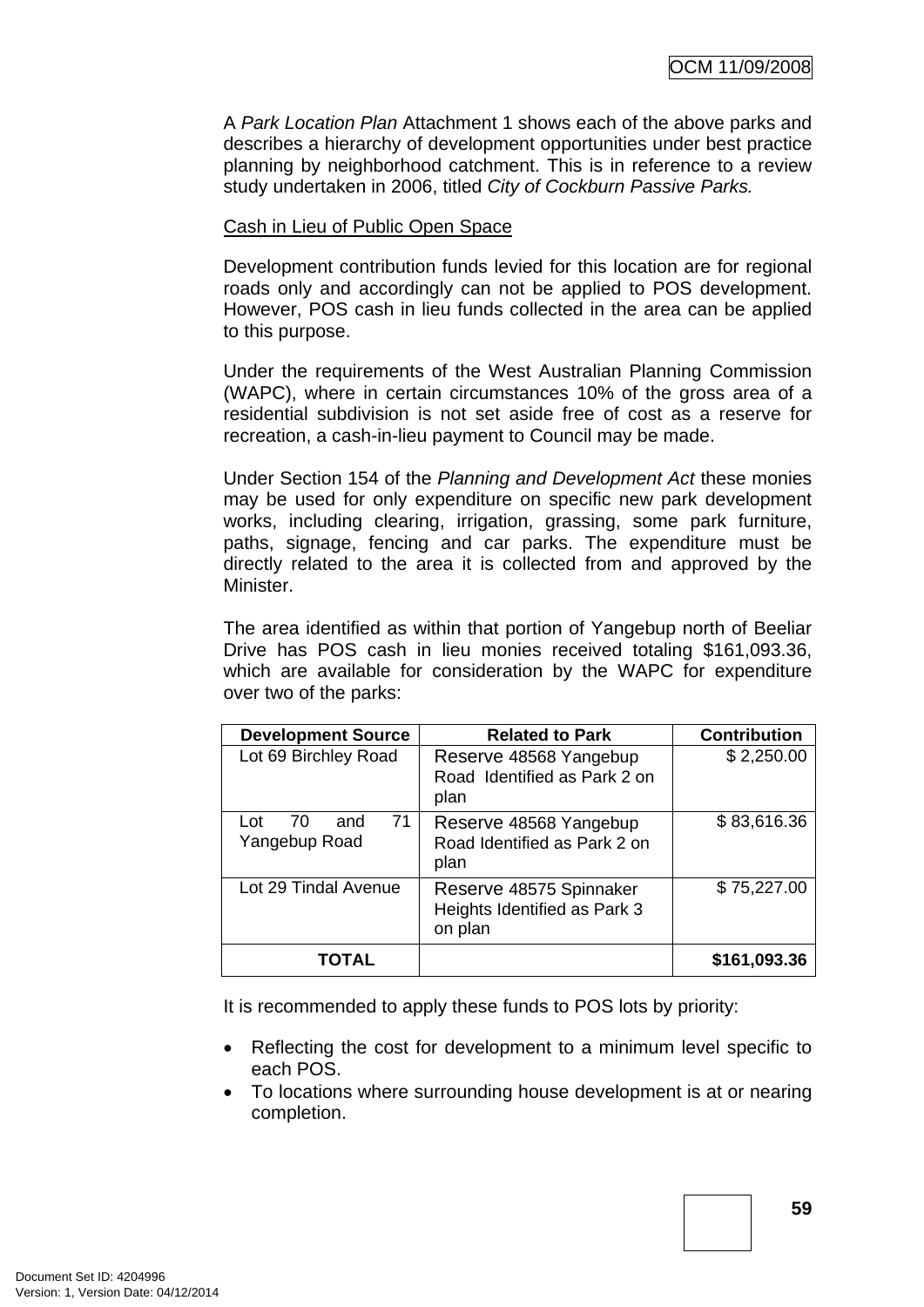#### Capital Works Program

In the 2008/09 Capital Works program an amount of \$160,000 was allocated for the development of a park in the locality of Yangebup. The City has received a number of requests from residents since early 2004 for Lopresti Park, Belladonna Drive to be landscaped. A number of requests have also been received for the development of Reserve 48575 Spinnaker Heights since 2007.

#### Yangebup Park Development Program

Officers have undertaken an assessment of the ten parks within the subject area and prepared proposals for the extent of development required at each location based on:

- 1. Size related to the park's function as a local, neighbourhood or district standard of development and the size of the population it services.
- 2. Proximity to nearby parks, considering a safe walking distance to recreational facilities within a 400metre distance without having to cross a railway or major road.
- 3. Physical and social uniqueness, considering such characteristics as remnant vegetation and biodiversity links, slope, views into and from the park, screening of nearby unsightly activities and other specific landscape design criterion.
- 4. Future park provision and likely type and timing of development of those parks.

The minimum and particular development for each park, including estimates, was based on the recommended type; extent and provision of infrastructure for each park classification (Local, Neighbourhood and District) as set out in the 2006 *City of Cockburn Passive Parks* study. Proposals for four undeveloped parks are appended as attachments.

The following schedule of park development has been prepared based on the basis criteria determined above. The residential development surrounding Lopresti is more advanced creating a greater demand for the park facilities, and no other parkland is in close proximity. By comparison, Spinnaker Heights is still developing and residents have access to Visko Park less than 300m away. The schedule also seeks to maximize use of POS cash in lieu contributions and the current Capital Works budget.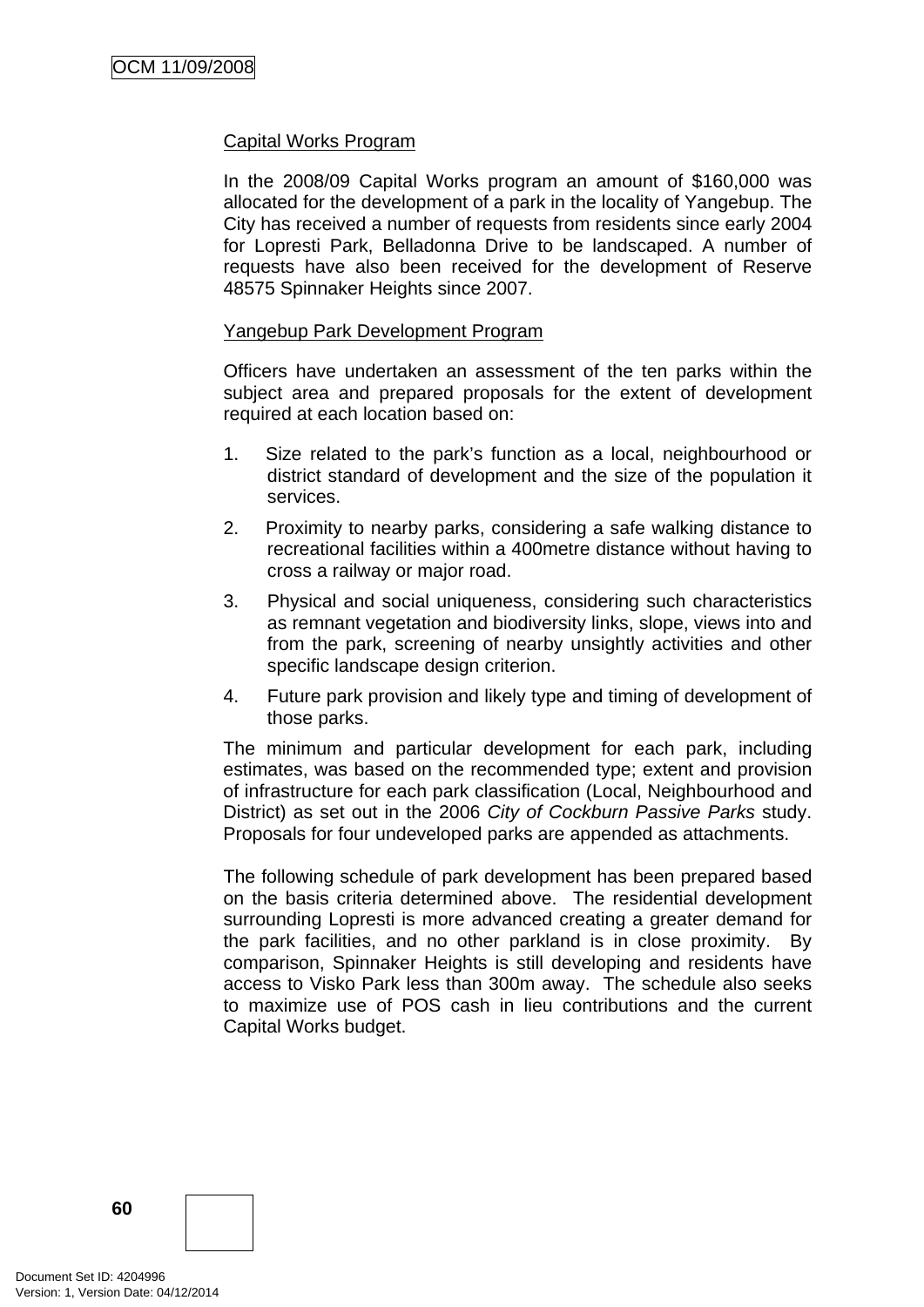| <b>No</b> | Park                                                | <b>Proposal</b>                                                                                                                        | <b>Source</b>                                                                   | <b>Estimate</b>            |
|-----------|-----------------------------------------------------|----------------------------------------------------------------------------------------------------------------------------------------|---------------------------------------------------------------------------------|----------------------------|
| 1         | Lopresti Park,<br>Reserve 47160<br>Belladonna Dr    | Cleared, partial POS<br>lot only.                                                                                                      | <b>CW 5184</b>                                                                  | \$135,500.00               |
| 2         | Reserve 48568<br>Yangebup Rd                        | Perimeter<br>landscaping,<br>bushland<br>rehabilitation and<br>signage.                                                                | DCA <sub>5</sub>                                                                | \$15,460.36                |
| 3         | Reserve<br>Reserve 48575<br><b>Spinnaker Hts</b>    | Irrigated grass.<br>Exotic tree and<br>garden landscaping,<br>park furniture.                                                          | DCA <sub>5</sub>                                                                | \$145,633.00               |
| 4         | Macrozamia<br>Park,<br>Randazzo Way                 | Rehabilitate<br>bushland and dry<br>grass open areas,<br>landscaping and<br>park furniture in two<br>stages.                           | <b>CW 5184</b><br>09/10 Budget<br>request                                       | \$24,500.00<br>\$55,467.00 |
|           | <b>Reserve 40263</b><br>Gazania Gr                  | Enhance bushland,<br>used as an access<br>way                                                                                          | 09/10 Budget<br>request                                                         | \$113,830.00               |
| 6         | Warthwyke<br>Park, Reserve<br>40163 Gazania<br>Gr   | Selected irrigated<br>areas, bushland<br>rehabilitation and<br>upgrade<br>recreational facilities                                      | 09/10 Budget<br>request                                                         | \$150,000.00               |
| 7         | New POS<br>4,000m2 off Lot<br>63 Yangebup<br>Rd     | Recently cleared                                                                                                                       | DCA 4 and<br>future budget<br>consideration                                     | \$320,000.00               |
| 8         | Reserve 4710<br><b>Shallcross St</b>                | Recently cleared,<br>partial POS lot only.<br>Balance to be<br>provided through<br>further land<br>development.                        | DCA 4 and<br>future budget<br>consideration                                     | \$1,100,000.00             |
| 9         | <b>Future POS</b><br>6,000m2 off Lot<br>1 Simper Rd | Not created and<br>subject to further<br>land development.                                                                             | DCA 4 and<br>future budget<br>consideration                                     | \$412,500.00               |
| 10        | Visko Park,<br>Reserve 47278<br><b>Bayview Tce</b>  | Developed with<br>irrigated grass,<br>playground, etc and<br>currently considered<br>for bowling green<br>and clubroom<br>development. | Subject to<br>specific<br>proposal<br>relating to<br>bowling club<br>relocation | \$0.00                     |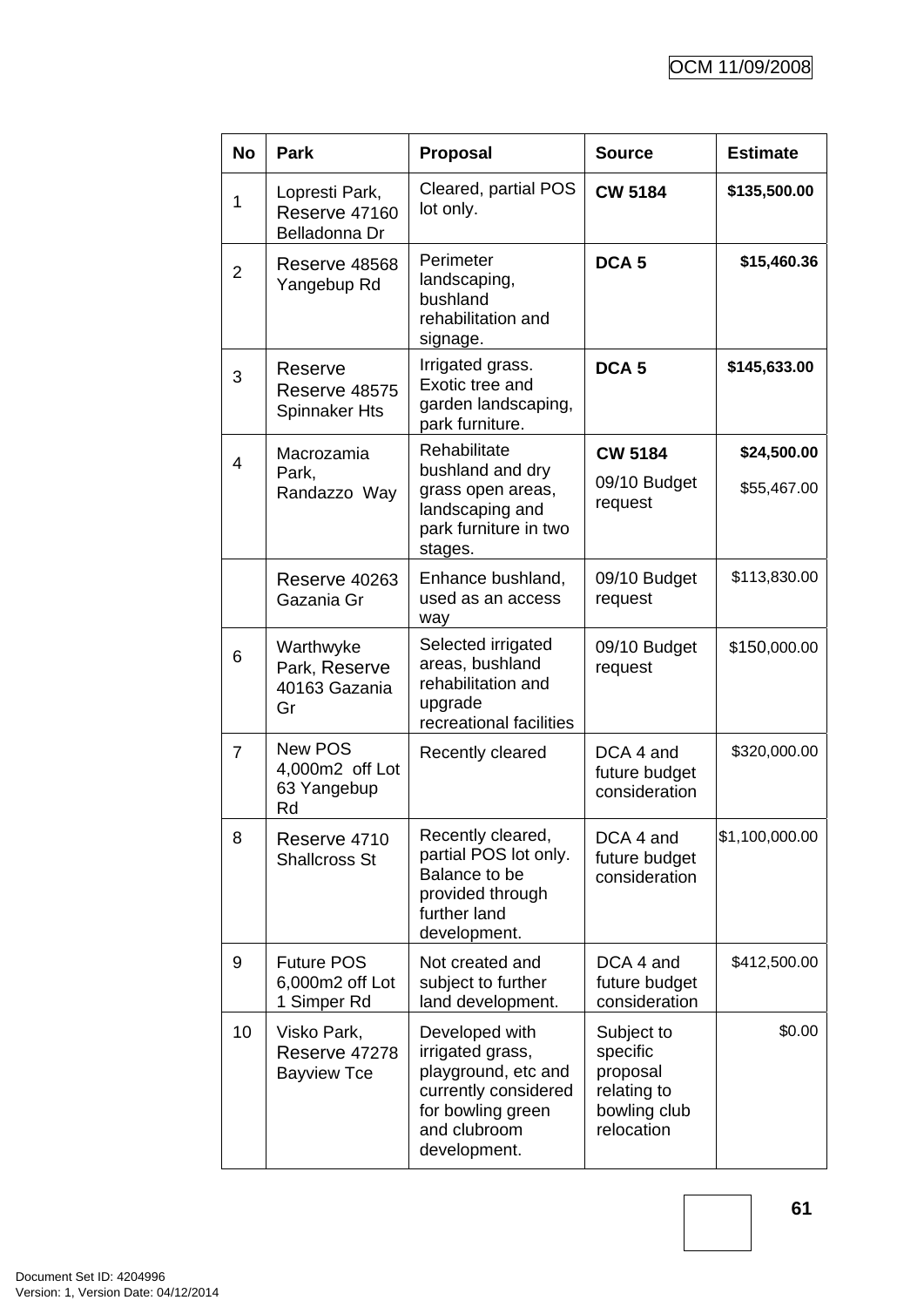# **Strategic Plan/Policy Implications**

#### **Lifestyle and Aspiration Achievement**

- To conserve the character and historic value of the human and built environment.
- To identify community needs, aspirations, expectations and priorities for services that are required to meet the changing demographics of the district.

### **Budget/Financial Implications**

Create expenditure account on approval from WAPC. The Schedule identifies priorities and indicative delivery timeframes. The actual delivery will depend on Council funds and the potential for developer contributions.

### **Legal Implications**

N/A

### **Community Consultation**

Consult with residents of Yangebup advising them of the City's recommendations as proposed and seeking comment regarding the development concepts for Lopresti Park, Reserve 48575 Spinnaker Heights, Macrozamia Park and Reserve 48568, Yangebup Road, Yangebup.

### **Attachment(s)**

- 1. Park location and conceptual development plans.
- 2. Petition. CTR 08/35827

# **Advice to Proponent(s)/Submissioners**

The Proponents have been advised that this matter is to be considered at the 11 September 2008 Council Meeting

### **Implications of Section 3.18(3) Local Government Act, 1995**

Nil.

MAYOR LEE LEFT THE MEETING AT THIS POINT, THE TIME BEING 7.42 P.M.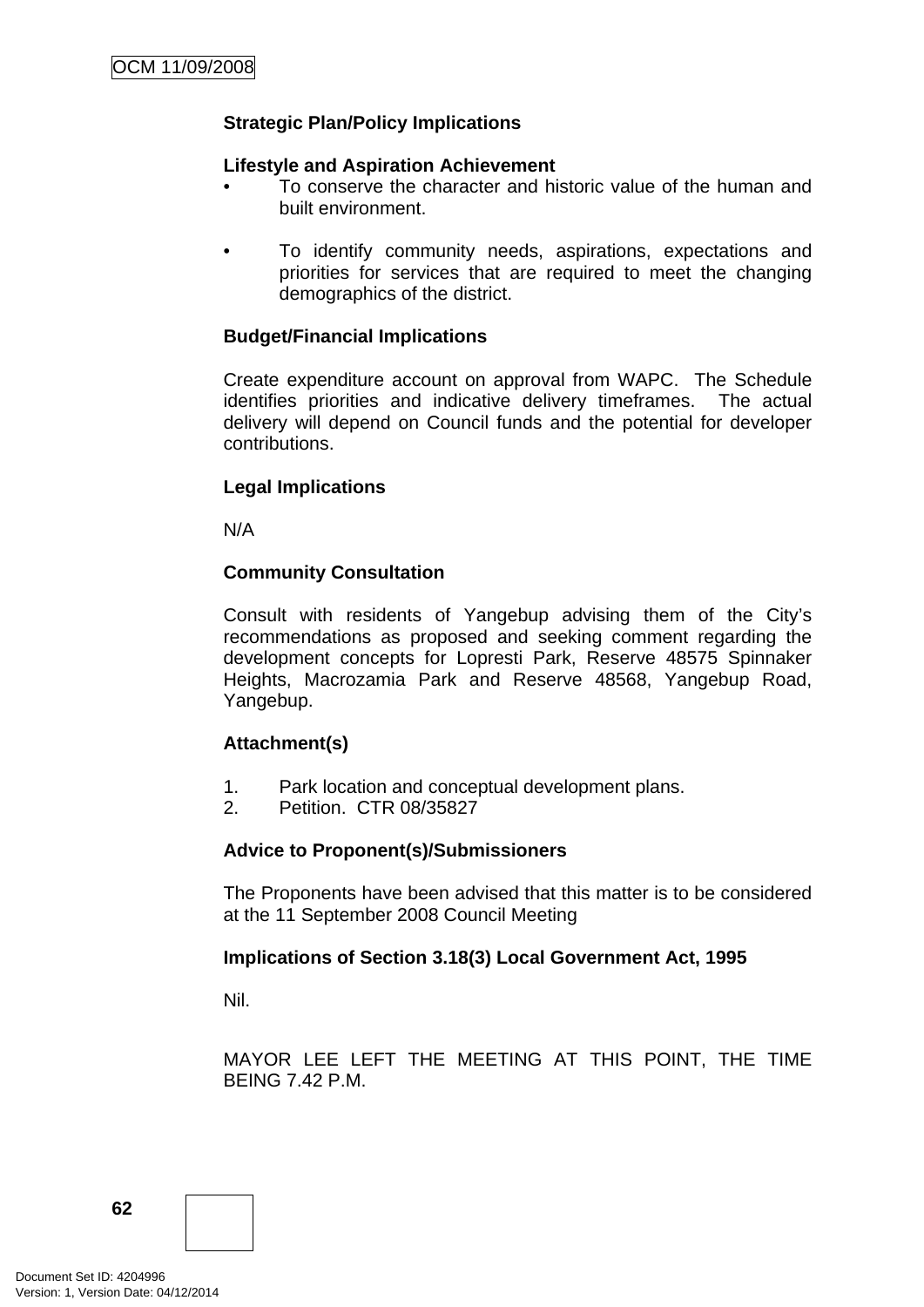#### DEPUTY MAYOR ALLEN RESUMED THE ROLE OF PRESIDING MEMBER.

# **DECLATAION OF INTEREST**

The Presiding Member advised the meeting that he had received a declaration of interest as follows:

#### **MAYOR STEPHEN LEE**

Declared a financial interest pursuant to Section 5.62 (1) (ea) of the Local Government Act, 1995 in Item 17.1 - "Sale of Land – Lot 14 and Lot 22 Progress Drive, Bibra Lake". The nature of his interest is that as it is alleged he was the recipient of a notifiable electoral gift from a company, the Director of which has an interest in acquiring property within the subject area, in relation to the 2005 election at which he was elected, he is therefore deemed to be a closely associated person.

### **17. COMMUNITY SERVICES DIVISION ISSUES**

### **17.1 (MINUTE NO 3807) (OCM 11/9/2008) - SALE OF LAND - LOT 14 AND LOT 22 PROGRESS DRIVE, BIBRA LAKE (1117891) (R AVARD) (ATTACH)**

# **RECOMMENDATION**

That Council:

- (1) support the Concept Plan Option 2 for the sale of land that forms Lot 14 and Lot 22 Progress Drive, Bibra Lake as attached to the Agenda with the following conditions:
	- 1. The sale of the land to Adventure World be conditional on the land only being used for car parking.
	- 2. Parking areas be maximised on the site while also maximising flora across the site and retaining rain water runoff on site.
	- 3. Maximise the opportunities for reciprocal parking between created lots.
	- 4. The land on which heritage listed trees and the memorial stand be retained by the city.
- (2) in accordance with the requirements of the City of Cockburn Town Planning Scheme No. 3 Clause 6.2.6 prepare a Local Structure Plan for the development of Lots 14 and 22 Progress Drive Bibra Lake;
- (3) reconsider the Plan prepared in (2) above following the closure of the submission period;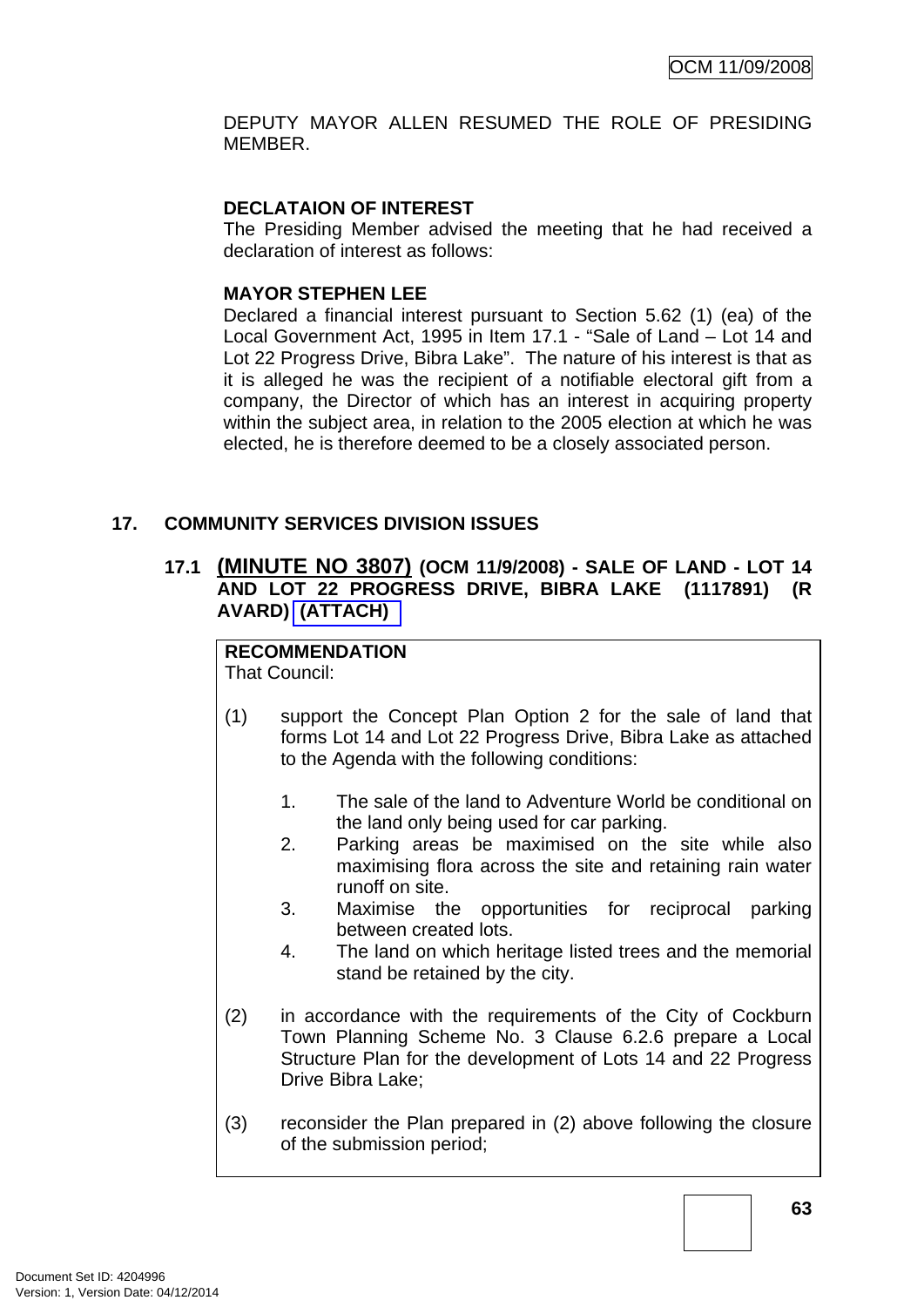- (4) allocate the sum of \$70,000 for the preparation of the Local Structure Plan and associated reports and documentation with funds to be drawn from the Land Development Reserve Fund and the Budget be amended accordingly;
- (5) seek the approval of the Western Australian Planning Commission for a land swap for Reserve 26954 for the revegetation areas shown on Concept Plan Option 2 should the Structure Plan for the development of the land proceed as proposed; and
- (6) allocate all funds generated from the sale of land comprising of Lots 14 and 22 Progress Drive Bibra Lake in accordance with the recommendation of the Bibra Lake Management Plan.

# **TO BE CARRIED BY AN ABSOLUTE MAJORITY OF COUNCIL**

MOVED Clr H Attrill SECONDED Clr J. Baker that Council:

- (1) support the Concept Plan Option 2 for the sale of land that forms Lot 14 and Lot 22 Progress Drive, Bibra Lake as attached to the Agenda with the following conditions:
	- 1. The sale of the land to Adventure World be conditional on the land only being used for car parking.
	- 2. Parking areas be maximised on the site while also maximising flora across the site and retaining rain water runoff on site.
	- 3. Maximise the opportunities for reciprocal parking between created lots.
	- 4. The land on which heritage listed trees and the memorial stand be retained by the city.

(2) to (6) as recommended.

**MOTION LOST 5/3**

### **Due to the lack of an absolute majority.**

### **COUNCIL DECISION**

MOVED Clr H Attrill SECONDED Clr T. Romano that this matter be deferred to the next Ordinary Council Meeting.

**CARRIED 5/3**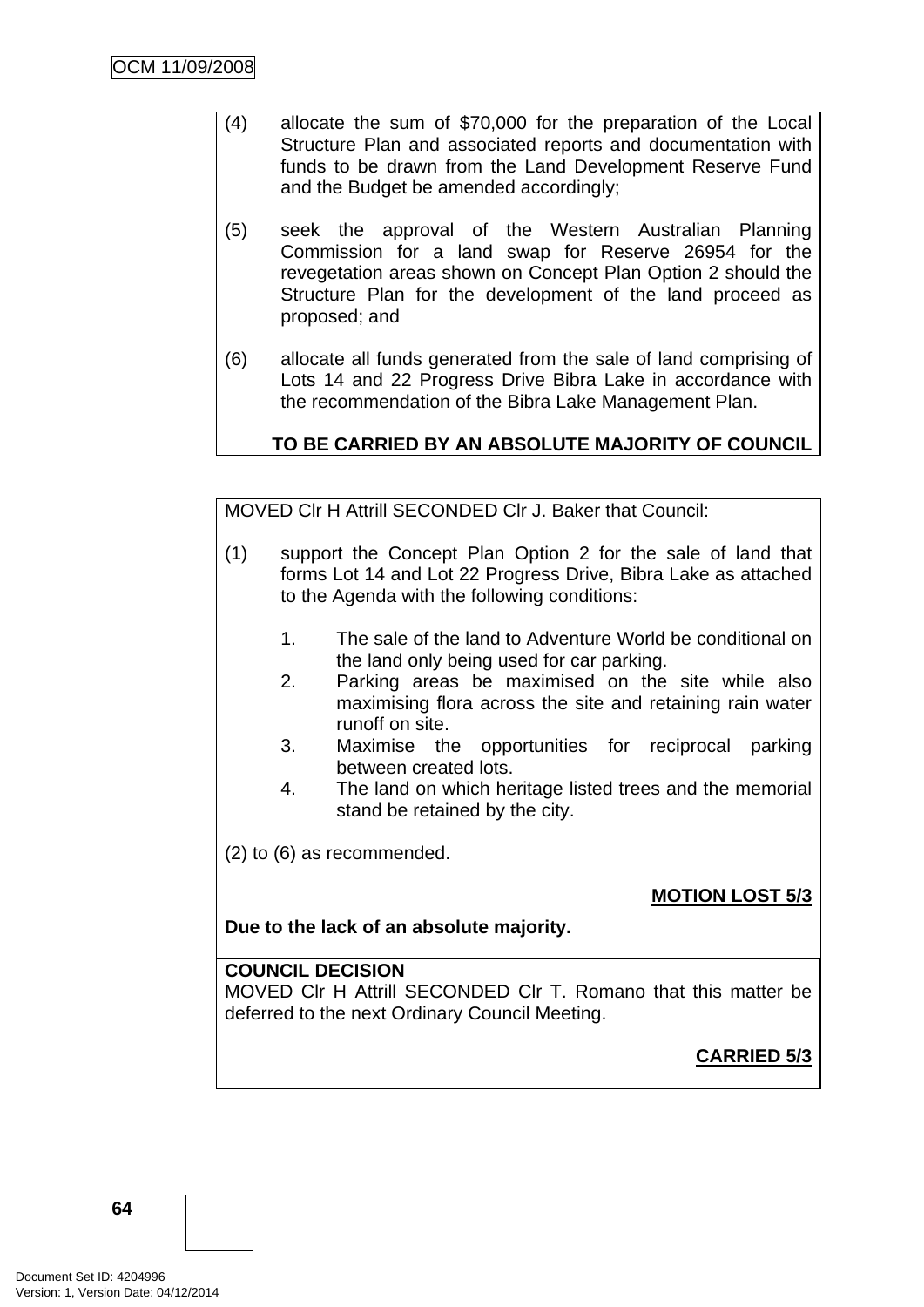### **Reason for Decision**

To allow Councillors sufficient time to investigate further the details contained within this report.

### **Background**

Council at its meeting of 13 December 2007 resolved as follows:

- *(1) call for Expressions of Interest in accordance with the requirements of Section 3.58 of the Local Government Act, for the possible development of Lot 22 and Lot 14 Progress Drive, Bibra Lake in accordance with the nature of the reserve with the intent to create a regional recreation and leisure precinct;*
- *(2) require the Bibra Lake Management Plan consultants to consider the Expressions of Interest in the context of the Plan; and*
- *(3) on receipt of the Expression of Interest, require a report be prepared which addresses the range of issues related to the development of the area and presented to Council no later than May 2008.*

In accordance with the Council decision Registrations of Interest were called for the purchase or lease of portions or the whole of Lots 14 and 22 Progress Drive, Bibra Lake which closed on 19 February 2008.

There was a delay in submitting a report to Council on this matter due to the need to have the development proposals for Lot 14 and Lot 22 considered in the context of the Bibra Lake Management Plan which has been prepared concurrently. The proposed development is in accordance with the management plan. The relevant section from the Draft Bibra Lake Management Plan is attached.

### **Submission**

As a result of the Registration of Interest (ROI 01/2008) for the purchase or lease of all or portions of Lot 14 and Lot 22 Progress Drive, Bibra Lake the following submissions were received:

- Belgravia Leisure Pty Ltd
- Oceanic Babies Pty Ltd
- Adventure World (WA) Pty Ltd.
- Cockburn Ice Arena Pty Ltd
- Nicvira Pty Ltd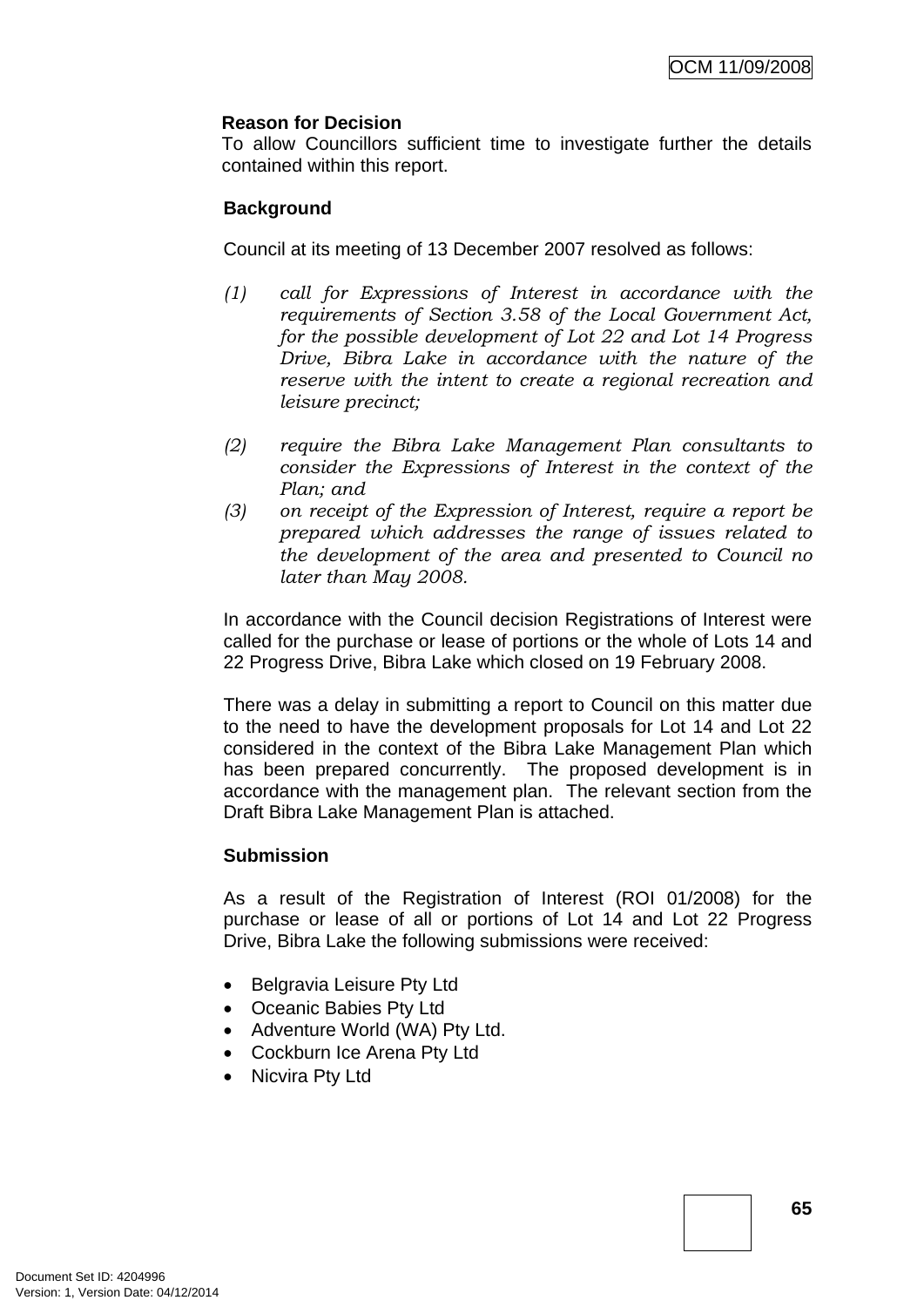### **Report**

The ROI advised that the land was reserved for parks and recreation purposes under the Metropolitan Region Scheme and the City of Cockburn's Town Planning Scheme No. 3. It is in the Beeliar Regional Park with several heritage listed trees on the site.

Respondents were required to demonstrate compliance with the following criteria:

- The recreational/leisure facility offered is in demand in the district.
- The facility proposed complements other recreation activities in the precinct.
- Financial resources to carry out the project.
- Be prepared to address conservation and environmental constraints of the site.

Importantly short-listed submissions were only interested in buying the land other than Adventure World whose strong preference was to buy but would consider a lease of the land.

The submissions were assessed against the criteria with the submissions short-listed to include Adventure World, Oceanic Water Babies Pty Ltd and Cockburn Ice Arena Pty Ltd. Belgravia Leisure Pty Ltd was not included, and while they have extensive experience in managing conventional recreation facilities they did not submit a proposal for a specific facility. Nicvira are the owners of the adjoining Lot 21 Progress Drive and sought to purchase a portion of the land to expand the paintball operation currently operating on Lot 21 Progress Drive. Paintball was not considered a high value use for this land.

As Lot 21 owned by Nicvira Pty Ltd includes areas with high conservation values the City approached Nicvira's Principal to ascertain if he had any interest in swapping his land for another portion of Lot 14 to allow his land to be set aside as a conservation area, and a rational concept plan to be developed for the larger area. The owner was not interested in a land swap and hence the matter has not been pursued.

Independent consultants Plan E were commissioned to develop concept plan options to accommodate the short listed submissions on the two lots. The options have also been developed with the clear intent to conserve the Tappers Lake Wetland, create a natural vegetation linkage between South Lake and Bibra Lake and to conserve the heritage listed fig trees and monument on the site. The options prepared are attached to the Agenda. In brief they are described as follows: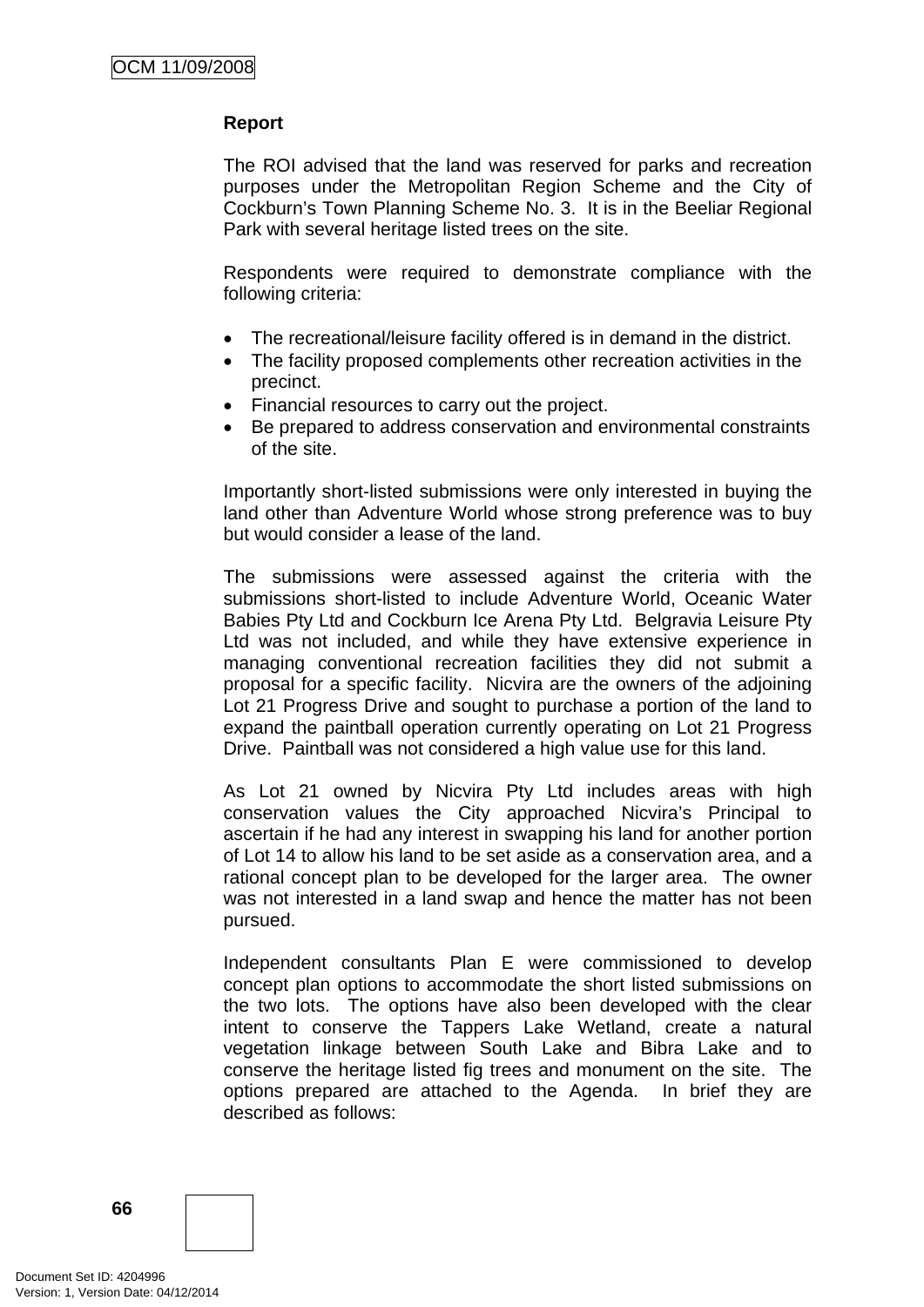# Option 1

- This option provides areas for Adventure World, Cockburn Ice Arena and Oceanic Water Babies.
- Provides some vegetation linkage to the south of the lots to Bibra Lake and South Lake.
- Provides some arboreal link between Tapper Lake and Bibra Lake.
- Does not meet the submitted option for Adventure World for the whole of the site.
- Does not meet Cockburn Ice Arenas submitted location on the present Lot 22.
- Assists in addressing the parking issues experienced during summer due to Adventure World's activities.

# *Environmental Services Section's View:*

- Further fragments Beeliar Regional Park and allows little scope to retain a substantial bushland linkage between Bibra Lake and South Lake.
- The location of the proposed Adventure World car park and Water Babies will result in the loss of a substantial portion of the remaining stand of mature flooded gums that are located in the multiple use wetland. Many of these gums are quiet old, have numerous hollows and provide an ideal connection between South Lake, Tappers Lake and Bibra Lake. They will also provide an ideal focus and support base for future rehabilitation work.
- Does not allow for the minimum 50 metre buffer between Tappers Lake, a resource enhancement wetland, and the proposed Adventure World car park.
- Does not comply with the Water and Rivers (now DEC) position statement pertaining to the management objectives of resource enhancement and multiple use category wetlands.
- The proposed Adventure World car park may result in the root disturbance of the heritage fig trees putting these trees at risk.
- Cockburn Ice Arena Water Storage is within vegetated linkage.
- Does not align with the objectives of the following Council policies:
	- Wetland Conservation Policy SPD5
	- Bushland Conservation Policy SPD1
	- Sustainability Policy SC37

# Option 2

- This option provides a reduced area for Adventure World, and meets the needs of the Cockburn Ice Arena and Oceanic Water Babies.
- Provides some vegetation linkage to the south of the lots to Bibra Lake and South Lake and conserves the established trees near Tappers Lake.
- Provides arboreal link between Tapper Lake and Bibra Lake.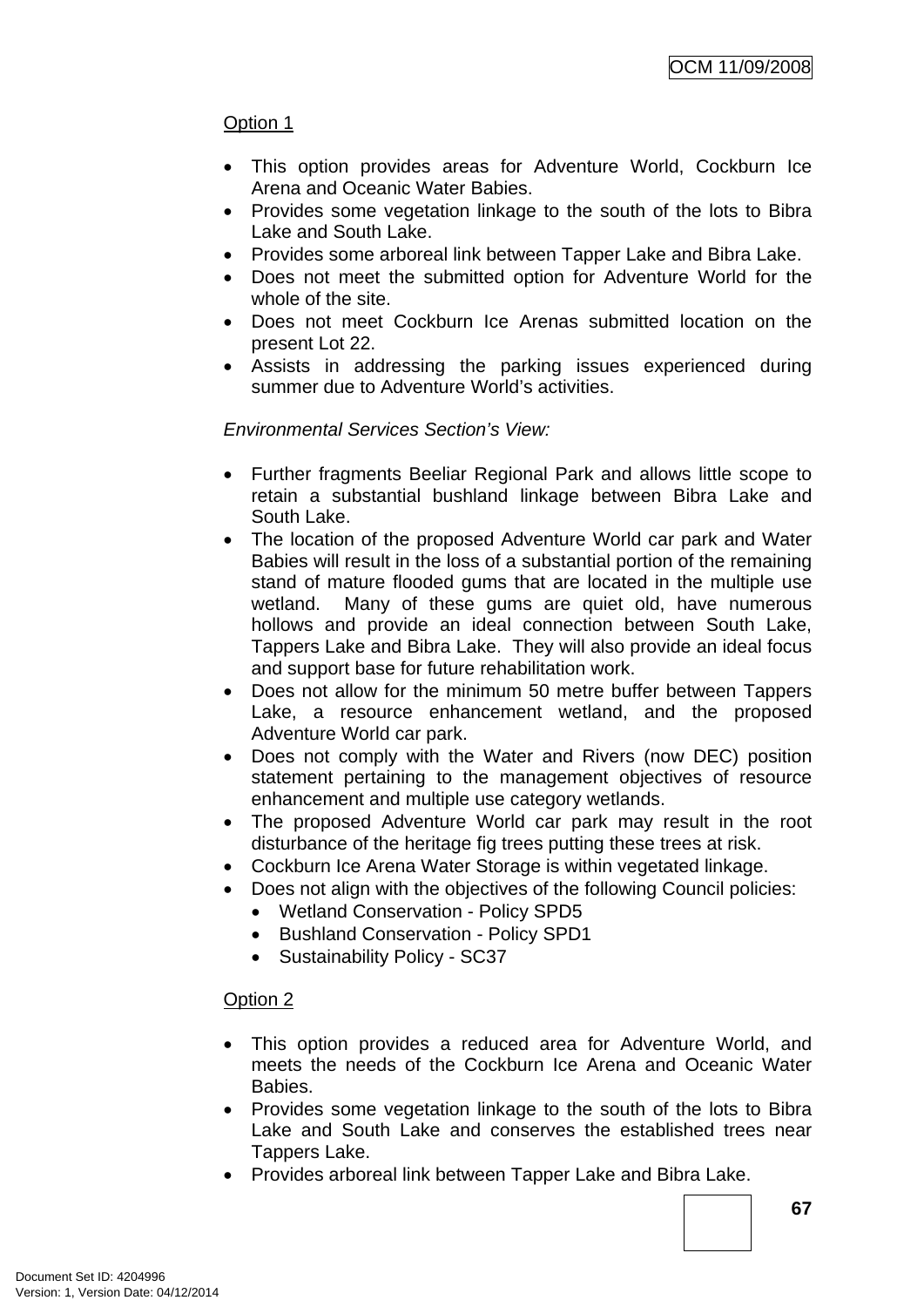- Does not meet the submitted option for Adventure World for the whole of the site.
- Does not meet Cockburn Ice Arenas submitted location on the present Lot 22.
- Assists in addressing the parking issues experienced during summer due to Adventure World's activities.

### *Environmental Services Section's View:*

- Further fragments Beeliar Regional Park and allows little scope to retain a substantial bushland linkage between Bibra Lake and South Lake.
- The location of the proposed Adventure World car park and Water Babies will result in the loss of a substantial portion of the remaining stand of mature flooded gums that are located in the multiple use wetland. Many of these gums are quiet old, have numerous hollows and provide an ideal connection between South Lake, Tappers Lake and Bibra Lake. They will also provide an ideal focus and support base for future rehabilitation work.
- Does not allow for the minimum 50 metre buffer between Tappers Lake, a resource enhancement wetland, and the proposed Adventure World car park.
- Does not comply with the Water and Rivers (now DEC) position statement pertaining to the management objectives of resource enhancement and multiple use category wetlands.
- The proposed Adventure World car park may result in the root disturbance of the heritage fig trees putting these trees at risk.
- Cockburn Ice Arena Water Storage is within vegetated linkage.
- Does not align with the objectives of the following Council policies:
	- Wetland Conservation Policy SPD5
	- Bushland Conservation Policy SPD1
	- Sustainability Policy SC37

### Option 3

- Does not accommodate Adventure World on the site.
- Minimises the land for sale.
- Retains habitat value of flooded gums. These gums will provide an ideal focus for future rehabilitation work.

### *Environmental Services Section's View:*

- Allows greater connectivity/bushland linkage between South Lake and Bibra Lake.
- Locates Ice Arena on area of degraded land.
- Cockburn Ice Arena Water Storage is within vegetated linkage.
- Would retain stand of mature flooded gums that are located in the multiple use wetland but only if Water Babies was re-located.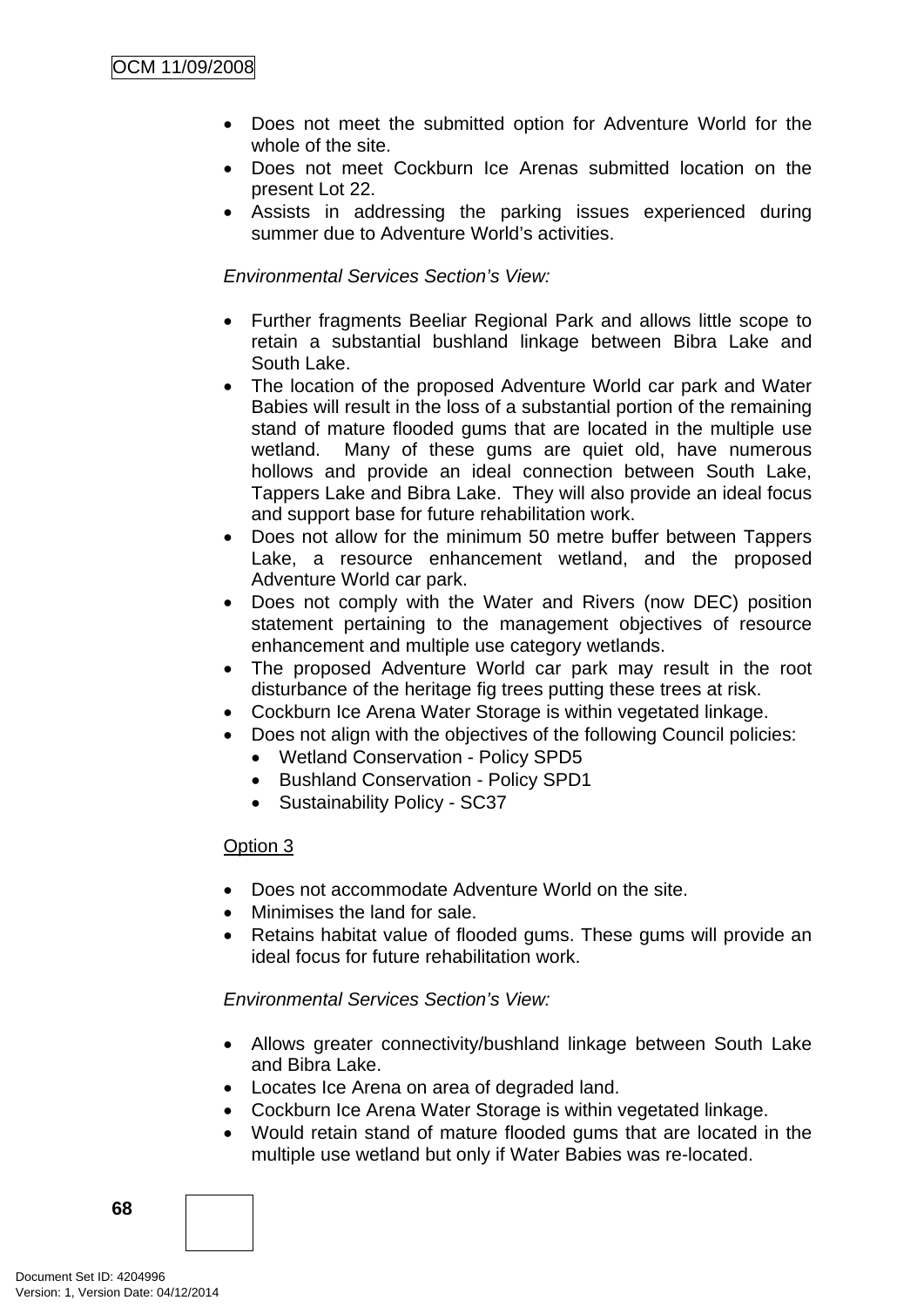- Would comply with the Water and Rivers (now DEC) position statement pertaining to the management objectives of resource enhancement and multiple use category wetlands if Water Babies was relocated.
- Would provide adequate buffer between the development and Tappers Lake if Water Babies were located.
- Minimizes impact on heritage fig trees.
- Provides numerous location options to construct fauna underpasses when North Lake Road is upgraded.
- Most closely follows the objectives of the following Council policies:
	- Wetland Conservation Policy SPD5
	- Bushland Conservation Policy SPD1
	- Sustainability Policy SC37

Option 3 has support by Environmental Services provided that it protects the flooded gums on the site.

#### Option 4

- Provides an area for sale and meets the needs of Oceanic Water Babies and Cockburn Ice Arena.
- Does not address the submission from Adventure World.

### *Environmental Services Section's View:*

- Provides good connectivity/bushland linkage between South Lake and Bibra Lake.
- The location will result in the loss of a substantial portion of the remaining stand of mature flooded gums that are located in the multiple use wetland. Many of these gums are quiet old, have numerous hollows and provide an ideal connection between South Lake, Tappers Lake and Bibra Lake. They will also provide an ideal focus and support base for future rehabilitation work.
- Will result in the loss of any remaining natural vegetation and impact on the multiple use wetland.
- Does not comply with the Water and Rivers (now DEC) position statement pertaining to the management objectives of resource enhancement and multiple use category wetlands.

#### Option 5

- Does not meet the needs of Oceanic Water Babies nor Cockburn Ice Arena.
- Provides an area of land for sale, notionally for Adventure World.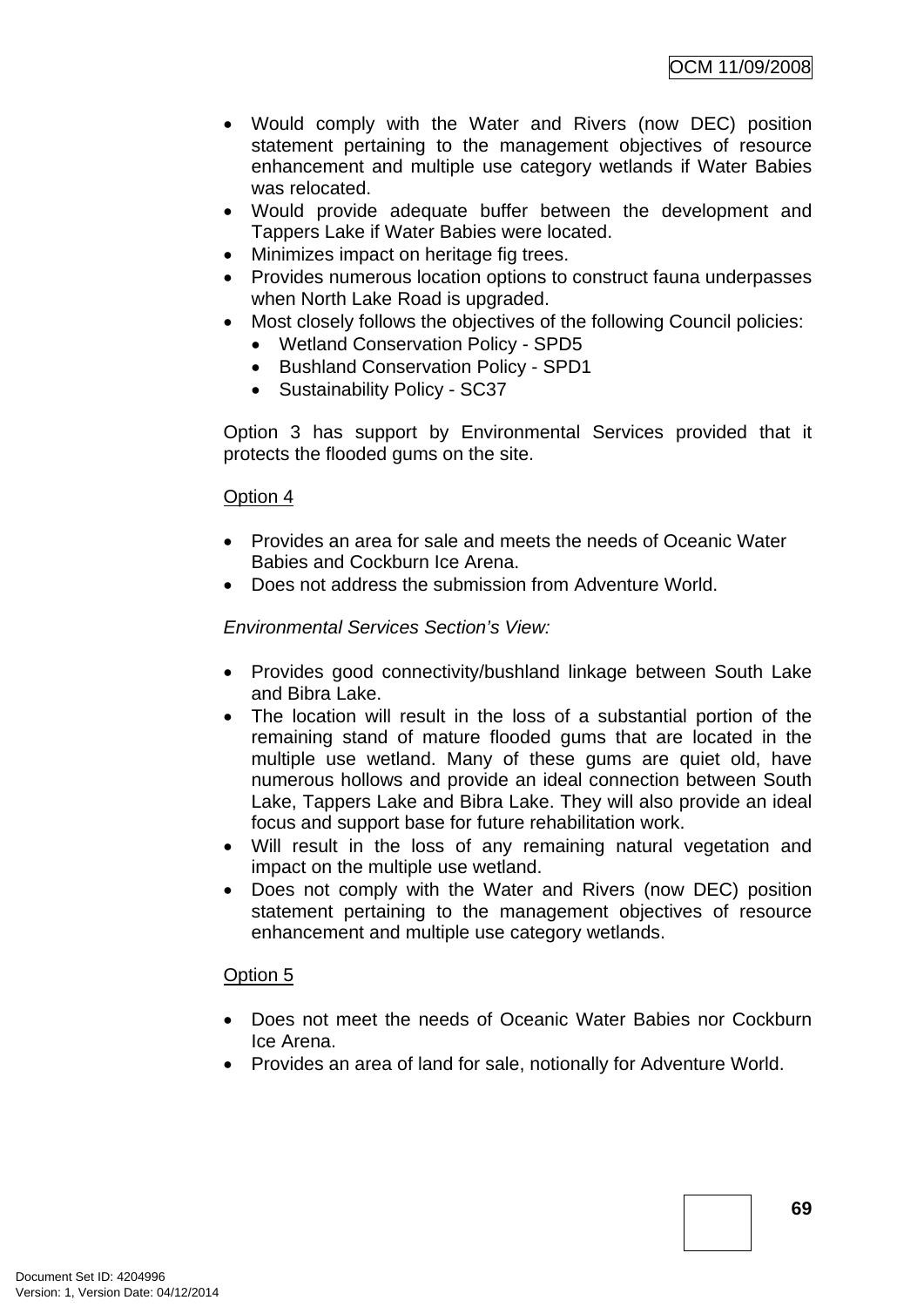*Environmental Services Section's View:* 

- Provides good connectivity/bushland linkage between South Lake and Bibra Lake.
- The location will result in the loss of a substantial portion of the remaining stand of mature flooded gums that are located in the multiple use wetland. Many of these gums are quiet old, have numerous hollows and provide an ideal connection between South Lake, Tappers Lake and Bibra Lake. They will also provide an ideal focus and support base for future rehabilitation work.
- Will result in the loss of any remaining natural vegetation and impact on the multiple use wetland.
- Minimizes buffer to Tapper Lake which is an important resource enhancement wetland.
- Does not comply with the Water and Rivers (now DEC) position statement pertaining to the management objectives of resource enhancement and multiple use category wetlands.
- Does not align with the objectives of the following policies:
	- Wetland Conservation Policy SPD5
	- Bushland Conservation Policy SPD1
	- Sustainability Policy SC37

Option 6 (not shown in a plan form)

- Revegetation of the whole site will create strong vegetation link between South Lake and Bibra Lake.
- No land sales possible.
- Does not meet the requirements of any of the applicants.
- There will be a significant cost to revegetate all of Lots 14 and 22.

*Environmental Services Section's View:* 

- Provides best connectivity/bushland linkage between South Lake and Bibra Lake.
- No impact on Tappers Lake, a resource enhancement wetland
- No impact on mature flooded gums and multiple use wetland
- Provides numerous location options to construct fauna underpasses when North Lake Road is upgraded
- Complies with objectives of the following Council policies:
	- Wetland Conservation Policy SPD5
	- Bushland Conservation Policy SPD1
	- Sustainability Policy SC37
- Most likely to be supported by Beeliar Regional Park Community Advisory Committee.

Option 6 is supported by Environmental Services Section as it protects all of the existing wetland and vegetation areas and provides for degenerated areas to be revegitated.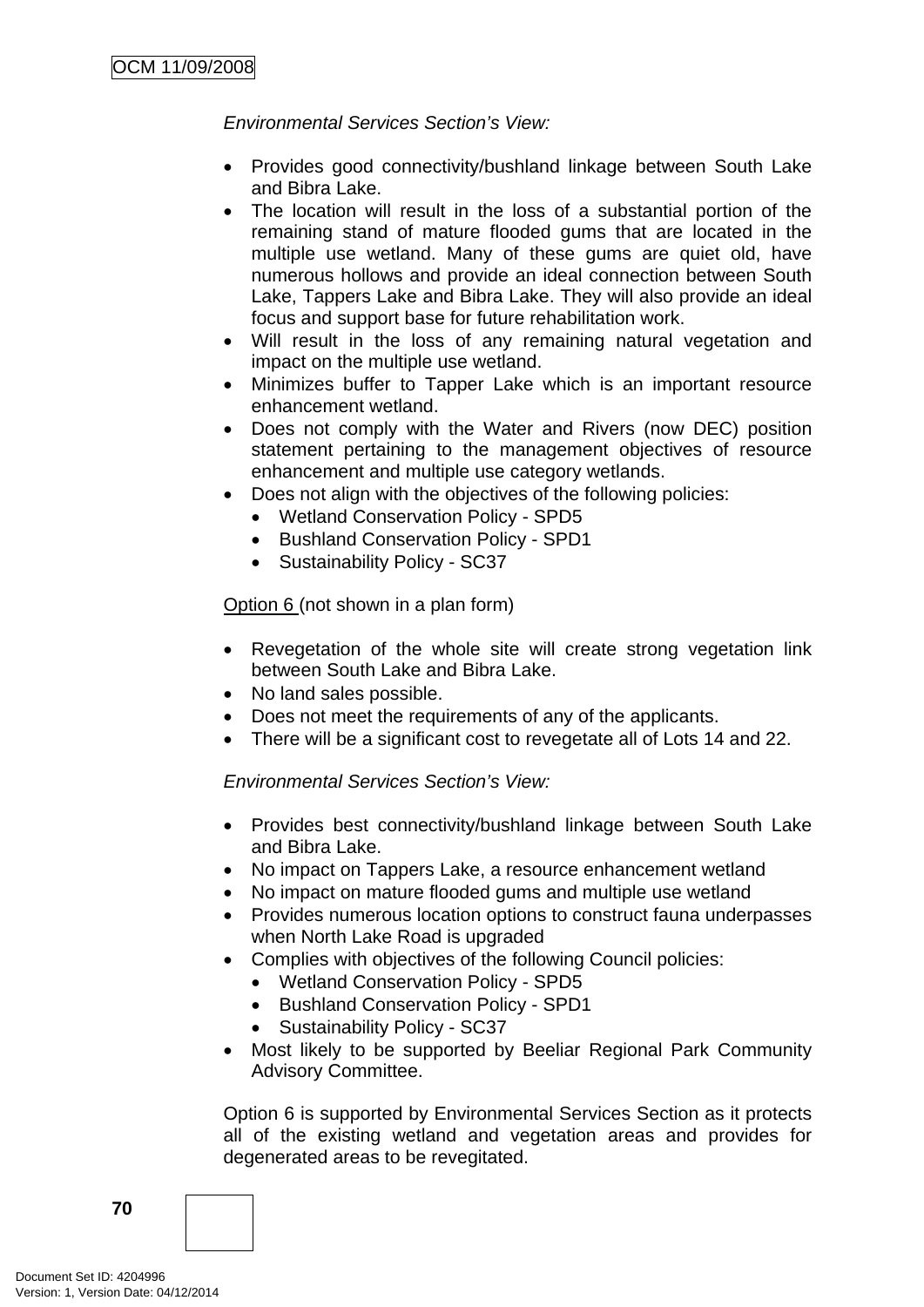### **Conclusion**

Should Council support the approach of seeking a Local Structure Plan for the site a requirement is for public advertising seeking comment. This process also requires the relevant government agencies to respond within an established timeframe which will greatly expedite the approval process.

In summary to progress the sale or lease of any portions of the site the following process is recommended.

- Council is to determine which concept plan option it supports;
- Instigate a Local Structure Plan process for the site;
- Council consider the submissions on the proposed Structure Plan;
- Council seek independent valuations for the land;
- Council advertise the sale of the land in accordance with Section 3.58 of the Local Government Act 1995.

Attention of Council is drawn to the status of the car park used by Adventure World (Reserve 26954) which has access at no cost beyond the cleaning and maintenance of the area. There are no known legal arrangements between the City and Adventure World for the use of the car park area. Whilst it could be argued that the public using Bibra Lake and the adjoining landowners have some usage of the car park it is argued that the primary user of this area particularly during the summer months is Adventure World.

There will be great benefit to the community for any areas proposed to be conserved on Lot 14 and Lot 22 to be set aside as a reserve rather than held in freehold. This end could be achieved by the City negotiating with the Department of Planning and Infrastructure to swap the car park (Reserve 26954) for land held by the City in freehold and proposed to be set aside for conservation purposes. This would have the additional benefit of allowing the City to then negotiate with Adventure World for a market value lease for the car park area they currently use. Funds so raised could then be expended in accordance with the Bibra Lake Reserve Management Plan.

There is strong environmental justification for those areas that are not sold to be revegetated. The approximate cost of a revegetation program that runs over several years to ensure a quality result is \$200,000 per hectare over the life of the program. Accordingly, the cost to revegetate for the options is as follows: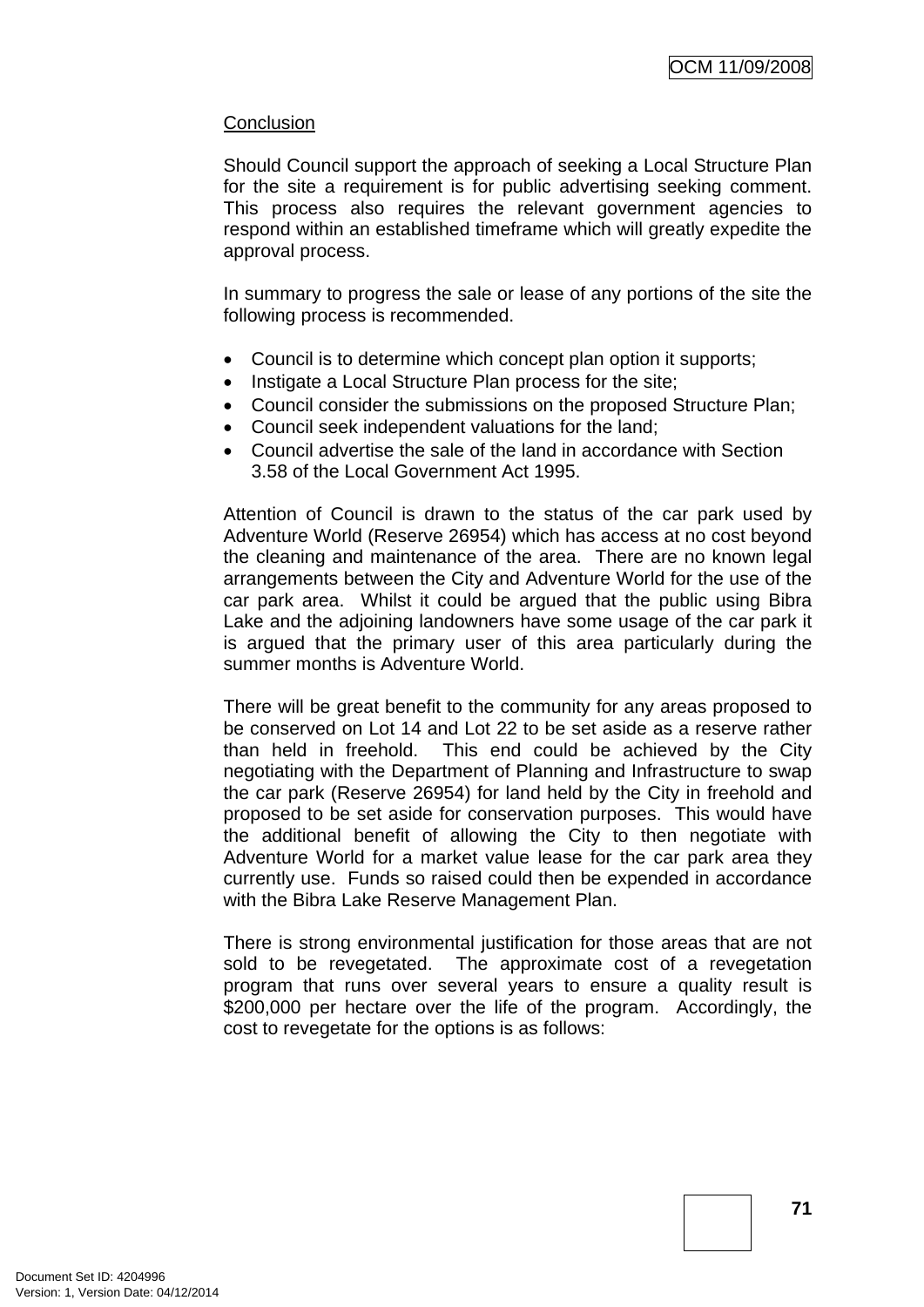| Approx. hectares for<br>Revegetation | <b>Total cost</b> |  |  |
|--------------------------------------|-------------------|--|--|
|                                      | \$600,000         |  |  |
| 33                                   | 660,000           |  |  |
|                                      | \$800,000         |  |  |
|                                      | ,000,000          |  |  |
|                                      | 800,000           |  |  |
|                                      |                   |  |  |

Balancing the environmental, economic and social benefits, it is recommended that Council adopt Option 2.

### **Strategic Plan/Policy Implications**

#### **Governance Excellence**

• To develop and maintain a financially sustainable City.

#### **Natural Environmental Management**

- To conserve, preserve and where required remediate the quality, extent and uniqueness of the natural environment that exists within the district.
- To ensure development of the district is undertaken in such a way that the balance between the natural and human environment is maintained.

### **Budget/Financial Implications**

An allocation of \$70,000 for the preparation of an environmental management plan, land survey and legal costs associated with the preparation of documentation is required to meet the requirements for a Local Structure Plan.

It is proposed that any funds generated from the sale of the land be utilised in accordance with the recommendation of the Bibra Lake Management Plan.

### **Legal Implications**

Local Government Act section 3.58 applies. The Western Australian Croatian Association (W.A.C.A.) also have a lease over Lot 22 which has yet to be relinquished although the club is now in breach of the lease as they have sold Lot 21 to another party and not constructed clubrooms on the site. The City is seeking to formally terminate the lease with the W.A.C.A..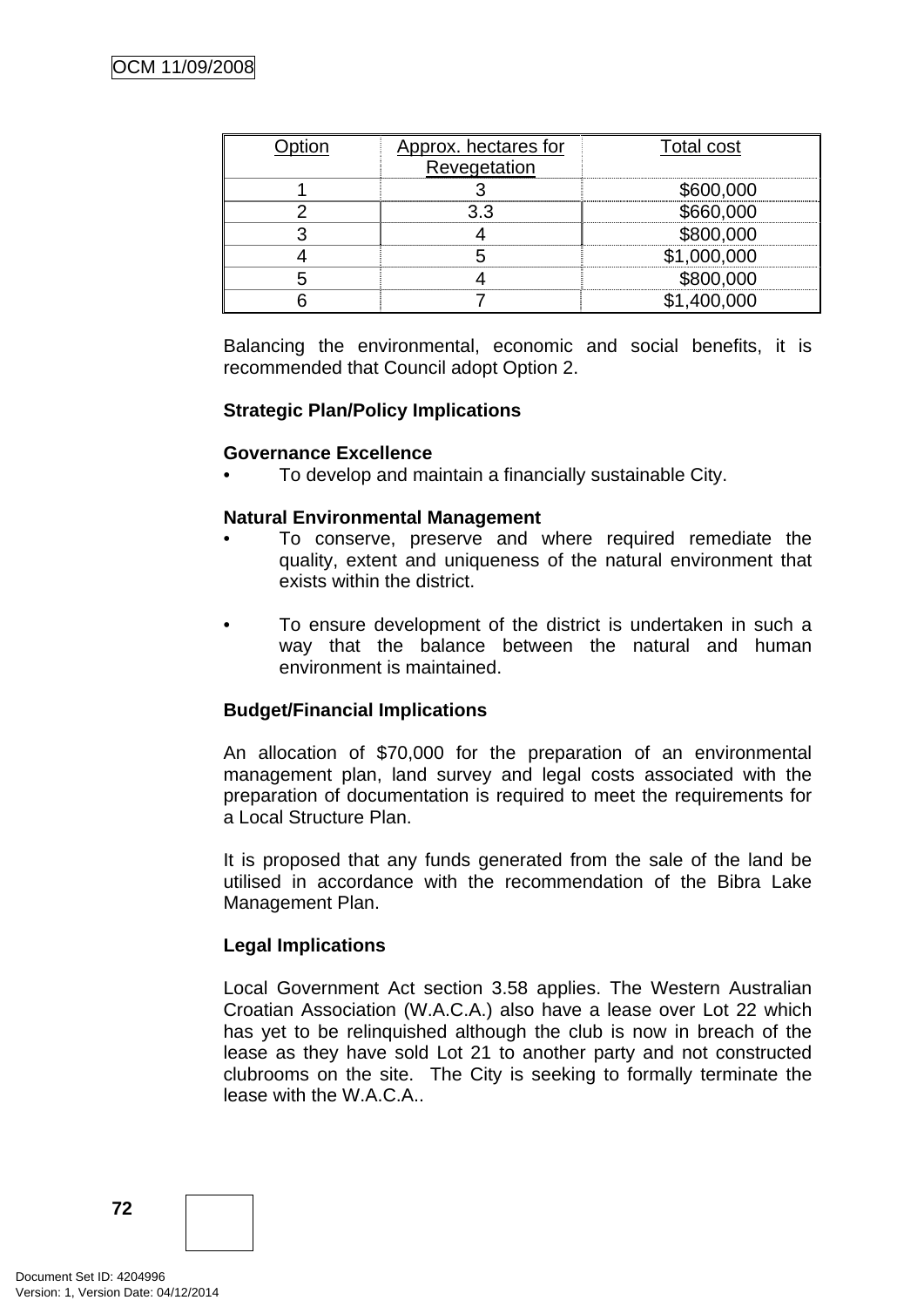# **Community Consultation**

Registrations of interest were advertised in the 'West Australian' newspaper on 2 February 2008, closing on 19 February 2008.

The local structure planning process requires a statutory consultation process.

## **Attachment(s)**

- 1. Concept Plan Options 1 to 5.
- 2. Multiple Use Wetlands Plan.
- 3. Adventure World Parking Reserve 26954.
- 4. Extract from Draft Bibra Lake Management Plan.

## **Advice to Proponent(s)/Submissioners**

The Proponent(s) and those who lodged a submission on the proposal have been advised that this matter is to be considered at the 10 July 2008 Council Meeting.

## **Implications of Section 3.18(3) Local Government Act, 1995**

Nil.

MAYOR LEE RETURNED TO THE MEETING, THE TIME BEING 8.04 P.M. AND RESUMED THE ROLE OF PRESIDING MEMBER.

DEPUTY MAYOR ALLEN ADVISED MAJOR LEE OF THE DECISION OF COUNCIL MADE IN HIS ABSENCE.

## **17.2 (MINUTE NO 3808) (OCM 11/9/2008) - COUNCIL OWNED PROPERTY - 83 HAMILTON ROAD, SPEARWOOD - LEASE (2202282) (R AVARD) (ATTACH)**

## **RECOMMENDATION**

That Council enter into a lease agreement with South Metropolitan Personnel (SMP) for the use of 83 Hamilton Road, Spearwood, subject to the following conditions:

- (1) a rental cost of one peppercorn plus all outgoing costs from commencement of the lease;
- (2) an initial lease period of 3 years, with the option to extend the lease for two years; and
- (3) other terms and conditions of the lease to be to the satisfaction of the Chief Executive Officer.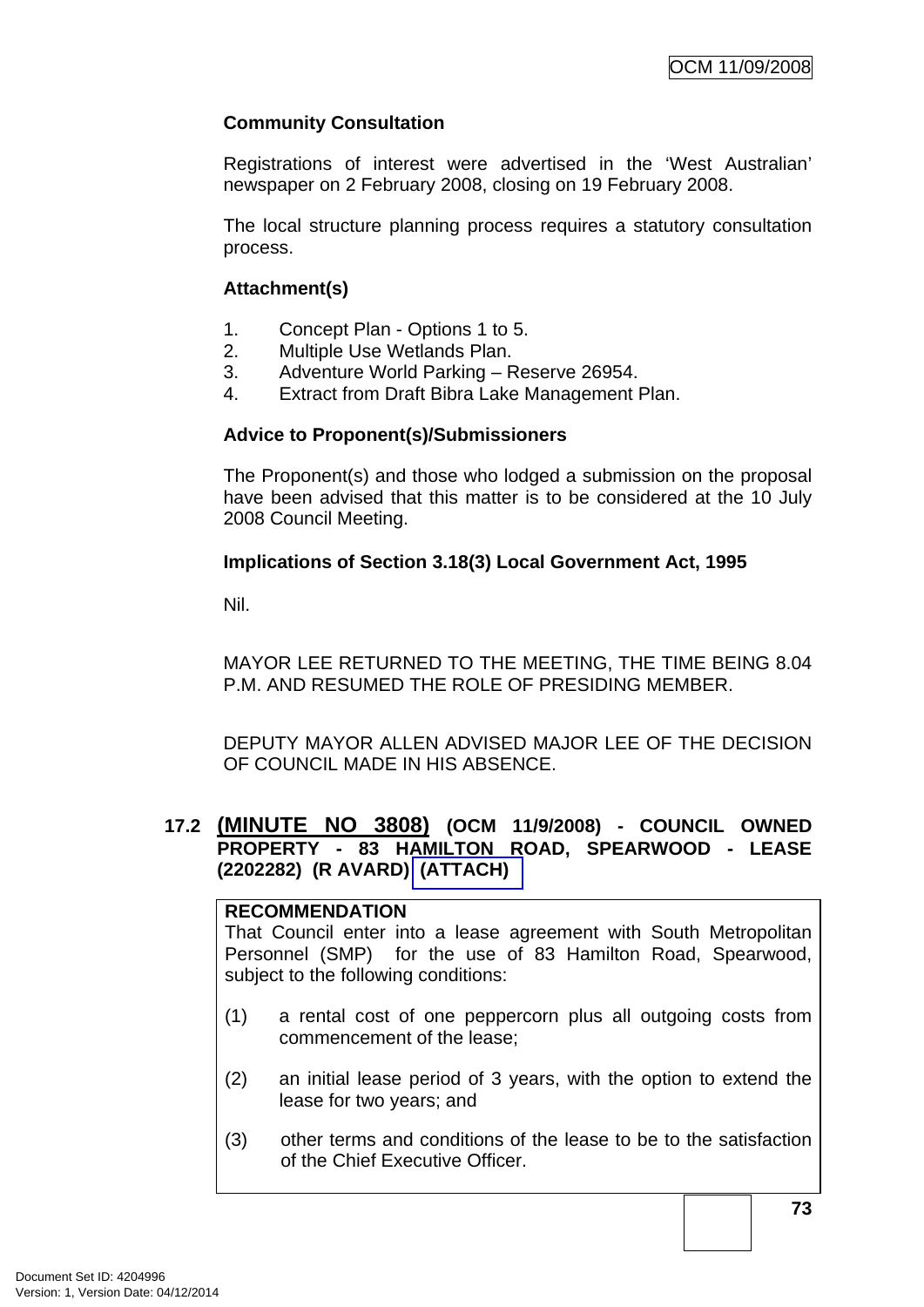### **COUNCIL DECISION**  MOVED Clr S Limbert SECONDED Clr I Whitfield that the recommendation be adopted. **CARRIED 9/0**

# **Background**

Council at its meeting of 14 July 2005 resolved to enter into a rental agreement with the South Metropolitan Personnel for the use of the Manning Park house.

The City has had a long standing relationship with South Metropolitan Personnel which includes the lease of the aforementioned property and the 6 Disability Supported Work Teams that carry out various tasks for the City.

## **Submission**

SMP has contacted the City seeking to lease the house the City owns at 83 Hamilton Road, Spearwood. The building was leased by the Burdiya Aboriginal Corporation who vacated the premises to take up the lease of the Southwell Community Centre.

### **Report**

SMP is a not-for-profit incorporated association that assists young people with disabilities and their families. SMP has provided the following information in relation to the proposed use of the house at 83 Hamilton Road:

• *Provide a larger venue for client training:* 

*Presently SMP provides a range of Independent Living skill programmes to 87 clients. Skills training is severely restricted at the current Manning House venue due to the number of clients we support. Although the house has proven invaluable for some skills training it only accommodates a limited amount of clients and staff. Space is further restricted as there is a live in Caretaker, which leaves only a small kitchen, lounge room and outdoor area available. The opportunity for SMP to utilize the above residence will have beneficial impact on the above mentioned programmes.* 

• *Host/ facilitate Community Networks Meetings: SMP would be able to offer a venue for other interested agencies/departments to meet to discuss any joint case management issues or projects. We would also promote the building as a Community meeting place to host/facilitate community networks meetings. The Alternative To*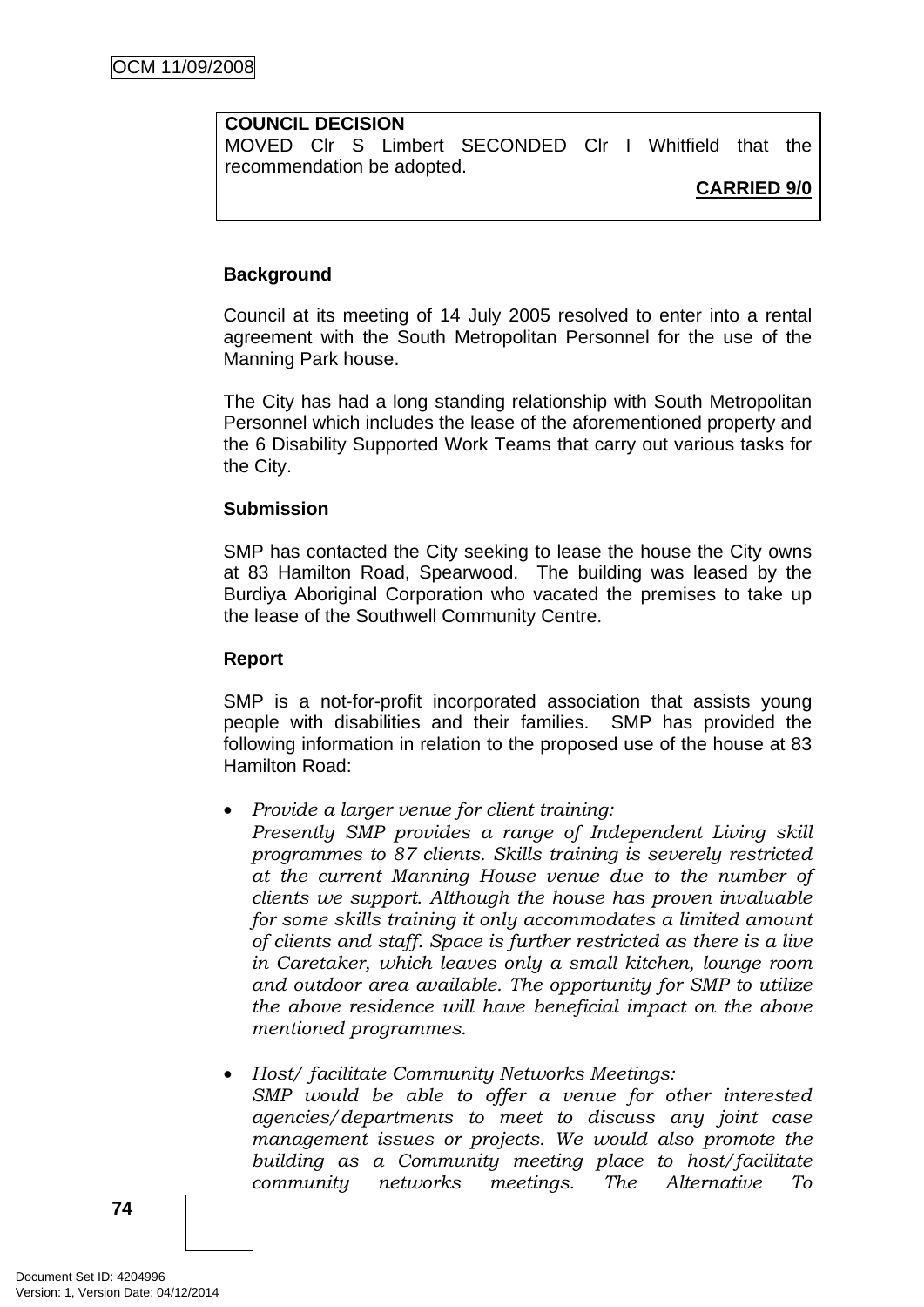*Employment Manager regularly attends community meetings with the Local Area Coordinators and other service providers. Venues are usually organised by taking turns. The opportunity to utilize this house to promote professional agencies like ourselves and the Disability Service Commission will have positive outcomes for Services providers and the clients we support.* 

• *Supervised access/mediation visits: We may be able to meet with families in a neutral setting. On occasion clients and family have had breakdowns in communication and may be able to meet in a setting such as this to promote effective communication & possible conflict resolution.* 

• *Future options / possibilities:* 

*Emergency Respite place for clients. Over the last 3 months a needs analysis was conducted by the ATE Manager to establish a need for respite. The analysis was conducted by formal and informal meetings with Local Area Coordinators, Case Managers from the Mental Health Department Alma Street, family and advocates. At present we are not registered to provide this support, but would allow us the opportunity to look at this in the future if the need arises with our clients. Here is a recent case study outlined below that highlights this need.* 

- *We were faced with a young male with a dual disability who was made homeless in an emergency. All local recourses were exhausted due to his circumstances. We had staff to support him however no place for him to go where he would be safe. All allied health professionals were in agreement that an emergency respite centre supported by SMP would definitely supply a need for many clients in similar situations.*
- *Client Duty of Care/safety:*

*On occasions clients have developed behaviours that have made it necessary for them to be removed from other clients. On such occasion SMP has had to take a client to SMP main office. This may have occurred because the parents are working and cannot come to pick up their son/daughter. A facility such as a house would enable SMP to continue providing activities independently for a client while ensuring that other clients are not at risk.* 

SMP has agreed to be responsible for the maintenance and upkeep of the property and to pay all outgoings and understand that they will be responsible for all costs associated with bringing the building up to a standard requirement to meet the purposes of the building by SMP. In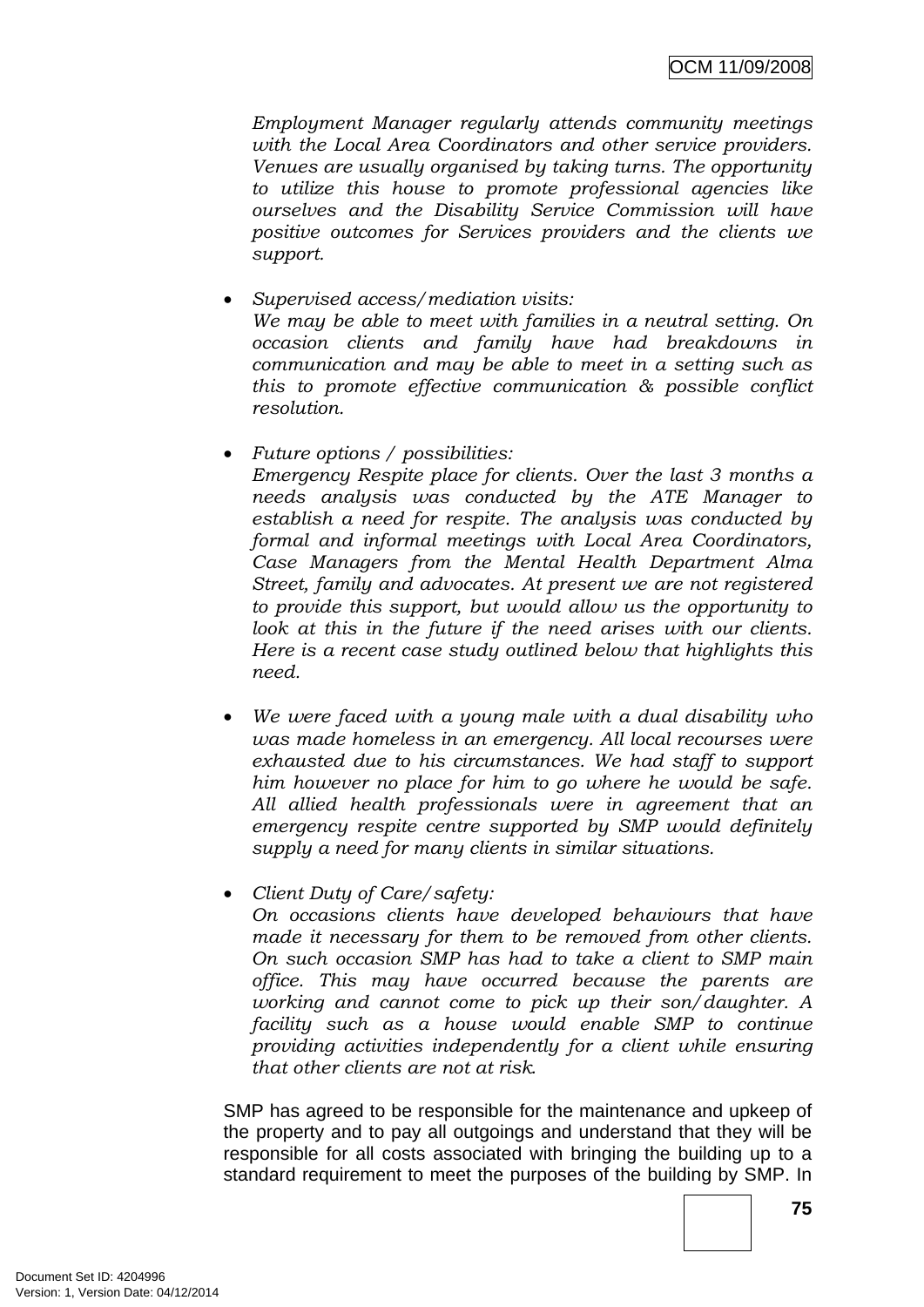addition as part of their Alternatives to Employment Programmes, SMP intend to create a s*cented/sensory garden* with input of clients and staff. As SMP is a not-for-profit organisation and the house would be used for the programmes outlined for the betterment for people with disabilities SMP has requested that the Council consider a *peppercorn* rent which will enable SMP to maintain the level of service to their clients.

### **Strategic Plan/Policy Implications**

## **Infrastructure Development**

- To construct and maintain community facilities that meet community needs.
- To provide an appropriate range of recreation areas that meets the needs of all age groups within the community.

### **Lifestyle and Aspiration Achievement**

• To identify community needs, aspirations, expectations and priorities for services that are required to meet the changing demographics of the district.

Included in the City of Cockburn Access and Inclusion Plan 2007-2012 is a strategy:

*To support people with disabilities in the community to develop and participate in community groups*.

# **Budget/Financial Implications**

A condition of the lease will be that the Lessee will be responsible for maintenance and outgoings. The building is in fair condition but has not been used for residential purposes for many years.

# **Legal Implications**

The house is on land owned by the City of Cockburn and set aside for recreational purposes. The balance of the lot includes Lucius Park, an established active reserve. It is proposed that, should Council wish to proceed, the leased area will be as defined in the attached plan.

Regulation 30(2)(b)(i) of the Local Government (Functions and General) Regulations 1996 allows an exception from the provisions of Sec. 3.58 of the Local Government Act for the disposal of land when the disposal (including a lease) is to a body whether incorporated or not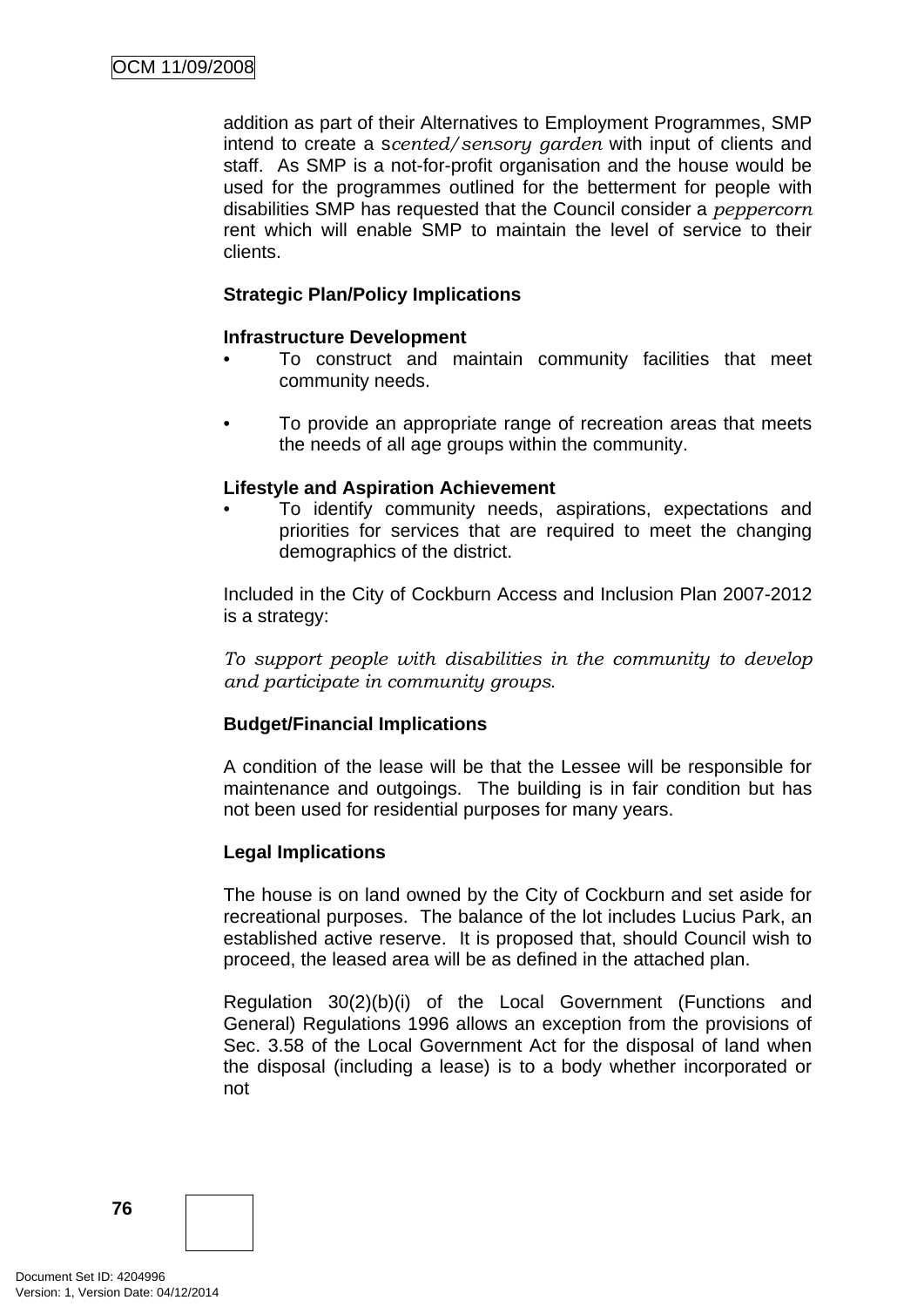"(i) the objects of which are of a charitable, benevolent, religious, cultural, educational, recreational, sporting or other like nature."

SMP clearly meets this criteria and hence it is within the power of Council to enter a lease arrangement without going out to tender or calling for expressions of interest.

### **Community Consultation**

Not deemed necessary due to the location of the leased premises and the nature of the benevolent activities on the site.

## **Attachment(s)**

Location Plan

## **Advice to Proponent(s)/Submissioners**

The Proponent has been advised that this matter is to be considered at 11 September 2008 meeting of Council.

# **Implications of Section 3.18(3) Local Government Act, 1995**

Nil.

# **17.3 (MINUTE NO 3809) (OCM 11/9/2008) - COCKBURN YOUTH CENTRE - FEES AND CHARGES - 2008/09 FINANCIAL YEAR (8648) (M ASHE)**

### **RECOMMENDATION**

That Council adopt the proposed fees and charges for the Cockburn Youth Centre for the 2008/2009 financial year.

# **TO BE CARRIED BY AN ABSOLUTE MAJORITY OF COUNCIL**

### **COUNCIL DECISION**

MOVED Clr S Limbert SECONDED Clr I Whitfield that the recommendation be adopted.

# **CARRIED BY ABSOLUTE MAJORITY OF COUNCIL 9/0**

# **Background**

The City of Cockburn Youth Centre is a unique purpose-built new venue. Fees and charges have been calculated based on fees and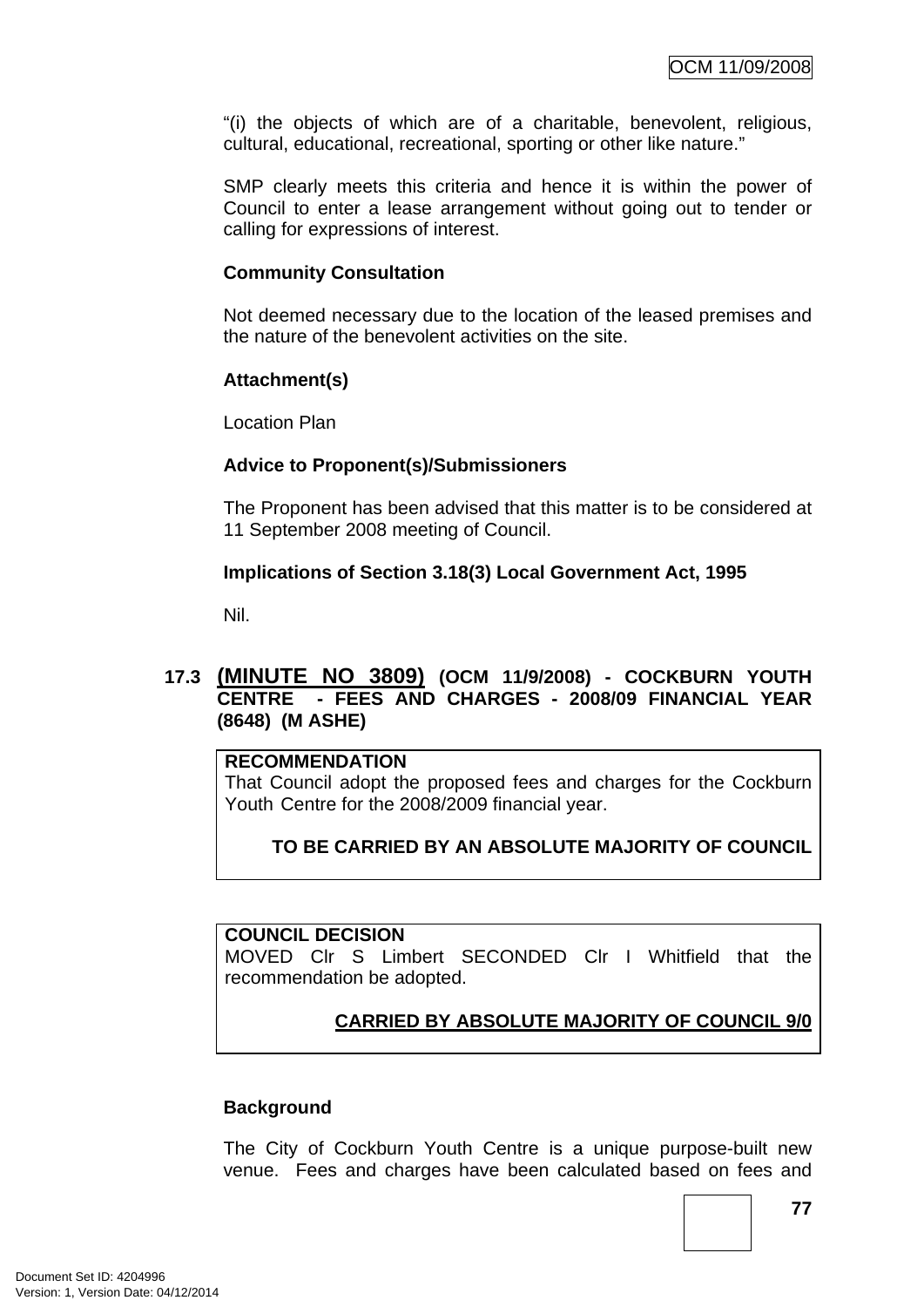charges for similar facilities at other venues within the City and throughout the metropolitan area whilst keeping in mind the need to be competitive in the market place.

#### **Submission**

N/A

#### **Report**

Research into fees and charges was conducted across eight local governments offering similar facilities for hire. The proposed pricing structure for the Youth Centre caters for a wide variety of groups and offers flexible options. The proposed pricing structure for the Centre is as follows:

|                                                                  | Proposed<br>Casual<br>Hire | <b>GST</b> | Fee<br>incl.<br><b>GST</b> | Proposed<br>Regular<br>Hire | <b>GST</b> | Fee<br>incl.<br><b>GST</b> | <b>Bond</b> |
|------------------------------------------------------------------|----------------------------|------------|----------------------------|-----------------------------|------------|----------------------------|-------------|
|                                                                  | Fee/hr*<br>\$              | \$         | \$                         | Fee/hr*<br>\$               | \$         | \$                         | \$          |
|                                                                  |                            |            |                            |                             |            |                            |             |
| <b>Main Hall</b><br>$(8 am - 4 pm)$                              | 35.00                      | 3.50       | 38.50                      | 30.00                       | 3.00       | 33.00                      | 1,000       |
| Main Hall<br>$(4 \text{ pm} - 9 \text{ pm})$                     | 45.00                      | 2.50       | 47.50                      | 38.18                       | 3.82       | 42.07                      | 1,000       |
| Activity/Creche<br>$(8 am - 4 pm)$                               | 20.00                      | 2.00       | 22.00                      | 17.27                       | 1.73       | 19.00                      | 500         |
| Activity/Creche<br>$(4 \text{ pm} - 9 \text{ pm})$               | 27.27                      | 2.73       | 30.00                      | 23.64                       | 2.36       | 26.00                      | 500         |
| Computer/Traini<br>ng Room **                                    | 20.00                      | 2.00       | 22.00                      | 17.27                       | 1.73       | 19.00                      | 500         |
| Computer/Traini<br>ng Room **<br>$(4 \text{ pm} - 9 \text{ pm})$ | 27.27                      | 2.73       | 30.00                      | 23.64                       | 2.36       | 26.00                      | 500         |
| Minor<br>Equipment Hire                                          | 2.73                       | 0.27       | 3.00                       | 2.73                        | 0.27       | 3.00                       |             |
| Kitchen all hours                                                | 15.45                      | 1.55       | 17.00                      | 15.45                       | 1.55       | 17.00                      | 50          |
| Music Room **                                                    | 20.00                      | 2.00       | 22.00                      | 20.00                       | 2.00       | 22.00                      | 100         |
|                                                                  |                            |            |                            |                             |            |                            |             |
|                                                                  | Proposed<br>Fee per<br>Day |            |                            | Proposed<br>Fee per<br>Week |            |                            |             |
| Foyer/Exhibition<br>Space                                        | 200.00                     | 2.00       | 220.00                     | 50.00                       | 5.00       | 55.00                      | 50          |

\* Community Organisation Fee less 20% in accordance with Council policy.

\*\* Specialised equipment hire additional.

An additional charge will be made for staff attendance after hours based on recovery plus 20%.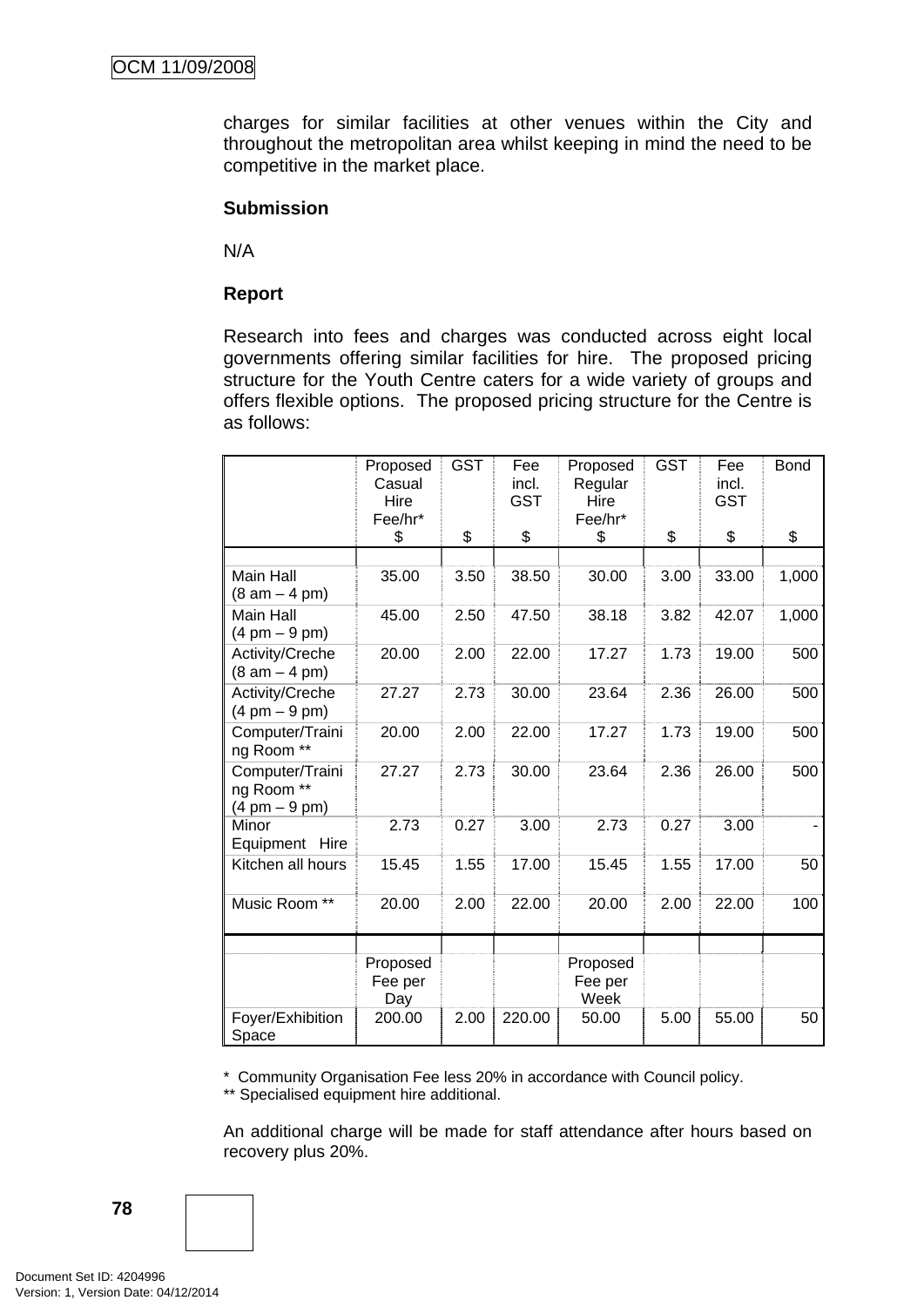## **Strategic Plan/Policy Implications**

#### **Governance Excellence**

- To provide effective monitoring and regulatory services that administer relevant legislation and local laws in a fair and impartial way.
- To develop and maintain a financially sustainable City.

#### **Budget/Financial Implications**

The budget adopted by Council for the Youth Centre hire anticipated an annual income from hire of \$20,000 in 2008/09. This figure is achievable with the fee schedule proposed.

### **Legal Implications**

All fees and charges are required to be adopted by Council as a requirement of the Local Government Act 1995, Sec. 6.16(3).

### **Community Consultation**

N/A

**Attachment(s)**

N/A

### **Advice to Proponent(s)/Submissioners**

N/A

# **Implications of Section 3.18(3) Local Government Act, 1995**

Nil.

### **18. EXECUTIVE DIVISION ISSUES**

Nil

### **19. MOTIONS OF WHICH PREVIOUS NOTICE HAS BEEN GIVEN**

Nil

#### **20 (OCM 11/9/2008) - NOTICES OF MOTION GIVEN AT THE MEETING FOR CONSIDERATION AT NEXT MEETING**

Nil.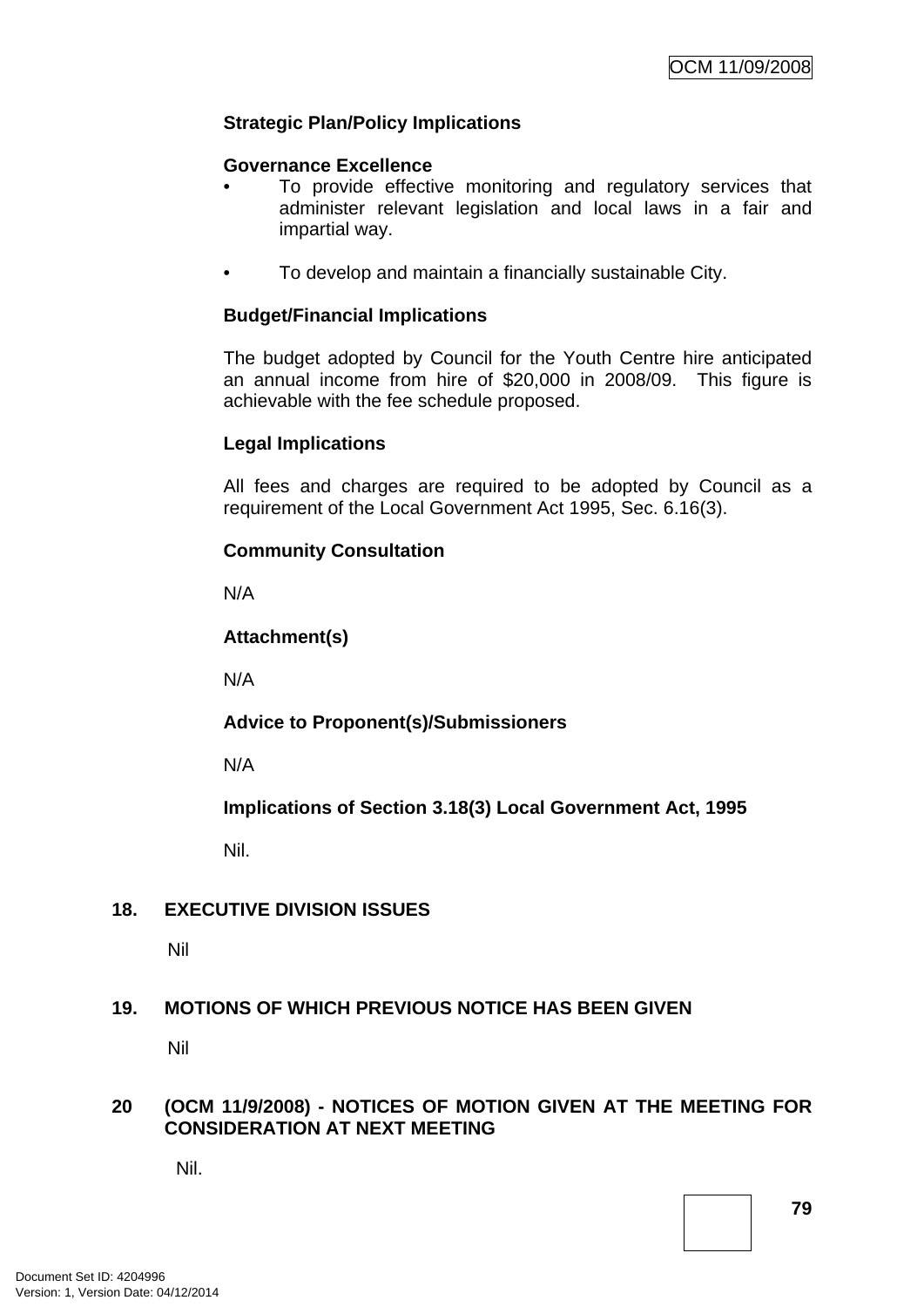## **21. NEW BUSINESS OF AN URGENT NATURE INTRODUCED BY COUNCILLORS OR OFFICERS**

Nil

#### **22. MATTERS TO BE NOTED FOR INVESTIGATION, WITHOUT DEBATE**

Nil

#### **23. CONFIDENTIAL BUSINESS**

Nil

### **24 OCM 11/9/2008 - RESOLUTION OF COMPLIANCE (SECTION 3.18(3), LOCAL GOVERNMENT ACT 1995)**

#### **RECOMMENDATION**

That Council is satisfied that resolutions carried at this Meeting and applicable to items concerning Council provided services and facilities, are:-

- (1) integrated and co-ordinated, so far as practicable, with any provided by the Commonwealth, the State or any public body;
- (2) not duplicated, to an extent Council considers inappropriate, services or facilities as provided by the Commonwealth, the State or any other body or person, whether public or private; and
- (3) managed efficiently and effectively.

**COUNCIL DECISION** MOVED Clr C Reeve-Fowkes SECONDED Clr S Limbert the recommendation be adopted.

**CARRIED 9/0**